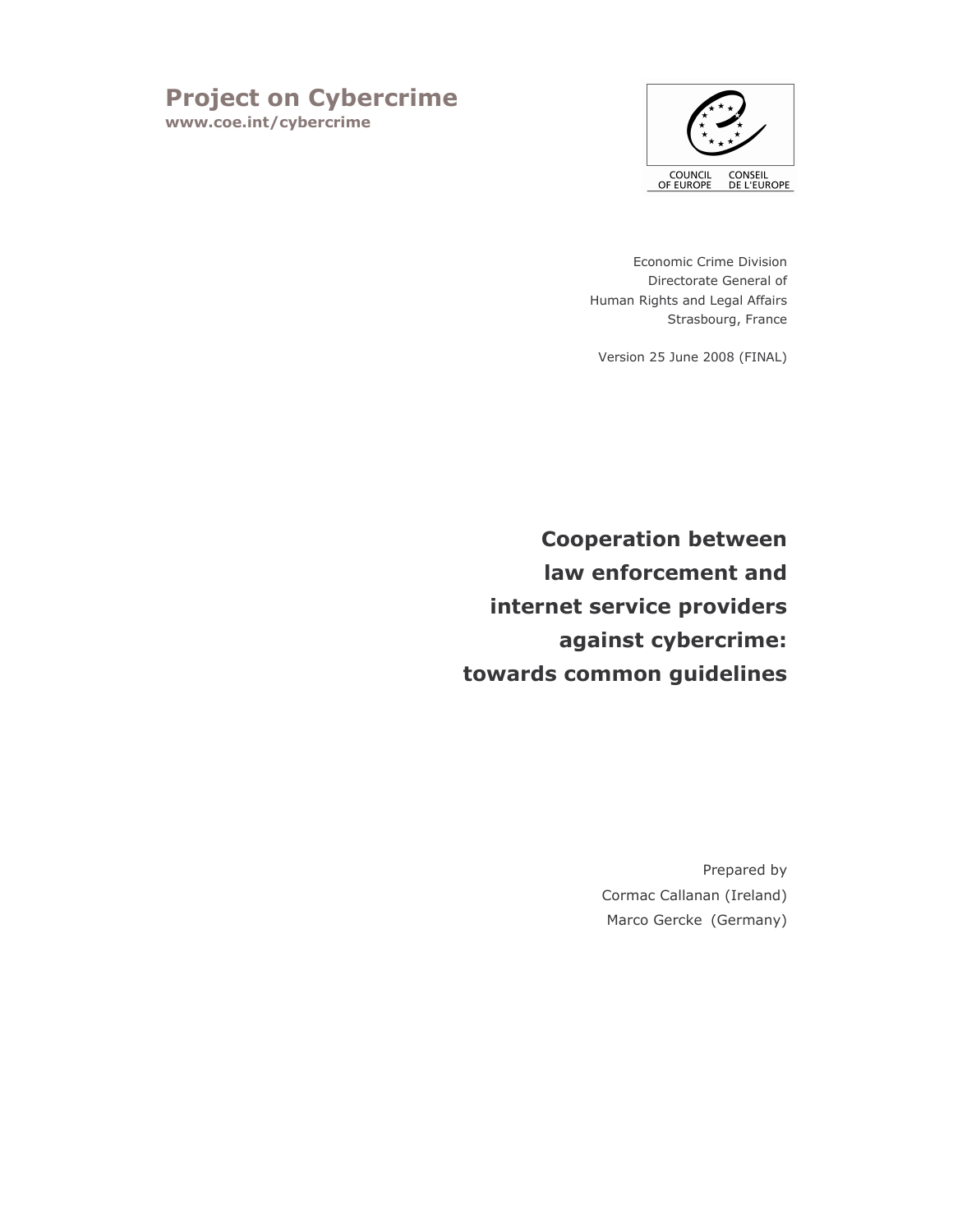This report has been prepared within the framework of the Project on Cybercrime of the Council of Europe.

# Contact

For further information please contact:

Economic Crime Division Directorate General of Human Rights and Legal Affairs Council of Europe Strasbourg, France

Tel: +33-3-9021-4506 Fax:  $+33-3-9021-5650$ Email: alexander.seger@coe.int This study does not necessarily reflect official positions of the Council of Europe or of the donors funding this project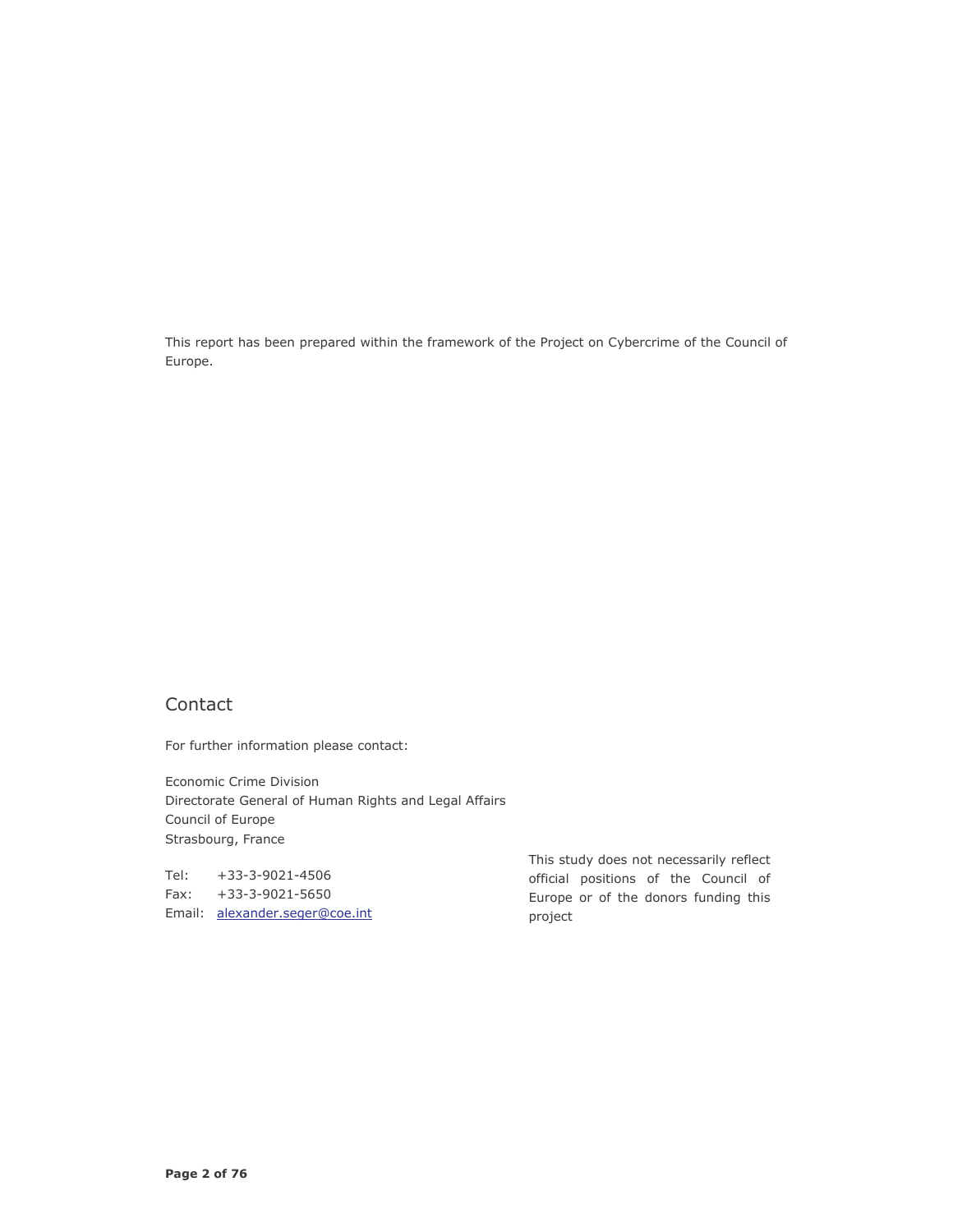# Contents

| $\blacksquare$                                                                |  |  |
|-------------------------------------------------------------------------------|--|--|
| 1.1                                                                           |  |  |
| 1.2                                                                           |  |  |
| 1.3                                                                           |  |  |
| 1.4                                                                           |  |  |
| $\mathbf{2}$                                                                  |  |  |
| 2.1                                                                           |  |  |
| 2.2                                                                           |  |  |
| 2.3                                                                           |  |  |
| 2.4                                                                           |  |  |
| 2.5                                                                           |  |  |
|                                                                               |  |  |
| 3.1                                                                           |  |  |
| 3.2                                                                           |  |  |
| 3.3                                                                           |  |  |
| 3.4                                                                           |  |  |
| 3.5                                                                           |  |  |
| 3.6                                                                           |  |  |
|                                                                               |  |  |
| 4.1                                                                           |  |  |
| 4.2                                                                           |  |  |
| 4.3                                                                           |  |  |
| 5                                                                             |  |  |
| 6                                                                             |  |  |
|                                                                               |  |  |
|                                                                               |  |  |
|                                                                               |  |  |
|                                                                               |  |  |
| Appendix 3 - Extract procedural provisions of the Convention on Cybercrime.73 |  |  |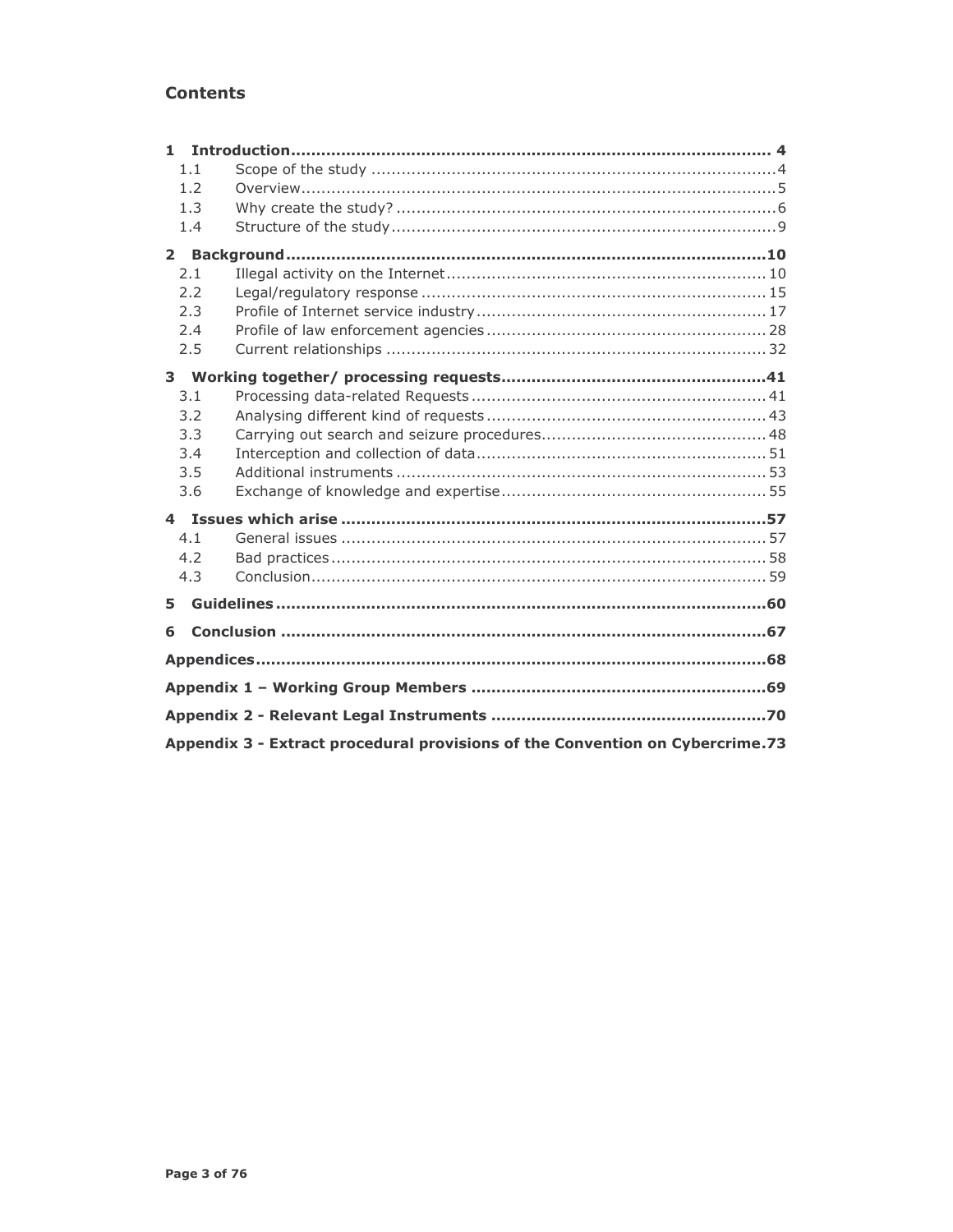#### $\mathbf{1}$ **Introduction**

#### $1.1$ Scope of the study

The idea of launching the present working group came out of the work of the "Project" against cybercrime". This project, launched in September 2006 is currently funded from the budget of the Council of Europe and a voluntary contribution by Microsoft Corporation.

It is the view of the Council of Europe that participants of the first meeting of the working group have already demonstrated through their day-to-day work with law enforcement authorities a willingness to support them in the fight against cybercrime, to the extent they practically and legally can. This support has taken the form of the establishment of processes or policies in responding to legal requests from law enforcement authorities ("criminal compliance"), or in responding to other types of requests on the development of trainings and tools for law enforcement.

A working group was established to support the drafting of a study regarding the cooperation between law enforcement agencies and providers. The output of the study will be a set of guidelines aimed at improving the cooperation between law enforcement agencies and service providers against cybercrime based on good practices or processes already established by industry, both in terms of criminal compliance and in terms of other types of cooperation.

The guidelines should function as a policy paper for requests for cooperation against cybercrime generally but also provide very practical guidance on criminal compliance to law enforcement and service providers of all sizes and all countries For example, advising ISPs that it is a good practice to provide a designated point of contact to handle the relationship with law enforcement, or advising law enforcement that it is good practice to train their personnel on which information and how to request information from ISPs, and understand the differences between them. Other examples would be reminding ISPs that they have to define which law is applicable to the request, that is is good practice to provide guidance to law enforcement on how to make a request, that ISPs should articulate what information they are able to provide and disclose, whether they have after hours emergency procedures or not, reminding law enforcement that they should - to the extent possible - limit the interactions with ISPs to trained personnel, and where possible prioritize their requests so that the service providers may address those that are most important first. etc.

These quidelines may subsequently become a Recommendation, that is, a soft law instrument of the Council of Europe. It is obvious that cybercrime investigations will need to be based on legal regulations established by the applicable laws of each country. The guidelines are not designed to substitute the existing legal structures but to give basic guidelines with regard to their application and are subject to all aspects of national law.

The study is focusing on the international standards defined by the Convention on Cybercrime. Due to the differing national legal standards and a lack of detailed comparative law analysis in this field it is necessary to draft the guidelines on criminal compliance on a level that is concrete and precise enough to be applicable in carrying out investigations on the one hand side and to be abstract enough to ensure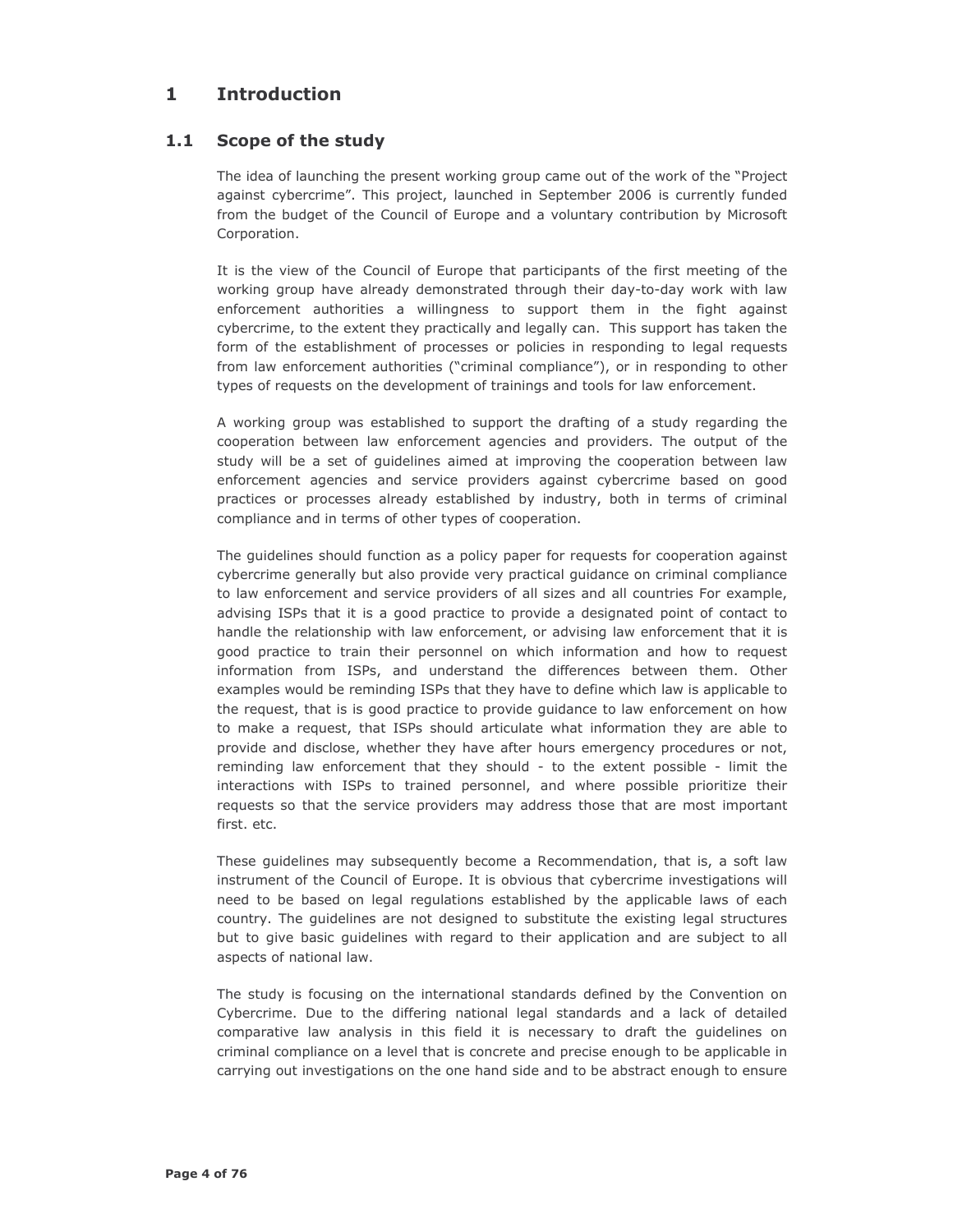that the quidelines are not in conflict with existing legal standards. The quidelines should also provide a framework for cooperation against cybercrime in general.

#### $1.2$ **Overview**

The Council of Europe Cybercrime unit is often approached by international parties to describe what should the ideal relationship between law enforcement and Internet industry be. This study should provide valuable guidelines in this area.

The study reflects the good / common practices which have already been developed in some countries but endeavours not to be country specific. The guidelines are designed not to create substantial burdens on either party since the relationship between Law Enforcement and Internet Industry needs to operate smoothly and efficiently in both directions.

### **Bidirectional Communication**

Analysis systematic structures of the cooperation shows, that it is bidirectional in nature:

- Law Enforcement is on the one hand responsible for the prevention and investigation of crime and on the other hand knowledgeable on cybercrime trends.
- Internet industries are on the one hand victims of crime and on the other hand knowledgeable about some cybercrime trends and hold data about their customers who are perpetrators or victims of criminal acts.

### **Legal Framework**

Generally the Internet industry and Law Enforcement Agencies (LEAs) recognize a common interest in the prevention, detection and investigation of cybercrime and threats to national security and information infrastructure generally. Online safety, security and reliability of the internet are dependant upon early detection of criminal activity that might undermine the achievement of these objectives. However, this requires effective legislation that is balancing investigation instruments and fundamental rights as the right of individuals to privacy of communications and the right of individuals to be protected against criminal activities.

This requires all parties to act in the respect of established principles that ensure a balance between Rights, stated in the Convention for the protection of Human Rights and Fundamental Freedoms. This is especially true of "qualified rights" such as the right to respect for private and family life and freedom of expression. These can only be restricted if a clear legal basis states this possibility, if the restriction seeks to achieve one of the legitimate aims set out in the Convention and if the action is necessary in a democratic country, which means that the action must be in response to a "pressing social need" and must be no greater than that necessary to address the social need (proportionality principle).

The purpose of the study is to develop guidelines that support the cooperation within the given legal framework. It does not intent to develop new legislative approaches. In addition study will not focus on issues associated with data retention or data protection which are covered extensively in other studies and documents. It will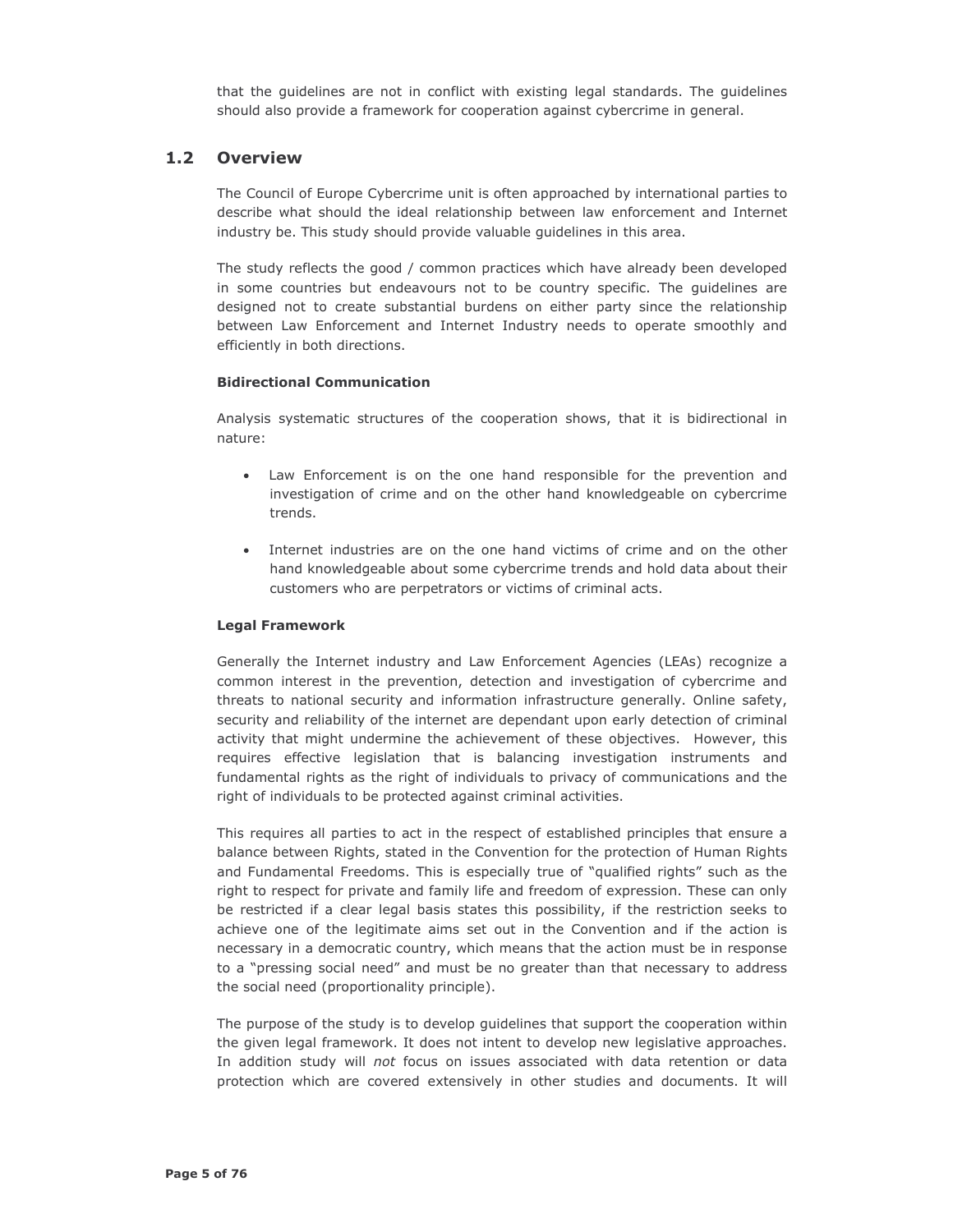focus on the relationship between Law Enforcement and Internet Industry in relation to cybercrime issues and will not deal with the relationship of either party with other parties relating to other types of content investigations.

### 1.2.1 Working Group

The working group includes member with different backgrounds (provider/law enforcement, industry/public sector and practitioner/academic).

In order to ensure that the recommendations are applied in the every day work of cooperation, it is necessary that representatives of all relevant areas are involved. The involvement of associations that represent a significant number of businesses in relevant areas is essential as their input will be able to support the acceptance of the recommendations within the businesses they represent.

### 1.2.2 Who will the guidelines help

The quidelines are designed to help Law Enforcement at a national and international level to understand best of breed relationship structures which work with Internet Industry around the world.

The guidelines are also designed to help Internet Industry to understand best of breed relationship structures which work with Law Enforcement Agencies around the world.

#### $1.3$ Why create the study?

There are no globally applicable comprehensive descriptions available which outline how law enforcement agencies and personnel can interact with internet industry organisations and personnel during the course of a cybercrime investigation.

### Few guidelines for cooperation

Regarding criminal compliance specifically, there is a lack of clarity on the very concept of cooperation between industry and law enforcement agencies. Often the perception is that it is purely a legal issue when a law enforcement agency requests customer related data which is needed for an investigation from an ISP. If law enforcement has legally the right to obtain information, it will obtain it. In other countries, typically in North-America, industry must also define and publish its privacy policy as part of its business ethos which in turn has an impact on the level of information it can share with law enforcement agencies without breaching this ethos.

### Raising awareness for fundamental principles of cooperation

An essential requirement for a cooperation is respecting the fundamental principles of the parties involved.

• Service providers must constantly balance the responsibility to protect customer information and comply with established privacy principles alongside cooperation efforts with law enforcement to protect and promote public safety. In this context, service providers typically establish criminal compliance programs to help maintain that balance by evaluating demands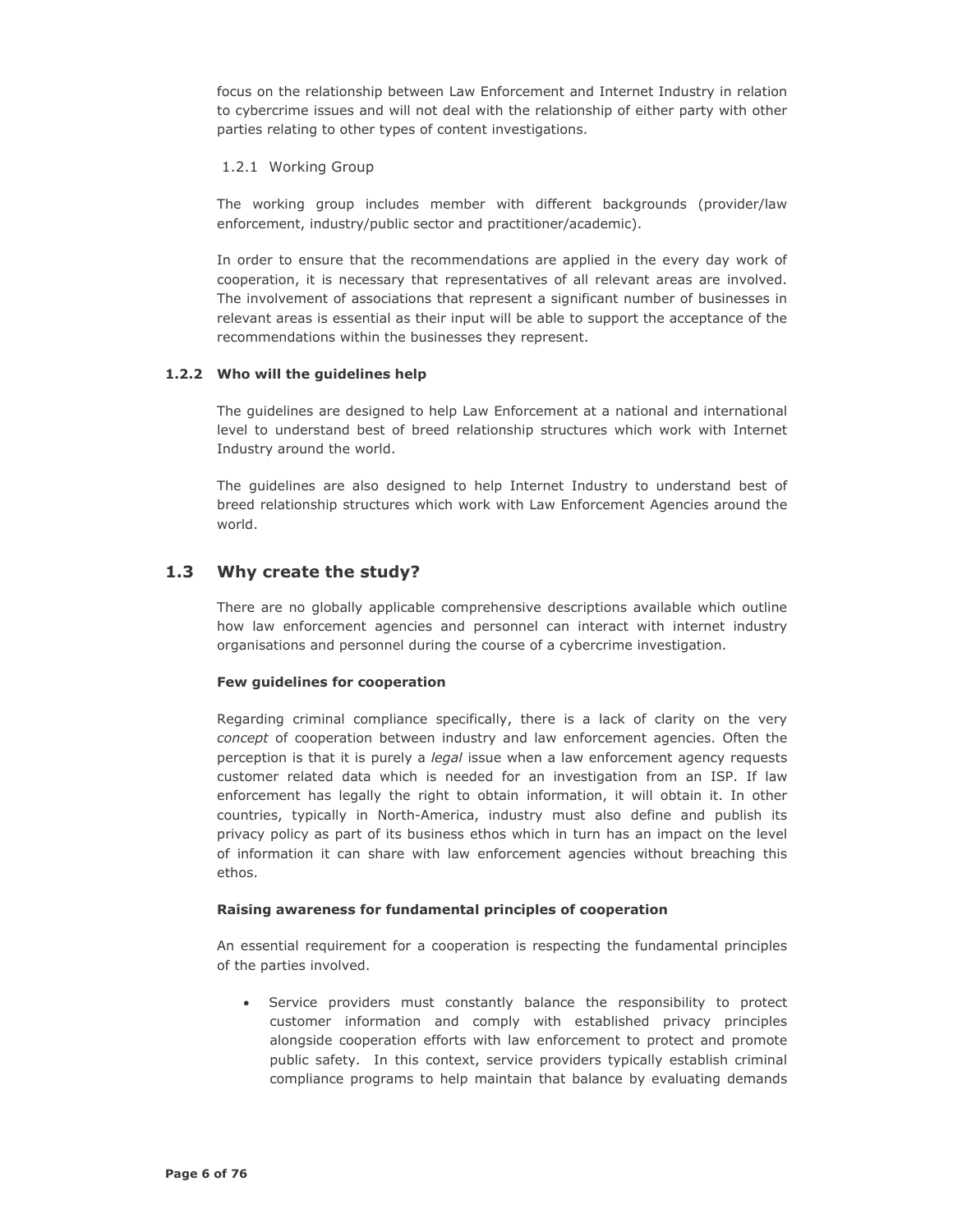and requests from law enforcement consistent with its legal obligations in applicable jurisdictions.

• Law Enforcement agencies are mandated to investigate crime at a national level. Cybercrime by its international dimension and constantly changing nature requires substantial cooperation between national law enforcement agencies in different countries and access to knowledge, expertise and log records in the process of the crime investigation. The level of such knowledge and expertise varies within agencies and between agencies in different countries. The range of criminal procedural law is also very different.

### Overcoming national and regional differences

Criminal compliance programs vary greatly from one provider to the next depending on a number of factors, including, without limitation, the types of services offered and the location where customer records are stored. In some countries, therefore, certain providers will not offer any criminal compliance support, while in other regions the same providers may have elaborate compliance programs in place. Notwithstanding these differences, in countries where such support is offered, service providers should consider implementing the best practices set forth herein in an attempt to bring some level of uniformity to the manner in which providers work with law enforcement.

### Developing the foundation for a cooperation

An effective fight against cybercrime therefore requires a carefully considered approach from industry and law enforcement. With the complexity and speed of development of new technologies such as new services being offered online for free, Service Providers are increasingly being asked to engage in a more active way in addition to responding to requests from law enforcement. Law Enforcement do not have the capacity to develop internally all the expertise which is required and cooperation with the private sector is not necessarily something done routinely. Law Enforcement can gain and maintain an understanding of new technology areas from Internet Service Providers. Industry and Law Enforcement need to share their expertise and concern.

At the very least, such cooperation takes place when law enforcement requests information from Service Providers. With experience Service Providers can learn to understand which agencies are entitled to request information and in which form. In return law enforcement will learn what is the best time or best way to obtain the information they are looking for. At the best Service Providers, which are filing complaints against fraudsters or abusers in order to protect their business services, this can understand the need to go beyond the raw criminal complaint and, in an appropriately sensitive way, provide, on a legal basis, further intelligence that help law enforcement better investigate the specific case reported by the Service Provider. This also helps Law Enforcement better investigate cybercrime generally.

Regarding cooperation against cybercrime, there is a need for providing a framework that will ease this cooperation and make its value better understood for both sides, as well as for the general public.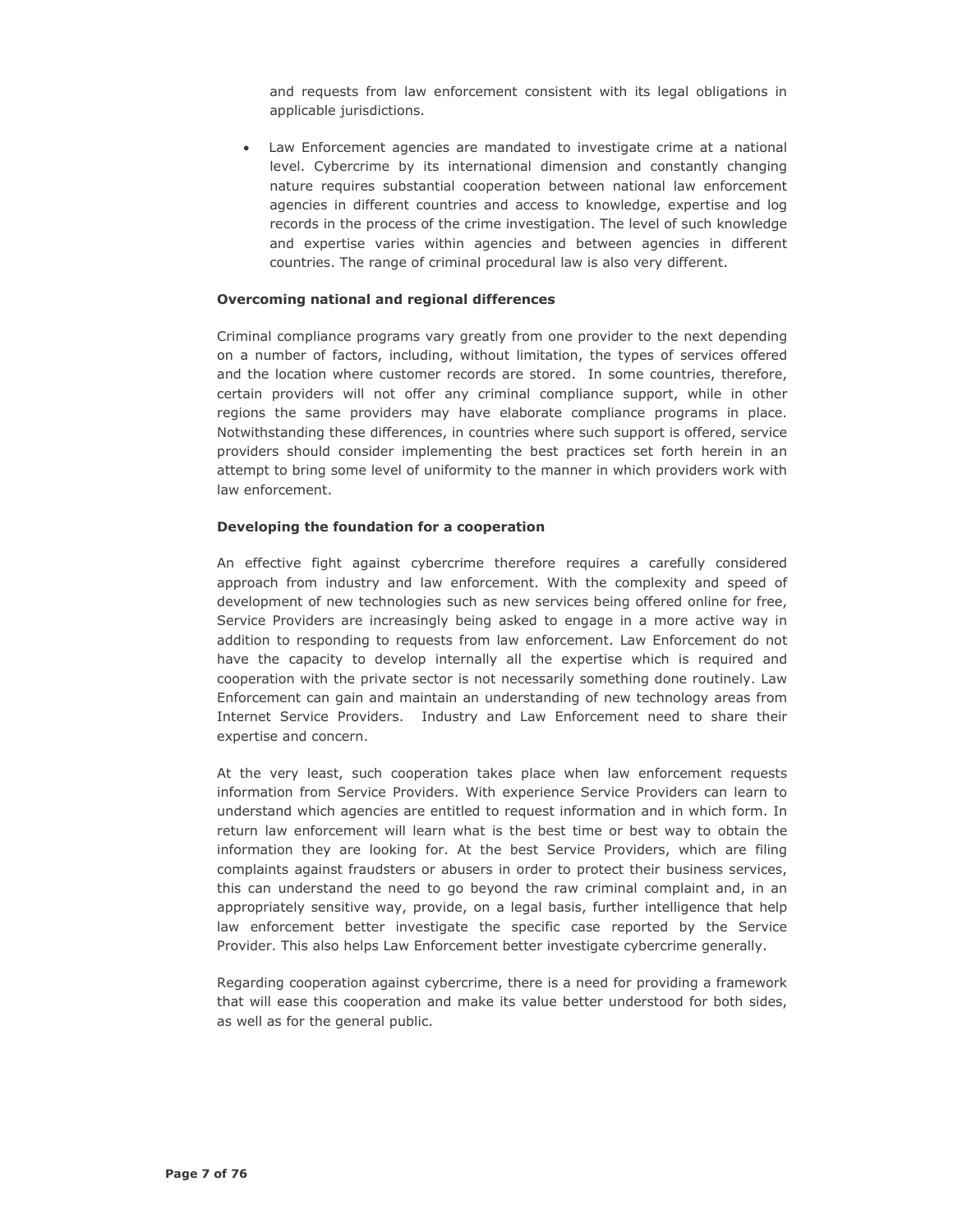#### **Key objectives**

With this study there is an opportunity to achieve something very practical and useful. It is important that there is a minimum common approach for law enforcement and industry in every country. There are particular problems faced by organisations which host services in one country but which are used by citizens of a different country.

A set of quidelines would also raise awareness within the Internet Industry about their role in helping to fight cybercrime and protect citizens by assisting law enforcement investigations, protecting customers of ISP's from criminal activities (such as anti-spam and anti-phishing initiatives) and providing a collection of knowledge about best practices in this area. Internet Service Providers can answer promptly to properly documented and legitimate requests from Law Enforcement and provide technical expertise when needed.

The purpose of the study and its underlying study group is to therefore create a new ongoing dialog and reasonable cooperative working environment between law enforcement and service providers at a national and international level. The early results of this dialog is to ensure mutual understanding of the roles and responsibilities of each other followed by deeper appreciation and knowledge of how each sector can work with the other.

This study will work to create a collection of best-of-breed work practices which might then be used as good practice guidelines to ensure that there are clear policies and procedures to the satisfaction of both industry and law enforcement agencies having regards to standards of confidentiality and privacy afforded to users of the Internet. These transparent mechanisms will ensure that there is a clear understanding on both sides as to what the procedures are and promote positive relations between law enforcement and the Internet Service industry.

Accordingly, the present working group aim at fighting cybercrime through effective cooperation between industry and law enforcement agencies and establishing the framework in this document for that cooperation. The participants believe this can be achieved by exploring ways for the parties to partner in their battle against cybercrime, including:

- 1) the definition of best practices aimed at establishing a level of uniformity in the manner in which Industry and Law Enforcement interact both in terms of day-to-day relationship and long term cooperation
- 2) the development and coordination of training programs targeted at Law Enforcement on trends in cybercrime and effective means to address it;
- 3) the support and coordination of conferences for the parties to share their collective learning on combating cybercrime;
- 4) the creation and/or support of tools to assist Law Enforcement through the different steps of the investigation, typically the collection and preservation of data during the raid or on seized computers, management of investigations, transmission of evidence requested by law enforcement.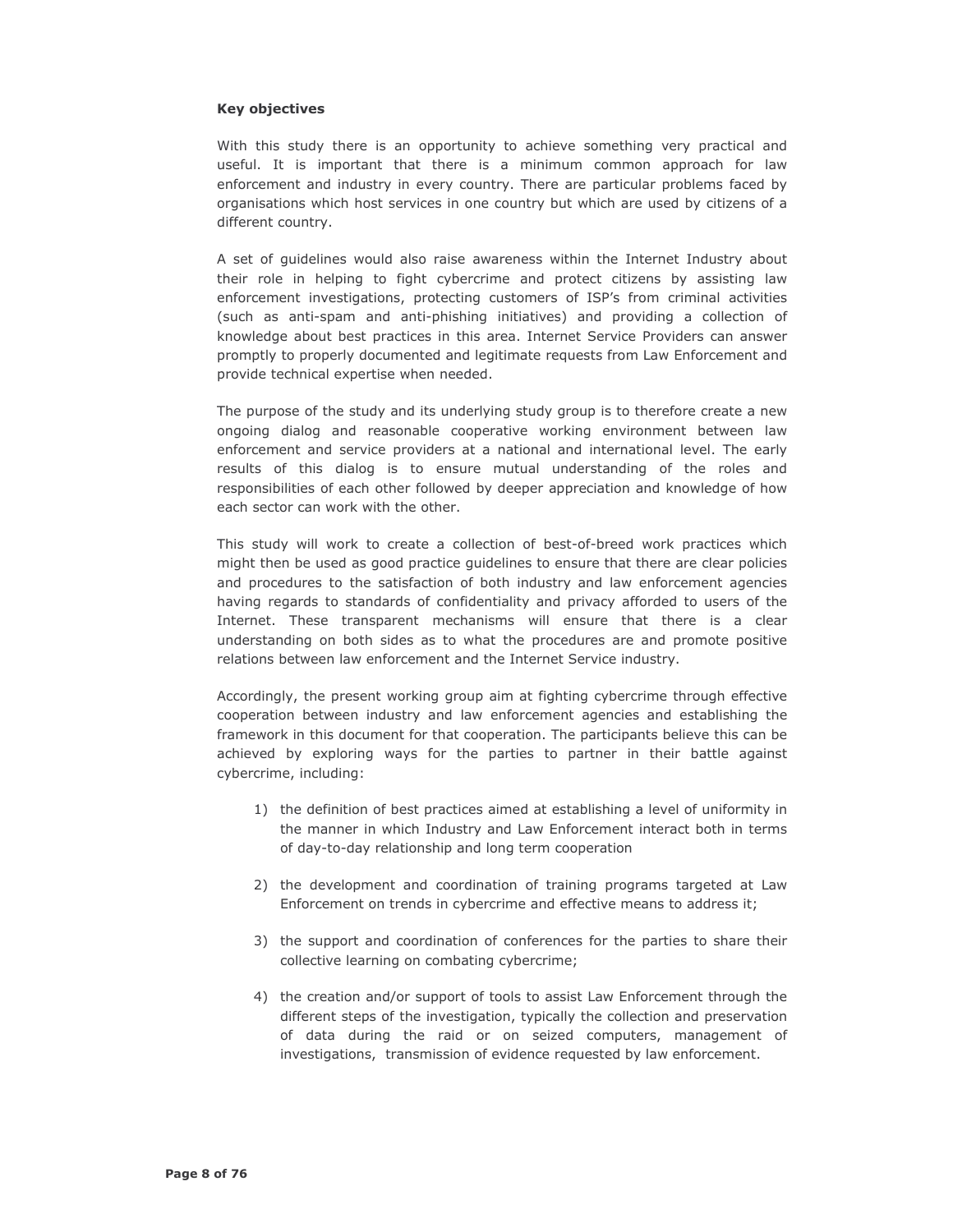# 1.4 Structure of the study

The study is structured in the following way.

This study offers a background review of four key areas:

- o Illegal Activity on the Internet
- o Legal/regulatory Response
- o Internet Industry
- o Law Enforcement Agencies

The study then looks at what broad range of data is considered and what other types of relationships might occur.

- o Current Relationships
- o Working Together/ Processing requests
- o Issues which arise

Finally the study offers an overview of guidelines which are considered examples of the best of breed of international practice today.

o Draft Guidelines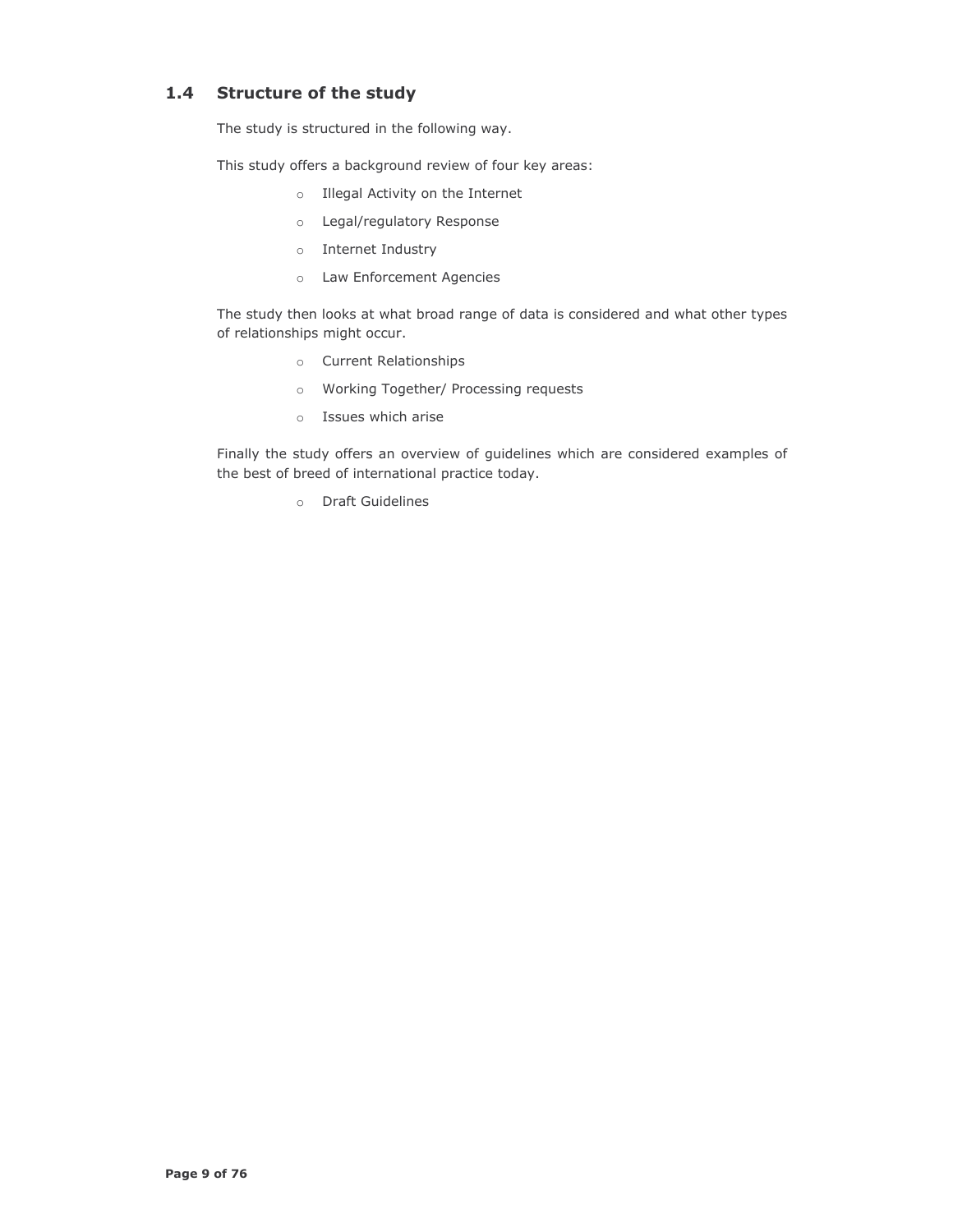#### $2<sup>1</sup>$ **Background**

#### $2.1$ **Illegal activity on the Internet**

In addition to standard criminal behaviour, which has now moved online, the Internet has seen a new range of crimes emerge. Even since the first generation of computerand network-related attacks took place new scams were discovered. These crimes such as "phishing" and "identity theft" require new methods of investigation and rely heavily on data and information in the hands of Internet Industry to achieve a successful prosecution. A lack of cooperation can seriously hinder the investigation.

The "crime scenes" are as varied as the crimes themselves. Criminals use all opportunities offered by society, economy and technology for their illegal purposes. The World Wide Web, Usenet, Internet Relay Chat File sharing, eMail, even online games such as World of Warcraft are targeted by them.

The Internet has also caused phenomenal growth in new services such as Social Networking which has become increasingly popular as a means for people to keep in touch, meet new people, share photos, music and videos.<sup>3</sup> There are many benefits to using such a network; however, people need to be aware of the dangers that may exist when using a social network site. For example, many users may display personal information which could be misused. Very often the registration process in those Social Networking Services goes along with the disclosure of private information that can be abused by perpetrators. Due to the fact that the majority of Internet users use a limited number of very popular services as well as the availability of search engines that are specialised on the detection of private information about a person<sup>4</sup> it is rather easy for a perpetrator to collect those information and use them for criminal purposes.<sup>5</sup> In November 2006, CEOPS (UK Child Exploitation and Online Protection (CEOP) Centre) stated "Notwithstanding the fact that online social networks have utterly revolutionised social interaction, this new environment can facilitate new forms of social deviance and criminality. Its ability to collapse the conventional social barriers that govern sexual behaviour has compounded this situation, presenting new opportunities for sexual expression and deviance both to young people and to adults with a sexual interest in this group. This has resulted in a very real series of risks to the welfare of young people that socialise in this environment."

operation/combating\_economic\_crime/3\_Technical\_cooperation/CYBER/567%20port%20id-didentity%20theft%20paper%2022%20nov%2007.pdf;Chawki/Abdel Wahab, Identity Theft in Cyberspace: Issues and Solutions, Lex Electronica, Vol. 11, No. 1, 2006 - available at: http://www.lex-electronica.org/articles/v11-1/ chawki\_abdel-wahab.pdf (last visited: Nov. 2007); Peeters, Identity Theft Scandal in the U.S.: Opportunity to Improve Data Protection, MMR 2007, 415; Givens, Identity Theft: How It Happens, Its Impact on Victims, and Legislative Solutions, 2000 - available at: http://www.privacyrights.org/ar/id\_theft.htm (last visited: Nov. 2007).

<sup>3</sup> Examples for such services are www.myspace.com and www.facebook.com.

<sup>&</sup>lt;sup>1</sup> Regarding the phenomenon "phishing" see. *Dhamija/Tygar/Hearst*, Why Phishing Works - available at: http://people.seas.harvard.edu/~rachna/papers/why\_phishing\_works.pdf; Report on Phishing, A Report to the Minister of Public Safety and Emergency Preparedness Canada and the Attorney General of the United States, 2006 - available at: http://www.usdoj.gov/opa/report\_on\_phishing.pdf

<sup>&</sup>lt;sup>2</sup> Regarding the phenomenon "identity theft" See for example: See: Gercke, Internet-related Identity Theft, 2007 available at: http://www.coe.int/t/e/legal\_affairs/legal\_co-

See for example www.spock.com.

<sup>&</sup>lt;sup>5</sup> Having access to true identity-related information can be from great interest of the offender even if these information do not enable him to act by using this identity. The offender can especially use the information to improve synthetic identities by mixing generated data with existing data. Regarding the importance of synthetic identities in identity theft scams see: ID Analytics, http://www.idanalytics.com/assets/pdf/National\_Fraud\_Ring\_Analysis\_Overview.pdf (last visited: Nov. 2007).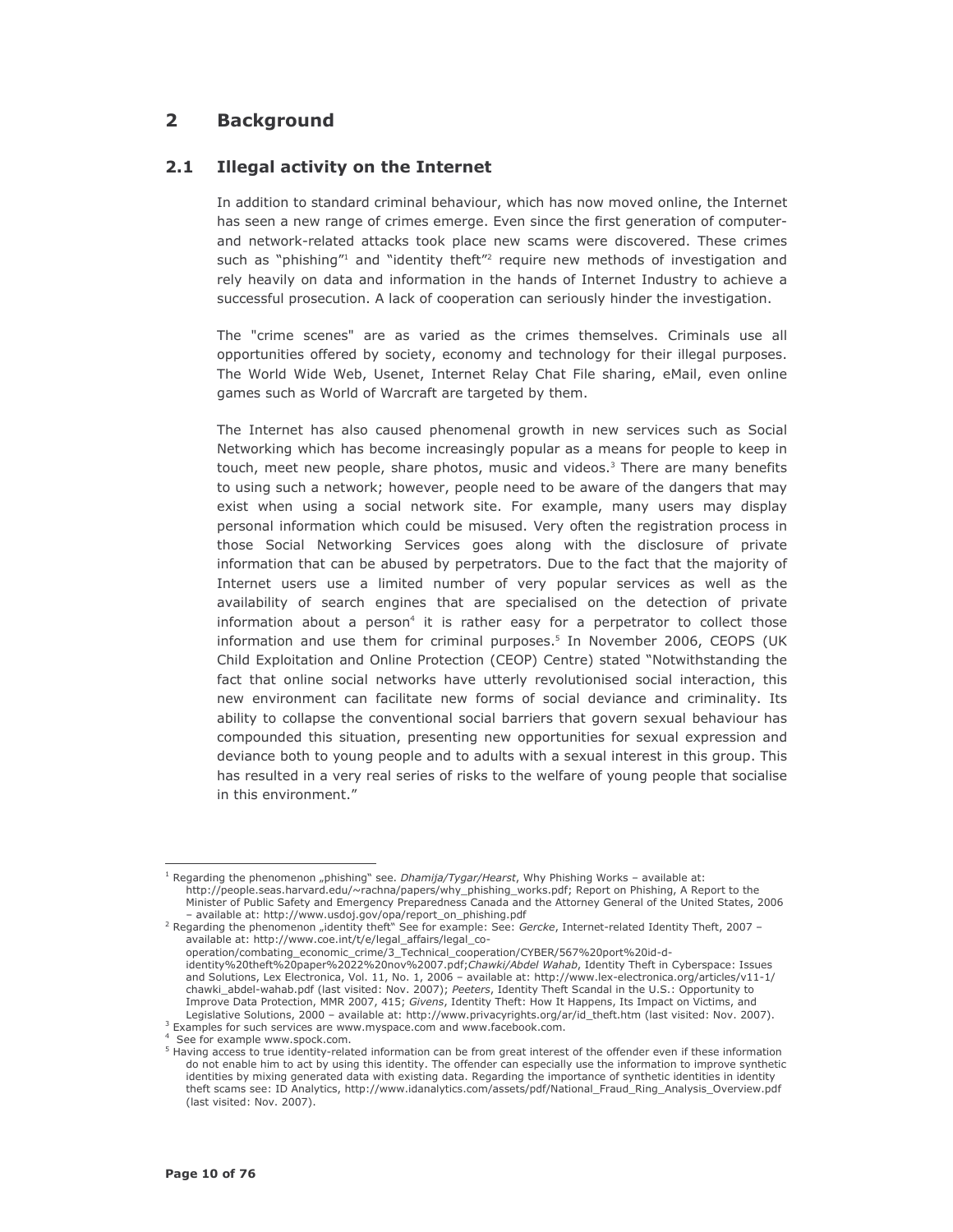Another example for new services that are very popular because of their approaches in improving online communication on the one hand side but are also related to criminal activities are Online Games.<sup>6</sup> Internet Games and Gambling are a one of the fastest growing areas in the Internet business. Current researches see a growth potential from 3.1 Billion US\$ in 2001 (estimated online gambling revenue) to 24 Billion US\$ in 2010 for Internet gambling.<sup>7</sup> Compared to the revenues of classic gambling these numbers are still relatively small.<sup>8</sup> Linden Labs, the developer of the online game Second Life reports that nearly 10 million accounts have been registered.<sup>9</sup> Current reports<sup>10</sup> show that those games were used to commit crimes like exchange and presentation of child pornography<sup>11</sup> and fraud.<sup>12</sup> Tracing back those offenders and taking down phishing sites requires a close cooperation between law enforcement agencies and the providers involved.

A close cooperation between law enforcement agencies and service providers is required in other areas too and not only with regard to new, highly sophisticated scams. Internet investigations do in general go along with unique challenges that do especially require the close cooperation between law enforcement agencies and providers. One example is the international dimension of the network. The process of transferring illegal content from one offender to another might involve a number of providers that could be based in different countries. Tracing back the route from one to the other offender requires the close cooperation between law enforcement agencies. Those investigations very often require immediate action. The transfer of an e-mail from one country to another only takes seconds. This rather short period of time is a challenge for the national Law Enforcement Agencies involved in the fight against Cybercrime as the traditional investigation instruments are designed on a different background with regard to the time available for investigations.<sup>13</sup>

#### 2.1.1 Common legal standards

One essential advantage and in general even requirement for a close cooperation of private businesses and law enforcement agencies in criminal investigations are common legal standards. This includes substantive criminal law as well as the procedural law.

A number of countries have based their mutual legal assistance regime on the principle of "dual criminality".<sup>14</sup> Investigations on a global level are therefore in general limited to those crimes that are criminalised in all participating countries. Although there are a number of offences that can be prosecuted anywhere in the

<sup>&</sup>lt;sup>6</sup> One example is www.secondlife.com.

<sup>&</sup>lt;sup>7</sup> Christiansen Capital Advisor. See http://www.cca-

i.com/Primary%20Navigation/Online%20Data%20Store/internet\_gambling\_data.htm.

<sup>&</sup>lt;sup>8</sup> The revenue of US casinos in 2005 (without Internet gambling) was more than 84 Billion US - See: Landes, Layovers And Cargo Ships: The Prohibition Of Internet Gambling And A Proposed System Of Regulation, page 915 - available at: http://www.law.nyu.edu/JOURNALS/LAWREVIEW/issues/vol82/no3/NYU306.pdf;

<sup>&</sup>lt;sup>9</sup> Number of accounts published by Linden Lab. See: www.secondlife.com/whatis/. Regarding Second Life in general: Harkin, Get a (second) life, Financial Times - available at: http://www.ft.com/cms/s/cf9b81c2-753a-11db-aea1-0000779e2340.html.

<sup>&</sup>lt;sup>10</sup> See Heise News, 15.11.2006 - available at: http://www.heise.de/newsticker/meldung/81088; DIE ZEIT, 04.01.2007, page 19.

<sup>&</sup>lt;sup>11</sup> See for example BBC News, 09.05.2007 Second Life 'child abuse' claim - available at:

http://news.bbc.co.uk/1/hi/technology/6638331.stm.

<sup>&</sup>lt;sup>12</sup> See Leapman, Second Life world may be haven for terrorists, Sunday Telegraph, 14.05.2007 - available at: http://www.telegraph.co.uk/news/main.jhtml?xml=/news/2007/05/13/nternet13.xml; Reuters, UK panel urges real-life treatment for virtual cash, 14.05.2007 - available at:

http://secondlife.reuters.com/stories/2007/05/14/uk-panel-urges-real-life-treatment-for-virtual-cash/.

<sup>&</sup>lt;sup>13</sup> Gercke, The Slow Wake of A Global Approach Against Cybercrime, CRi 2006, 142.

<sup>&</sup>lt;sup>14</sup> The difficulties the dual criminality principle can cause within international investigations is currently addressed in a number of international conventions and treaties. One example is Art. 2 of the EU Framework Decision of 13 June 2002 on the European arrest warrant and the surrender procedures between Member State (2002/584/JHA).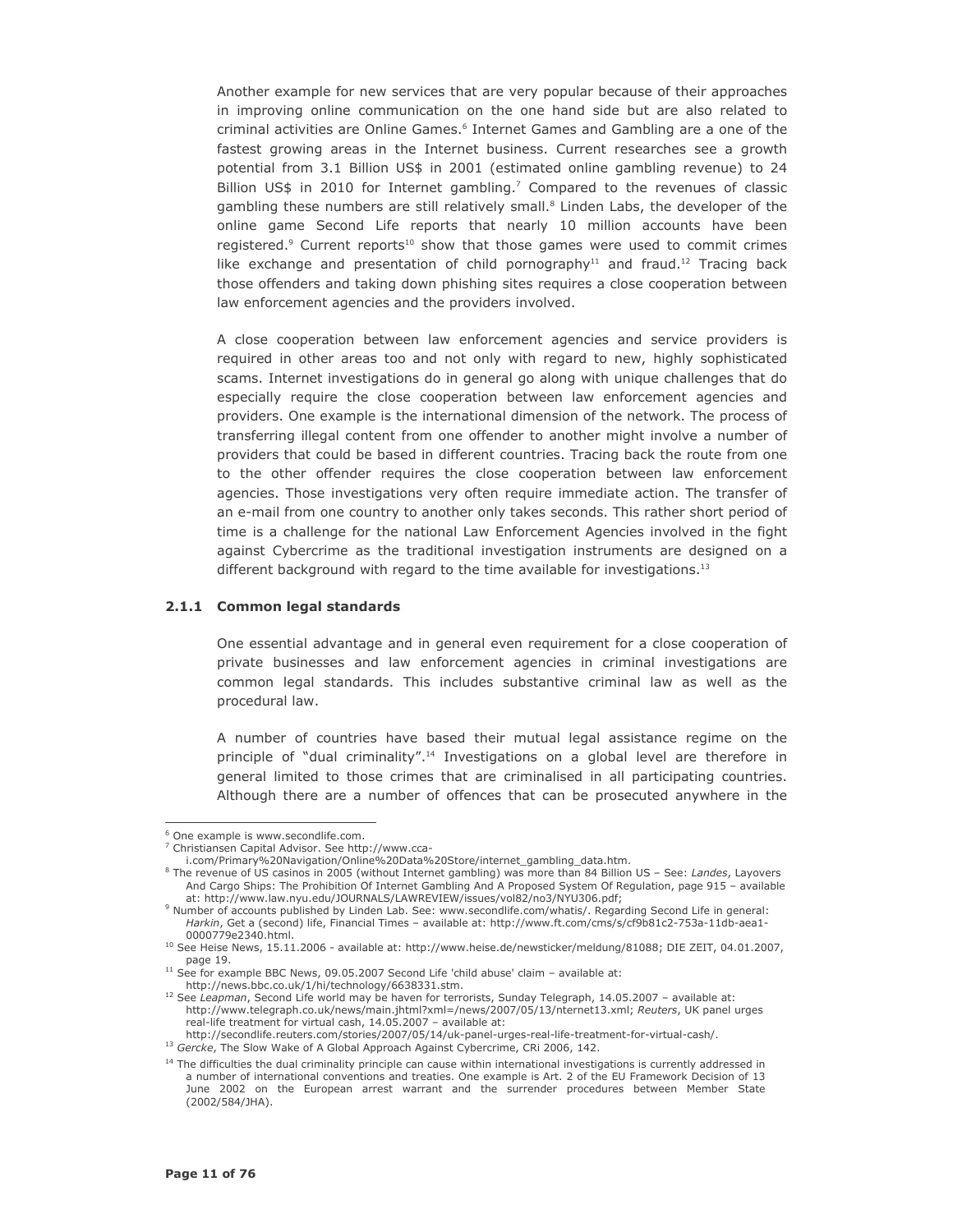world regional differences play an important role. An example is illegal content. The criminalisation of illegal content differs in various countries.<sup>15</sup> Material that can lawfully be distributed in one country can easily be illegal in another country.<sup>16</sup>

It is likely that the cooperation between law enforcement agencies and ISP will go along with difficulties if it is uncertain if the request is related to an act considered to be a criminal act. Uncertainties related to the legal situation are in general more likely to be a problem for the cooperation between law enforcement agencies and ISP within international investigations.

#### 2.1.2 Council of Europe Convention on Cybercrime

Common standards in Internet-related investigation are defined by the Convention on Cybercrime. The European Committee on Crime Problems (CDPC) decided in 1996 to set up a Committee of experts to deal with Cybercrime.<sup>17</sup> In difference to the situation in 1985 the idea of going beyond working on principles for another recommendation and draft a Convention was present at the time of the establishment of the Committee of experts.<sup>18</sup> Between 1997 and 2000, the Committee held 10 meetings in plenary and 15 meetings of its open-ended Drafting Group. The Assembly adopted the draft Convention at the 2nd part of its plenary session in April 2001.<sup>19</sup> The finalised draft Convention was submitted for approval to the CDPC, and afterwards the text of the draft Convention was submitted to the Committee of Ministers for adoption and opening for signature. The Convention was opened for signature at a signing ceremony in Budapest on November 23, 2001, during which 30 countries signed the Convention (including the four non members of the Council of Europe Canada, United States, Japan and South Africa that participated in the negotiations). Until October 2007 43 states<sup>20</sup> signed and 21 states<sup>21</sup> ratified<sup>22</sup> the Convention on Cybercrime. Until now the Council of Europe Convention on Cybercrime23 is apart from the UN Resolutions 55/6324 and

<sup>&</sup>lt;sup>15</sup> The different legal traditions with regard to illegal content was one reason why certain aspects of illegal content are not included in the Convention on Cybercrime but addressed in an additional protocol.

<sup>&</sup>lt;sup>16</sup> With regard to the various national approaches to criminalise child pornography see for example Sieber, Kinderpornographie, Jugendschutz und Providerverantwortlichkeit im Internet.

<sup>&</sup>lt;sup>17</sup> Decision CDPC/103/211196. The CDPC explained their decision by pointing out the international dimension of computer Crimes: " By connecting to communication and information services users create a kind of common space, called "cyber-space", which is used for legitimate purposes but may also be the subject of misuse. These "cyber-space offences" are either committed against the integrity, availability, and confidentiality of computer systems and telecommunication networks or they consist of the use of such networks of their services to commit traditional offences. The transborder character of such offences, e.g. when committed through the Internet, is in conflict with the territoriality of national law enforcement authorities.

<sup>&</sup>lt;sup>18</sup> Explanatory Report of the Convention on Cybercrime (185), No. 10.

<sup>&</sup>lt;sup>19</sup> The full text of the Convention 185 (Convention on Cybercrime), the First Additional Protocol and the list of signatures and ratifications are available at: www.coe.int.

<sup>&</sup>lt;sup>20</sup> Albania, Armenia, Austria, Belgium, Bosnia and Herzegovina, Bulgaria, Croatia, Cyprus, Czech Republic, Denmark, Estonia, Finland, France, Germany, Greece, Hungary, Iceland, Ireland, Italy, Latvia, Lithuania, Luxembourg, Malta, Moldova, Netherlands, Norway, Poland, Romania, Serbia and Montenegro, Slovakia, Slovenia, Spain, Sweden, Switzerland, The Former Yugoslav Republic of Macedonia, Ukraine, United Kingdom, Canada, Japan, South Africa, United States.

<sup>&</sup>lt;sup>21</sup> Albania, Armenia, Bosnia and Herzegovina, Bulgaria, Croatia, Cyprus, Denmark, Estonia, Finland, France, Hungary, Iceland, Latvia Lithuania, Netherlands, Norway, Romania, Slovenia, The Former Yugoslav Republic of Macedonia, Ukraine, United States.

<sup>&</sup>lt;sup>22</sup> The need for a ratification is laid down in Article 36 of the Convention:

Article 36 - Signature and entry into force

<sup>1)</sup> This Convention shall be open for signature by the member States of the Council of Europe and by non-member States which have participated in its elaboration.

<sup>2)</sup> This Convention is subject to ratification, acceptance or approval. Instruments of ratification, acceptance or approval shall be deposited with the Secretary General of the Council of Europe.

<sup>23</sup> Convention on Cybercrime, European Treaty Series - No. 18. The full text of the Convention 185 (Convention on Cybercrime), the First Additional Protocol and the list of signatures and ratifications are available at: www.coe.int.

<sup>&</sup>lt;sup>24</sup> A/RES/55/63. The full text of the Resolution is available at: http://www.unodc.org/pdf/crime/a\_res\_55/res5563e.pdf (April 2006)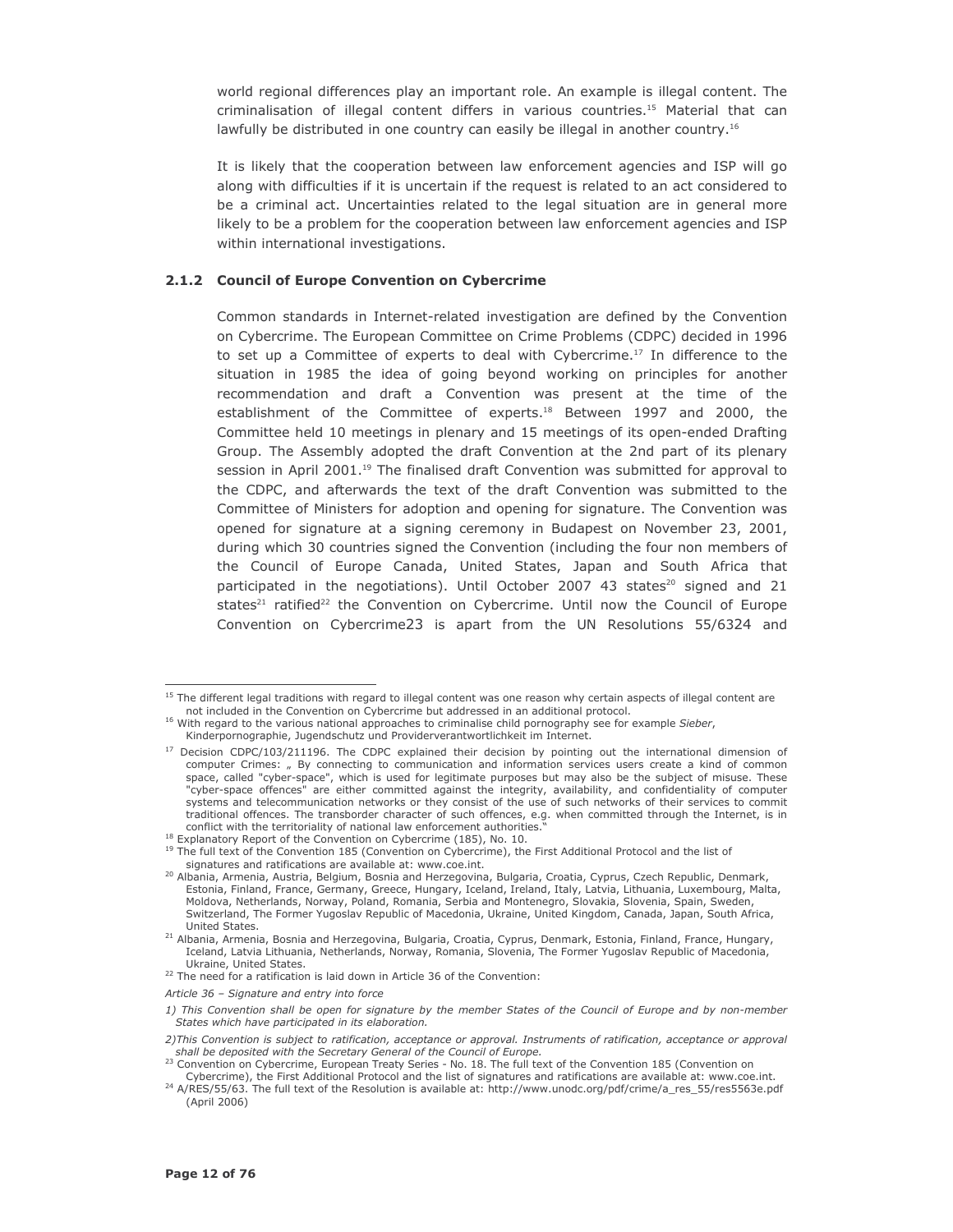56/12125 the only complex international legislative solution in the fight against Cybercrime. It has become a true model law for Cybercrime legislation. Countries like Pakistan, India, Philippines, Nigeria, Morocco and Argentina, that have not yet signed or ratified the Convention on Cybercrime have nevertheless used it as a model law while updating their Cybercrime-related legislation.

With regard to the offences mentioned in the Convention as well as the procedural instruments a cooperation between law enforcement agencies and ISP within international investigations have a solid basis in those countries that brought their legislation in line with the Convention on Cybercrime.

#### 2.1.3 Cooperation outside common legal standards

There are two potential difficulties related to missing common standards:

- One country (either the one where the ISP is based or the country that is carrying out the investigation) has no sufficient legislation in place
- The investigations are related to an offence that is not covered by the Convention on Cybercrime

Especially the second aspect is from great practical importance. Although the Convention does cover the most serious computer-related and internet-related offences there are scams that are not yet covered. Classic examples are phishing and identity theft.

#### $2.1.3.1$ **Phishing**

The term "phishing" describes an act that is carried out to make the victim disclose personal/secret information.<sup>26</sup> Very often the offenders are sending out e-mails that look like an e-mail from a legitimate financial institution used by the victim.<sup>27</sup> The emails are designed in a way that it is impossible or at least difficult for the victim to identify it as a falsified e-mail. The classic e-mail-based<sup>28</sup> phishing scam contains three phases:

- First of all the offenders identify a legitimate company who's customers are targeted - e.g. a financial institution.<sup>29</sup>
- In a second step the offenders design a website by copying characteristic elements of the website used by the legitimate company ("Spoofing Site").<sup>30</sup> The intention of the offender is to direct the victim to this website and pretend that it is the original website of the legitimate company. This will enable the offenders to get in possession of the personal information the user entered during the login (e.g. the bank account number and the password for the online banking

<sup>&</sup>lt;sup>25</sup> A/RES/56/121. The full text of the Resolution is available at: http://daccessdds.un.org/doc/UNDOC/GEN/N01/482/04/PDF/N0148204.pdf.

<sup>&</sup>lt;sup>26</sup> The term "phishing" originally described the use of emails to "phish" for passwords and financial data from a sea of Internet users. The use of "ph" linked to popular hacker naming conventions. See Gercke, CR, 2005, 606; Ollmann, The Phishing Guide Understanding & Preventing Phishing Attacks - available at: http://www.nextgenss.com/papers/NISR-WP-Phishing.pdf.

<sup>27</sup> With regard to this aspect the "phishing" scam shows a number of similarities to spam e-mails. It is therefore likely that those organised crime groups that are involved in spam are also involved in phishing scams as they have access to spam databases.

<sup>&</sup>lt;sup>28</sup> Other phishing scams are including voice communication. See: Gonsalves, Phishers Snare Victims With Voip, 2006 available at: http://www.techweb.com/wire/security/186701001.

<sup>&</sup>lt;sup>29</sup> With regard to the fact that most phishing scams are Internet related scams the offenders are focussing on legitimate companies that offer online services and therefore communicate by electronic means with their customers.

<sup>30</sup> With regard to the intention of the offenders to mislead the victims the websites are called "Spoofing Sites"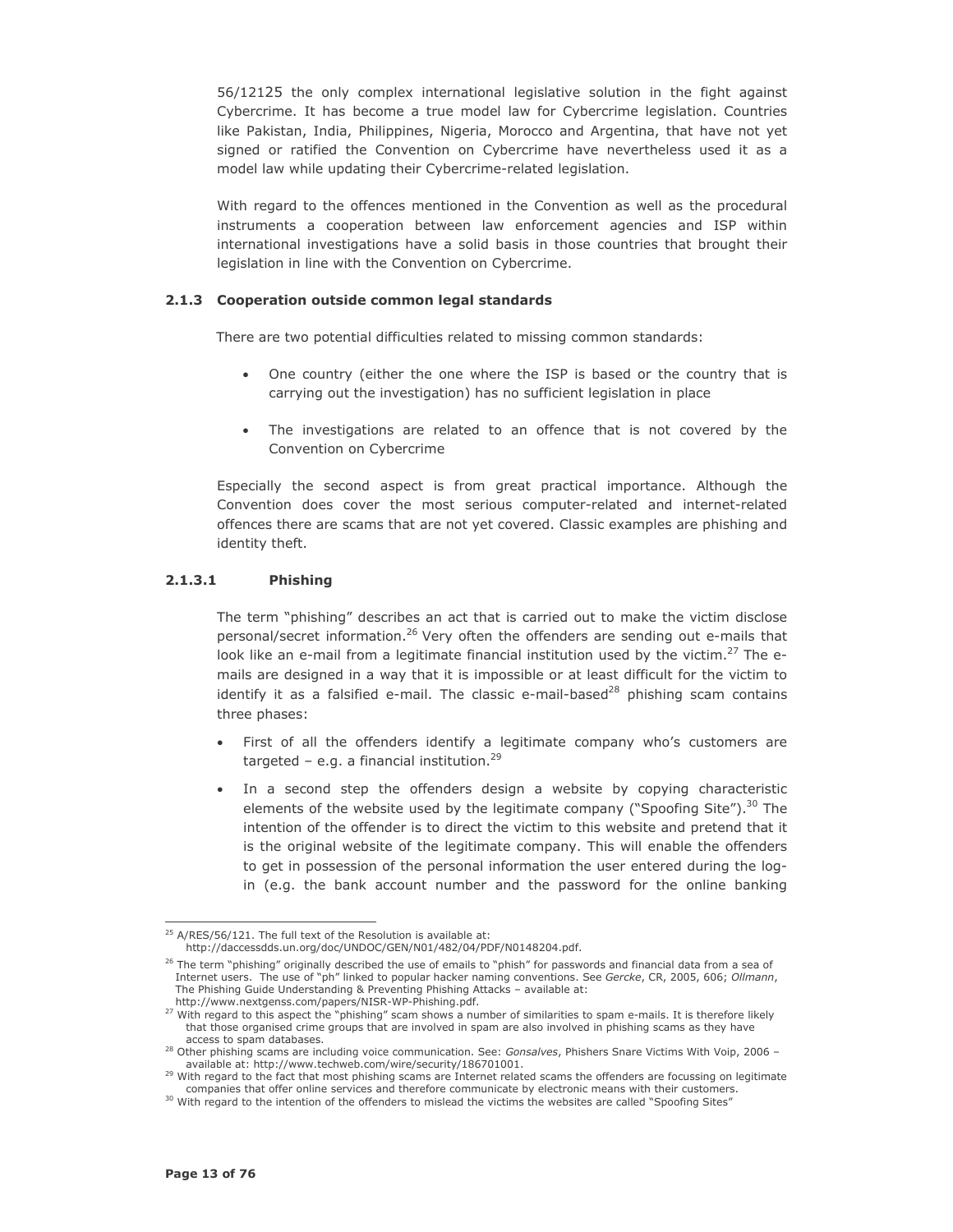system). In order to direct the user to Spoofing Site the offenders in general send out millions of copies of e-mail that looks like an e-mail from a legitimate company.<sup>31</sup> Today the e-mails are designed in a way that it is impossible or at least difficult for the victim to identify it as a fake e-mail. In the e-mail the recipient is ordered to log-in immediately to his account with the legitimate company. The offenders developed the techniques to prevent the user from realising that he is not directed to the original website to a very high level.

After going through the fake log-in process the offenders can use the obtained data and for example transfer money. Especially with regard to bank transfers the offenders are causing additional difficulties for the law enforcement agencies by including so called "financial manages" in the scam.<sup>32</sup>

The increasing number of attacks and the success of them demonstrate the potential of this scam.<sup>33</sup> More than 55,000 unique phishing sites were reported to the APWG<sup>34</sup> in April 2007.<sup>35</sup> It is important to highlight that the scam is not limited to getting access to passwords for online banking. Offenders are aiming for access codes to computers and auction platforms as well as social security numbers.

The Convention does not contain an individual provision criminalising phishing attacks but it contains a number of provisions that criminalise the most relevant parts of the phishing scams. One example is Art. 7 Convention on Cybercrime. In protecting the security and reliability of electronic data Art. 7 Convention on Cybercrime aims to create a parallel offence to the forgery of tangible documents in order to fill gaps in criminal law related to traditional forgery provisions that might not apply to electronically stored data.<sup>36</sup> This provision can be applied with regard to the creation and use of the falsified e-mails.

#### $2.1.3.2$ **Identity theft**

The term identity theft describes criminal acts where the perpetrator fraudulently obtains and uses another person's identity.<sup>37</sup> These acts can be carried out without the help of technical means<sup>38</sup> as well as online by using Internet technology.<sup>39</sup>

<sup>&</sup>lt;sup>31</sup> With regard to this aspect the "phishing" scam shows a number of similarities to spam e-mails. It is therefore likely that those organised crime groups that are involved in spam are also involved in phishing scams as they have access to spam databases.

<sup>&</sup>lt;sup>32</sup> The term "financial managers" is used to describe people that support the offender (in most cases without intention) by offering their bank account for money transfers. For more information see: Gercke, The Development of Cybercrime Legislation in 2007, ZUM 2007, page 288.

<sup>&</sup>lt;sup>33</sup> In some phishing attacks up to 5 percent of the victims provided sensitive information on the fake website. See Dhamija/Tygar/Hearst, Why Phishing Works - available at:

http://people.seas.harvard.edu/~rachna/papers/why\_phishing\_works.pdf, page 1 that are referring to Loftesness, Responding to "Phishing" Attacks. Glenbrook Partners (2004).

<sup>34</sup> Anti-Phishing Working Group. For more details see. www.antiphishing.org.

<sup>&</sup>lt;sup>35</sup> Phishing Activity Trends, Report for the Month of April 2007 - available at:

http://www.antiphishing.org/reports/apwg\_report\_april\_2007.pdf.

<sup>&</sup>lt;sup>36</sup> Explanatory Report to the Council of Europe Convention on Cybercrime No 81: "The purpose of this article is to create a parallel offence to the forgery of tangible documents. It aims at filling gaps in criminal law related to traditional forgery, which requires visual readability of statements, or declarations embodied in a document and which does not apply to electronically stored data. Manipulations of such data with evidentiary value may have the same serious consequences as traditional acts of forgery if a third party is thereby misled. Computer-related forgery involves unauthorised creating or altering stored data so that they acquire a different evidentiary value in the course of legal transactions, which relies on the authenticity of information contained in the data, is subject to a deception."

<sup>&</sup>lt;sup>37</sup> Peeters, Identity Theft Scandal in the U.S.: Opportunity to Improve Data Protection, MMR 2007, 415;

<sup>&</sup>lt;sup>38</sup> One of the classic examples is the search for personal or secret information in trash or garbage bins ("dumpster diving"). For more information about the relation to Identity Theft see: Putting an End to Account-Hijacking identity Theft, page 10, Federal Deposit insurance Corporation, 2004 - available at:

http://www.fdic.gov/consumers/consumer/idtheftstudy/identity\_theft.pdf (last visited Nov. 2007); Paget, Identity Theft – McAfee White Paper, page 6, 2007 – available at:<br>Theft – McAfee White Paper, page 6, 2007 – available at:<br>http://www.mcafee.com/us/threat\_center/white\_paper.html (last visited: Nov. 2007).

<sup>&</sup>lt;sup>39</sup> Javelin Strategy & Research 2006 Identity Fraud Survey points out that although there were concerns over electronic methods of obtaining information, most thieves still obtain personal information through traditional rather than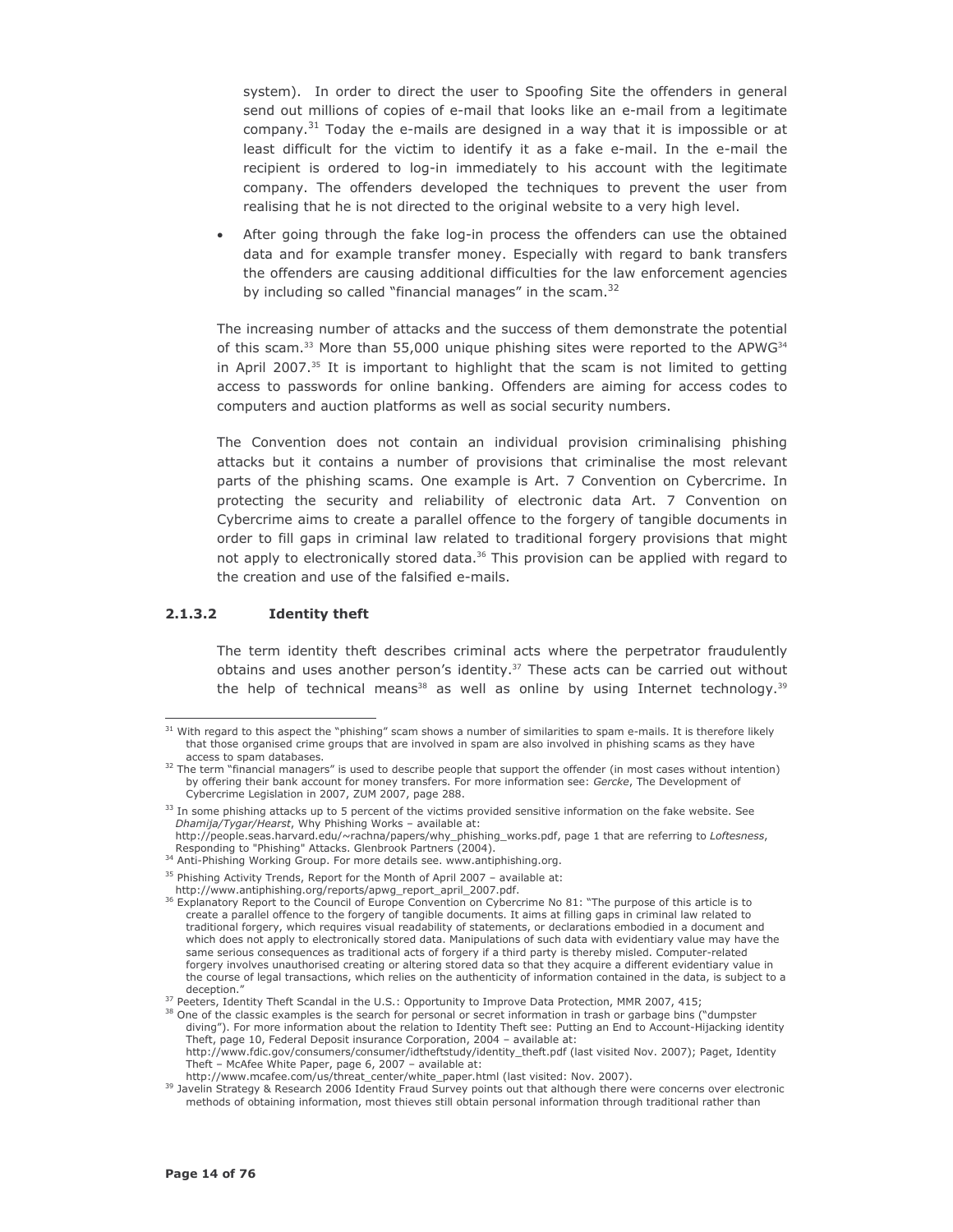Especially internet-related identity theft cases are to a large extent based on highly sophisticated scams that demonstrate the capability of automated attacks<sup>40</sup> on the one hand, and show the difficulties that law enforcement agencies are faced with when investigating such offences on the other.<sup>41</sup> Current surveys show that identity theft is not only a serious challenge for societies as well as law enforcement agencies with regard to the number of offences but also with regard to the losses suffered<sup>42</sup> In general there are different legal approaches to criminalise identity-theft:

- The creation of one provision that criminalises the act of obtaining, possessing and using identity-related information (for criminal purposes)
- The individual criminalisation of typical acts related to obtaining the identityrelated information (like illegal access, the production and dissemination of malicious software, computer-related forgery, data espionage and data interference) as well as acts related to the possession and use of such information (like computer-related fraud).

Unlike for single-provision approaches<sup>43</sup> the Convention on Cybercrime does not define a separate cyber-offence of the unlawful use of identity-related data.<sup>44</sup> Nevertheless most of the acts that are related to identity theft like accessing a computer system to obtain person information and using someone's identity in computer-related fraud activities are criminalised by the Convention.<sup>45</sup> Similar to the situation with regard to the criminalisation of obtaining identity-related information the Convention is as a result not covering all possible acts related to the unlawful use of personal information. With regard to those acts that are covered by the Convention the criminalisation is not limited to acts that involve the unlawful use of personal information.

#### $2.2$ Legal/regulatory response

Although the relation between law enforcement agencies and internet service provider is based on bidirectional interaction the law-makers focus on defining the role of service providers in investigations. The chapter gives an overview about existing provisions regulating the cooperation of LEA and ISP.<sup>46</sup>

The evaluation of possibilities to improve the cooperation between Law Enforcement Agencies and Internet Service Providers based on soft law requires the identification

electronic channels. In the cases where the methods were known, less than 15% obtained online by electronic means. See Javelin Strategy & Research 2006 Identity Fraud Survey, Consumer Report - available at: http://www.javelinstrategy.com/products/99DEBA/27/delivery.pdf (last visited: Nov. 2007). For further information on other surveys see Chawki/Abdel Wahab, Identity Theft in Cyberspace: Issues and Solutions, page 9, Lex Electronica, Vol. 11, No. 1, 2006 - available at: http://www.lex-electronica.org/articles/v11-1/ chawki\_abdelwahab.pdf (last visited: Nov. 2007).

<sup>&</sup>lt;sup>40</sup> Regarding the Challenges related to the automation see below 3.4.

<sup>&</sup>lt;sup>41</sup> Regarding the Challenges for Law Enforcement Agencies see below 3.4.

<sup>&</sup>lt;sup>42</sup> See for example the 2007 Javelin Strategy and Research Identity Fraud Survey; 2006 Better Bureau Identity Fraud Survey; 2006 Federal Trade Commission Consumer Fraud and Identity Theft Complaint Data; 2003 Federal Trade Commission Identity Theft Survey Report.

 $43$  For an overview about the different legal approaches see: Gercke, Internet-related Identity Theft, 2007 - available at: http://www.coe.int/t/e/legal\_affairs/legal\_co-

operation/combating\_economic\_crime/3\_Technical\_cooperation/CYBER/567%20port%20id-didentity%20theft%20paper%2022%20nov%2007.pdf.

<sup>&</sup>lt;sup>44</sup> See as well: Chawki/Abdel Wahab, Identity Theft in Cyberspace: Issues and Solutions, Lex Electronica, Vol. 11, No. 1, 2006, page 29 - available at: http://www.lex-electronica.org/articles/v11-1/ chawki\_abdel-wahab.pdf (last visited: Nov. 2007);

<sup>&</sup>lt;sup>45</sup> See: Gercke, Internet-related Identity Theft, 2007 - available at: http://www.coe.int/t/e/legal\_affairs/legal\_coout Decition/combating\_economic\_crime/3\_Technical\_cooperation/CYBER/567%20port%20id-didentity%20theft%20paper%2022%20nov%2007.pdf.

<sup>&</sup>lt;sup>46</sup> For a more detailed overview about the function of the different instruments provided by the Convention on Cybercrime see below, Chapter 3.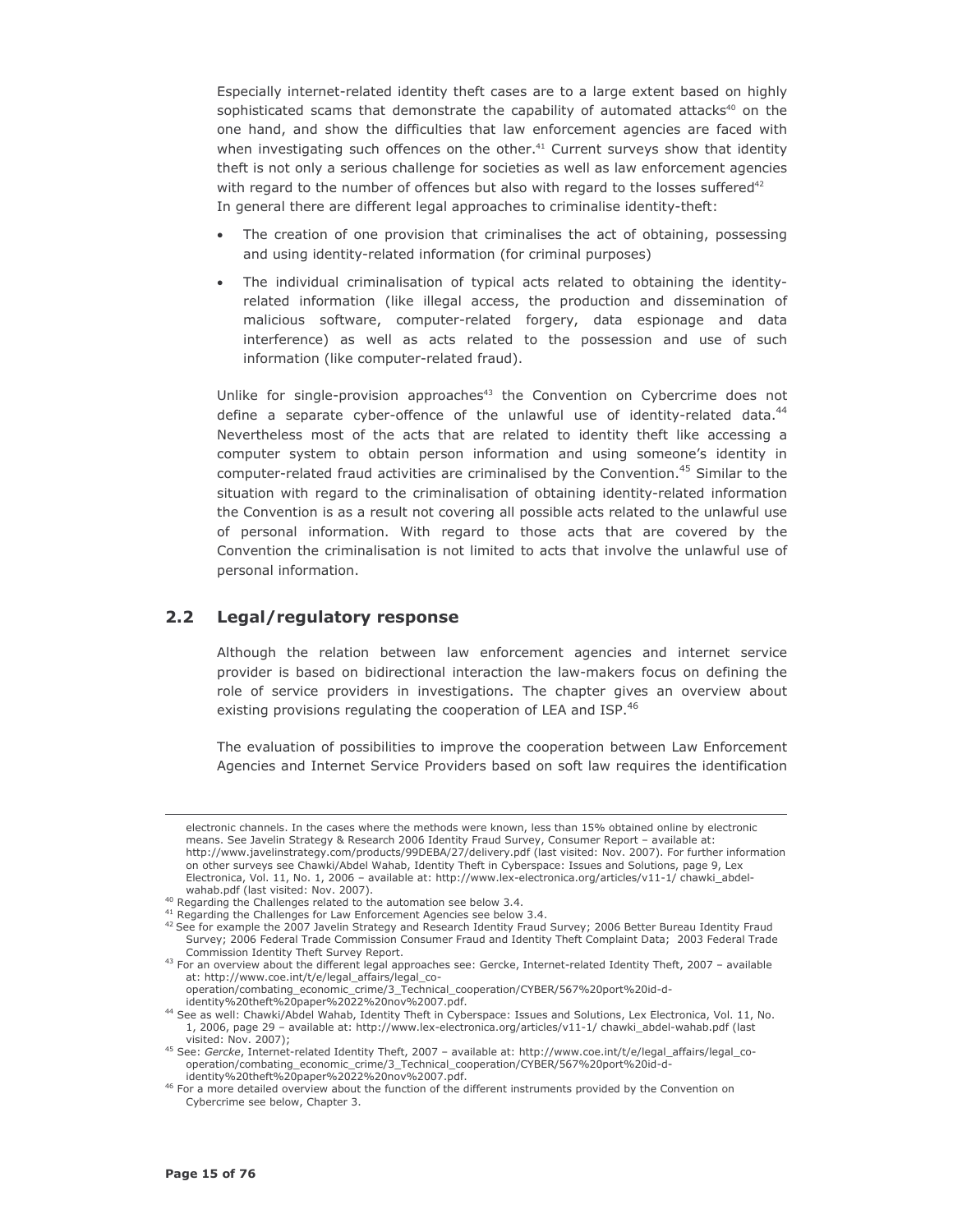of existing (mandatory) obligations provided by law. Soft law<sup>47</sup> can be an important source in areas where legal provisions are missing or procedures are not defined as precisely as necessary but it will in general not be capable to improve the cooperation between LEA and ISP if they are not in line with the obligations and procedures provided by law.

One important source with regard to the cooperation of LEA and ISP are the criminal procedural law provisions related to the investigation of Internet-related offences. Within the scope of this study it is not possible to analyse the legal framework developed by the criminal procedural codes in each country. The report will therefore primarily focus on the legal framework provided by the Budapest Convention on Cybercrime (CoC) that is currently the only international agreement that provides the necessary legal components with regard to substantive criminal law, criminal procedural law and international cooperation.<sup>48</sup>

With regard to investigations, that are an important area of cooperation between LEA and ISP not only the investigation instruments are an important source for regulatory approaches. Another important source are the safeguards. National, regional and international legal frameworks define clear limitations for the application of investigation instruments. One example is Art. 15 Convention on Cybercrime. Art. 15 which is based on the principle, that the signatory states shall apply those conditions and safeguards that already exist under the domestic law. If the law provides central standards that apply to all investigation instruments these principles shall apply to the Internet-related instruments as well.

Further limitations can be found in decisions of different courts. The European court of Human Rights has for example undertaken efforts to more precisely define standards that govern especially electronic investigations and especially surveillance. This case law has become one of the most important sources for international standards related to investigations related to communication.<sup>49</sup> It especially takes regard to gravity of the interference of investigation<sup>50</sup>, its purpose<sup>51</sup> and its proportionality.<sup>52</sup> Fundamental principles that can be extracted from the case law are:

- $\circ$  A sufficient legal basis for investigation instruments are necessary<sup>53</sup>
- The legal basis must be clear with regard to the subject<sup>54</sup>

<sup>&</sup>lt;sup>47</sup> Non-leaislated documents such as recommendations, codes of practice, etc

<sup>&</sup>lt;sup>48</sup> Regarding the Convention on Cybercrime see: Gercke, CRi, 2006, 140 et seq.; Aldesco, The Demise of Anonymity: A Constitutional Challenge to the Convention on Cybercrime, Entertainment Law Review, 2002, No. 1 - available at: http://elr.lls.edu/issues/v23-issue1/aldesco.pdf; Jones, The Council of Europe Convention on Cybercrime, Themes and Critiques, 2005 - available at:

http://www.cistp.gatech.edu/snsp/cybersecurity/materials/callieCOEconvention.pdf; Broadhurst, Development in the global law enforcement of cyber-crime, in Policing: An International Journal of Police Strategies and Management, 29(2), 2006, page 408 et seq; Adoption of Convention on Cybercrime, International Journal of International Law, Vol 95, No.4, 2001, page 889 et seq.

<sup>49</sup> ABA International Guide to Combating Cybercrime, page 139.

 $\frac{50 \text{ NLO}}{20 \text{ NLO}}$  interception of telephone conversations represent[s] a serious interference with private life and correspondence and must accordingly be based upon a "law" that is particularly precise. It is essential to have clear, detailed rules on the subject, especially as the technology available for use is continually becoming more sophisticated" - Case of Kruslin v. France, Application no. 11801/85.

<sup>&</sup>lt;sup>51</sup> "the requirements of the Convention, notably in regard to foreseeability, cannot be exactly the same in the special context of interception of communications for the purposes of police investigations as they are where the object of the relevant law is to place restrictions on the conduct of individuals. In particular, the requirement of foreseeability cannot mean that an individual should be enabled to foresee when the authorities are likely to intercept his communications so that he can adapt his conduct accordingly", Case of Malone v. United Kingdom, Application no. 8691/79

<sup>52 &</sup>quot;Powers of secret surveillance of citizens, characterising as they do the police state, are tolerable under the Convention only insofar as strictly necessary for safeguarding the democratic institutions", Case of Klass and others v. Germany, Application no. 5029/71.

 $53$  "The expression "in accordance with the law", within the meaning of Article 8 § 2 (art. 8-2), requires firstly that the impugned measure should have some basis in domestic law", Case of Kruslin v. France, Application no. 11801/85.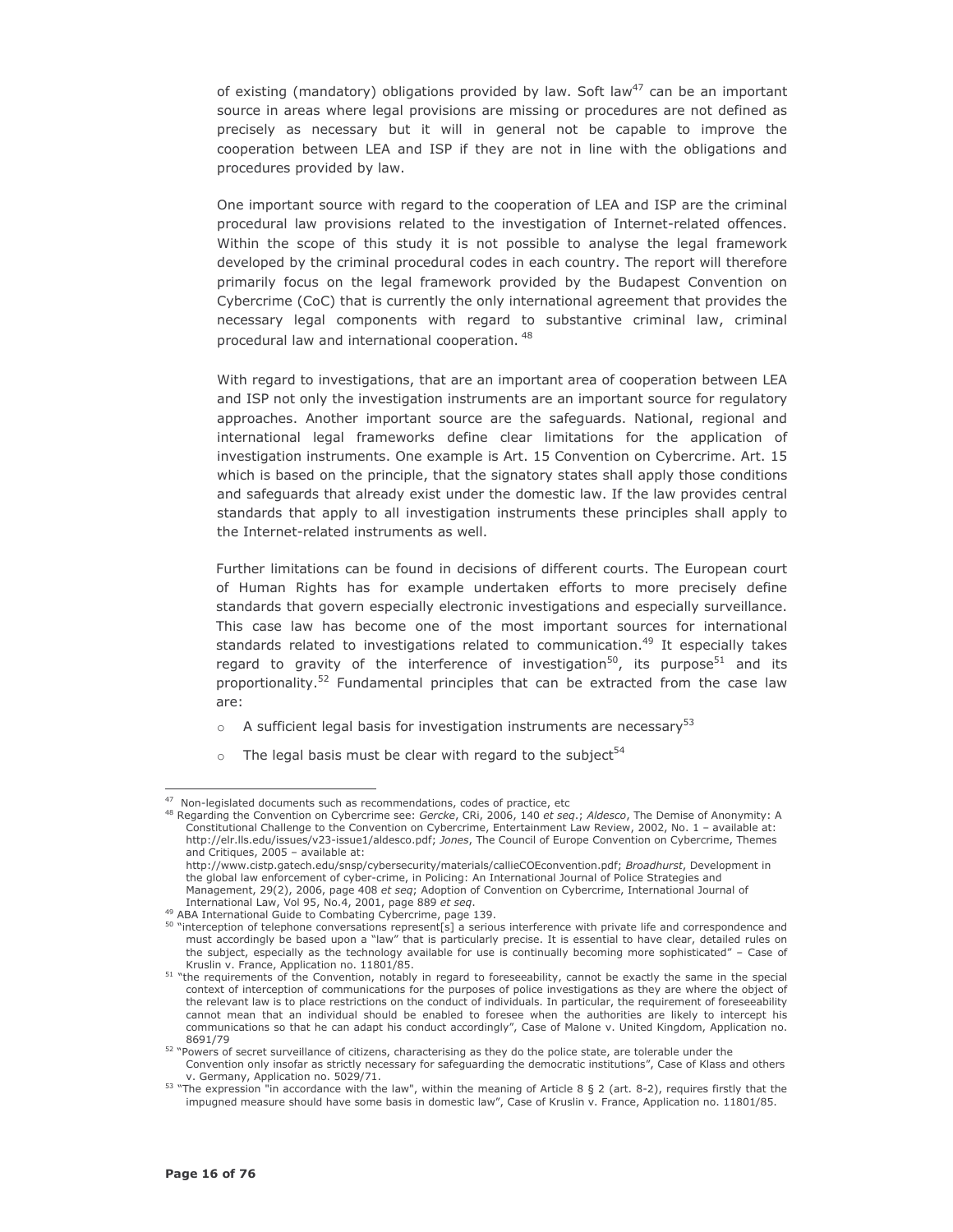- $\circ$  The competences of the law enforcement agencies need to be foreseeable<sup>55</sup>
- Surveillance of communication can only be justified in context of serious crimes<sup>56</sup>  $\sim$

The various safeguard restrict the competence of LEA to apply certain instruments and by this limit the obligation of ISP to support the investigations. Respecting those safeguards must be the basis for any investigation by LEA as well cooperation between LEA and ISP.

### 2.3 Profile of Internet service industry

It is important to understand the various players in the industry and their role in relation to the carrying, processing and storage of information on its journey throughout the Internet.

These roles will help identify areas of responsibility and control and will aid in the writing of quidelines to manage the level of responsibility or ability in the fight against illegal and harmful use of the Internet. Harmful content will only deal with the type of content currently considered legal for adults but considered inappropriate/ illegal for children to access.

#### 2.3.1 Internet players

The roles can be broken into seven main areas:-

- a) Consumer
- b) Telecommunications Provider
- c) Internet Access Provider
- d) Facilities/Hosting Providers (include Web Farm)
- e) Content Providers
- f) Broadcasters
- g) Mobile Operators included in either (b) or (c) above?

Often a number of these distinct roles are implemented by one individual national or international organisation. Therefore the borders between roles and services are quite blurred and are not so clear in practice. The same service centres, communications hubs are used to implement multiple roles either in a fusion of equipment, services and products or in a co-location style implementation.

<sup>&</sup>lt;sup>54</sup> "Furthermore, tapping and other forms of interception of telephone conversations constitute a serious interference with private life and correspondence and must accordingly be based on a 'law' that is particularly precise. It is essential to have clear, detailed rules on the subject", Case of Doerga v. The Netherlands, Application no. 50210/99.

<sup>&</sup>lt;sup>55</sup> "it also refers to the quality of the law in question, requiring that it should be accessible to the person concerned, who must moreover be able to foresee its consequences for him, and compatible with the rule of law", Case of Kruslin v. France, Application no. 11801/85.

<sup>&</sup>quot;Nevertheless, the law must be sufficiently clear in its terms to give citizens an adequate indication as to the circumstances in which and the conditions on which public authorities are empowered to resort to this secret and potentially dangerous interference with the right to respect for private life and correspondence.", Case of Malone v. United Kingdom, Application no. 8691/79

<sup>&</sup>lt;sup>56</sup> "The cardinal issue arising under Article 8 (art. 8) in the present case is whether the interference so found is justified by the terms of paragraph 2 of the Article (art. 8-2). This paragraph, since it provides for an exception to a right quaranteed by the Convention, is to be narrowly interpreted. Powers of secret surveillance of citizens, characterising as they do the police state, are tolerable under the Convention only in so far as strictly necessary for safeguarding the democratic institutions", Case of Klass and others v. Germany, Application no. 5029/71.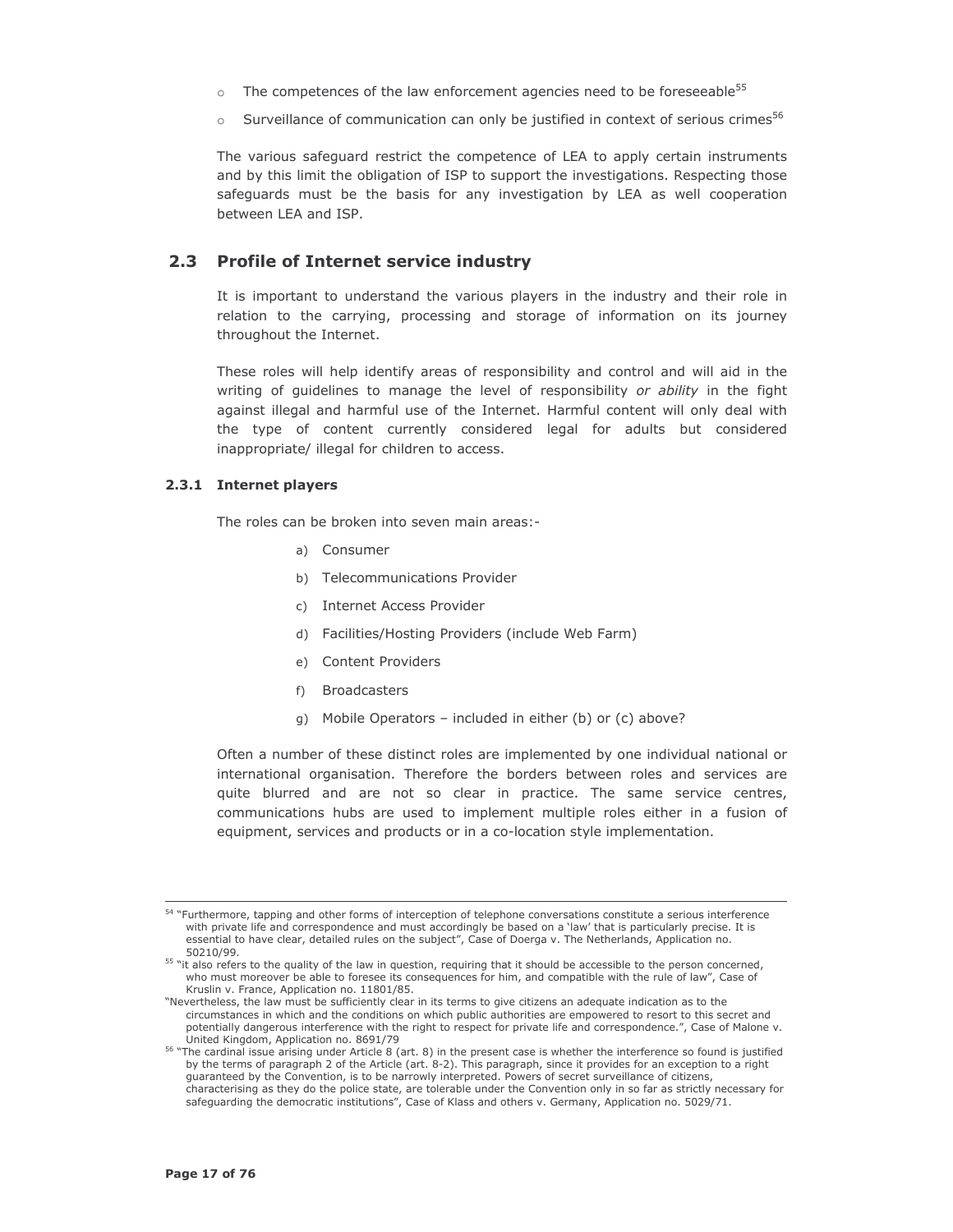These roles are distinct in definition but many of the organisations will cross the boundaries for each of these and therefore play several of these roles simultaneously. For example, a telecommunications provider will provide links for use by other Internet Service Providers, will sell ISP services directly, provide facilities management services and become a content provider. In addition due to the provision of satellite services they can be considered a broadcaster. Finally, as a large employer they will sometimes have large populations of consumers of all these services. For this reason, it is important to understand that a company can perform several roles at the same time and that we define each role (and related obligations or liability) with regard to each specific service being offered.

The descriptions cover all stakeholders in the Internet space. This study will only focus on four of these stakeholders. Extending the study to other internet players could generalize the criminal activities to all kinds of service providers and internet participants. It is very important to note, that the criminal activities on the internet are not focused on access providers, telecommunications providers, hosting providers or mobile providers. The significant platform for criminal activities is based in the group of criminal users and content providers.

a) Consumer

Players: Individuals, Families, companies, Research Organisations, Universities, Schools, Government Agencies, Employees, Students

Managing the end user can be a complex mesh of Acceptable Use Policies (AUP) administered by each of the others organisations in the chain. The end consumer might have a direct contract with a local. regional or national Internet Service Provider for Internet Access or their academic institution or employer which may operate an AUP which places restrictions on email abuse, news group subscriptions, copyright abuse protection, slander/libel restriction, patent protection including intellectual property rights. Nevertheless, it must be remembered that AUP's are limited by the existing national legal situation and must be consistent with contract law.

Students and Employees would need to be regulated using work contracts and might be protected by the Data Protection Act or invasion of privacy provisions.

Users might bypass these restrictions by availing of an account on a nonnational Service Provider which operates using a more open AUP.

#### Actual knowledge about illegal activity on their services:

In general the end-user can be considered to have the highest ability to know what material or information is 'flowing' though the local computer. Absolute end-users are usually the perpetrators of illegal activity on the Internet. This can be a challenge for near-end-users such as employers, school management, etc to completely restrict the activities of the absolute end-users where the Convention on the Protection of Human Rights and Fundamental Freedoms and the national law permit such restrictions. For example, Article 8 of the convention and French national law do not allow employers to monitor employees activities without following specific procedures as stated by the law. These near-end-users have limited liability for the end-user behaviour depending on their rights and obligations in that area and, when relevant, on their level of negligence.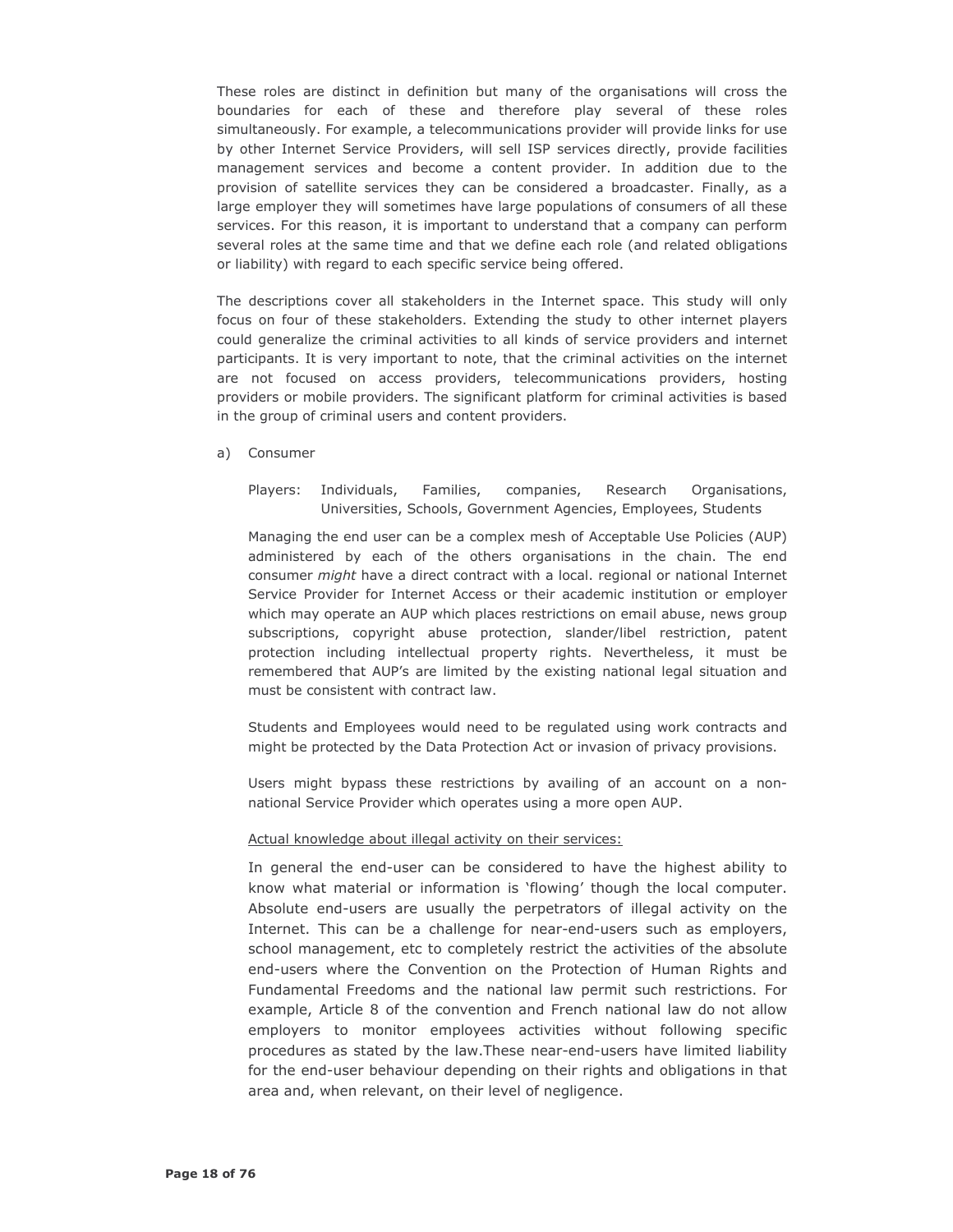It is also possible, however, for end-users to unknowingly receive illegal or harmful material either disquised or encrypted via eMail, Web or newsgroups and stored on their local hard disk without their direct knowledge. This can be achieved by malicious or accidental methods.

Public education programs in conjunction with support from other members of the Internet Player chain should be adopted to educate the consumer base on methods of protection available.

#### b) Telecommunications Provider

Players: National Operators, Pan-National operators, Satellite providers, etc

These organisations provide either access to telecommunications channels and high-speed broadband connections, dial-on-demand services via dial-up ISDN/Analog modem, permanent leased line connections and broadcast capability via regional satellite broadcasting. They often need a national telecommunications license to operate and must comply with strict rules of providing such services.

### Actual knowledge about illegal activity on their services:

The sheer volume and complexity negates any wide-scale detailed analysis without prior knowledge and specific targeting of potential abuse. If performed such activities would have major consequences for rights to private life.

Information can be when a link is being created - either leased line or modem call. Source/Destinations of links can be regulated and Acceptable Use Policies can be agreed.

For these reasons Telecommunications Carriers are usually considered to have a Common Carrier status absolving them of any responsibility for the content and meaning of any of the electronic signals they carry.

### c) Internet Access Provider

Players: Providers of on-demand or dedicated access to the Internet (and to Internet services such as eMail, News, etc. However, dedicated email providers are not access provider neither news providers. A user can also use an e-mail service not provided by the access provider.)

An industry wide Acceptable Use Policy (AUP) can be adopted by Internet Service Providers in addition to an industry Code of Practice. Many of the ISP's already operate a comprehensive set of Terms & Conditions of Access and an Acceptable Use Policy for network access.

The Internet is a collection of unregulated interconnected international computer networks bound by the common standard of using the TCP/IP protocols. Within that framework, the challenge of regulation is to find the best way to help investigations, respecting international law, fundamental Rights and commercial competitiveness.

### Actual knowledge about illegal activity on their services:

The data travelling across the ISP network operations centre is usually processed automatically and unless deliberately intercepted is never seen, heard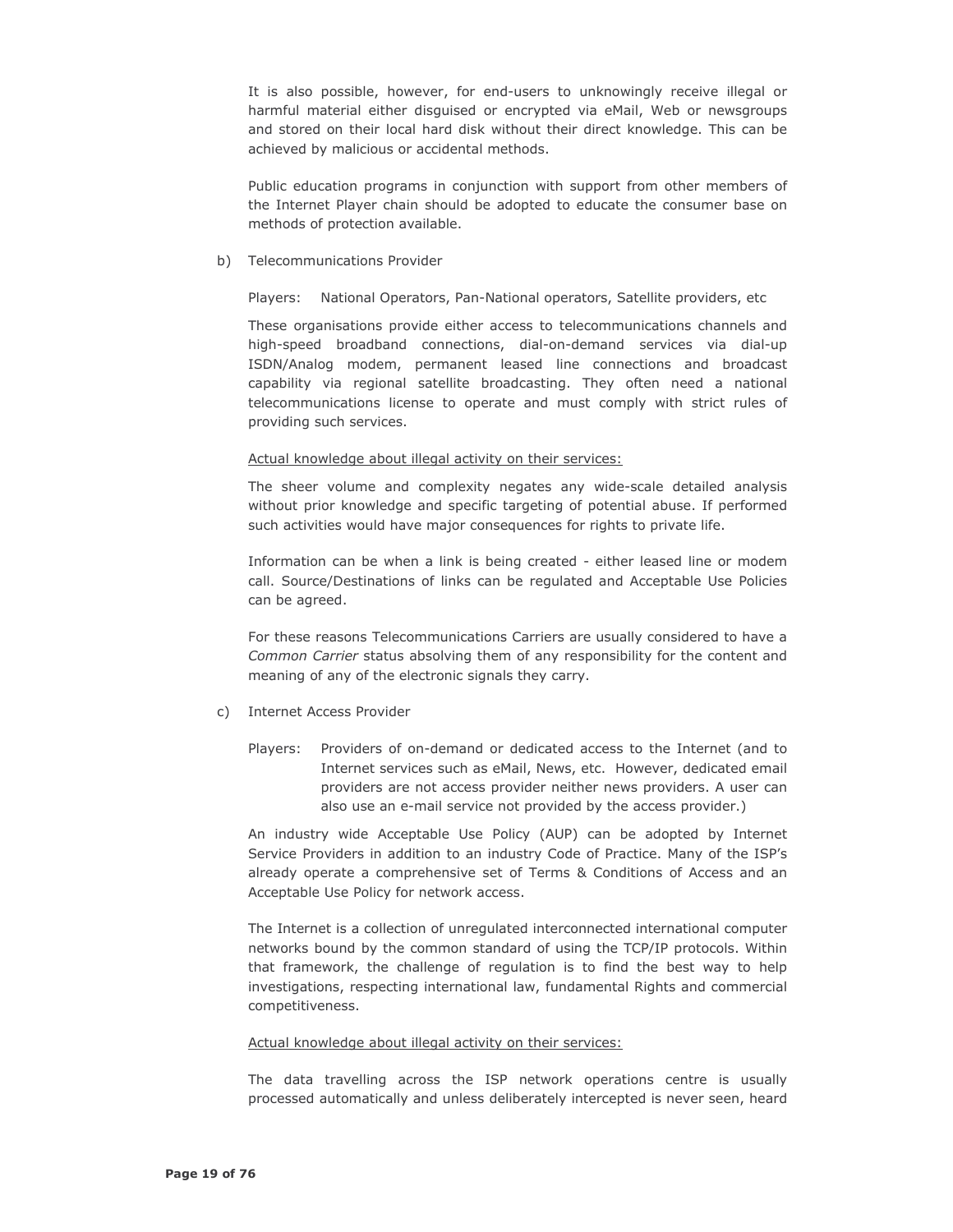or read by human operators. In addition to major privacy issues, the sheer volume and complexity negates any wide-scale detailed analysis without prior knowledge and specific targeting of potential abuse. Some providers have managed to implement a content-filtering service for unsolicited email (spam) or malware (virus, trojans, etc) and more recently in the area of content blocking of child pornography.

In addition, with the advent of technologies such as encryption, proxy servers, overseas accounts multi-protocol tunnelling, Internet Service Provider's may no longer be able to technically 'see' inside (deep packet inspection) the packets travelling across the Internet (though they will continue to have knowledge as to the source, destination and type of packets of information).

Internet Access Provider's are often considered common carriers (i.e. not liable for content) in those services which provide connection services to the Internet for the transmission and receipt of information.

Some customers of ISP's use closed-user-group access identical to dedicated circuits from Telecommunications Providers but with the advantage of using a cheaper secure communication across a public Internet. This would further reduce the level of regulation possible.

In specific cases of abuse and with appropriate legal instruments, the Internet Access Provider's have some capability of analysing the information travelling across their links but it is not an absolute certainty that correct analysis would always result. The accuracy would depend crucially on the services being regulated. See the section describing the services.

However, the transmission of content directly to international news servers is still possible by end users thus bypassing local law provisions. In addition, experience has shown that simply restricting a news feed strongly encourages consumers to avail of international based news servers which are not subject to the same legal regime.

The continued rapid develop of technology and communications procedures and techniques creates an environment where many of the solutions will superseded by imminent technological advances.

- d) Facilities/Hosting Providers
	- Players: Organisations who permit the location of third-party computers to be directly connected to their Internet access point.

These players do not manage or operate a network connection directly but take advantage of the network in place at a registered ISP or Telecommunications Provider.

Any direct regulation could only be achieved through the adoption of a contract of service from the service provider, the provider's Acceptable Use Policy and through service Terms and Conditions contracts. In the context of web re-sale activities they can require their customers to sign AUP/ T & C/ proper-use contracts.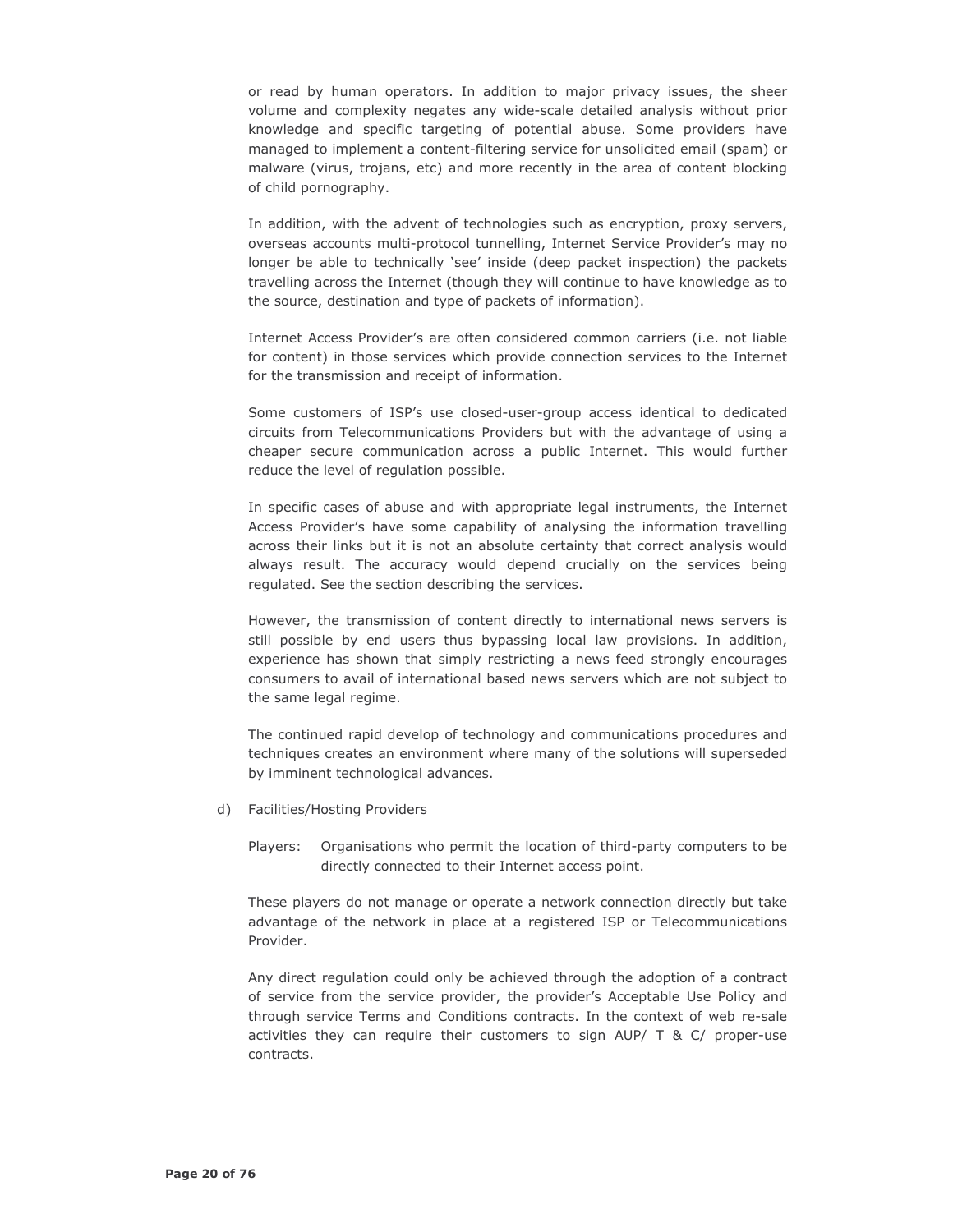#### Actual knowledge about illegal activity on their services:

Often the computers are used as web hosting machines for third party organisations and the owner/ operator will have limited knowledge what content is being stored on the server. Each third party client can update the content on the server remotely on a 24 hour basis, 365 days per year. These updates can be performed by the client via manual operation or can be performed automatically requiring no operator intervention.

Facilities providers will have no access to the hosted equipment except by prior request from the client and as such will have no ability to directly monitor or analyse the performance of the equipment except in relation to known network problems emanating from the third party equipment. The contract usually permits the Facilities provider to disconnect client equipment pending resolution of reported problems.

- e) Content Providers
	- Players: A content provider is an organisation/user that provides information to an Internet target audience. These can be single individuals which specific knowledge of a particular geographical region, a small group of people with specific interests or a large corporation with products for sale. With the arrival of Web 2.0 many end-users become content providers in their own right so the role of content provider needs to be divided into professional content providers such as news organisations, etc and non-professional content providers such as home users, etc.

Some services such as Web are hosted directly by the ISP's on local equipment and computers. It is possible to develop a Code of Practice for these services which would regulate the availability of llegal content.

The issue of Usenet News is more sensitive as the service can be distributed by an access provider that will only be able, technically speaking, to prevent the distribution of a specific newsgroup, and not to prevent the distribution of one specific illegal message. Such initiative could be judged as not proportionate. For example, a French court has already stated that access providers are providing a "caching" service, not a "hosting" service, when they distribute Usenet news (the difference in terms of liability is significant)

The information published by a content provider is usually directly under the control of the content provider. In most cases, any information can be checked prior to publication using well known classification standards and compliance with AUP. The sheer volume and complexity negates any extensive analysis without prior knowledge and specific targeting of potential abuse.

These is the outstanding concern relating to the classification of dynamic usergenerated content especially those who use different languages, cultures and societies but wish to contribute to local content.

### Actual knowledge about illegal activity on their services:

This content currently has the highest value in the Internet chain. Internet surfers have an insatiable appetite for information - from entertainment to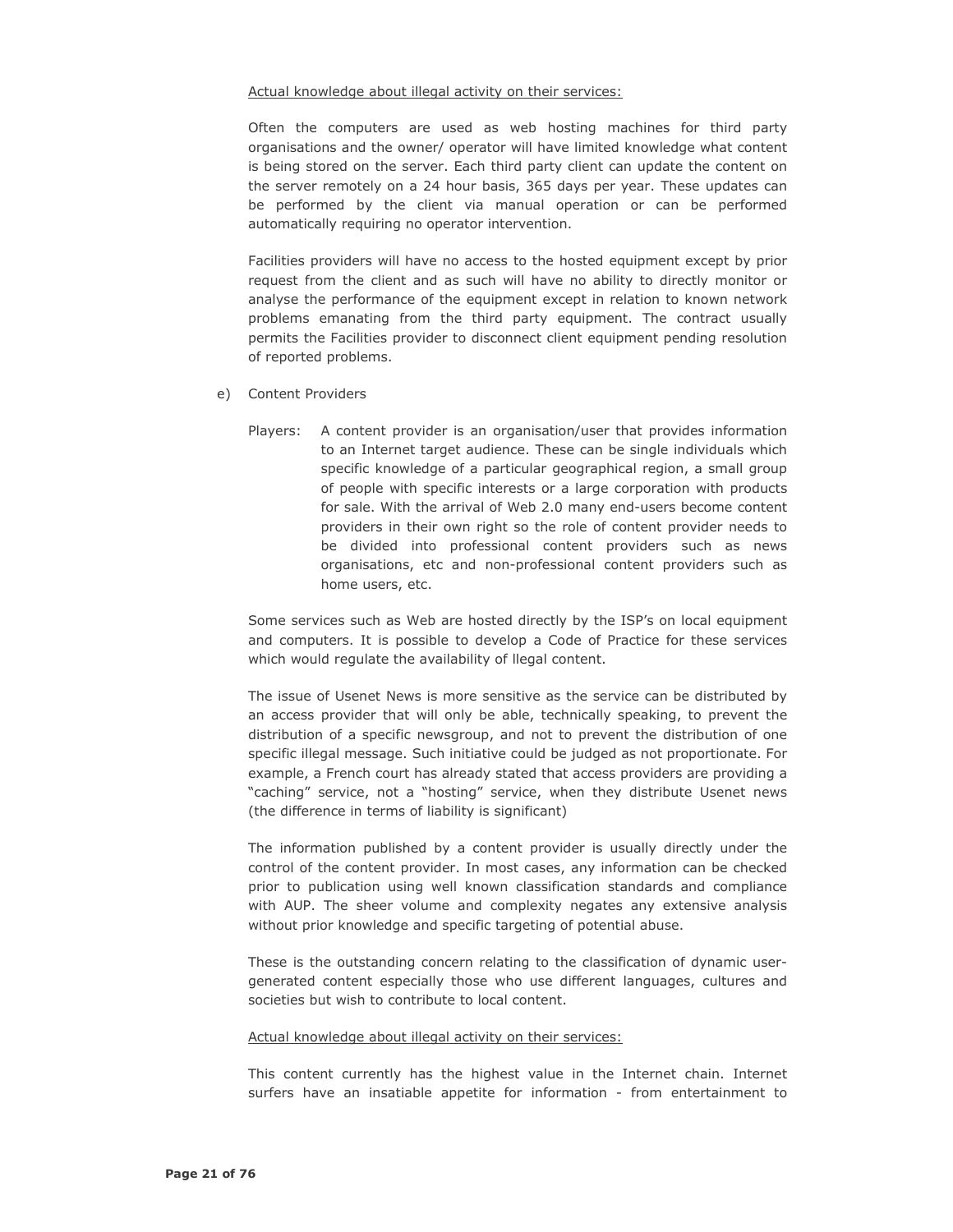edutainment, from business news to product updates, from software to music, from email to chat-rooms.

Ultimately the style and meaning of content is determined by those who create the volumes of information available. However, many sites allow the public to add content remotely. This feature can be a powerful exchange tool but can be easily abused.

Content providers require procedures for the removal of proscribed content. and for ensuring that publication of local content takes place after the information is rated by content moderator. (This will have problems where content can be expanded by any user)

f) Broadcasters

Plavers: Organisations such as television, radio, and print organisations.

Trans-national broadcasting is inherently difficult to regulate. Nationally based broadcasters are subject to national law and can be regulated according to normal editorial control and content classification procedures. Satellite could only be regulated if the signal is delivered via encrypted downlink. The decoding equipment can sometimes be subject to licensing and regulation but this will be hard to police.

#### Actual knowledge about illegal activity on their services:

Much of the content of these organisations is created by third parties and the responsibility of ensuring compliance with local standards can be a significant organisational burden.

Some of the satellite companies are offering direct-to-home news feeds which would contain the complete gamut of news content in an unregulated and uncontrolled manner.

The sheer volume and complexity negates any reasonable analysis without prior knowledge and specific targeting of potential abuse. Many Internet Service Providers are also offering broadcast services over broadband - including radio and ip-tv.

f) Mobile Operators

Players: Organisations such as Vodafone, O2, T-Mobile, Orange, Telefonica,  $_{\text{etc}}$ 

Mobile operators have much the same issues as telecommunications providers. The extra layer of complexity relates to the mobility of the connection which needs to be carefully tracked in the mobile network.

#### Actual knowledge about illegal activity on their services:

Mobile operators keep some data related to calls sent/received. They can also keep records on all text messages sent/received. They are nevertheless not allowed to take actual knowledge of these messages but can, subject to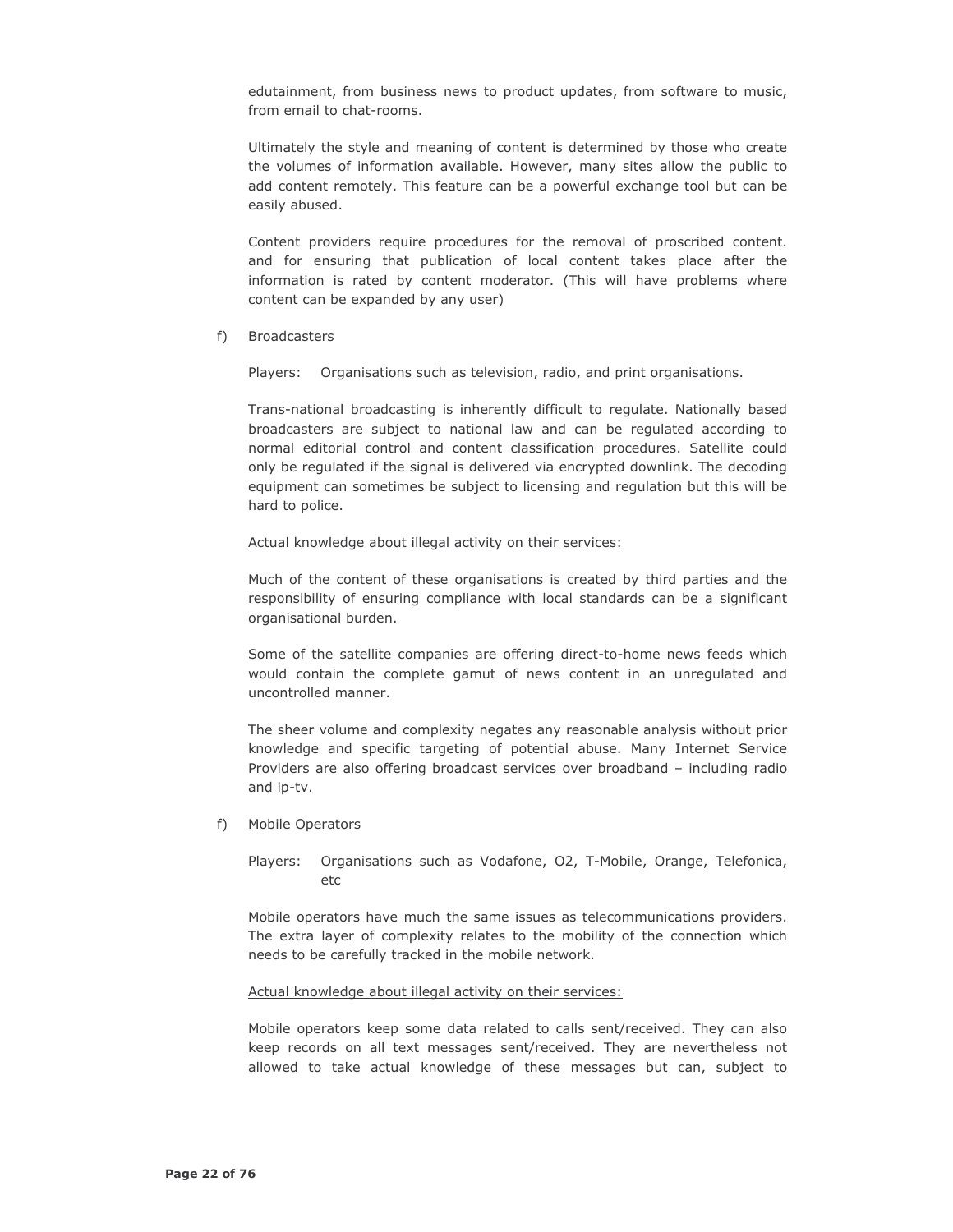appropriate requests, sometimes make them available to law enforcement as part of a criminal investigation.

### 2.3.2 Internet services

An alternative method of describing the roles is to do so in terms of the Internet services provided:-

- a) email
- b) Newsgroups/Usenet
- c) Web Browsing
- d) Website Provision
- e) Chat
- f) File Transfer
- g) Peer-to-peer
- h) Social Networking
- i) Voip
- i) Market place
- k) Others

These can also be described in fewer categories if activities were groups. For example, a hosting provider can host websites, chat, news, social networks, etc. while a content provider can edit a website, write on a blog or on a newsgroup, upload a file on a P2P network. Other categories include search engines, email providers and access providers/phone operators. The distinction between "telecommunications provider" or "operators" and "access providers" is more important as regards data that can be retained.

a) eMail

eMail allows the exchange of messages and documents in a one-to-one, one-to many manner. These messages are usually plain text or HTML but attached files can be graphics, spreadsheets, reports, etc. It is also possible to encrypt eMail content to prevent others from intercepting it. Email clients can be web based or computer based. In web based clients, the emails are stored on the remote web server (ala Google, Hotmail, etc) whereas with computer based clients the emails can be downloaded onto the owner's computer.

Since email messages are considered as communication between co-operating parties, the email service can be legally and technically speaking difficult to protect from threats. These parties can also encrypt the communication preventing interception and therefore criminal investigations. One aspect of eMail activity which can be better managed in recent years is that of 'spamming' - a process where volume eMail is targeted at end-users without their request in essence 'junk' email.

#### Means of Knowing:

Computer based eMail travelling across the Service Provider network operations centre is processed automatically and unless deliberately intercepted is never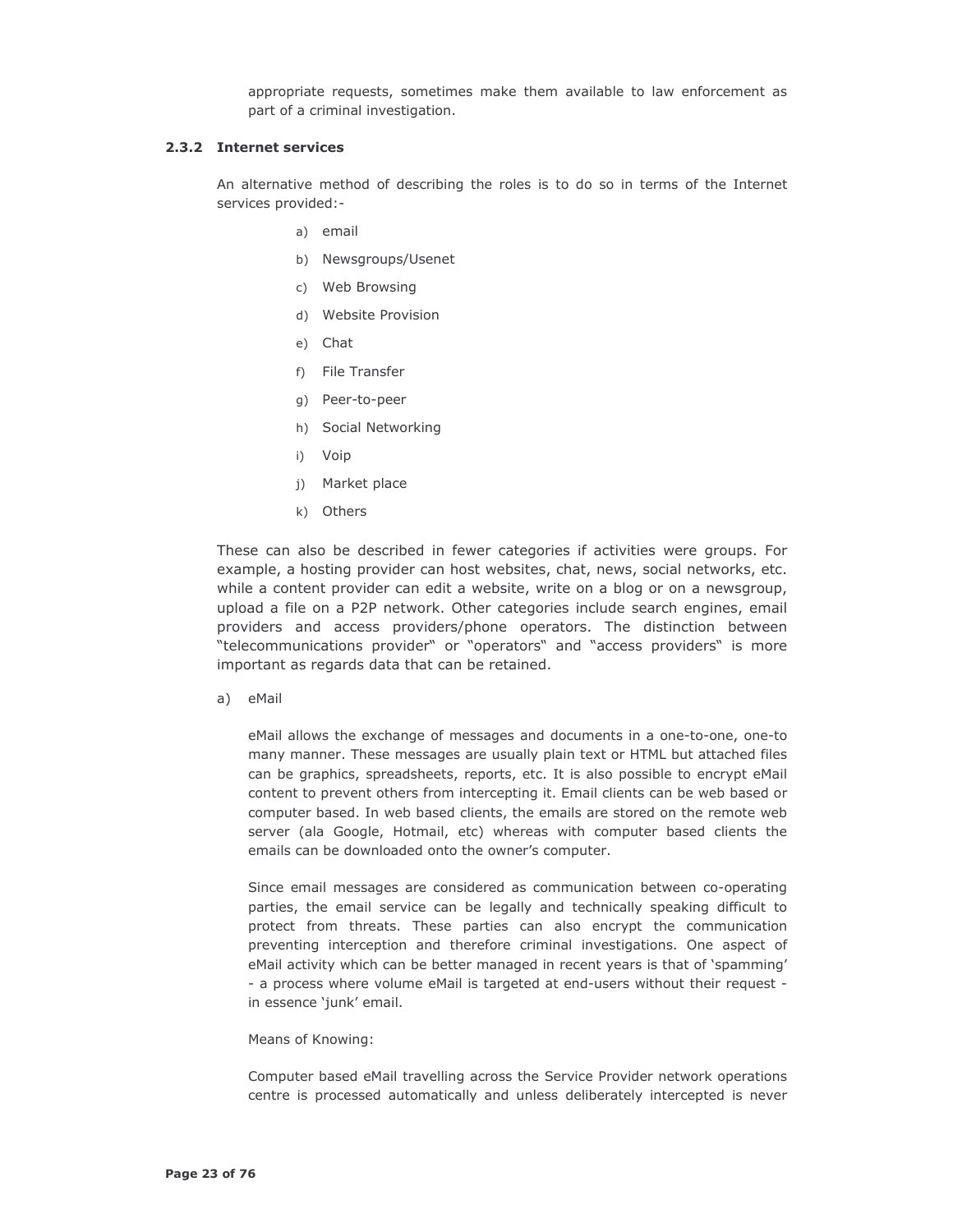seen, heard or read by human operators. The sheer volume and complexity and the significant impact on privacy negates any extensive analysis without prior knowledge and specific targeting of potential abuse.

Service Provider eMail machines process millions of email messages each day in an automated manner with basic logs of activities being maintained.

Detailed analysis could be undertaken on nominated accounts but comprehensive regulation is unfeasible. There would be a strong argument for "common-carrier" status on this type of service.

#### b) Newsgroups/Usenet

Network News is a large distributed bulletin board system which allows the exchange of information in a many-to-many manner. There are over 30,000 (and growing) discussion groups with a DAILY volume of many GB and the number of newsgroup messages of over 1,000,000.

The newsgroups are spread across 30,000 different topics and in theory it is possible to prevent the distribution of specific newsgroups. However, there is no technical method of controlling the content of any newsgroup - it is subject to self-regulation and net etiquette.

The blocking of specific newsgroups is feasible but can not be considered as a definitive solution to illegal or harmful content.

It is possible for users to inject news messages into the news system using international news hosts thus bypassing local regulations In addition, users can read the news database stored on international servers which would have a significant impact on international bandwidth if large numbers were to adopt this approach.

#### c) Web Browsing

Web browsing allows end-users using software such as Internet Explorer, Netscape Navigator, Firefox, Safari, etc. to browse information in a graphical and hierarchical manner on remote servers located in all countries of the world.

This content can span the full range of work related research material, edutainment for home education to illegal and harmful material. The wide range of dubious material has created real concerns among many Internet users. Its success continues to grow and newer technologies will enable faster and wider distribution of web content.

For example, the standards in relation to PICS (Platform for Internet Content Selection) allow choice in the categorisation of web site content. Browsing software checks each site selected for a site rating hosted on a separate server for the style and content of the selected site.

Simple rules can permit or deny access to sites based on criteria specified by the parent, manager or users themselves.

Means of Knowing: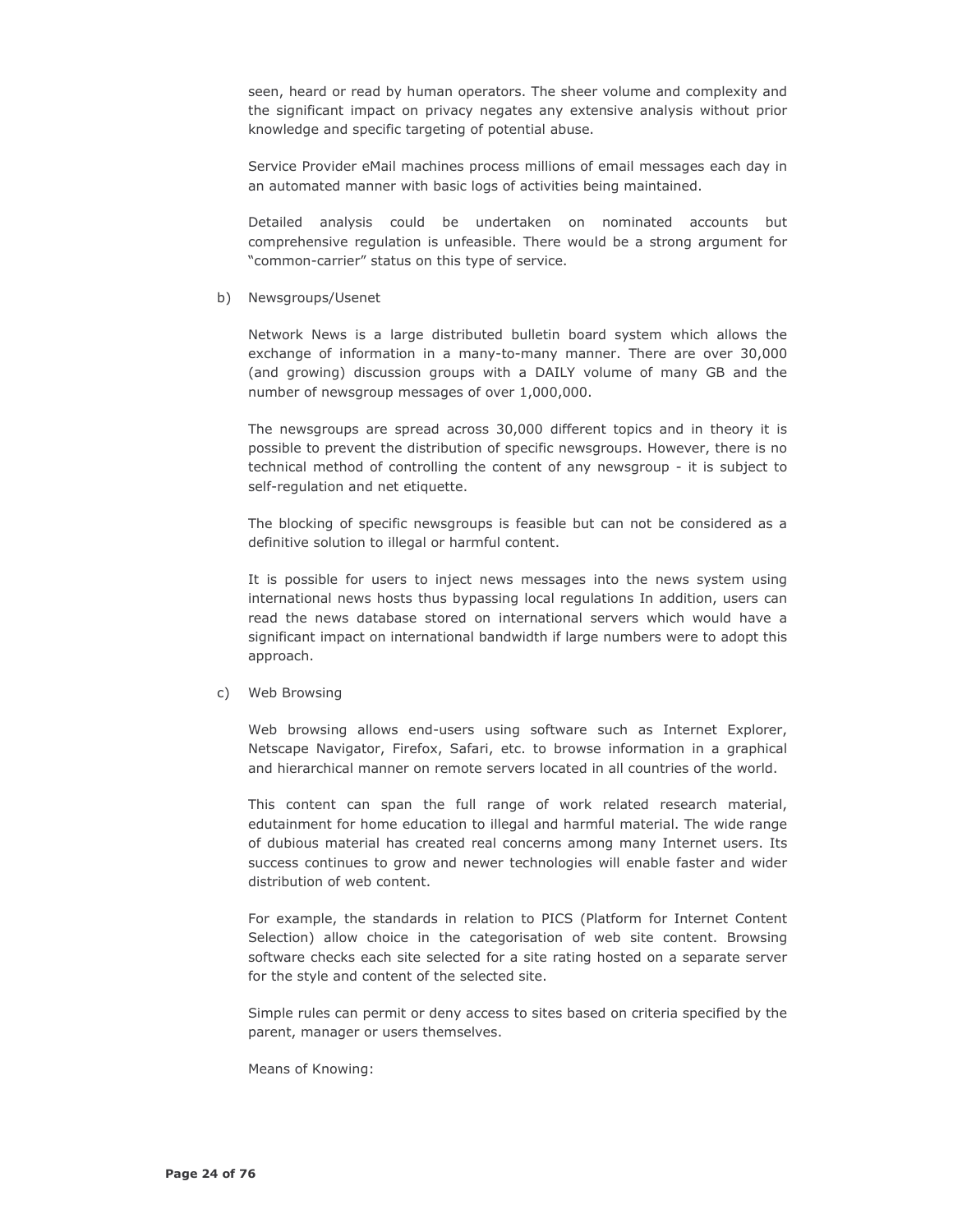Users can usually chose what types of content they want to see and/or hear. There is some concerns associated with pop-up content which is often displayed without choice but more recent software browsers and filtering software prevents this from happening.

d) Web Provision

Web sites can be hosted anywhere in the world and a single site can even span multi-jurisdictional boundaries. The site can contain text, graphics, video clips, music and sound clips in addition to more complex interfaces to remote databases which can be located in different geographical boundaries.

#### Means of Knowing:

It is impossible to reasonably know the information stored on web servers.

Hosting Provider's permit the website owners to update their web site remotely using password access. Thus a site carrying acceptable material today can be remotely updated to carry illegal material tomorrow. It is also possible for sites to carry hidden files available only to those who are in the know.

There have been many reported web site hack attacks whereby the content of web sites was illegally changed without the creator's permission and knowledge. This can make the allocation of responsibility a major problem.

### e) File Transfer

File transfer permits the copying of documents, graphics, video-clips, audio clips from any part of the world onto the local computer or from the local computer onto a remote computer system. The file transfer process is normally performed manually by the user but on many systems can be completely automated.

The remote files can be encoded, compressed and even encrypted. Many systems offer anonymous FTP facilities which are essentially a large volume of publicly accessible files available for download by anyone without password access. Some organisations offer controlled (username and password) access to files and documents for a fee.

### Means of Knowing:

The user downloading the files would normally have the greatest understanding of the content of the item being copied onto their computer. However, the exact nature and content of any such file could only be confirmed after the copy was complete.

f) Chat

CHAT is the Internet equivalent of voice chat lines except that in this case the users participating in the forums each type there message into their computer which is then copied onto the screen of each participant in the group.

The 'conversations' can cover a very broad range of subjects including illegal and harmful areas. Many of these discussion groups area publicly advertised and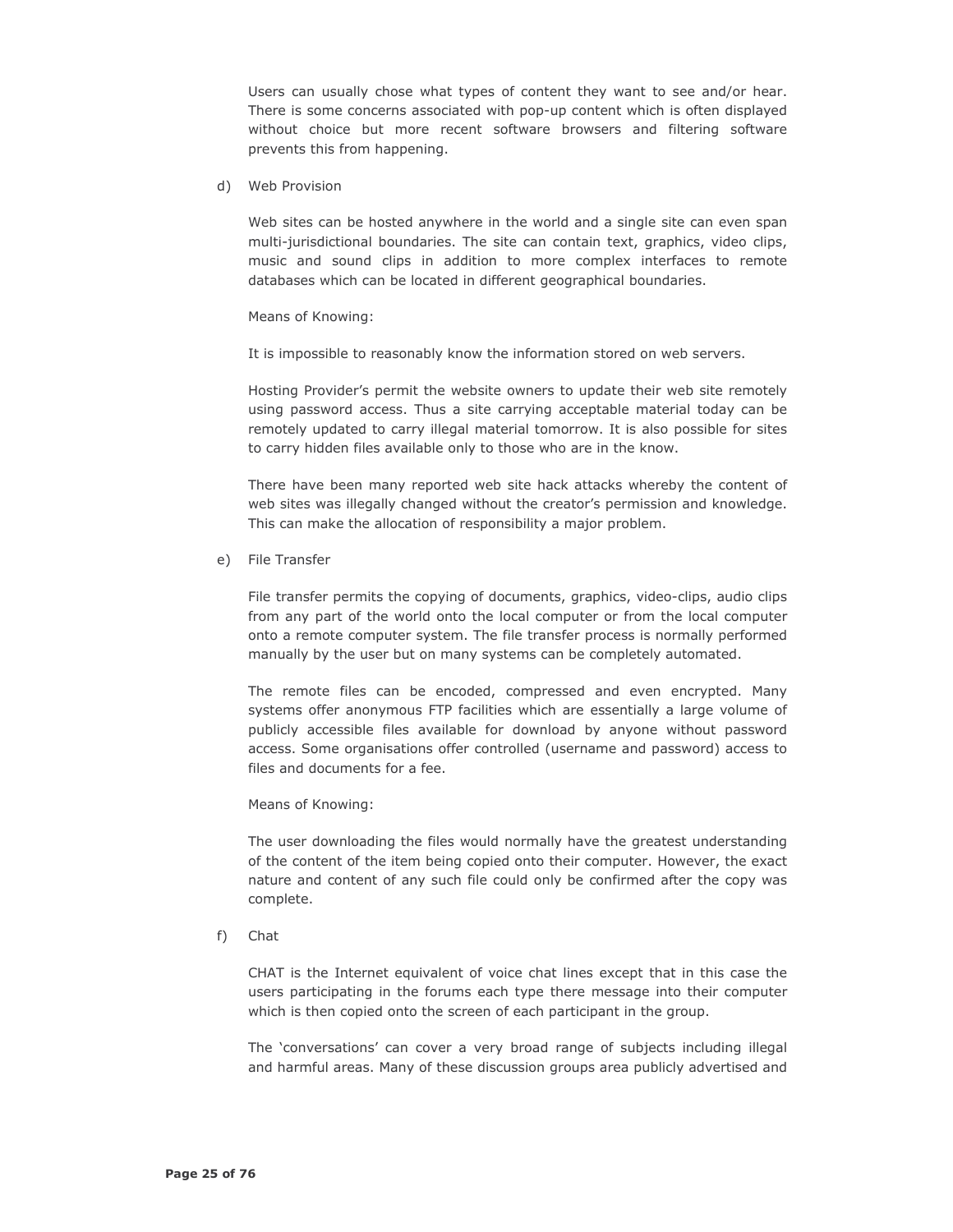users can specify to their chat software that they are interested in taking part. It is also possible to have closed group discussions by prior arrangement.

Means of Knowing:

The users will have an idea as to the subject content when a group is joined but since the conversation is literally taking place in real-time in an interactive manner it is impossible to estimate the type of conversation that will occur. The real-time monitoring of each chat is not desirable, as people have the right to exchange information without being monitored. However, the existence and support of some support /response service (e.g. real-time moderators, etc) for sensitive people or for children can be an effective solution.

g) Peer-to-peer

Peer-to-peer connections permit direct connections between one computer on the Internet and a remote computer on the Internet. With advanced software multiple simultaneous connections can be created and maintained every second. Information is carried across the network links which cross Service Providers Network Operations Centres but do not usually transit the computer servers in the Service Providers Network Operations Centres.

Means of Knowing:

Only by direct interception of the p2p link or via reports of abuse by users of the service.

h) Social Networking

Social networking websites permit end-users to place content on the webservers of a social networking organisation such as facebook, bebo, etc. This content can be text, video, images and audio and permit other users to see this content or to comment on this content. It is possible for other users to place false information or personal information online without permission of the target user.

### Means of Knowing:

The operator of the social networking website has access, technically speaking, to all areas of the site and can implement an acceptable-use-policy which all users must obey. Subject to respecting the legal framework, the operator can in practice have knowledge of the content either by searching content, moderating content or by end user complaints. However, it can also be argued that the operators of such websites could be considered as hosting providers, which would mean that they have no rights to read content where the user marked it as "private" (art. 8 CPHRFF). This is a complex legal debate which needs to take place and is outside the remit of this study. Even if it is possible and reasonable, the sheer volume and complexity negates any extensive analysis without prior knowledge and specific targeting of potential abuse.

i) Voip

Voice over IP permits internet users with the appropriate software to establish a connection with a remote computer user similar to using a standard phone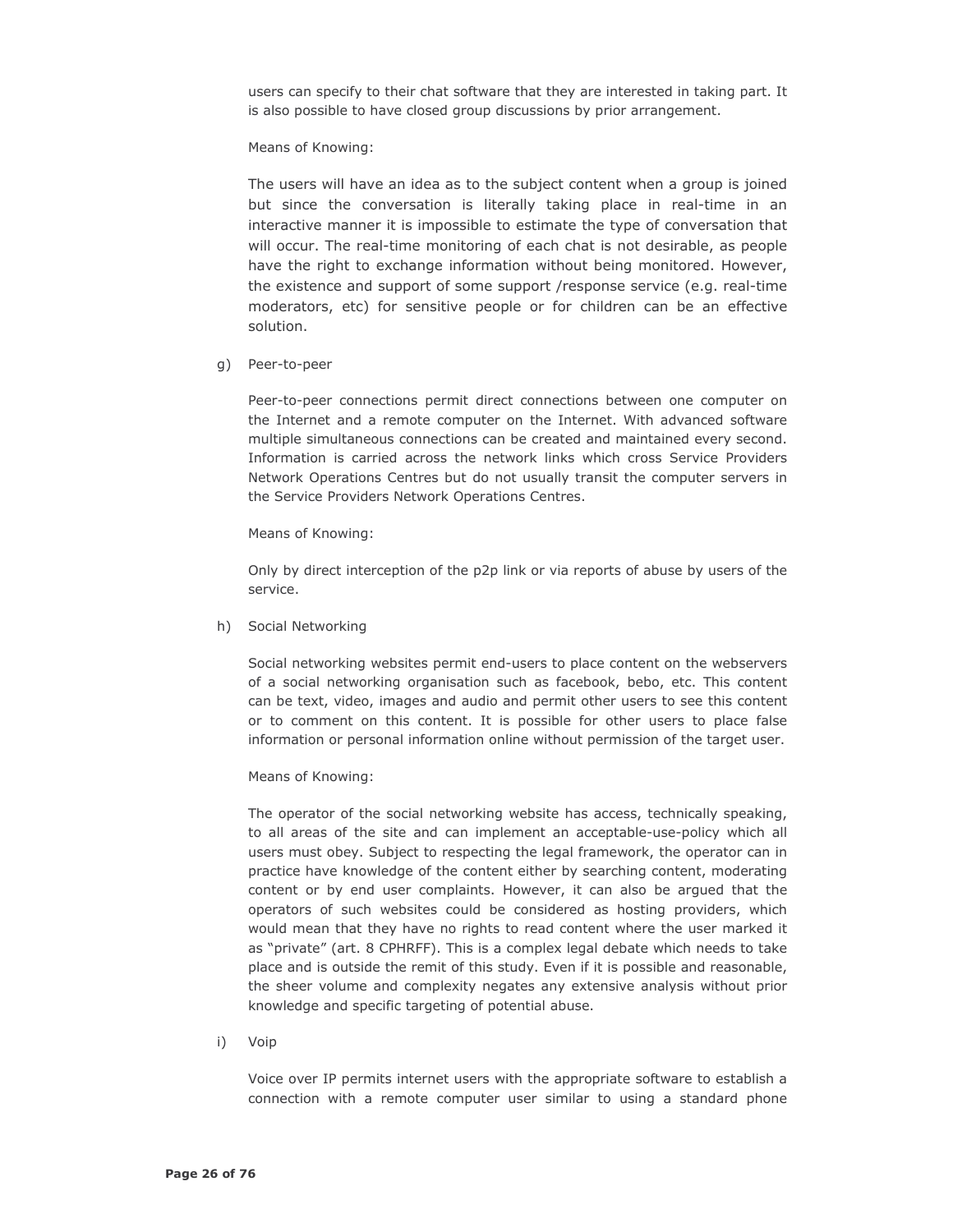handset. This connection is usually peer-to-peer in implementation and can offer audio, video and data transfer capabilities.

Means of Knowing:

A server may keep track of which users have the software installed and will maintain a directory of which users are available to receive/establish a connection. Call records (time/date, source, destination) is sometimes available and can be logged.

#### i) Market place

An online marketplace is a website where practically anyone can buy or sell practically anything. They empower consumers by:

- increasing choice in terms of the wide selection of goods available in over 50,000 categories;
- making the comparison of price and services easier for the consumer through greater price transparency;
- making inefficient markets more efficient, in many cases reducing prices; and
- by empowering SMEs to access global markets and compete with larger, more established companies and traditional 'bricks and mortar' businesses.

### Means of Knowing:

Operators of such marketplace are usually not involved in (i) the actual transaction between buyers and sellers, (ii) in control of the quality, safety or legality of the items advertised, (iii) in control of the truth or accuracy of the listings or the ability of sellers to sell items or the ability of buyers to buy items, (iv) at any time in possession of the goods listed; or (v) able to inspect the goods listed.

k) Others

There are a wide range of other services being developed and tested on the Internet. These include direct voice over Internet, music and radio broadcasts using the Internet, video streaming applications, video conferencing, and many others.

Means of Knowing:

Depends on the service in question.

### 2.3.3 Conclusion

The data travelling across the Service Providers network operations centre is processed automatically and unless deliberately intercepted is rarely seen, read or recorded by human operators. The volume and complexity usually negates any reasonable analysis without prior knowledge and specific targeting of potential abuse. The Right to respect for private life prohibit any ad-hoc traffic analysis except on receipt of a documented and legitimate request from an accredited Authority.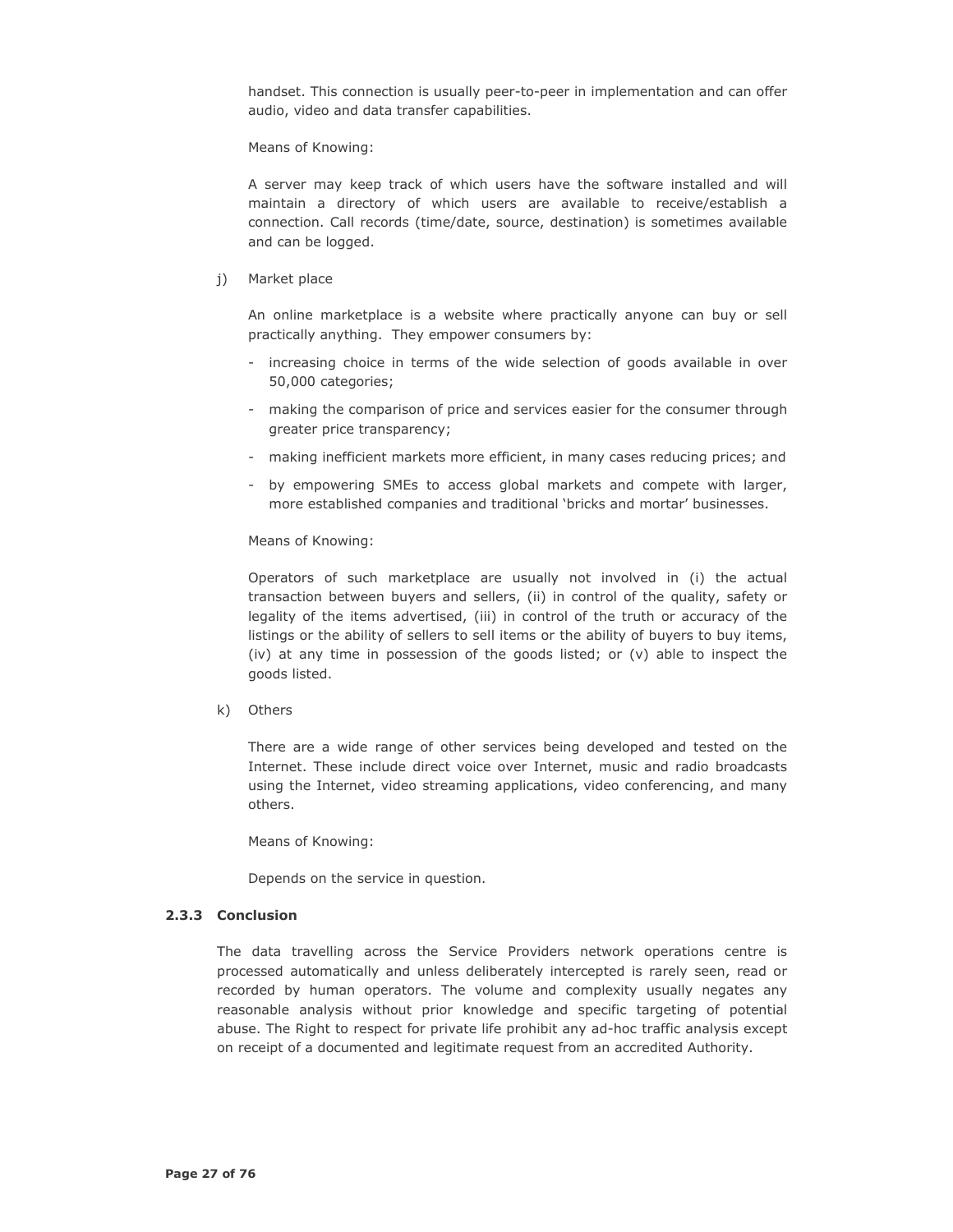Service Providers are usually considered common carriers (i.e. not liable for content) in those services which provide connection services to the Internet for the transmission and receipt information.

## 2.4 Profile of law enforcement agencies

Law enforcement structures are varied around the world and are based on individual national history, policies and experiences in each country so that a generally binding statement on the legal framework and structure of law enforcement agencies throughout Europe and/or the world cannot be easily made. The following description is strictly limited to law enforcement (excludes judicial systems, etc) and should be understood as an effort to describe in a very minimalist way the functioning of law enforcement based on experience whilst some other systems are left uncovered.

It would be useful to understand not only how LEAs are structured, but also which LEAs are legally empowered to request and obtain access to user information. In addition we need to review what agencies are considered part of Law Enforcement - for instance are customs, data protection authorities, consumer protection authorities, injunction from civil courts, secret services included?

### 2.4.1 Legal Framework

When profiling Law Enforcement Authorities it is necessary to take into consideration the differences between centralised countries like France and Federal States like the US and Germany;

When describing the responsibilities of police, the two most important areas have to be mentioned: crime prevention and criminal prosecution.

- a) The first means the protection of people and property or, the assertion of public safety. In order to protect people (even from themselves) police had and will have to inquire, for example, cases where persons announce publicly (eg. in Internet fora) their suicide or plans to run-amok in a school or university.
- b) The second means the pursuit of legal proceedings, particularly criminal proceedings or, the protection of society from criminals and crime.

In both areas police might face the necessity for obtaining information or data from Internet industry.

Some countries have the Principle of Discretionary Prosecution<sup>57</sup> - for example, the United Kingdom - whereas others have the Principle of Mandatory Prosecution - for example, Germany. In case of Mandatory Prosecution law enforcement does not have the "freedom of choice" to investigate or not; in fact, once a suspicion of crime comes to the attention of law enforcement, they have to do all the necessary to clearing up the facts. This could mean that  $-$  in a

<sup>&</sup>lt;sup>57</sup> Discretion is the power, held by police officers to decide whether and how, within legal bounds, they enforce the law. Prosecutors in principle have the discretion not to initiate or continue with proceedings if it is not in the public interest to prosecute. (Gooch/Williams: Oxford Dictionary of Law Enforcement, Oxford University Press, 2007)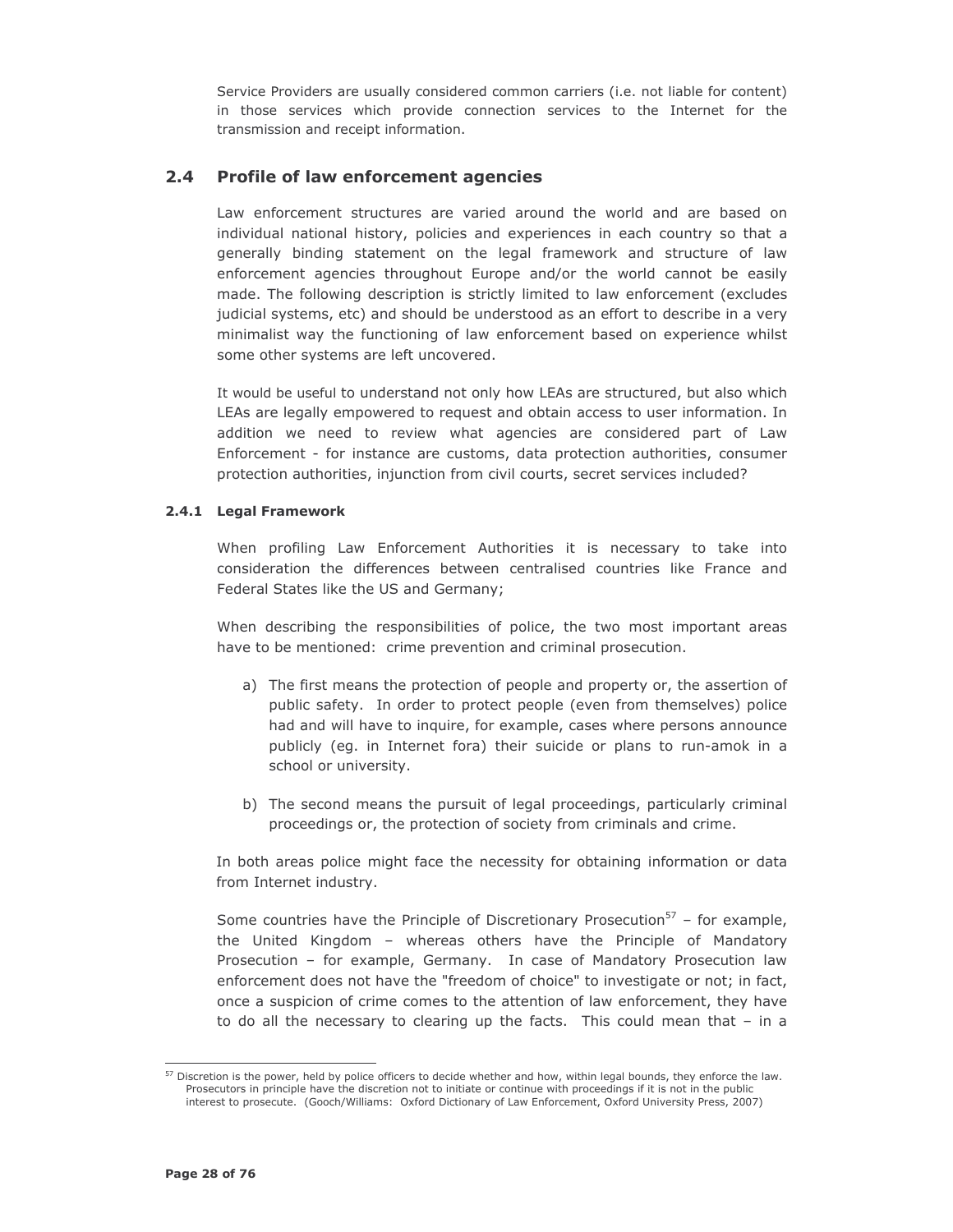worst case scenario - thousands of email or IP addresses have to be checked with Internet industry.

For Internet Service Providers it is not always immediately clear which law enforcement personnel are really empowered to ask for information.

### 2.4.2 Local and National Agencies

Some countries are centralised - like, for example, France - whereas others are Federal States - like, for example the US and Germany. Centralised countries in general have central agencies responsible for investigating on national level or, at least, coordinating investigations in an ordering/commanding capacity.

In Federal States the responsibility for law enforcement and investigations respectively is, in general, broken down to the states and their local representatives. Depending on the national law enforcement structures even small local law enforcement agencies are, therefore, entitled to contact service providers for obtaining information or data. This has to be taken into consideration when addressing the setting up structures on national level.

#### 2.4.3 National Agencies/ Centres of Excellence

There are also many other units or departments which are part of Law Enforcement which send requests to Internet Service Providers. These include:

- Federal agencies
	- o Multi-discipline task forces
	- o Adhoc-investigation teams
- Specialist Agencies
	- o Fraud Investigations
	- o Child Protection
	- o Computer Crime
	- o Terrorist Investigations

#### 2.4.4 International agencies

#### **Interpol**

Interpol is actively involved for years in combating IT crime worldwide. Within the Financial and High Tech Crime Sub-Directorate of the Interpol General Secretariat a small group of specialists from all over the world deals with all types and aspects of IT crime. The Interpol General Secretariat facilitates information exchange, provides operational police support, contributes to investigations with research and analysis on crime trends and organises conferences (eq. BotNet Task Force) and meetings on current topics (eq. Phishing). In its commitment to stop criminals and protect consumers the Interpol General Secretariat develops strategic partnership with other international organisations and private-sector bodies such as Internet Service Providers, Software Companies and Central Banks. It also provides administrative support for the Regional Interpol Working Parties on IT crime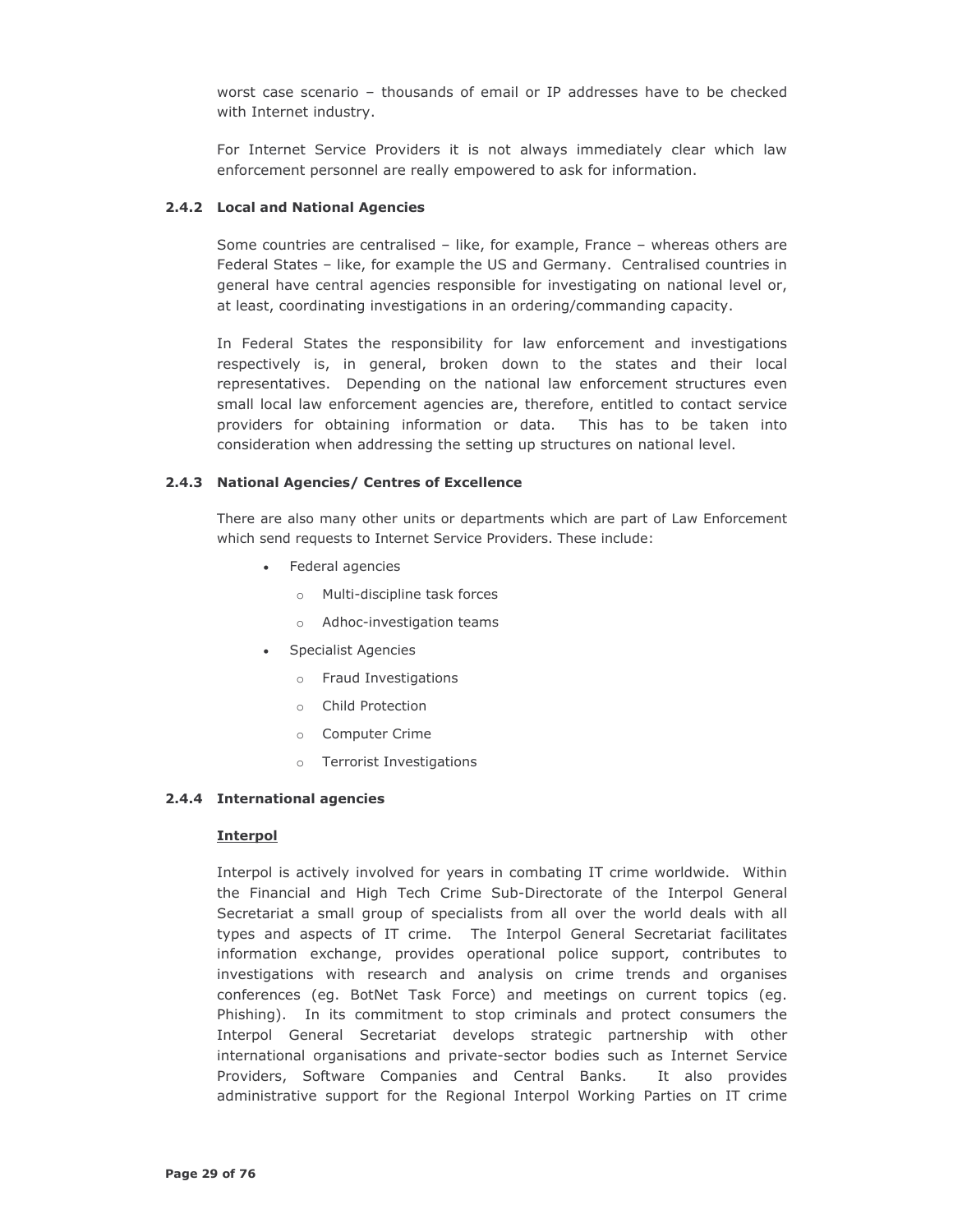which have been set up in Africa, Asia - South Pacific, Latin America and Europe.

Established in 1990 by the Interpol European Regional Conference, the Interpol Working Party on IT Crime - Europe (IWPITC-E) is the longest standing regional working party and meets three times a year. So far; the IWPITC-E consists of experts of IT crime units from 15 European member states. Aims of the IWPITC-E are:

- $\circ$  cooperation, sharing of knowledge and practical experience, discussing IT crime, finding solutions to the problems that arise and proposing recommendations with a view to assist-ing Interpol member countries to prevent, detect and combat such crime;
- o promotion of standardisation of methods and procedures, special projects, programmes and cooperation with other international training organisations;
- $\circ$  establishment of good practice guidelines for relevant investigations and make them available to Interpol member countries (eq. IT Crime Manual).

With regard to the technical nature of IT crime, many Interpol member countries have set up specialized law enforcement units which are responsible for implementing urgent action at national level when requests relating to IT crime are circulated on international level. To ensure that the information exchanged through the appropriate Interpol channels reaches the specialized law enforcement units with the least possible delay, a list of National Central Reference Points (NCRPs) for IT crime has been compiled by the IWPITC-E. To date, 110 National Central Bureaus have designated such a NCRP.

This list of NCRPs is a fundamental part of the so-called IT Crime Manual (ITCM) which is produced by the IWPITC-E in cooperation with IT specialist from law enforcement and the private sector. It is published by the Interpol General Secretariat and available on the secure Interpol Website and on CD-ROM. The ITCM is a best practice quide for IT crime investigators and describes and lists investigation tools in detail. It covers, amongst others, the following topics: criminal threats against e-commerce, electronic means of payment, manipulation of public communications networks, internet investigations, Voiceover-IP and wireless technology.

### **Europol**

In 2002 Europol had set up a High Tech Crime Centre (HTCC) within the Department for Seri-ous Crime. The main objective of this unit is to maintain a high level of expertise in combating high tech crime through coordination, training and operational support. The HTCC supports the member countries in the exchange of expertise and best practice and stimulates cross-border information exchange in this particular field. Furthermore, the HTCC provides strategic analysis, supports the member countries in high tech crime investigations and assists developing specialist law enforcement techniques. Hereby the focus is on research, digital forensics and cyber crime training. One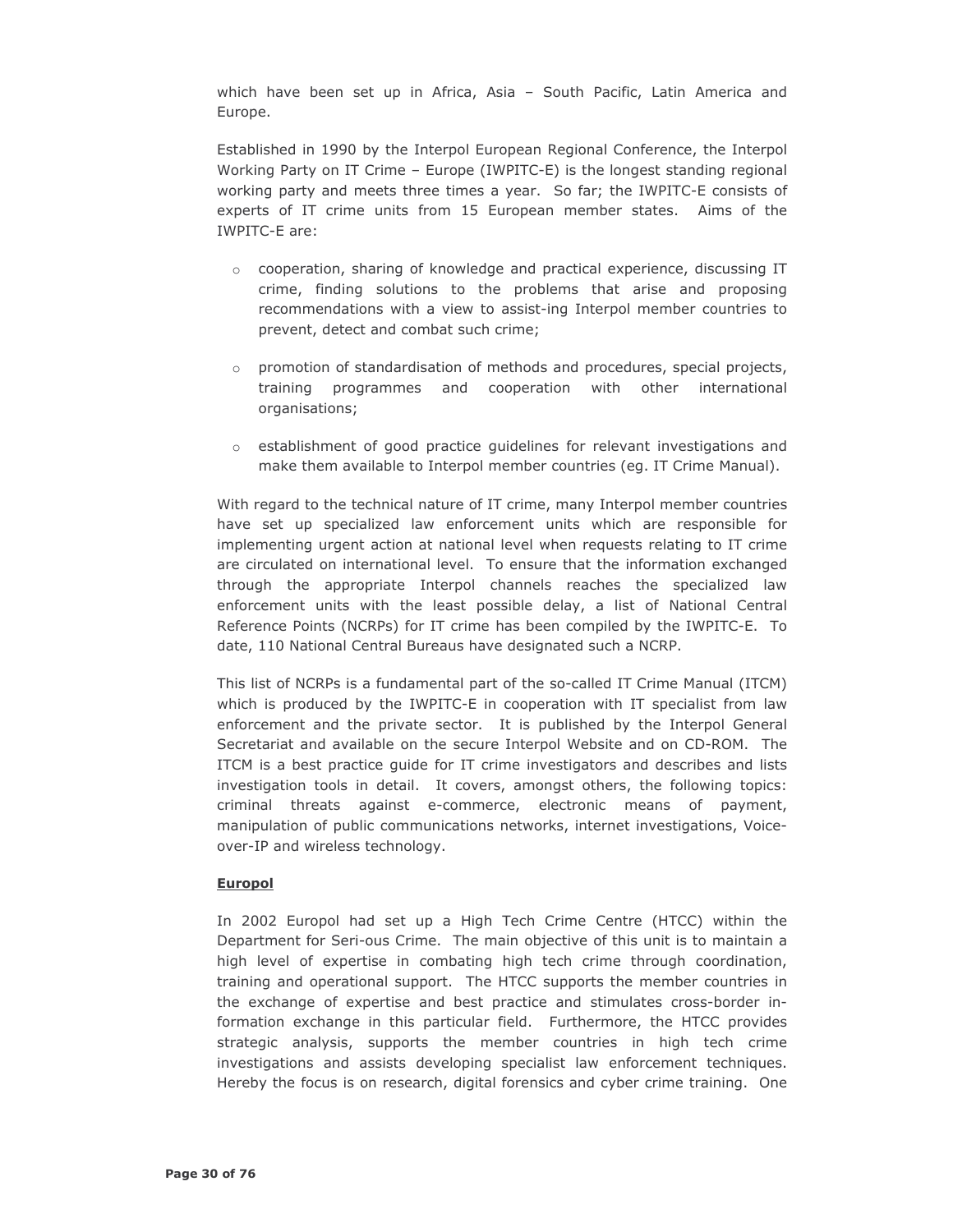of the important vehicles to encourage the exchange of information and expertise is Europol's High Tech Crime Expert Meeting where all the High Tech Crime Units in Europe are involved. From a policy perspective the HTCC participates in initiatives on high tech crime such as the European Commission, the Council of Europe, the United Nations and other regional or global initiatives. Besides the day to day contacts with the respective units in the member countries, the HTCC cooperates with international organisations such as Eurojust and Interpol.

# G8

The Heads of the G8 countries (i.e. Canada, France, Germany, Italy, Japan, Russia, United Kingdom and United States of America) decided at their 1995 Summit in Halifax to set up a "G8 Senior Experts Group on Transnational Organized Crime" which should evaluate existing international agreements and mechanisms relating to the fight against organised crime and propose remedies for identified loopholes. The experts submitted a catalogue of 40 operational recommendations which were approved by the 1996 Summit in Lyon. The Summit mandated the Expert Group - called "Lyon-Group" since - to put the recommendations into practice within the G8 countries and worldwide, if possible. This Group of Experts consists of several subgroups and meets three times a year - since October 2001 together with the "Roma-Group" on terrorism.

Two achievements of the subgroup called "High Tech Crime Subgroup" have a great impact not only on the work of the G8 countries but also on a number of affiliated countries world wide: the setting up of a 24/7 Network of Contact Points and the introduction of a so-called "Preservation Order".

The G8 24/7 Points of Contact are provided for investigations involving electronic evidence that require urgent assistance from law enforcement abroad. investigations involving computer networks, it is often important to preserve electronic data and locate suspects as quickly as possible, often by asking Service Providers to assist by preserving data. Therefore, to enhance and supplement - but not replace - traditional ways of obtaining assistance, the G8 has created this 24/7 Network of Contact Points as a mechanism to expedite contacts between participating countries.

To use this network, law enforcement seeking assistance from a foreign country may contact the 24/7 Point of Contact in their own country, and this will, if appropriate, contact the counterpart in the foreign country. Countries in the network have committed to make their best efforts to ensure that Service Providers freeze the data sought by means of a "Preservation Order" as quickly as possible and to make their best efforts to produce this information expeditiously. So far, 50 countries have joined that network.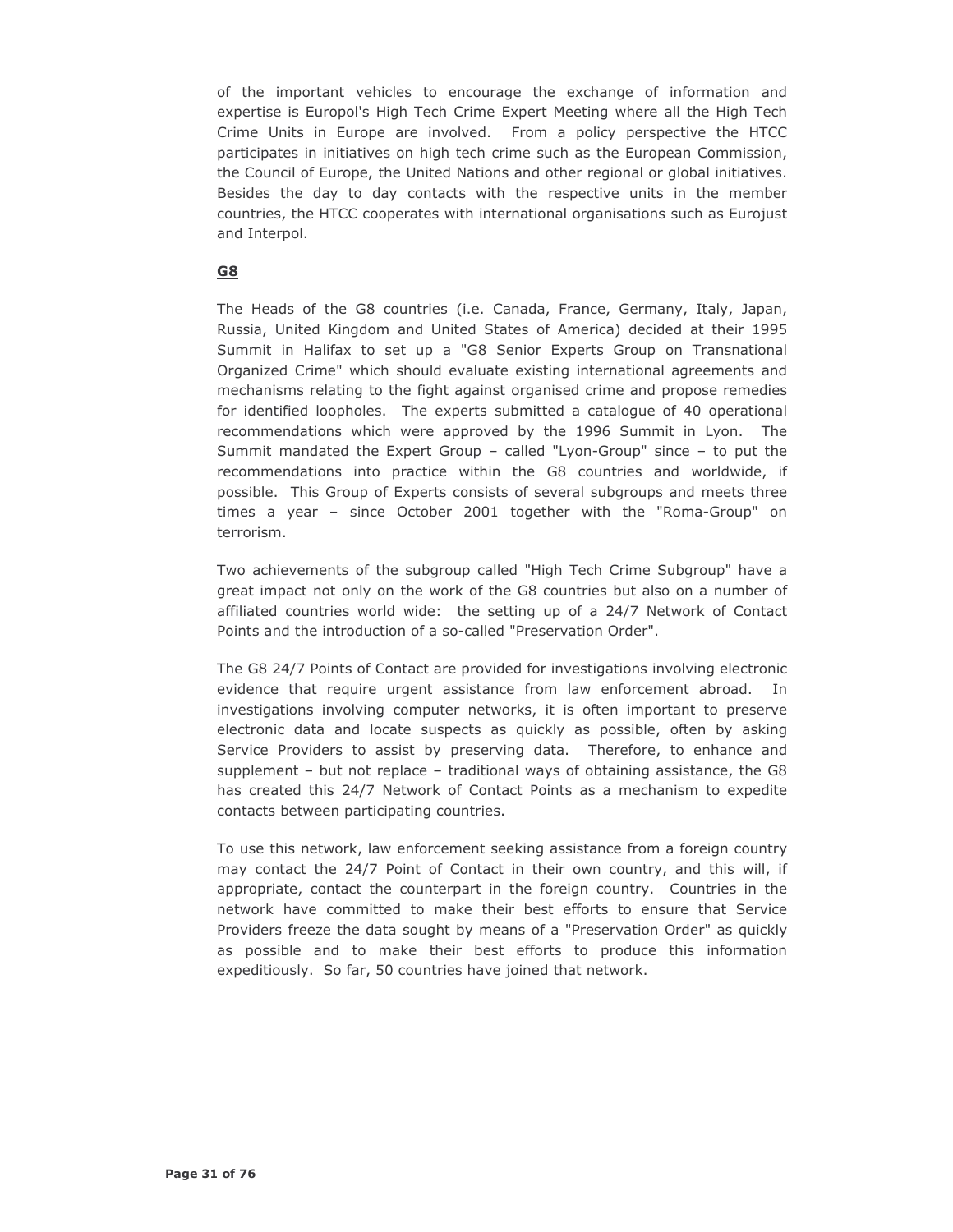#### $2.5$ **Current relationships**

Many relationships between Internet service industry and Law Enforcement have been operating for several years. At one extreme some have been created on an adhoc basis and at the other extreme some have been mandated by national regulations.

### **o** Types of formal relationships

In November 2007, the German eCommerce Association (eco) formalised the good cooperative relationship with the BKA (Federal Criminal Police Office in Germany) and signed an agreement with the BKA at the annual conference of the BKA to cooperate with regards to dealing with illegal material. eco also organizes technical and legal workshops for Law Enforcement in Germany. The next workshop is planned for April 2008.

eco as co-operator of the complaint hotline IBSDE (www.internetbeschwerdestelle.de) is member of "Deutschland sicher im Netz" (www.sicherim-netz.de) the largest safety initiative in Germany. "Deutschland sicher im Netz" (DSIN) is a coalition of several large enterprises and associations of the internet industry. The aim of the initiative is to give the general public tools and information to use the internet in a save and secure way. On 19th June 2007 the collaboration agreement between DSIN and the German Federal Ministry of Interior was signed at a press conference, that was highly featured. The Federal Minister, Dr. Wolfgang Schäuble, is now the patron of the Association and DSIN is the official private partner of the Ministry in security matters.

In the USA, eBay Inc. established the Fraud Investigations Team (FIT) to promote the safe use of its platforms and to collaborate with local, state, federal and international law to enforce policies, prosecute fraudsters and help keep the community safe. Law enforcement agencies in North America seeking assistance and records for investigations that relate to either the eBay marketplace or PayPal financial transactions may contact the Fraud Investigations Team directly, or for use the automated First Responder Service provided by eBay partner leadsonline.com. Law enforcement can:

- Search eBay listings and obtain eBay records fast by registering online.
- Call eBay's automated information number to learn more about the types of records available from eBay and PayPal.
- Fax a request for information to eBay/PayPal FIT
- Email eBay to obtain information on how to accurately request records.

The French Internet Access and Service Providers Association (AFA) has been involved since 2003 in training sessions about co-operation between ISPs and LEA, organised by the NTEC (specialized investigators in High tech crimes) and the French National School for the Judiciary.

Internet Service Providers use technology and other valuable resources to support the efforts of Law Enforcement Agencies to disrupt the operations of cybercriminals: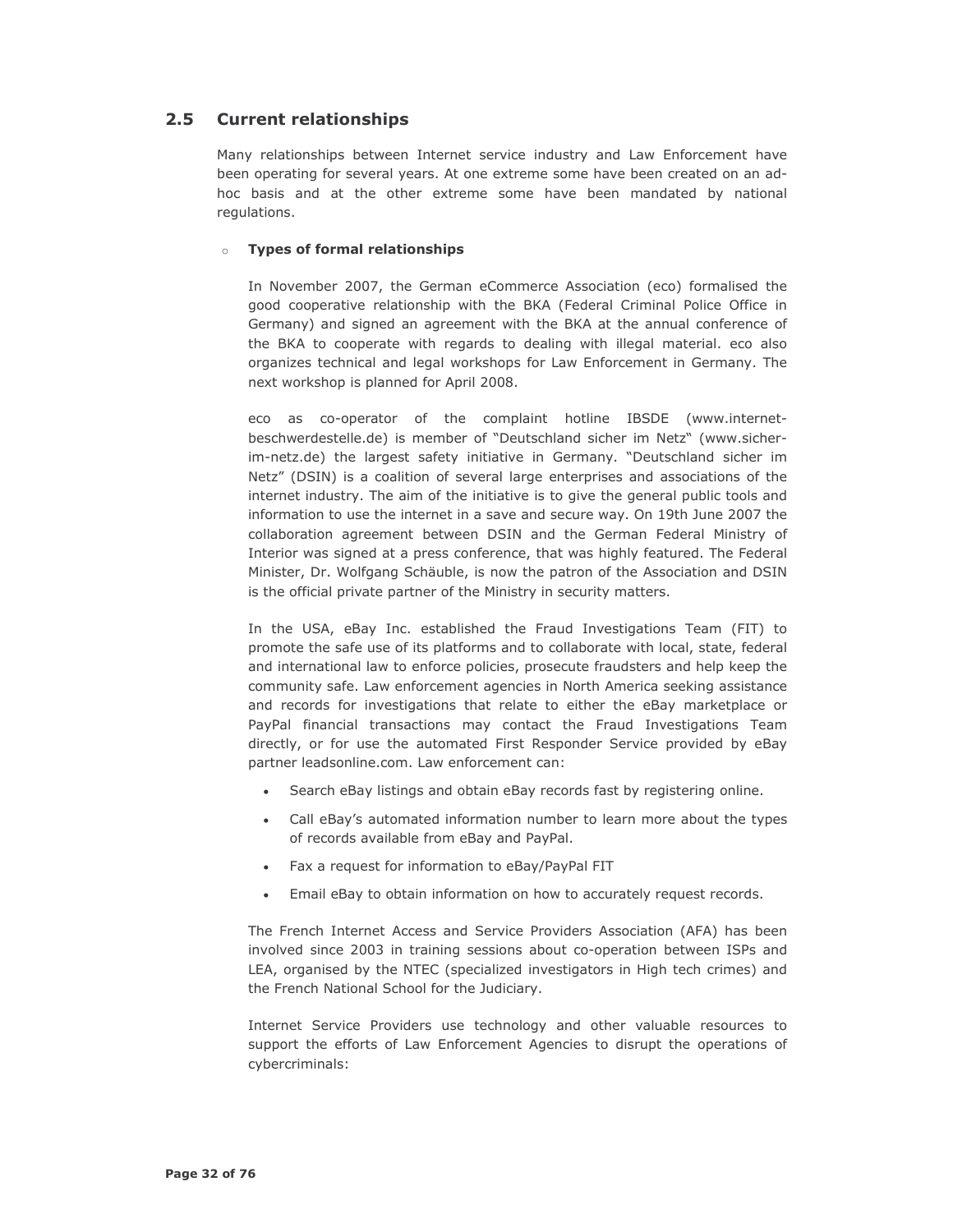#### **Technology**  $\sim$

eBay Law Enforcement CD Project. The eBay/PayPal Fraud Investigation Team has developed a Windows interactive CD to assist law enforcement with the information received for each legal request. A copy of the CD is sent by a member of the Fraud Investigation Team with each request for information. Any law enforcement agency which has not received a copy of the CD, can request a copy by sending a letter request on department letterhead to eBav.

Microsoft Child Exploitation Tracking System (CETS). Microsoft has worked with countries to implement CETS, which enables law enforcement investigators to easily and securely import, organize, analyze, share and search information regarding online child exploitation. CETS was initially deployed in Canada, and it already has played a part in several investigations across geographical boundaries. Since the initial deployment, other countries - Indonesia, Italy, the United Kingdom, Brazil and Spain among others -have implemented CETS or are in the process of implementing it.

#### **Policy**  $\circ$

Since September 2006 Microsoft supports the Council of Europe ("CoE"), a group of 44 member States, in implementing the Cybercrime Convention, which was signed in November  $2001^{58}$ . Under the Convention, signatories agreed to implement criminal laws against activities such as hacking, online fraud, and child pornography. They also agreed to establish appropriate tools to investigate and punish violations of these laws, including crossborder cooperation and extradition. Microsoft is the first private donator to the Council of Europe in the history of this institution. Its support is not only financial, but in providing the support from the national Microsoft teams. This includes facilitating cooperation and communication between the Council of Europe and local cybercrime experts from government, parliament and industry. This helps the Council of Europe to provide training and advise interested countries to help implement the provisions of the Convention.

### **National partnerships for Capacity Building**

eBay UK Law Enforcement Liaison. eBay's UK Trust and Safety teams include former law enforcement officials from around the world. eBay encourage the Police, trading standards and other government agencies to contact the eBay team directly.

Microsoft Memorandums of Understanding. Since 2005, Microsoft has signed 4 Memorandums of understanding with various authorities in Europe and Africa (Ministry of Justice, Ministry of Interior, Judicial Police, economic authority) for the purpose of Microsoft to provide forensics trainings on site or at events (at events like LE Tech<sup>59</sup> or the Interpol Botnet Taskforce), share its networks of experts as well as intelligence on trends.

<sup>58</sup> http://www.coe.int/t/e/legal\_affairs/legal\_co-

operation/combating\_economic\_crime/3\_Technical\_cooperation/CYBER/Default.asp#TopOfPage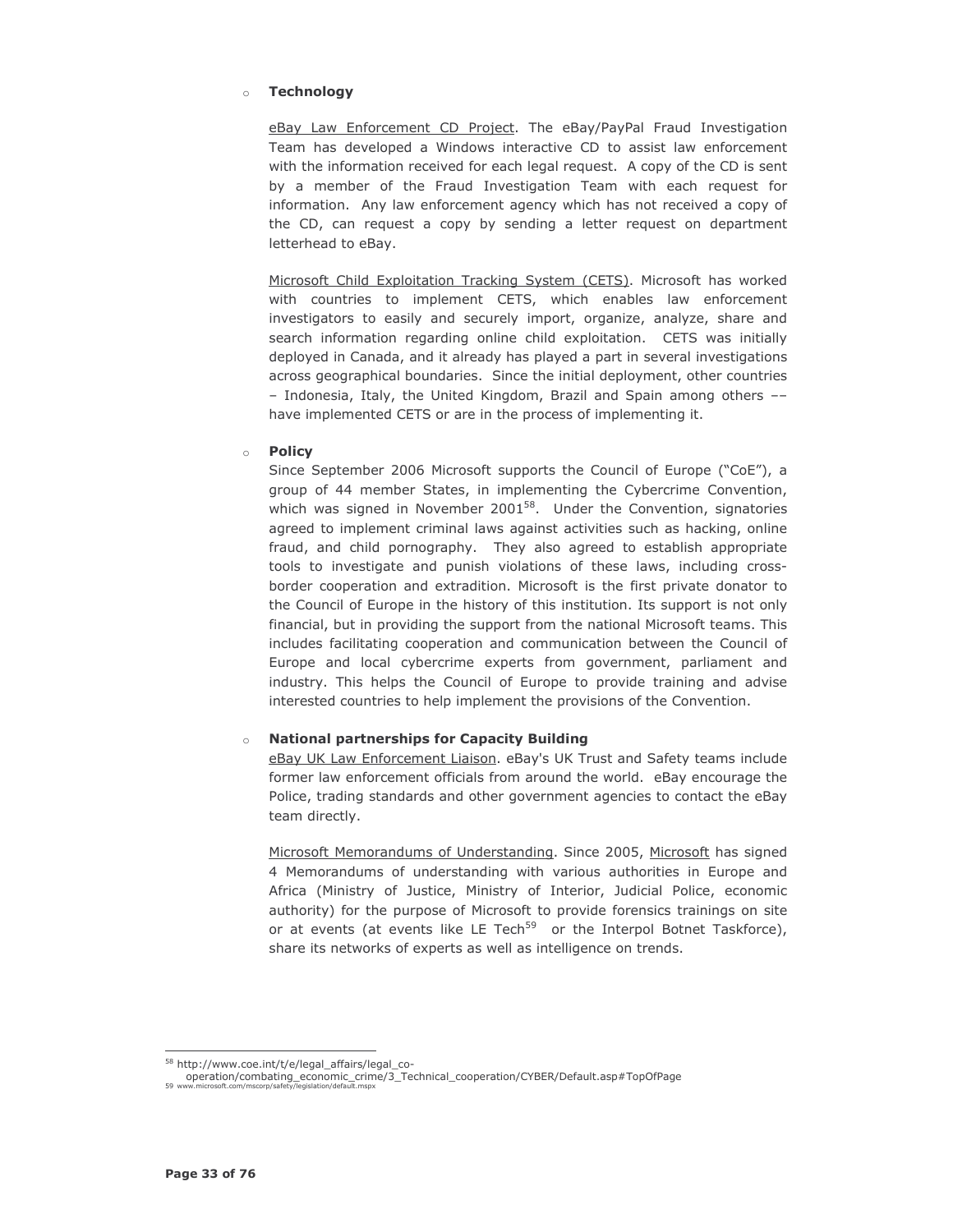### **o** Types of informal relationships

Examples of technical support and intelligence sharing between Internet Service Providers and Law Enforcement Authorities include:

### ○ Technical Support

eBay ELBA (Elektronisches Bearbeitungssystem fuer Auskunftsersuchen -Electronic LE-Requests Processing System) eBay has to handle a significant amount of data requests from many different law enforcement authorities (LEA). To establish a secure, fast and convenient communication channel between LEAs and eBay, eBay introduced ELBA in Germany, UK and Italy. Accredited LEAs can send their standardized requests online to eBay via the system. Within minutes an eBay employee checks if the requests are legitimate and then the system creates a PDF file with the data for the requesting LEA. (To ensure that ELBA meets all privacy requirements the Data Protection Authority in charge for eBay Germany has been involved in the development of ELBA right from the beginning.)

The system has become a great success. Today more than 80 authorities including BKA, different LKAs and police other units, often specialised on online crime are using it in Germany alone.

Microsoft Law Enforcement Portal. In August 2006, Microsoft has launched a website portal for law enforcement authorities around the world. The Law Enforcement Portal (www.microsoftlawportal.com) is designed to provide law enforcement with easy access to training material and resources related to cybercrime. This portal is a response to the growing volume and variety of requests from law enforcement to Microsoft, related to its software, game or online services. The materials include summaries of various online threats including children's safety, phishing, spyware, spam, and malicious code and information about organizations, partnerships, and other resources available to help law enforcement understand, investigate, prevent, and address these threats.

#### **Digital PhishNet**  $\sim$

In December 2004, Microsoft announced the DigitalPhishNet (DPN), an alliance between law enforcement and industry leaders in a variety of sectors including technology, banking, financial services, and online auctioneering. This alliance is directed specifically at sharing information in real time about phishers to assist with identification, arrest, and prosecution. DPN is the first group of its kind to focus on assisting law enforcement in apprehending and prosecuting those responsible for committing crimes against consumers through phishing.

It provides a neutral, confidential and collaborative forum between the private and public sectors where information about instances and trends of phishing and related cyber-threats can be shared in confidence, analyzed, and referred to law enforcement and various anti-phishing services, leading to aggressive enforcement and deterrence of future online offenses. It is managed by National Cyber-Forensics & Training Alliance (NCFTA), a nonprofit public/private organization in the US, with staff from both law enforcement and industry. NCFTA provides training and support for LE, it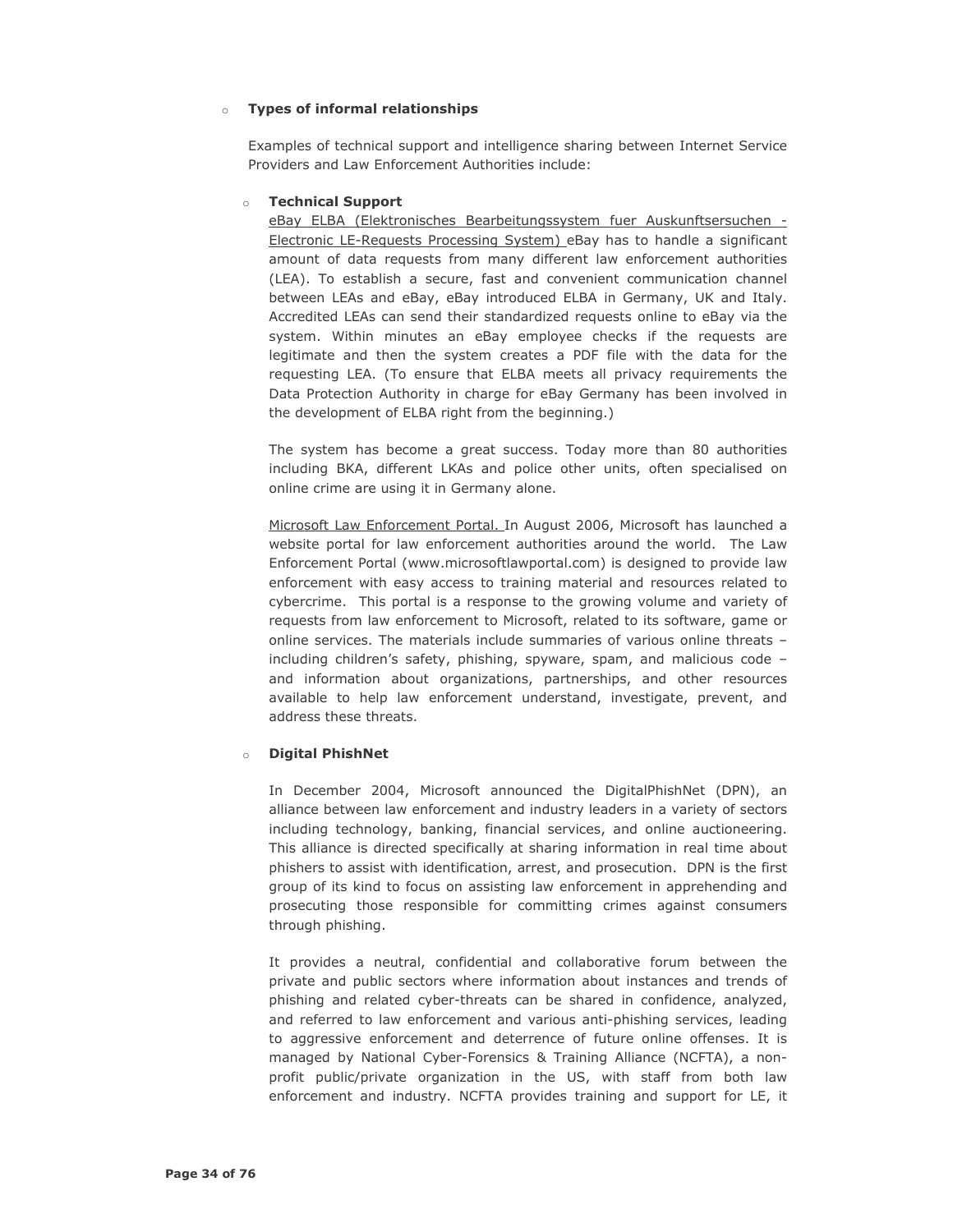connects law enforcement with industry experts for analysis and forensics. NCFTA is funded and supported by its members. DPN is organizing closed meetings between industry and law enforcement to facilitate cooperation. After Chicago in 2005 and New Orleans in 2006, DPN expanded to Europe with Berlin in June 2007 and to Asia with Singapore in January 2008.

### **ECO Newswatch Project**

The German ECO Internet Content Task Force working group, deals with the issue of the protection of minors and combating harmful and illegal content on the Internet. In this connection, ICTF created a project called NewsWatch. This is not a public hotline but a service for business participants of the ICTF working group. In cases where the participating ISPs receive complaints from users or find suspicious material themselves on their servers, they can deliver a newsfeed to NewsWatch for content rating by legally educated personnel. The results of the rating then facilitate the decision of the ISPs whether or not to continue to offer such newsgroups or postings to their customers. A major enhancement has been the establishment of an interface to the public and the possibility for participating ISPs to request so called "cancel feed" for the auto-deletion of illegal material from their news-servers.

#### **ECO SpotSPAM Project**

The Spotspam project, a pilot project financially supported by Microsoft EMEA and the EU's Safer Internet Programme facitlitates the cross-border fight against unsolicited electronic communication. Project partners eco and NASK have established a prototype database to collect information relevant to the prosecution of spammers based on end-user complaints and other relevant data. The complaints are gathered though national spamboxes, which can be operated either by public or private bodies, such as hotlines. The SpotSpam database provides information to facilitate legal action against spammers and their beneficiaries. The idea of SpotSpam is to provide those parties that take legal action with a resource of numerous end-user complaints originating from different countries that they otherwise would not have received to make their cases stronger. Hence the SpotSpam database helps to grab the root of the problem by encircling the spammer and spammer's helpers on an international level, and enables the victims, may it be individuals, trademark owners, banks or ISPs to successfully enforce applicable laws.

#### French "Signal spam" project

"Signal spam" is a French association, with AFA as a founding member, created in November 2005 thanks to the platform of public/private works of dialogue lead by the Media Development Direction, a service of the Prime Minister. The aim of the association is to gather the efforts of most public and private French organizations concerned by the issue of spam. It notably provides users with a set of recommendations and a reporting mechanism, aimed at enabling public authorities and the Internet Industry to fight spam according to their respective field of competence.

#### **AFA Hotline against illegal activities**

Since 1998, AFA operates a hotline/tipline against illegal activities on the Internet and is founding member of INHOPE - the global network of Internet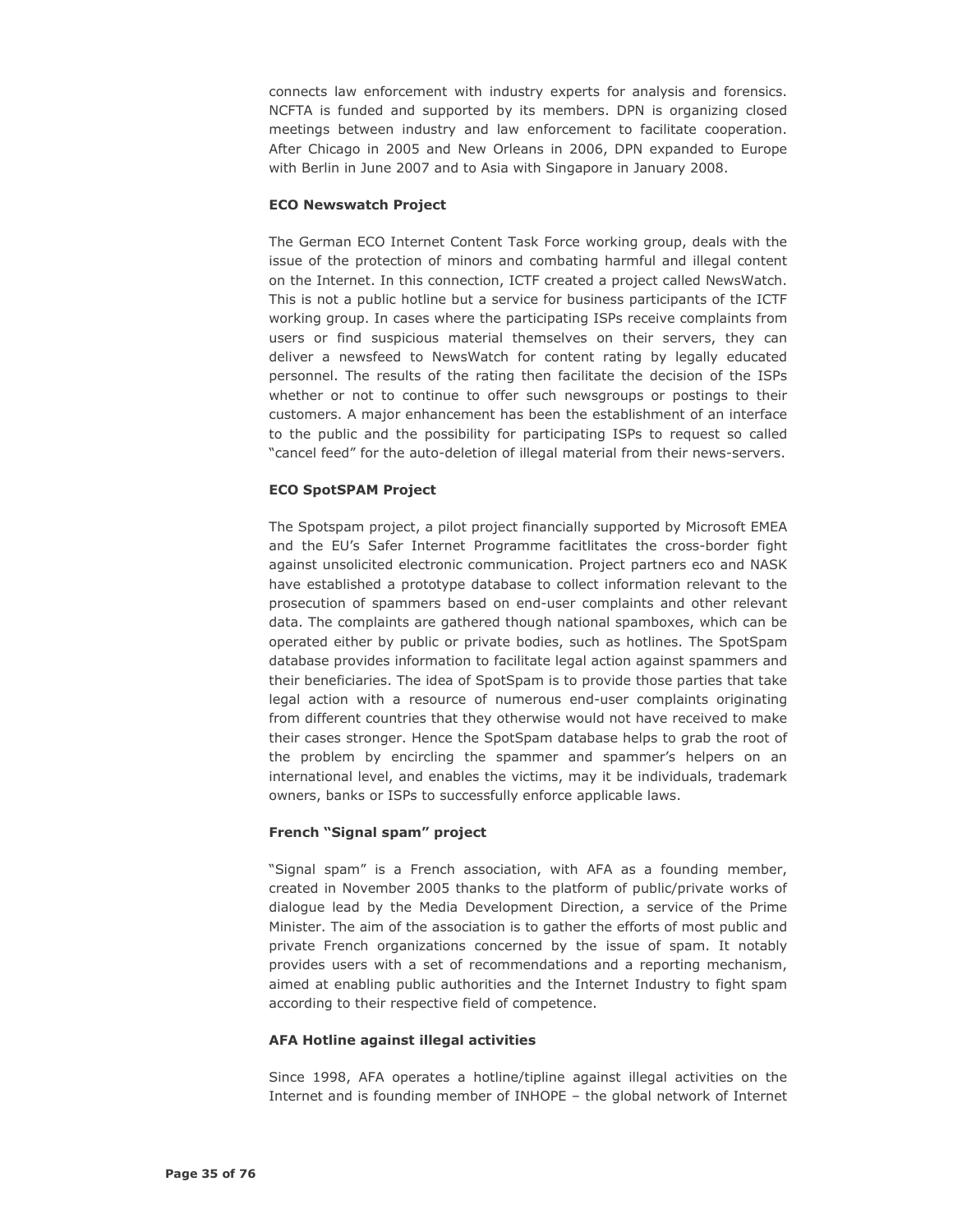hotlines. In that framework, AFA has contacts with many French Police forces. On a day-to-day basis, Point de Contact cooperates with the Central office against cybercrime (OCLCTIC). Point de Contact forwards to OCLCTIC reports on illegal content as child pornography and incitement to racial hatred assessed as potentially illegal.

### ○ Technical Guidance on Methodology of Investigations

Microsoft has developed materials to help law enforcement officials understand the ways in which available technology and software can be used to investigate cybercriminals. These materials include information relating to the technical details of Microsoft's products and guidance for conducting investigations on computers and other devices using Microsoft software.

Internet Service Providers offer training to government officials and field agents to assist with their efforts against cybercrimes:

#### **Trainings organized by Internet Service Providers**  $\sim$

In October 2006, Microsoft has hosted the "LE Tech 2006" conference at Microsoft headquarters in Redmond, Washington. Gathering around 300 international law enforcement officers from over 45 countries, the event has introduced law enforcement officers from around the world to Microsoft's newest efforts to assist in cybercrime investigations, including the Child Exploitation Tracking System (CETS), Microsoft's new Law Enforcement Portal, and Microsoft's enforcement programs.

In Germany. eco organizes regularly legal and technical workshops for the abuse teams of ISPs. These seminars are now regularly delivered since they have been considered very useful by the staff particiapting.

For 2008 eco plans in cooperation with the Federal alliance of the German detectives (Bund deutscher Kriminalbeamter - BDK) a technical and a legal workshop as a road show throughout Germany for the staff of LEA. eco has developed a range of technical and legal materials to help law enforcement officials and detectives better understand the specific internet technical issues and to discuss together the current legal trends and topics.

### **o** Trainings supported by Internet Service Providers

The Microsoft supported, Computer-Facilitated Crimes Against Children training seminar was designed to provide law enforcement around the world the tools and techniques needed to investigate Internet-related childexploitation cases. This initiative was launched in December 2003 at Interpol Headquarters in Lyon, France. ICMEC has organized trainings in 26 other cities in every corner of the world: San Jose, Costa Rica; Brasilia, Brazil; Paarl, South Africa; Zagreb, Croatia; Hong Kong, China; Bucharest, Romania; Madrid, Spain; Amman, Jordan; Buenos Aires, Argentina; Moscow, Russia; Wellington, New Zealand; Bangkok, Thailand; Istanbul, Turkey; Tokyo, Japan; Oslo, Norway; Dalian, China; Sofia, Bulgaria; Brisbane, Australia; Muscat, Oman; New Delhi, India; Vilnius, Lithuania; Rabat, Morocco; and Doha, Qatar; Panama City, Panama; Manila, Philippines; and Warsaw, Poland. As of September 2007, 2,413 officers from 106 countries have been trained.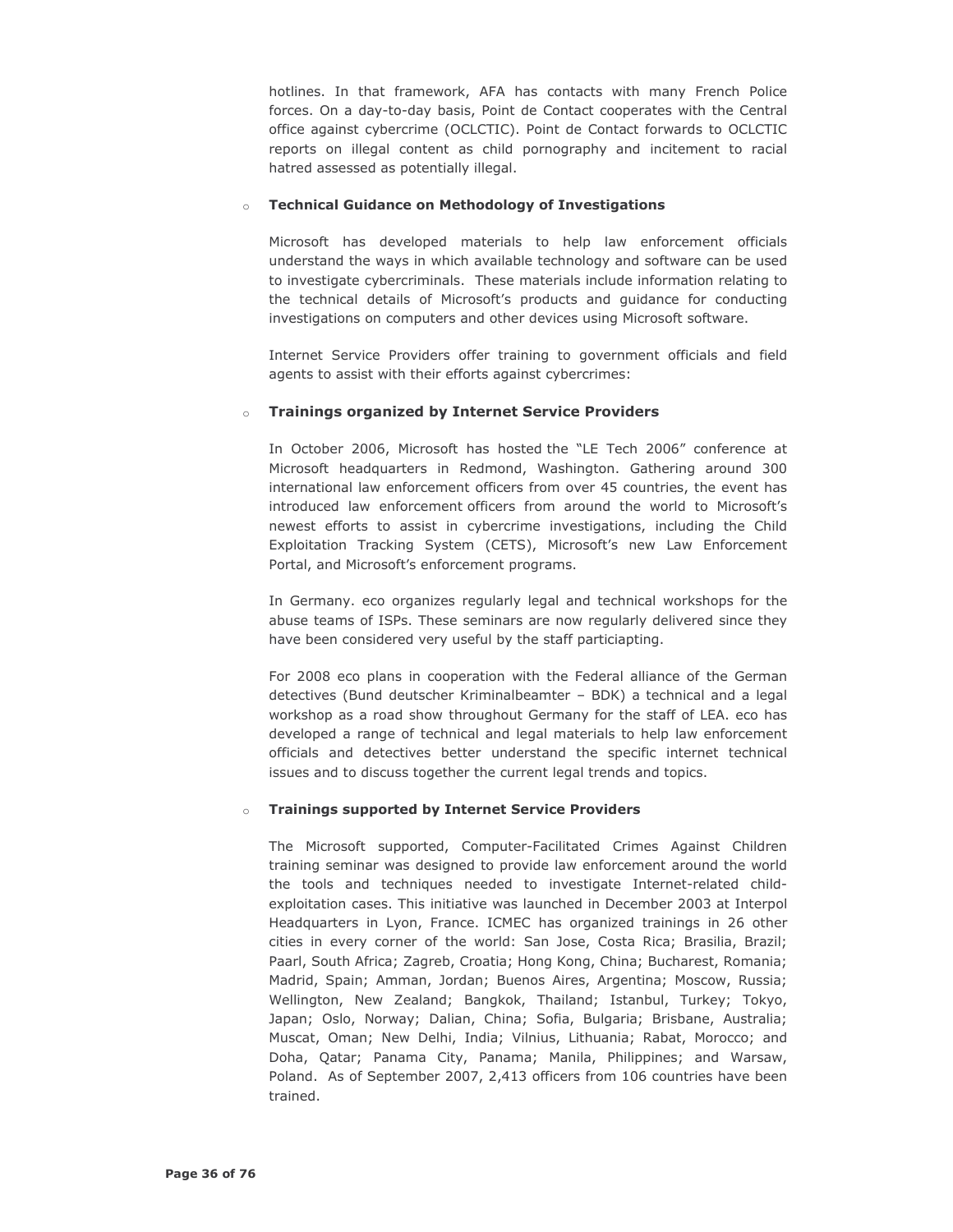The four-day seminar, which ICMEC conducts in conjunction with Interpol, includes the following modules: Computer-Facilitated Exploitation of Children, Conducting the Online Child Abuse Investigation, Managing the Law-Enforcement Response to Computer-Facilitated Crimes Against Children, and Technical Aspects of the Investigation, and Tools and Techniques for the Prosecutor. Trainings co-organized with participating law enforcement agencies

#### Europol

In January 2008, Microsoft and eBay/PayPal/Skype provided a five day trainings to more than 40 experienced computer related crime investigators from the European Union Member States on malware and botnets<sup>60</sup>. In June 2006, Microsoft organized with Europol a 4 day training course for 24 high tech crime investigators from 15 members countries and in addition 12 people from Europol High Tech Crime Center and other specialized units of Europol. The training covered advanced Windows XP Forensics above and beyond what the available tools cover, MS Office Metadata and Hiding Techniques, Botnet Malware Detection and Analysis, Windows Vista Security Preview and Demo as well as the ICI team's response to the malware threat. Access was granted. Microsoft Windows Vista BETA was also discussed<sup>61</sup>.

### European Union

eBay has signed a partnership declaration with Europol to support all future European Law Enforcement trainings in 2008.

Microsoft has partnered with Interpol, the EU and 15 EU Member States to help fund the AGIS Project, which emphasizes cooperation among public and private entities in fighting cybercrime. The Project promotes standardized training programs and information networks across participating countries. The AGIS project came to its conclusion, and its successor is ISEC, under the new programme "Prevention of and Fight against Crime as part of the general programme Security and Safeguarding Liberties"<sup>62</sup>. Microsoft is working to participate in this new program.

#### National trainings, a few examples

In October 2007, Microsoft partnered with the Office of the Massachusetts Attorney General Martha Coakley to deliver Internet safety investigations training to law enforcement officers. Over 300 law enforcement officers from across Massachusetts attended the training at Microsoft's Waltham campus.

In August 2006, a Windows Mobile Forensics forensics class has been completed in Stralsund, Germany, in August 2006, covering Windows Mobile 5 and Smartphone architecture, memory mapping, file system, registry, security, and forensic data acquisition approaches. 38 students has been trained, all being experienced forensic examiners with a very high level of technical knowledge from several German investigative agencies as well as some Swiss police. In February 2005, LKA Lower Saxony, German Federal Armed Forces and Microsoft jointly organised a 5 day forensics and botnet training for 140 officers from 7 countries in an Army Officer Academy of the German Federal Armed Forces.

<sup>&</sup>lt;sup>60</sup> http://www.europol.europa.eu/index.asp?page=news&news=pr080117.htm

<sup>&</sup>lt;sup>61</sup> http://www.europol.europa.eu/index.asp?page=news&news=pr060615b.htm

<sup>62</sup> http://ec.europa.eu/justice\_home/funding/isec/printer/funding\_isec\_en.htm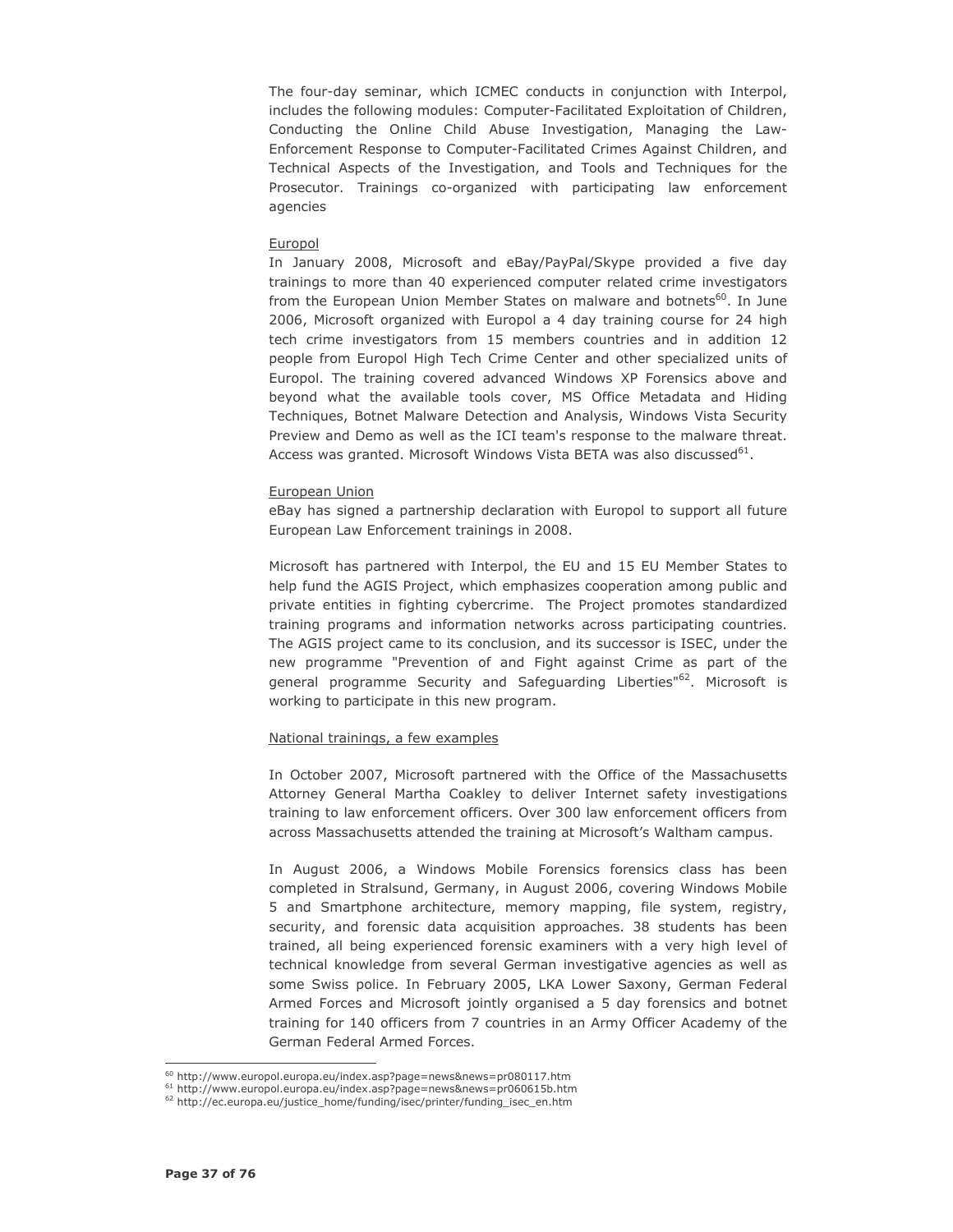Initiatives taken by eBay include:

- The Nigerian Economic Financial Crimes Commission  $\Omega$
- Training of 60 criminal judges/prosecutors organized by Berlin Senate of  $\Omega$ Justice.
- A Joint Training Session /conference conducted by eBay, CBI and  $\Omega$ Interpol for Top 350 LE officials in India.
- The majority of detectives within the UK's Serious and Organised Crime  $\cap$ Agency (SOCA) have been trained throughout the year and continuing into 2008.
- National Magistrates Institute, Bucharest Romania "Train the trainers"  $\circ$ session for 2 groups of judges and prosecutors.
- $\Omega$ Europol's High Tech Crime Expert meeting at The Hague. Also a member of the Europol Working Task Force, currently developing training curriculum for '08.
- Trained investigators from all over world at the Digital Phish Network,  $\Omega$ Berlin - a private/public forum, cosponsored by PayPal.
- Chisinau, Moldova one week joint training with FBI. As a result, a  $\Omega$ network of mules moving high value items from Moldova to Romania was stopped

Microsoft directly assists in investigations and enforcement actions against cybercrime:

- o In November 2006, Microsoft announced that it took 129 legal actions including 97 criminal complaints and 3 civil settlements - in Europe, Middle-East and Africa against phishers targeting MSN Hotmail users. Of the 97 criminal complaints, 50 have been filed in Turkey, 28 in Germany, 11 in France. Most phishers have been located in Turkey, France, Morocco, as well as in Italy, UAE and the Netherlands.
- o In January 2006, Microsoft helped Bulgarian authorities arrest eight members of an international criminal network known as the Microsoft Billing Account Management (MBAM) Gang. The group spoofed emails and created fake web pages in as part of a coordinated attack in eleven countries to induce MSN customers to reveal their personal information. The operation resulted in over US\$50,000 in fraudulent purchases and money transfers. Microsoft provided investigative and technical assistance to Bulgaria's National Services to Combat Organized Crime (NSCOC) agency, who ultimately identified and apprehended the phishers.
- In August 2005, Microsoft provided technical and investigative support to Turkish and Moroccan authorities in the arrest of the Zotob and Mytob worms $^{63}$ .

#### **Strengths/weaknesses of both**  $\sim$

Formal cooperation is more sensitive than informal cooperation, as it requires formal endorsement at the highest level from both sides. Once a formal cooperation is set up, it has more chances to resist to the change of staff within the company or the authority. In addition to a more robust framework, it pushes

<sup>63</sup> http://www.microsoft.com/presspass/press/2005/aug05/08-26ZotobArrestPR.mspx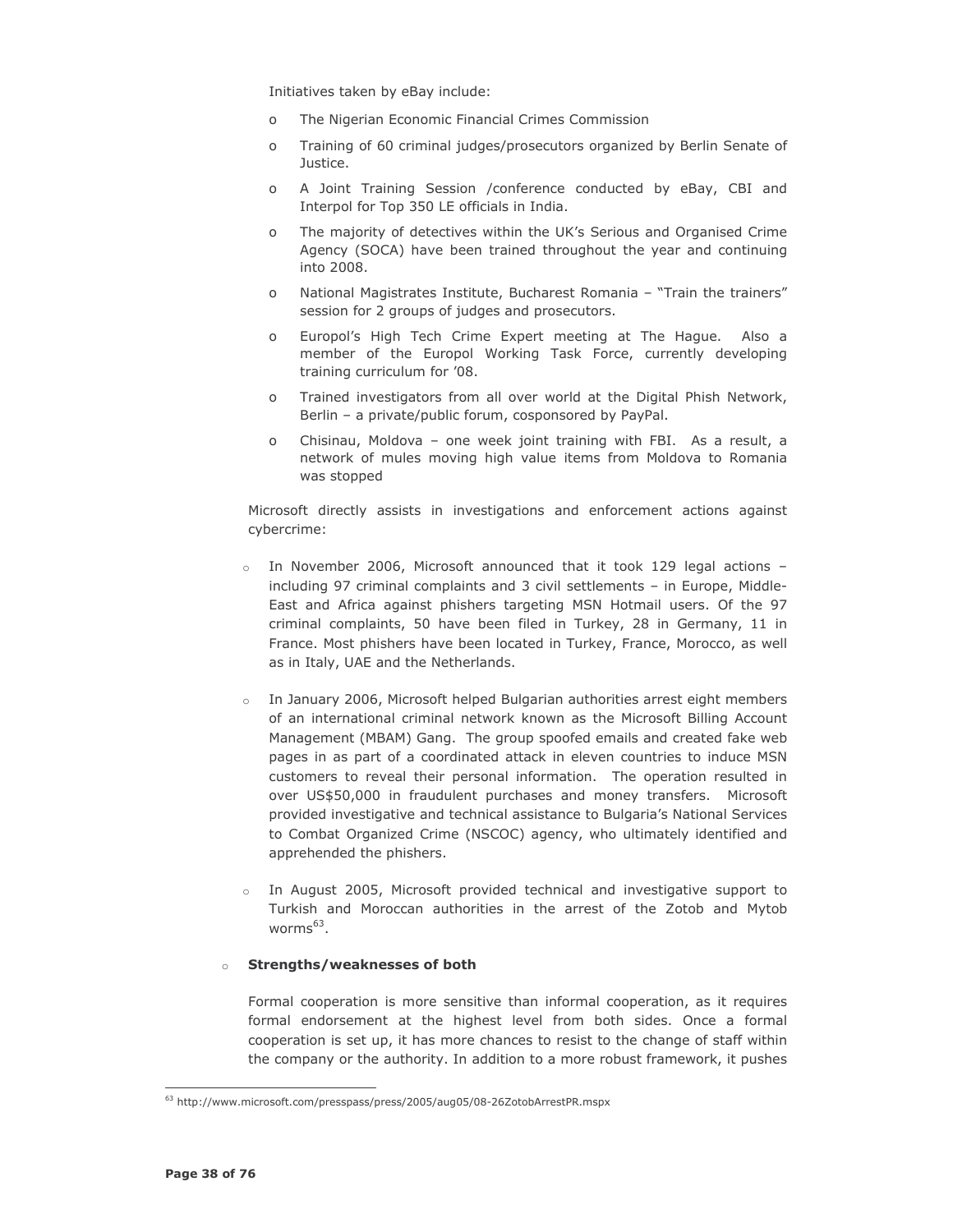both sides to adopt a more political and strategic approach to the issue of cooperation on cybercrime. It broadens the topic from a technical topic for experts (lawyers, investigators, abuse teams) to a political commitment.

# 2.5.1 Industry Comments

Most internet Industry have traditionally a good relationship with Law Enforcement especially investigating security breaches, Child Pornography investigations and believe very strongly in the effectiveness and balanced approach of the EU eCommerce Directive.

There is still much confusion between both sides about the legal and technical situation. What can be done legally? What is required to be done legally? What is technically feasible? A simple/ common form for requests and responses would improve existing level of information exchange - technically and legally. Knowledge building workshops would also be helpful.

There is a need to build on existing knowledge - without too much detail about regulation - which will help promote the relationship further.

Law enforcement should consider implementing the best practices set forth below to help establish uniformity in the interactions between law enforcement and service providers and to encourage law enforcement to make the best use of service provider resources.

# 2.5.2 Law Enforcement Comments

Internet industry holds information which is essential to solve cybercrimes and prosecute cybercriminals. Working with national private sector entities is easier since it is defined in national law. The challenge therefore is how law enforcement can work with non-national organisations. Co-operation of LEAs in one country with ISPs in another country causes particular problems in investigations:

a) Admissibility of evidence

In most countries evidence has to be obtained through appropriate channels and by formal legal assistance. Evidence cannot be used in court if not obtained by formal legal assistance. Thus, information or data acquired by direct contacts between law enforcement and a service provider abroad is useless and can even imperil the investigations.

b) National sovereignty

National sovereignty is affected when foreign law enforcement contacts domestic service providers in order to obtain, for example subscriber information or traffic data. Such a request is regarded as examination of a victim and therefore requires appropriate legal assistance procedures.

c) Lack of awareness of law enforcement

Law enforcement in the country of the service provider contacted from abroad would not be aware of foreign investigations affecting the own country. Domestic investigations could be affected if, for example the foreign and domestic investigations target the some criminal. On the contrary if domestic law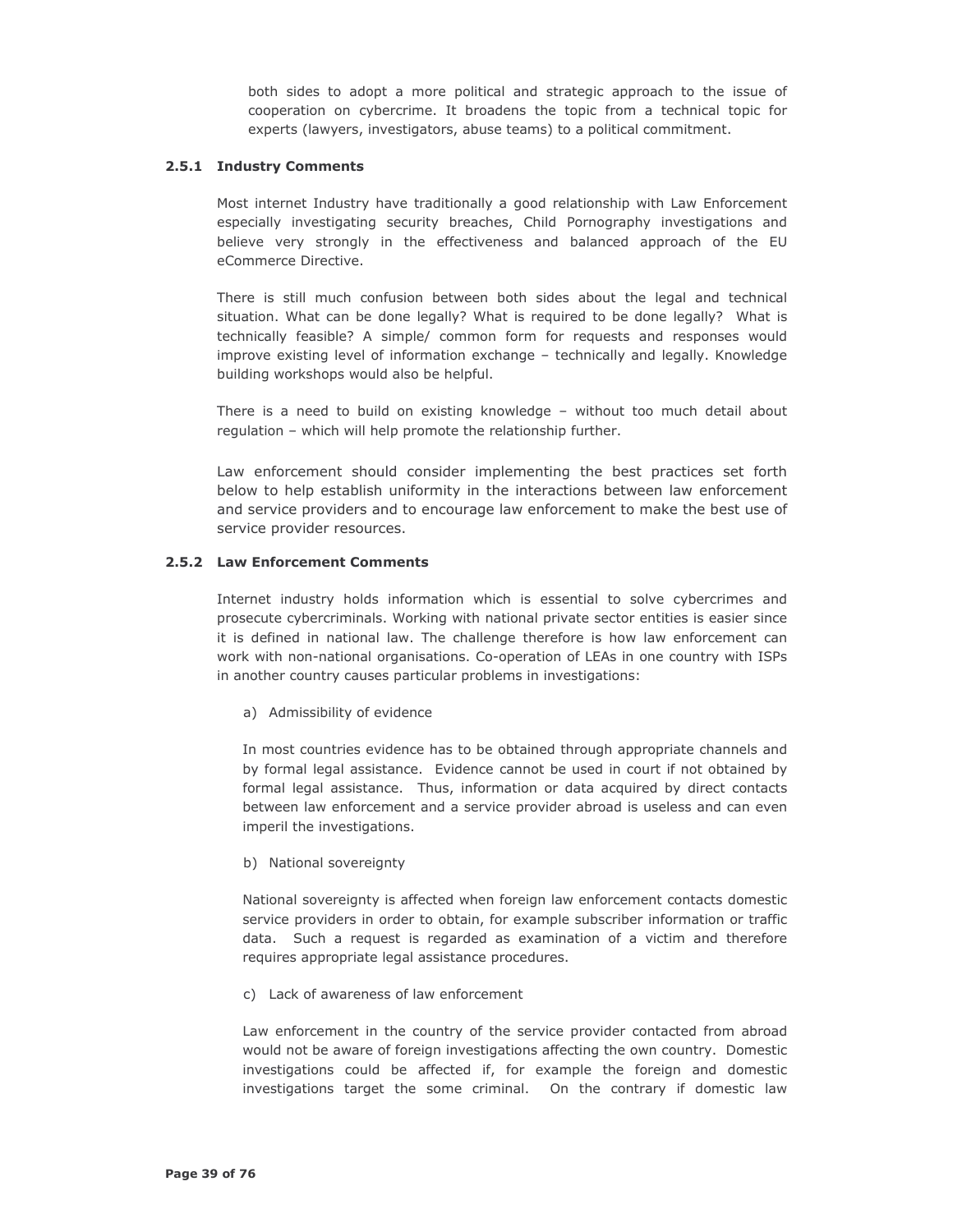enforcement were aware of theses investigations abroad proceedings could be coordinated and/or harmonized.

The German Federal Criminal Police has established a working party on botnets in which the German Federal Office for Information Security and ISP meet occasionally to improve the information exchange on national level, explore legal and technical possibilities to detect and investigate botnet activities.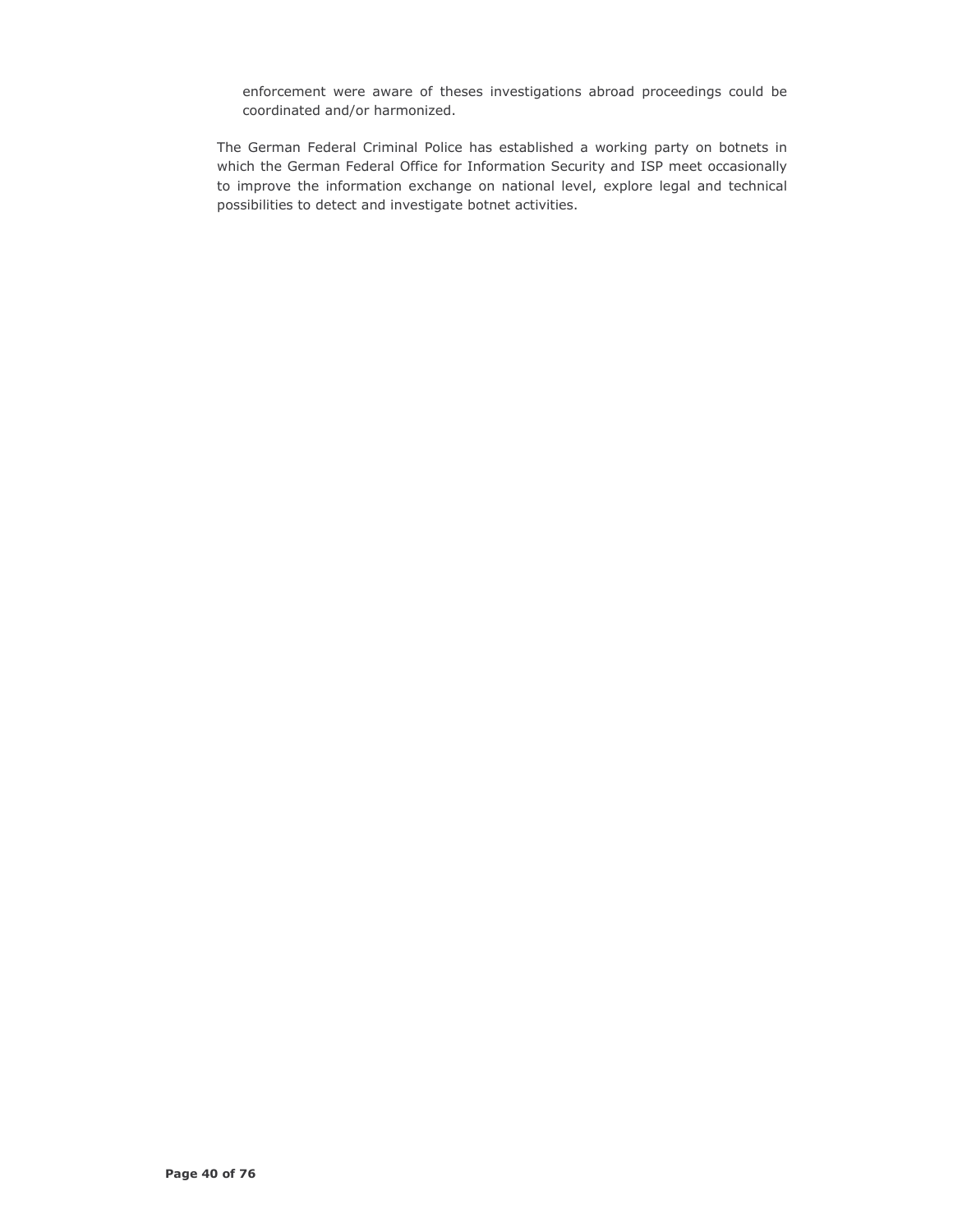#### 3 Working together/ processing requests

The success of both, national and international cybercrime investigation does heavily depend on the availability of certain data. Having access to such information can enable the law enforcement authorities to trace back to offenders or take down servers with illegal content. In the majority of cases the relevant data is not in the possession of state organisations but generated and stored by Internet Service Providers. As a result data related requests from law enforcement agencies are an important area of cooperation.

The issue of cost associated with cooperation is a major issue for both parties and the reimbursement of same is an important issue in this study. Issues of cost reimbursement or fair compensation to relevant parties should be considered.

The following chapter provides an overview about the most common requests. It focussing but not limited to the procedural instruments provided by the Convention on Cybercrime.

#### $3.1$ **Processing data-related Requests**

IT crimes today differ dramatically from traditional crimes seen before. They pose new challenges to law enforcement, limit their possibilities for investigations and thus re-quire new approaches to identify criminals and collect evidence.

In a "real" case, most criminals leave evidence such as fingerprints, DNA, or other physical traces when interacting with the victim and/or target. They might use cars with number plates and be observed by witnesses or cameras - at least they will have to leave in most of the cases their safe harbour for even a small activity/action.

IT crime on the contrary does not necessitate a physical presence of the criminal at the scene of the crime. He or she "virtually" (in a double sense of meaning) can commit the crime thousands of kilometres away from the victim and/or target - even from his home or office, not noticed by anyone.)

# 3.1.1 Introduction - Reasons why data is requested

There are usually two main reasons why law enforcement make request to Internet industry for data disclosure

- Criminal/National Intelligence gathering
- Judicial aspects of a criminal investigation

Such requests are for several different areas:

Identification of offenders and crimes a)

> IP addresses are in most cases the only evidence/clue available to identify offenders and crimes. So law enforcement has to request the disclosure of traffic data - provided the required data have been retained by the ISP. Email address are in many cases not reliable since they can be fraudulently obtained by bogus registration using fake identities (freemailers normally do not have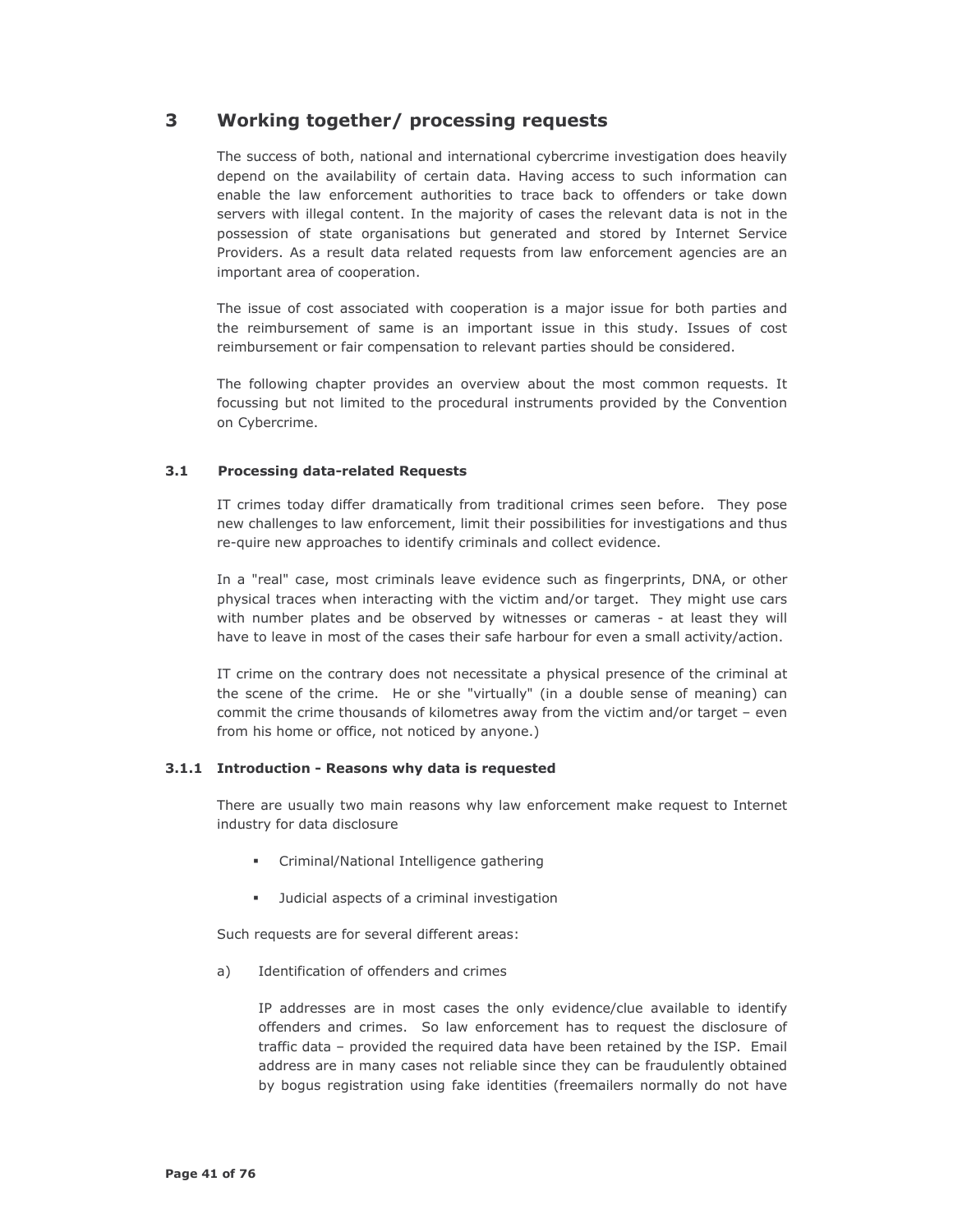verification procedures) or they are been altered by means of free available software (so-called "email spoofing"<sup>64</sup>).

Evidence gathering  $b)$ 

> After having identified an offender, law enforcement need to substantiate the offence, search for additional charges or exoneration and set up a chain of evidence (e.g. if several servers have been used consecutively). In those cases traffic data and/or log files will have to be gathered and analysed.

 $\mathsf{C}$ ) Exoneration of innocent third parties

> Information technology enables criminals to conceal their identities from law enforcement by, for example, email spoofing; privateering computers or accounts of unsuspecting Internet users; or using proxy servers. As a result innocent third parties - being sometimes victims themselves - become a target for law enforcement. In those cases traffic data and/or log files need to be gathered and analysed in order to exonerate the wrong and charge the right.

# 3.1.2 Introduction - Reasons why data is needed urgently

There are usually two main reasons why law enforcement make urgent requests to Internet industry for data disclosure:

 $a)$ Volatility of data

> Depending on the privacy laws in the different countries especially traffic data are retained only for a certain period of time, ranging from seconds till years. The quicker law enforcement requests data disclosure from Internet industry the higher is the chance to obtain the data before destruction. There are even cases where the criminal is still on-line when asking for the traffic data.

Data needed for further investigations b)

> Especially in case where the data required are the only evidence/clue available the disclosure is needed without the slightest delay in order to not imperil the success of the investigation. If the evidence shows that the computer was just used as a hop/proxy further enquiries have to be made immediately to follow the trace back to the criminal. The fact that in many or even the most cases computers abroad are implicated complicates the situation and calls for urgent reaction in order to avoid that retained data are erased (depending on the privacy laws in that country) during the generally time-consuming process of Mutual Legal Assistance.

Fraudulent email activity in which the sender address and other parts of the email header are altered to appear as though the email originated from a different source. Email spoofing is a technique commonly used for spam email and phishing hide the origin of an email message. (www.wikipedia.org)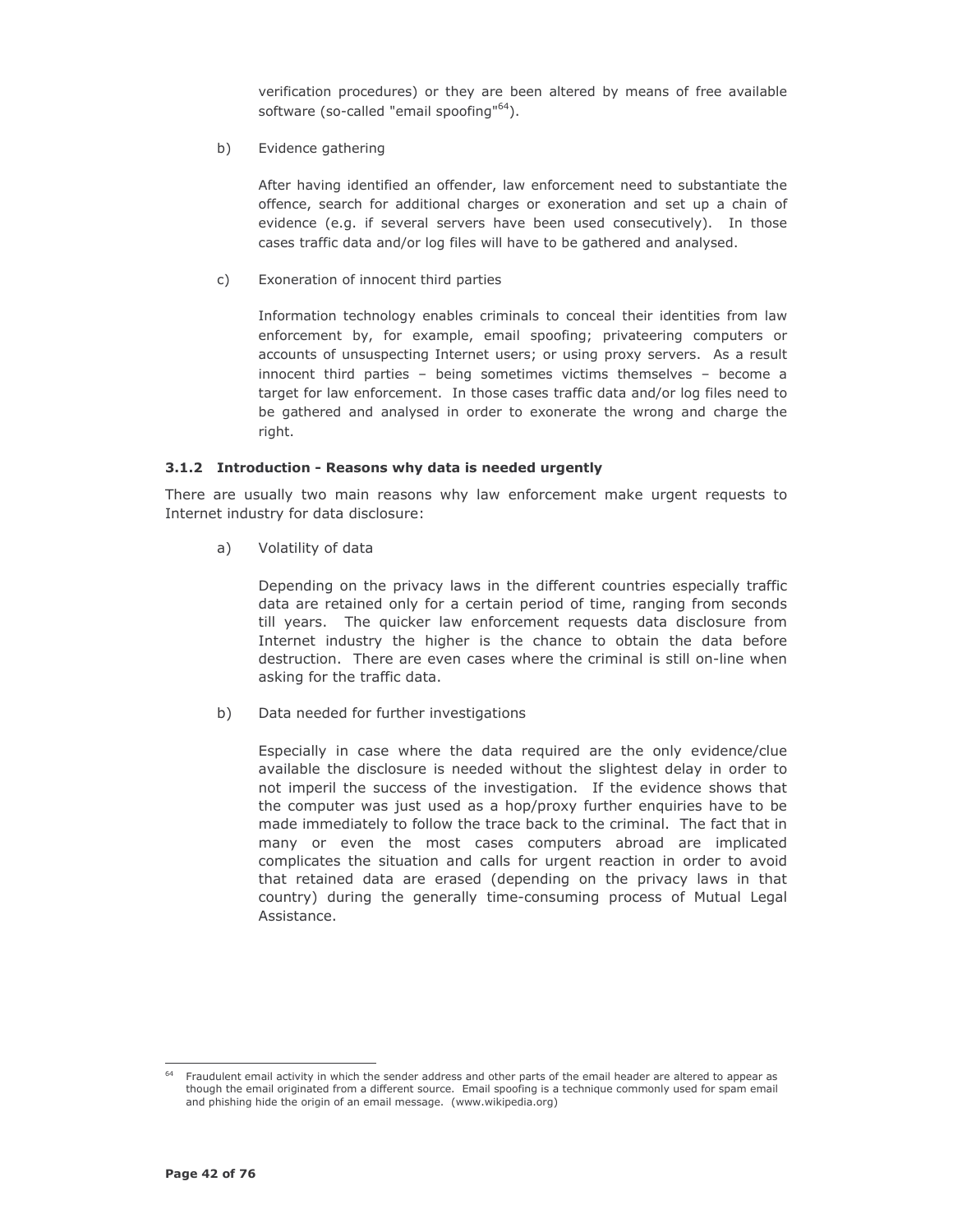#### $3.2$ Analysing different kind of requests

As pointed out above computer data can in different ways be necessary for investigations. LEA might order the preservation of certain content data to ensure that those information are not deleted and can be used to prosecute the suspect. This is especially relevant in child pornography cases where the ISP hosting websites with such illegal content can ensure that the offenders are unable to delete the evidence. Another example is the assistance in the lawful real time collection of traffic data. The application of such instruments can for example be necessary to identify an offender or the services that are used within criminal activities. Both request are related to different kind of data and require different action to be taken by the recipient of the request.

# 3.2.1 Expedited preservation of data (Art. 16.1 CoC)

# a) Introduction

The identification of an offender, who committed a Cybercrime does very often require the analysis of traffic data.<sup>65</sup> In this context especially the IP address used by the offender can be important for the law enforcement agencies to trace him back. One of the main challenges for investigation is the fact that traffic data that are relevant for the information are often deleted automatically within a rather short period of time. The reason for this automated deletion process is the fact that after the end of a process (e.g. sending out an e-mail, accessing the Internet or downloading a movie) those traffic data that have been generated during the process and that ensure that the process could be carried out are not anymore needed. With regard to economic aspects most ISP are interested in deleting the information as soon as possible. Storing the data for longer periods would go along with the need for larger (expensive) storage capacities.<sup>66</sup>

Economic aspects are just one reason why law enforcement agencies need to quickly carry out investigation. Some countries have strict laws that prohibit the storage of certain traffic data after the end of a process. One example for such restriction is Art. 6 EU Directive on Privacy and Electronic Communication.<sup>67</sup>

Art. 16 CoC enables the law enforcement agencies to order the preservation of traffic as well as content data ("quick freeze"). This instrument that should enables the law enforcement agencies to react immediately after becoming aware of an offence and avoid the risk of a deletion as a result of long lasting procedures.<sup>68</sup>

<sup>&</sup>lt;sup>65</sup> "Determining the source or destination of these past communications can assist in identifying the identity of the perpetrators. In order to trace these communications so as to determine their source or destination, traffic data regarding these past communications is required", See: Explanatory Report to the Council of Europe Convention on Cybercrime No. 155.; Regarding the identification of suspects by IP-based investigations see: Gercke, Preservation of User Data, DUD 2002, 577 et. seqq.

<sup>&</sup>lt;sup>66</sup> The cost issue was especially raised within the discussion about data retention legislation in the EU. See for example: E-communications service providers remain seriously concerned with the agreement reached by EU Justice Ministers to store records of every e-mail, phone call, fax and text message, Euroispa press release, 2005 available at: http://www.ispai.ie/EUROISPADR.pdf; See as well: ABA International Guide to Combating Cybercrime, page 59.

 $^{67}$  Directive 2002/58/EC of the European Parliament and of The Council of 12 July 2002 concerning the processing of personal data and the protection of privacy in the electronic communications sector (Directive on privacy and electronic communications). The document is available at: http://europa.eu.int/eurlex/pri/en/oj/dat/2002/l\_201/l\_20120020731en00370047.pdf.

<sup>&</sup>lt;sup>68</sup> However, it is recommended that States consider the establishment of powers and procedures to actually order the recipient of the order to preserve the data, as quick action by this person can result in the more expeditious implementation of the preservation measures in particular cases. Explanatory Report to the Convention on Cybercrime, No. 160.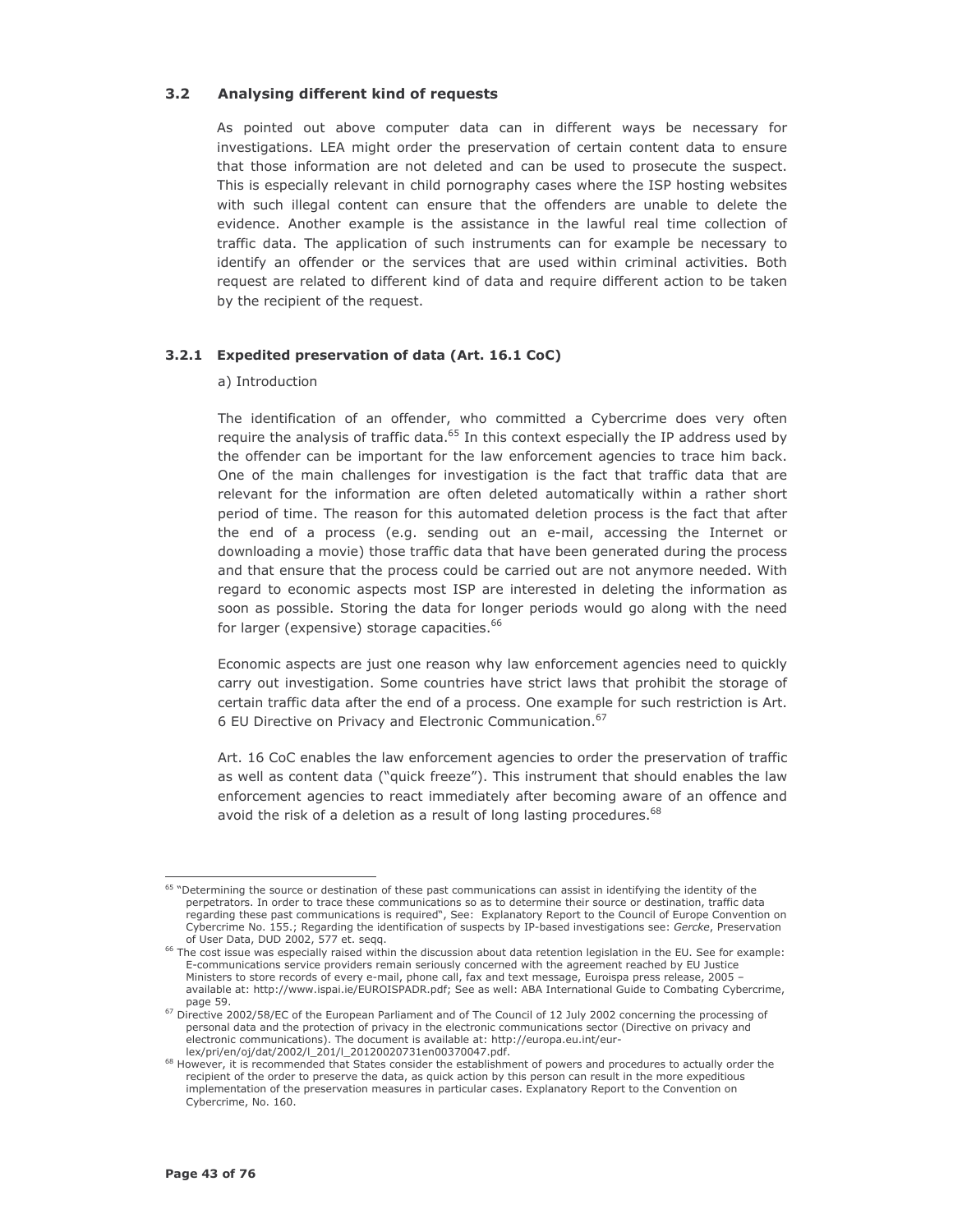The order pursuant to Art. 16 does only oblige the provider to save those data that were processed during the operation of the service and have not been deleted prior to the request.<sup>69</sup> Art. 16 does not force the offender to reconfigure the computer system in a way that it collects data that would normally not collected.<sup>70</sup> In addition Art. 16 does not contain an obligation of ISP to transfer the relevant data to the authorities. The provision does only authorise the law enforcement agencies to prevent the deletion of the relevant data but not to pledge the providers to transfer the data. The transfer obligation is regulated in Art. 17 and 18 Convention on Cybercrime.

b) Best practice examples:

- Precise description of the data to be preserved
- Indication if only the existing data should be preserved or future activities should be monitored (different instrument)

c) Bad practice

- Imprecise orders
- Data preservation requests that are not followed by a production order

### 3.2.2 Data Retention obligations

The challenges for investigations related to the non permanent nature of computer data can be addressed in various ways. As pointed out above the Convention on Cybercrime is based on the principle of "quick freeze". Another approach that is currently discussed is data retention. Based on a data retention obligation forces the provider of Internet services are obliged to save all traffic data for a certain period of time. $71$  In the latest legislative approaches the records need to be saved for 6 up to 24 month. $^{72}$  This would enable the authorised agencies to gain access to data that is necessary to identify an offender even month after the perpetration.<sup>73</sup> A data retention obligation was recently adopted by the EU Parliament<sup>74</sup> and is currently discussed in the US.<sup>75</sup>

<sup>&</sup>lt;sup>69</sup> 'Preservation' requires that data, which already exists in a stored form, be protected from anything that would cause its current quality or condition to change or deteriorate. Explanatory Report to the Convention on Cybercrime, No. 159.

<sup>&</sup>lt;sup>70</sup> Explanatory Report No 152.

<sup>&</sup>lt;sup>71</sup> Regarding The Data Retention Directive in the EU see Bignami, Privacy and Law Enforcement in the European Union: The Data Retention Directive, Chicago Journal of International Law, 2007, Vol. 8, No.1 - available at: http://eprints.law.duke.edu/archive/00001602/01/8\_Chi.\_J.\_\_Int'l\_L.\_233\_(2007).pdf; Breyer,

Telecommunications Data Retention and Human Rights: The Compatibility of Blanket Traffic Data Retention with the ECHR, European Law Journal, 2005, page 365 et. seqq.

 $72$  Art. 6 Periods of Retention

Member States shall ensure that the categories of data specified in Article 5 are retained for periods of not less than six months and not more than two years from the date of the communication.

Directive 2002/58/EC of the European Parliament and of The Council of 12 July 2002 concerning the processing of personal data and the protection of privacy in the electronic communications sector (Directive on privacy and electronic communications). The document is available at: http://europa.eu.int/eurlex/pri/en/oj/dat/2002/l\_201/l\_20120020731en00370047.pdf.

<sup>73</sup> See: Preface 11. of the EU Data Retention Directive: "Given the importance of traffic and location data for the investigation, detection, and prosecution of criminal offences, as demonstrated by research and the practical experience of several Member States, there is a need to ensure at European level that data that are generated or processed, in the course of the supply of communications services, by providers of publicly available electronic communications services or of a public communications network are retained for a certain period, subject to the conditions provided for in this Directive.

<sup>74</sup> Directive 2002/58/EC of the European Parliament and of The Council of 12 July 2002 concerning the processing of personal data and the protection of privacy in the electronic communications sector (Directive on privacy and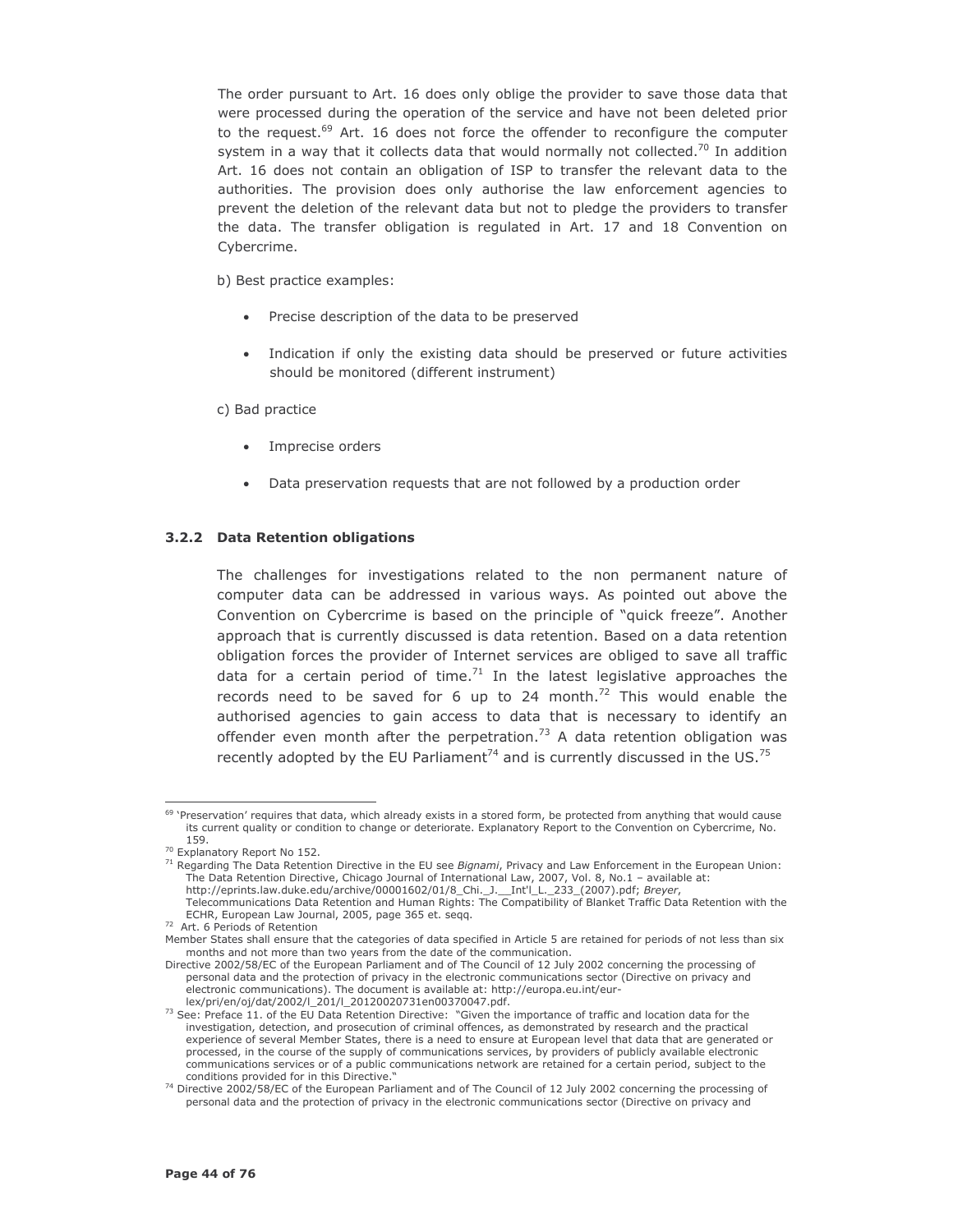The effectiveness of such instrument is controversially discussed. Seen from an ISP's perspective the data preservation is a less intensive and less cost intensive instrument compared to data retention.<sup>76</sup> Based on Art. 16 the ISP do not need to store all data of all users but only have to ensure that specific data are not deleted as soon as they receive an order by a competent authority. Analysing the provision from a data protection / civil liberties perspective could as well lead to concerns related to data retention. Not only from a provider's point of view but also from the data protection perspective data preservation offers advantages compared to data retention.

The fact that information about all user communications will be covered by the Directive lead to intensive criticism from human rights organisations.<sup>77</sup> It is not necessary to preserve the data from millions of Internet users but only those that are related to the suspect of criminal investigations. But within this discussion it is as well necessary to take the investigators demands into consideration. In those cases where data are deleted right after the end of the perpetration data preservation order would - unlike a data retention obligation not be able to prevent the deletion of the relevant data.

Concerns related to data retention obligations could lead to a review of the Directive and its implementation by constitutional courts.<sup>78</sup> In addition in her conclusion in the case Productores de Música de España (Promusicae) v. Telefónica de España<sup>79</sup> the advisor to the European Court of Justice Advocate General Juliane Kokott pointed out that it is questionable if data retention obligation can be implemented without a violation of fundamental right.<sup>80</sup> Difficulties with regard to the implementation of such regulations were already identified by the G8 in 2001.<sup>81</sup>

The drafter of the study analysed the status of the intensive and controversial discussion. Based on the result and the discussion with both, LEA and ISP the drafters decided to exclude this instruments from the development of recommendations. The ongoing discussion process should be observed to decide if amendments to the recommendations should be taken into consideration in the future.

<sup>79</sup> Case C-275/06.

electronic communications). The document is available at: http://europa.eu.int/eurlex/pri/en/oj/dat/2002/l\_201/l\_20120020731en00370047.pdf.

<sup>&</sup>lt;sup>75</sup> See for example: Draft Bill to amend title 18, United States Code, to protect youth from exploitation by adults using the Internet, and for other purposes - Internet StoppingAdults Facilitating the Exploitation of Today's Youth Act (SAFETY) of 2007 - available at: http://www.govtrack.us/congress/bill.xpd?bill=h110-837. Regarding the current situation in the US see: ABA International Guide to Combating Cybercrime, page 59.

<sup>&</sup>lt;sup>76</sup> See Gercke, The Convention on Cybercrime, MMR 2004, 803.

<sup>77</sup> See for example: Briefing for the Members of the European Parliament on Data Retention - available at: http://www.edri.org/docs/retentionletterformeps.pdf; CMBA, Position on Data retention: GILC, Opposition to data retention continues to grow - available at: http://www.vibe.at/aktionen/200205/data\_retention\_30may2002.pdf; Regarding the concerns related to a violation of the European Convention on Human Rights see: Breyer, Telecommunications Data Retention and Human Rights: The Compatibility of Blanket Traffic Data Retention with the ECHR, European Law Journal, 2005, page 365 et. seqq.

<sup>&</sup>lt;sup>78</sup> See: Heise News, 13,000 determined to file suit against data retention legislation, 17.11.2007 - available at: http://www.heise.de/english/newsticker/news/99161/from/rss09.

<sup>&</sup>lt;sup>80</sup> See: Advocate General Opinion - 18.07.2007 - available at: http://eurlex.europa.eu/LexUriServ/LexUriServ.do?uri=CELEX:62006C0275:EN:NOT#top. The court does usually but not invariably follow the advisors conclusion.

<sup>81</sup> In a G8 Meeting in Tokyo experts discussed the advantaged and disadvantages of data retention and data preservation. The experts expressed their concerns regarding an implementation of a data retention obligation. 'Given the complexity of the above noted issues blanket solutions to data retention will likely not be feasible. Report for the workshop on Potential Consequences for Data Retention of Various Business Models Characterizing Internet Service Providers, G8 Government-Industry Workshop on Safety And Security in Cyberspace Tokyo, May 2001.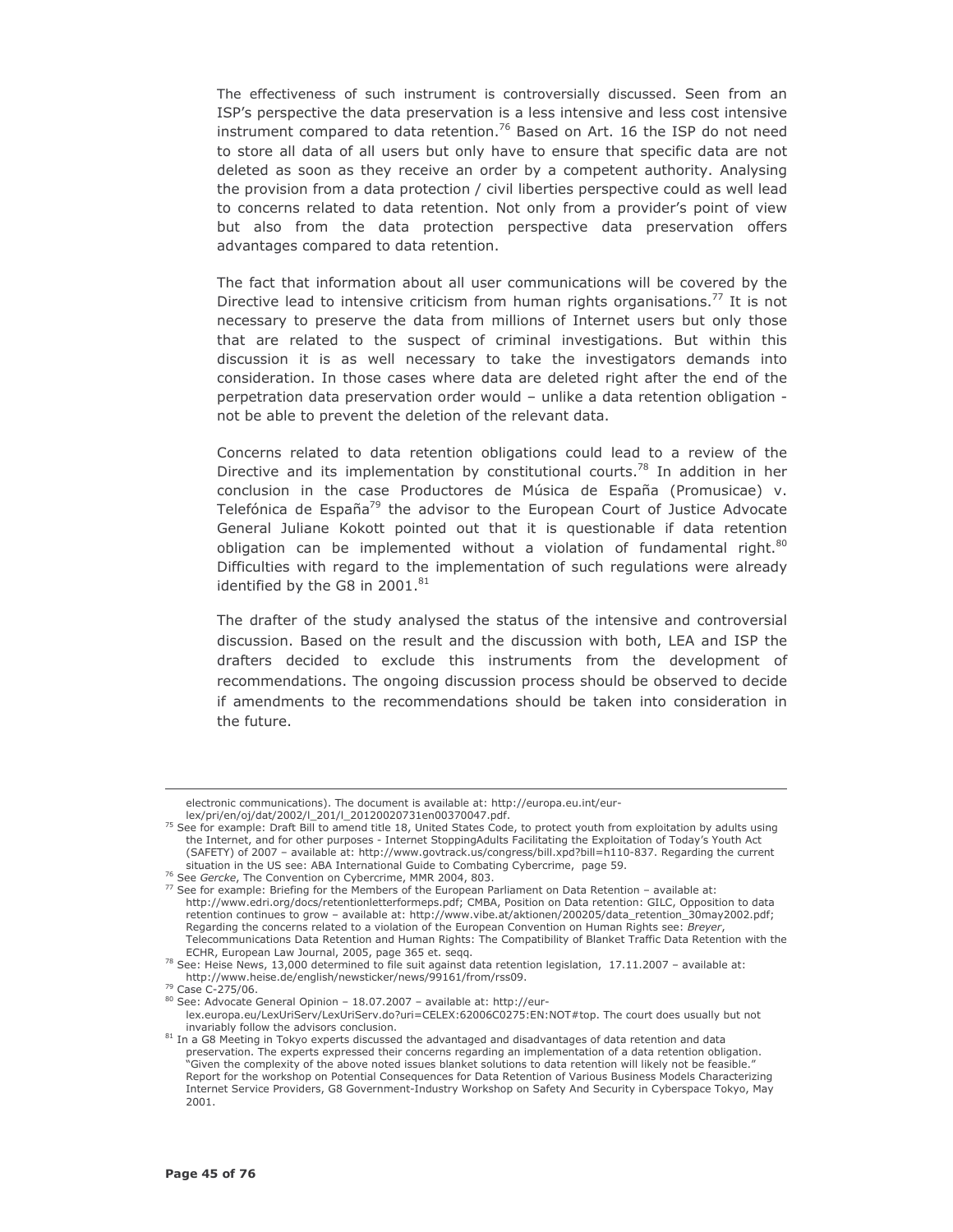# 3.2.3 Partial disclosure of traffic data (Art. 17.1b CoC)

# a) Introduction

The Convention in general strictly divides between the obligation to preserve data on request and the obligation to disclose them to the competent authorities.<sup>82</sup> Art. 18 provides a clear classification. The provision combines the obligation to ensure the preservation of traffic data in cases where a number of service providers were involved with the additional obligation to disclose the necessary information in order to enable the LEAs to identify the path through. Without such partial disclosure law enforcement agencies would in some cases not be able to trace back the offender and preserve more relevant data when more than one provider was involved.<sup>83</sup>

### b) Best practice

- Precise indication that Art. 17 shall apply as well in the data preservation request
- Information about possible destinations of the traces

### c) Bad practice

• Art. 17 request in cases where only content data is concerned

# 3.2.4 Production order regarding content and traffic data (Art. 18.1a CoC)

### a) Introduction

As mentioned above Art. 16 does only oblige the provider to save those data that were processed by the provider and not deleted at the time the provider receives the order.<sup>84</sup> The provision does not oblige the provider to transfer the relevant data to the authorities.

The transfer obligation is regulated in Art.18 Convention on Cybercrime. Art. 18 Convention on Cybercrime is not only applicable after a preservation order was issued. The provision is a general instrument that LEA's can make use of. If the LEA's are voluntarily transferring the requested data LEA's are not limited to seizing hardware but can apply the less intensive production order. The advantage of a separation of the obligation to preserve the data and the obligation to disclose them is the fact that it is possible to require different conditions for their application. With regard to the importance of immediate reaction it would for example be supportive to waive the requirement of an order by a judge and enable the prosecution or police to order the preservation.<sup>85</sup> This would enable these competent authorities to react

<sup>82</sup> Gercke, The Convention on Cybercrime, MMR 2004, 802.

<sup>83 &</sup>quot;Often, however, no single service provider possesses enough of the crucial traffic data to be able to determine the actual source or destination of the communication. Each possesses one part of the puzzle, and each of these parts needs to be examined in order to identify the source or destination." See Explanatory Report to the Convention on Cybercrime, No. 167.

<sup>84 &#</sup>x27;Preservation' requires that data, which already exists in a stored form, be protected from anything that would cause its current quality or condition to change or deteriorate. Explanatory Report to the Convention on Cybercrime, No. 159.

<sup>85 &</sup>quot;The reference to 'order or similarly obtain' is intended to allow the use of other legal methods of achieving preservation than merely by means of a judicial or administrative order or directive (e.g. from police or prosecutor)". See Explanatory Report to the Convention on Cybercrime, No. 160.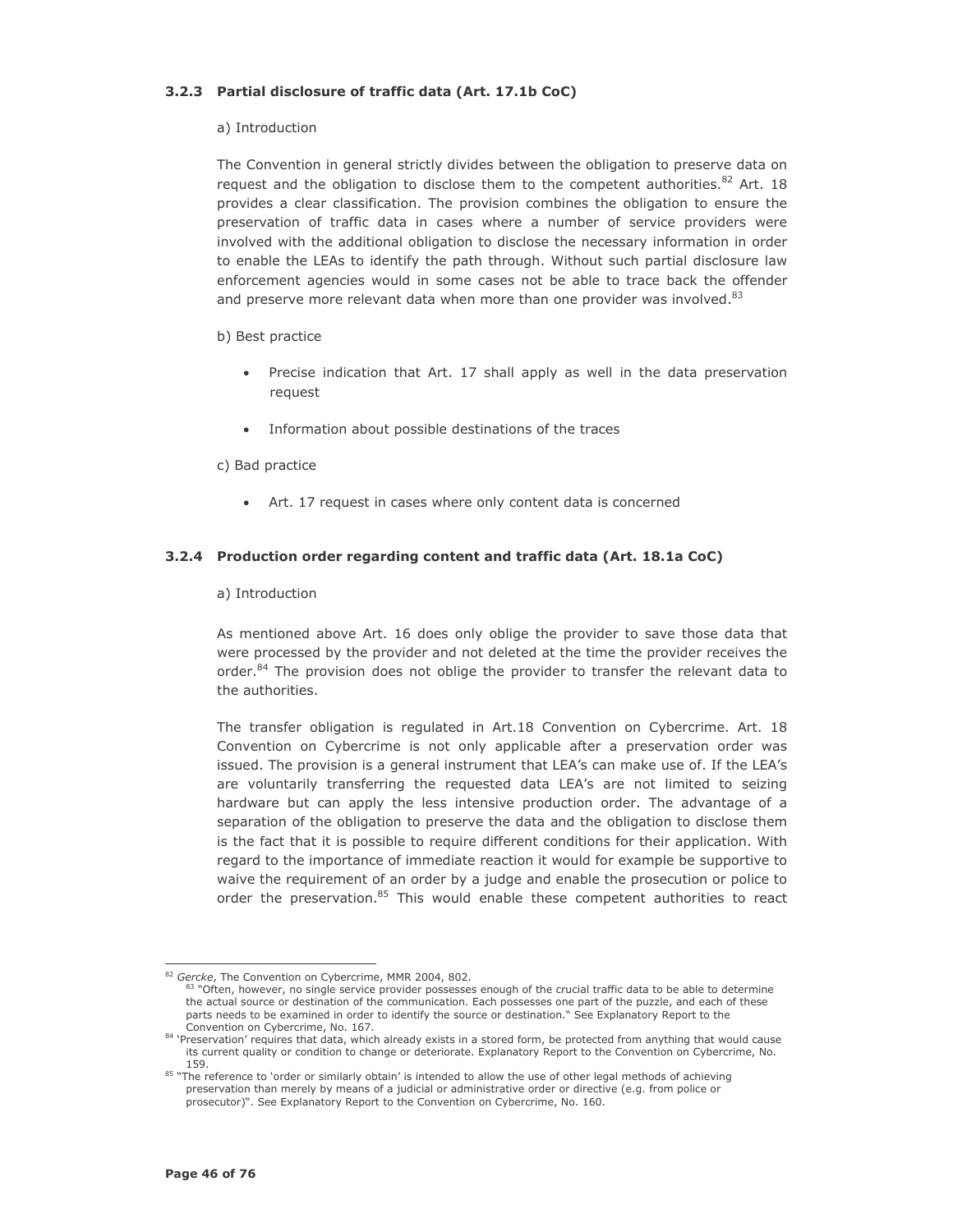faster. The protection of the rights of the suspect can be achieved by requiring an order for the disclose of the data.<sup>86</sup>

## b) Best practice

- Short time between the preservation request and the production order
- Clear indication of different competence with regard to preservation request and production order

## c) Bad practice

Instrument is not taken into consideration as an alternative solution to search and seizure

# 3.2.5 Submission of subscriber information (Art. 18.1b CoC)

### a) Introduction

In addition to the obligation to submit computer data, Art. 18 CoC enables law enforcement agencies to order the submission of subscriber information. This investigation instrument is from great importance in IP-based investigations. If the law enforcement agencies are able to identify an IP-address that was used by the offender while carrying out the offence they will need to identify the person<sup>87</sup> who used the IP-address at the time of the offence. Based on Art. 18 Subsection 1 b) Convention on Cybercrime a provider is obliged to submit those subscriber information listed in Art. 18 Subsection 3 Convention on Cybercrime.

#### b) Best practice

- . In addition to the IP-address as many other known identity related information (like e-mail address, computer system used, ...) should be provided on request
- c) Bad practice
	- Requests related to subscriber information in IP-based investigations without time related information (time and date of use, timezone).

<sup>&</sup>lt;sup>86</sup> The drafters of the Convention on Cybercrime tried to approach the problems related to the need of immediate action from lawenforcement agencies on the one hand side and the importance of ensuring safeguards on the other hand side in a number of ways. Another example for the approach is related to the production order (Art. 18). The drafters suggested that the requirements for the handout of data to law enforcement agencies could be adjusted in relation to the categories of data. See Explanatory Report to the Convention on Cybercrime No. 174: "The conditions and safeguards referred to in paragraph 2 of the article, depending on the domestic law of each Party, may exclude privileged data or information. A Party may wish to prescribe different terms, different competent authorities and different safeguards concerning the submission of particular types of computer data or subscriber information held by particular categories of persons or service providers. For example, with respect to some types of data, such as publicly available subscriber information, a Party might permit law enforcement agents to issue such an order where in other situations a court order could be required. On the other hand, in some situations a Party might require, or be mandated by human rights safeguards to require that a production order be issued only by judicial authorities in order to be able to obtain certain types of data. Parties may wish to limit the disclosure of this data for law enforcement purposes to situations where a production order to disclose such information has been issued by judicial authorities. The proportionality principle also provides some flexibility in relation to the application of the measure, for instance in many States in order to exclude its application in minor cases.

<sup>87</sup> An IP-address does not necessary immediately identify the offender. If law enforcement agencies know the IPaddress an offender used to commit an offence this information does only enable them to identify the connection used to log on to the Internet. If a group of people had access to this connection (e.g. in an Internet café) further investigations are necessary to identify the offender.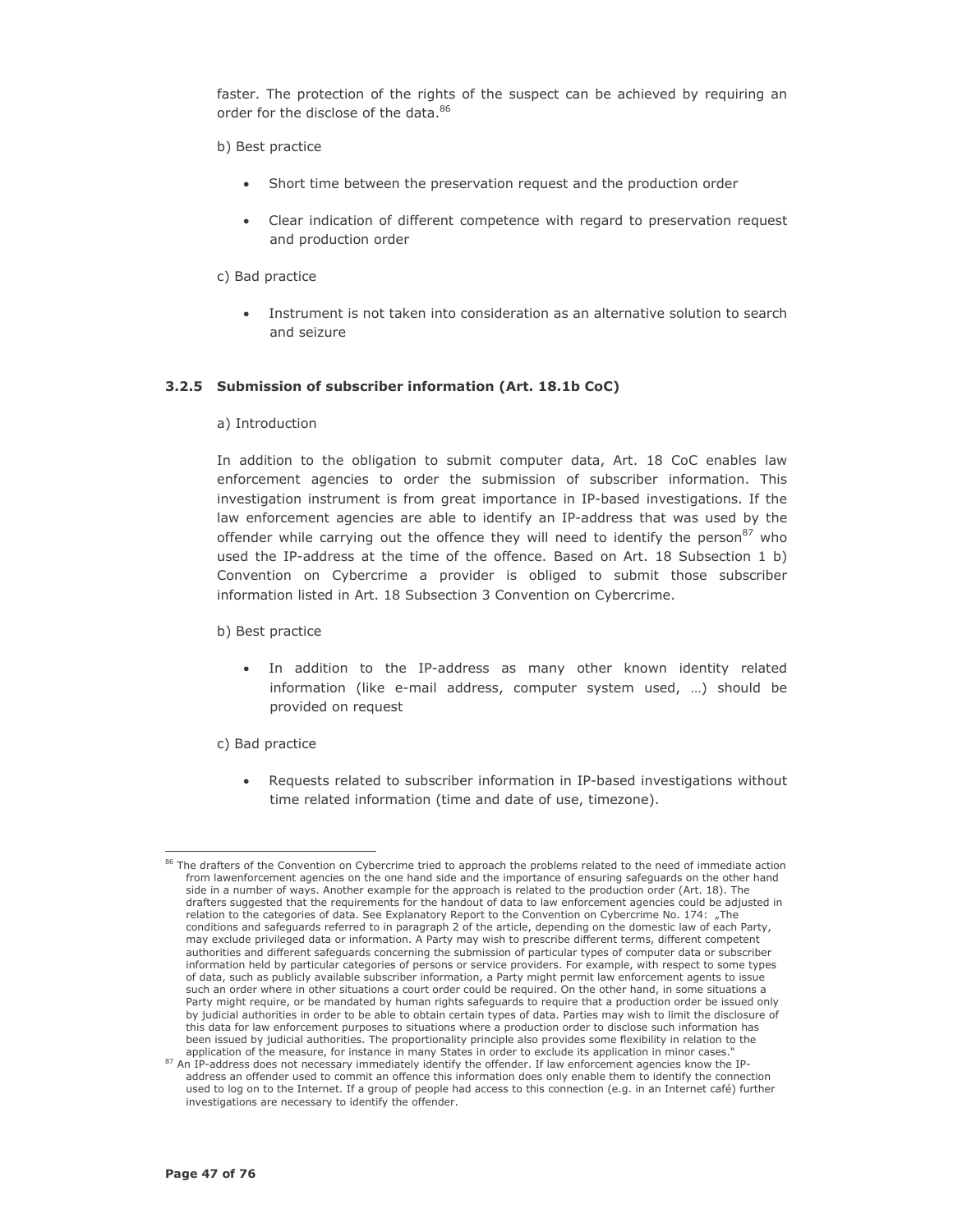#### $3.3$ Carrying out search and seizure procedures

Currently a number of innovative investigation instruments like the remote access to a suspects computer system are discussed. Despite this discussion and the availability of instruments like real-time collection of content data or the use of remote forensic software to identify and offender the search and seizure remains one of the most important investigation instruments.<sup>88</sup> As soon as the offender is identified and the law enforcement seized his IT equipment the computer forensic experts can analyse the equipment to collect the necessary evidence for the prosecution. The physical access to the hardware enables forensic experts to carry out highly efficient investigation techniques.<sup>89</sup>

# 3.3.1 Search (Art. 19.1 and 19.2 CoC)

### a) Introduction

Analysing various national law systems demonstrates that most national criminal procedural laws do contain provisions that enable the law enforcement agencies to search and seize tangible objects.<sup>90</sup> The reason why the drafter of the Convention on Cybercrime nevertheless included a provision dealing with search and seizure is the fact that national laws do often not cover data-related search and seizure procedures.<sup>91</sup> Some countries for example limit the application of seizure procedures to seizing physical objects.<sup>92</sup> Based on such provision the investigators would be able to seize an entire server but not seize only the relevant data by copying them.<sup>93</sup> Art. 19 Subparagraph 1 Conventions aims to establish an instrument that enables investigators to search computer systems as efficiently as they are able to perform traditional search procedures.<sup>94</sup>

Art. 19 Subparagraph 2 CoC addresses a growing problem within Cybercrime related investigations. During the search for information at the physical location of a computer system investigators frequently realise that the suspect did not store the relevant information (e.g. child pornography) on local hard drive but on an external server that he can access via Internet.<sup>95</sup> Using Internet servers to store data

<sup>88</sup> A detailed overview about the elements of search procedures is provided by the ABA International Guide to Combating Cybercrime, 123 et. seqq. For more information on Computer-related Search and Seizure see: Winick, Searches and Seizures of Computers and Computer Data, Harvard Journal of Law & Technology, 1994, Vol. 8, page 75 et seqq.; Rhoden, Challenging searches and seizures of computers at home or in the office: From a reasonable expectation of privacy to fruit of the poisonous tree and beyond, American Journal of Criminal Law, 2002, 107 et segg.

<sup>&</sup>lt;sup>89</sup> Apart from the fact that direct access enables the law enforcement agencies to examine the physical condition of storage media physical access to a computer system it is the only way to ensure that the files on the suspects computer are not modified during the investigation. Regarding the importance of protecting the integrity of the examined computer system see: Meyers/Rogers, Computer Forensics: The Need for Standardization and Certification, page 6 - available at: http://www.utica.edu/academic/institutes/ecii/publications/articles/A0B7F51C-D8F9-A0D0-7F387126198F12F6.pdf.

<sup>&</sup>lt;sup>90</sup> See Explanatory Report to the Convention on Cybercrime, No. 184.

<sup>&</sup>lt;sup>91</sup> "However, in a number of jurisdictions stored computer data per se will not be considered as a tangible object and therefore cannot be secured on behalf of criminal investigations and proceedings in a parallel manner as tangible objects, other than by securing the data medium upon which it is stored. The aim of Article 19 of this Convention is to establish an equivalent power relating to stored data." Explanatory Report to the Convention on Cybercrime, No. 184.

<sup>92</sup> Explanatory Report No. 184.

<sup>93</sup> This can cause difficulties in those cases where the relevant information are stored on a server with the data of hundreds of other users that would not be available anymore when law enforcement agencies seize the server. 94 "However, with respect to the search of computer data, additional procedural provisions are necessary in order to ensure that computer data can be obtained in a manner that is equally effective as a search and seizure of a tangible data carrier. There are several reasons for this: first, the data is in intangible form, such as in an electromagnetic form. Second, while the data may be read with the use of computer equipment, it cannot be seized and taken away in the same sense as can a paper record." Explanatory Report to the Convention on Cybercrime, No. 187.

<sup>&</sup>lt;sup>95</sup> The importance of being able to extend the search to connected computer systems was already addressed by the Council of Europe Recommendation No. R (95) 13 of he Committee of Ministers to Member States concerning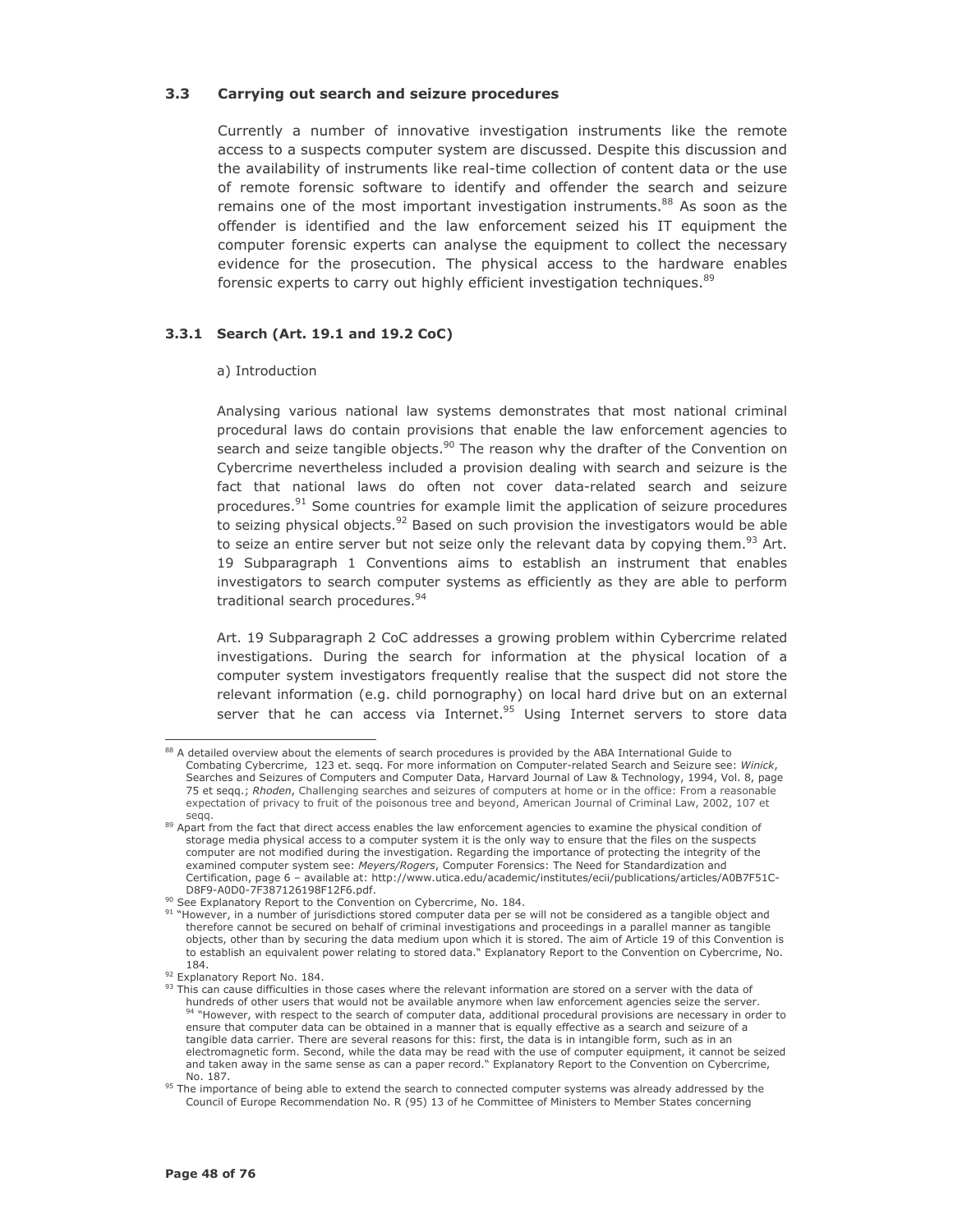becomes more and more popular.<sup>96</sup> To ensure that investigations can be carried out efficiently it is important to maintain a certain flexibility of investigations. If the investigators discover that the relevant information is stored in another computer system they should be able to extend the search to this system.<sup>97</sup>

### b) Best practice

- Precise indication what information is relevant for the investigation
- Evaluation if a production order is sufficient for the investigation of the offence
- Seeking the assistance of ISP to locate information

### c) Bad practice

- Intensive and long lasting investigations where ISP were willing to actively support the search for illegal content
- Forcing LEA to carry out physical search procedures because production orders are constantly ignored or refused

# 3.3.2 Seizure (Art. 19.3 CoC)

### a) Introduction

As pointed out previously the physical examination of storage devices can be necessary within Cybercrime investigations. Art. 19 Subparagraph 3 Convention on Cybercrime enables the LEA's to seize computer hardware.<sup>98</sup> Very often - especially if the relevant data is stored on a computer system that is used by other users - the physical seize of the hardware can have great impact on people not involved in the investigation. Therefore the instruments provided by the Convention on Cybercrime are not limited to the physical seizure of the hardware. They include the act of coping the relevant data instead of seizing the hardware.<sup>99</sup> If the LEAs decide not to seize the hardware but only to copy the relevant data there are a number of sidemeasures that are necessary to maintain an equal efficiency compare to the seizure of the computer system itself. The most important aspect is maintaining the integrity of the copied data.<sup>100</sup> If the investigators do not have the permission to take the

problems of criminal procedural law connected with information technology that was adopted by the Committee of Ministers on 11.09.1995 at the 543rd meeting of the Ministers Deputies. The text of the Recommendation is available at: http://www.coe.int/t/e/legal\_affairs/legal\_co-

operation/combating\_economic\_crime/1\_standard\_settings/Rec\_1995\_13.pdf

<sup>&</sup>lt;sup>96</sup> One of the advantages of storing the information on Internet servers is the fact that the information can be accessed from any place with Internet connection.

 $97$  In this context it is important to keep in mind the principle of National Sovereignty. If the information are stored on a computer system outside the territory an extension of the search order could violate this principle. The drafters of the Convention on Cybercrime therefore pointed out: "Paragraph 2 allows the investigating authorities to extend their search or similar access to another computer system or part of it if they have grounds to believe that the data required is stored in that other computer system. The other computer system or part of it must, however, also be 'in its territory" - Explanatory Report to the Convention on Cybercrime, No. 193. With regard to this issue see as well: New Jersey Computer Evidence Search and Seizure Manual, 2000, page 12 - available at: http://www.state.nj.us/lps/dcj/pdfs/cmpmanfi.pdf.

<sup>98</sup> For guidelines how to carry out the seizure of computer equipment see for example: General Guidelines for Seizing Computers and Digital Evidence, State of Maryland, Maryland State Police, Criminal Enforcement, Command, Computer Crimes Unit, Computer Forensics Laboratory - available at: http://ccu.mdsp.org/Guidelines%20-<br>%20Seizure%20of%20Digital%20Evidence.htm; New Jersey Computer Evidence Search and Seizure Manual, State of New Jersey, Department of Law and Public Safety, Division of Criminal Justice - available at: http://www.state.nj.us/lps/dcj/pdfs/cmpmanfi.pdf.

<sup>&</sup>lt;sup>99</sup> Regarding the classification of the act of copying the data see: Brenner/Frederiksen, Computer Searches and Seizure: Some Unresolved Issues in Cybercrime & Security, IB-1, page 58 et seqq.

<sup>&</sup>lt;sup>100</sup> "Since the measures relate to stored intangible data, additional measures are required by competent authorities to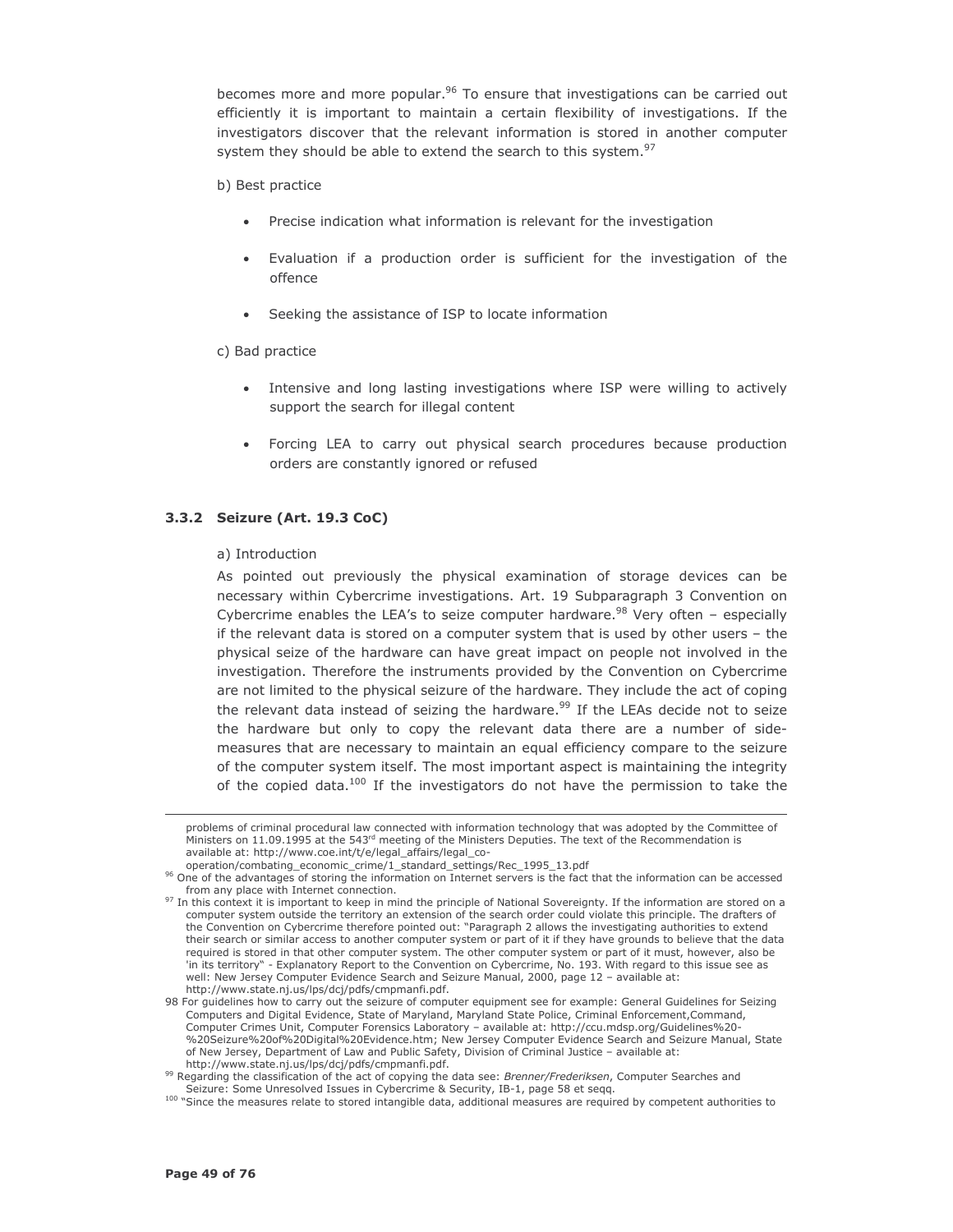necessary measure to ensure the integrity of the copied data these copied data may not be accepted as evidence in criminal proceedings.<sup>101</sup>

After the investigators copied the data and took measures to maintain the integrity the will need to decide how to treat the original data. Due to the fact that the investigators will not remove the hardware during the seizure process the information would in general remain there. Especially in investigations related to illegal content (e.g. child pornography) the investigators will not be able the leave the data on the server. Therefore they need an instrument that allows them to remove the data or at least ensure that they cannot be accessed anymore.<sup>102</sup> The Convention on Cybercrime addresses the above mentioned issues in Art. 19 Subparagraph 3.

## b) Best practice

• Precise definition of the required information

c) Bad practice

• Copying data is not taken into consideration as an alternative instrument

# 3.3.2 Providing information (Art. 19.4 CoC)

### a) Introduction

If the relevant information are stored on computer server that is part of a large IT the investigators might face difficulties in identifying the exact location of the data. It is very likely that even small and medium size hosting providers have hundreds of servers and thousands of hard disks. Very often the investigators will not be able to identify the exact location with the help of the system administrator that is responsible for the server infrastructure.<sup>103</sup> But even if they are able to identify the hard drive protection measures might stop them from searching for the relevant data. The drafters of the Convention decided to address the issue by implementing a coercive measure to facilitate the search and seizure of computer data. Art. 19 subparagraph 4 enables the investigators to compel a system administrator to assist the law enforcement agencies.

- b) Best practice
	- Active cooperation between ISP and LEA within search investigation
	- Respecting the right of the suspect not to actively support the search for evidence

c) Bad practice

Misleading information about the storage place or the ability to get access to the information

secure the data; that is, 'maintain the integrity of the data', or maintain the 'chain of custody' of the data, meaning that the data which is copied or removed be retained in the State in which they were found at the time of the seizure and remain unchanged during the time of criminal proceedings. The term refers to taking control over or the taking away of data". Explanatory Report to the Convention on Cybercrime, No. 197.

<sup>&</sup>lt;sup>101</sup> This principle applies with regard to the seizure of hardware as well. Compared to maintaining the integrity of copied data it is often easier to maintain the integrity of data on a storage device.

<sup>&</sup>lt;sup>102</sup> One possibility to prevent access to the information without deleting them is the use encryption technology.

<sup>&</sup>lt;sup>103</sup> "It addresses the practical problem that it may be difficult to access and identify the data sought as evidence, given the quantity of data that can be processed and stored, the deployment of security measures, as well as the nature of computer operations. It recognises that system administrators, who have particular knowledge of the computer system, may need to be consulted concerning the technical modalities about how best the search should be conducted." Explanatory Report to the Convention on Cybercrime, No. 200.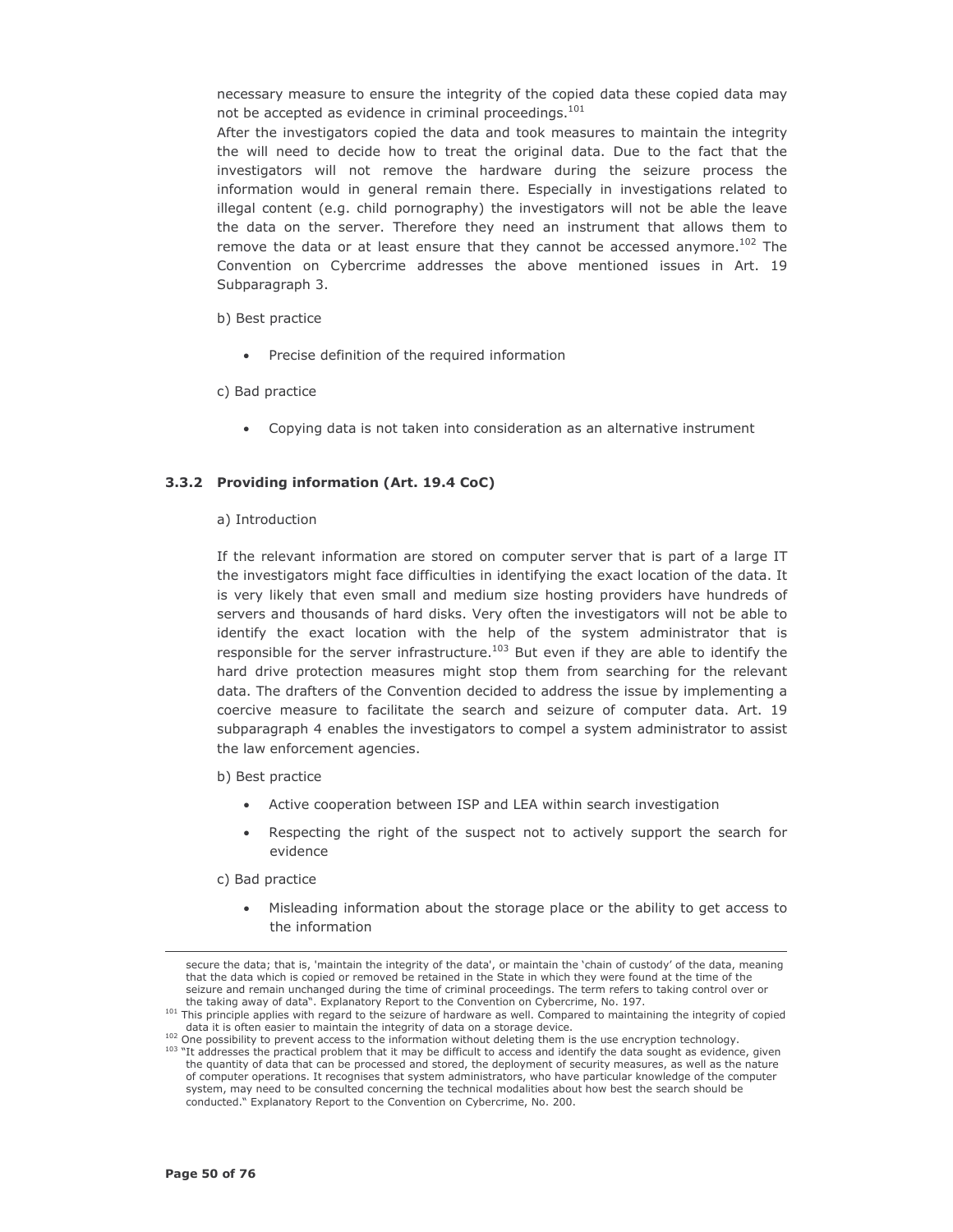#### $3.4$ **Interception and collection of data**

In many countries telephone surveillance is an instrument that is used in capital crime investigations.<sup>104</sup> Today the exchange of data replaces the classic phone conversations. The exchange of data is not limited to e-mails and file-transfer. An increasing number of voice communications are performed by using technology based on the Internet protocols (Voice-over-IP).<sup>105</sup> Seen from a technical point of view a voice-over-IP phone call is much more comparable to the exchange of e-mails than to a classic phone call using the telephone wire and the interception goes along with unique difficulties. 106 The Convention on Cybercrime therefore provides a set of provisions that enable the LEAs to lawfully collect traffic data or intercept data communication.

# 3.4.1 Collection of traffic data (Art.20 CoC)

#### a) Introduction

Traffic data play an important role in Cybercrime investigation.<sup>107</sup> While having access to content data enables the law enforcement agencies to analyse the nature of messages of files exchanged traffic data can be necessary to identify an offender. In child pornography cases traffic data can for example enable the investigators to identify a webpage where the offender is uploading child pornography images. By monitoring the traffic data generated during the use of Internet services law enforcement agencies are able to identify the IP-address of the server and can then try to determine it's physical location. With Art. 20 the Convention on Cybercrime provides the legal basis for the real time collection of traffic data. The provision is neither drafted with preference to a specific technology nor is it intending to set standards that go along with the need for high financial investments for the industry involved.<sup>108</sup>

<sup>&</sup>lt;sup>104</sup> Regarding the legislation on legal interception in Great Britain, Canada, South Africa, United States (New York) and Israel see: Legal Opinion on Intercept Communication, 2006 - available at:<br>http://www.law.ox.ac.uk/opbp/OPBP%20Intercept%20Evidence%20Report.pdf.

<sup>&</sup>lt;sup>105</sup> Regarding the interception of VoIP to assist law enforcement agencies see Bellovin and others, Security Implications of Applying the Communications Assistance to Law Enforcement Act to Voice over IP - available at http://www.itaa.org/news/docs/CALEAVOIPreport.pdf; Simon/Slay, Voice over IP: Forensic Computing Implications, 2006 - available at:

http://scissec.scis.ecu.edu.au/wordpress/conference\_proceedings/2006/forensics/Simon%20Slay%20-%20Voice%20over%20IP-%20Forensic%20Computing%20Implications.pdf.

<sup>&</sup>lt;sup>106</sup> Regarding the interception of VoIP to assist law enforcement agencies see Bellovin and others, Security Implications of Applying the Communications Assistance to Law Enforcement Act to Voice over IP - available at http://www.itaa.org/news/docs/CALEAVOIPreport.pdf; Simon/Slay, Voice over IP: Forensic Computing Implications, 2006 - available at:

http://scissec.scis.ecu.edu.au/wordpress/conference\_proceedings/2006/forensics/Simon%20Slay%20-

<sup>%20</sup>Voice%20over%20IP-%20Forensic%20Computing%20Implications.pdf.

<sup>&</sup>lt;sup>107</sup> "In case of an investigation of a criminal offence committed in relation to a computer system, traffic data is needed to trace the source of a communication as a starting point for collecting further evidence or as part of the evidence of the offence. Traffic data might last only ephemerally, which makes it necessary to order its expeditious preservation. Consequently, its rapid disclosure may be necessary to discern the communication's route in order to collect further evidence before it is deleted or to identify a suspect. The ordinary procedure for the collection and disclosure of computer data might therefore be insufficient. Moreover, the collection of this data is regarded in principle to be less intrusive since as such it doesn't reveal the content of the communication which is regarded to be more sensitive." See: Explanatory Report to the Convention on Cybercrime, No. 29. Regarding the importance of traffic data in Cybercrime investigations see as well: ABA International Guide to Combating Cybercrime, page 125; Gercke, Preservation of User Data, DUD 2002, 577 et. segg.

<sup>&</sup>lt;sup>108</sup> "The article [Art. 20] does not obligate service providers to ensure that they have the technicalcapability to undertake collections, recordings, co-operation or assistance. It does not require them to acquire or develop new equipment, hire expert support or engage in costly re-configuration of their systems." Explanatory Report to the Convention on Cybercrime, No. 221.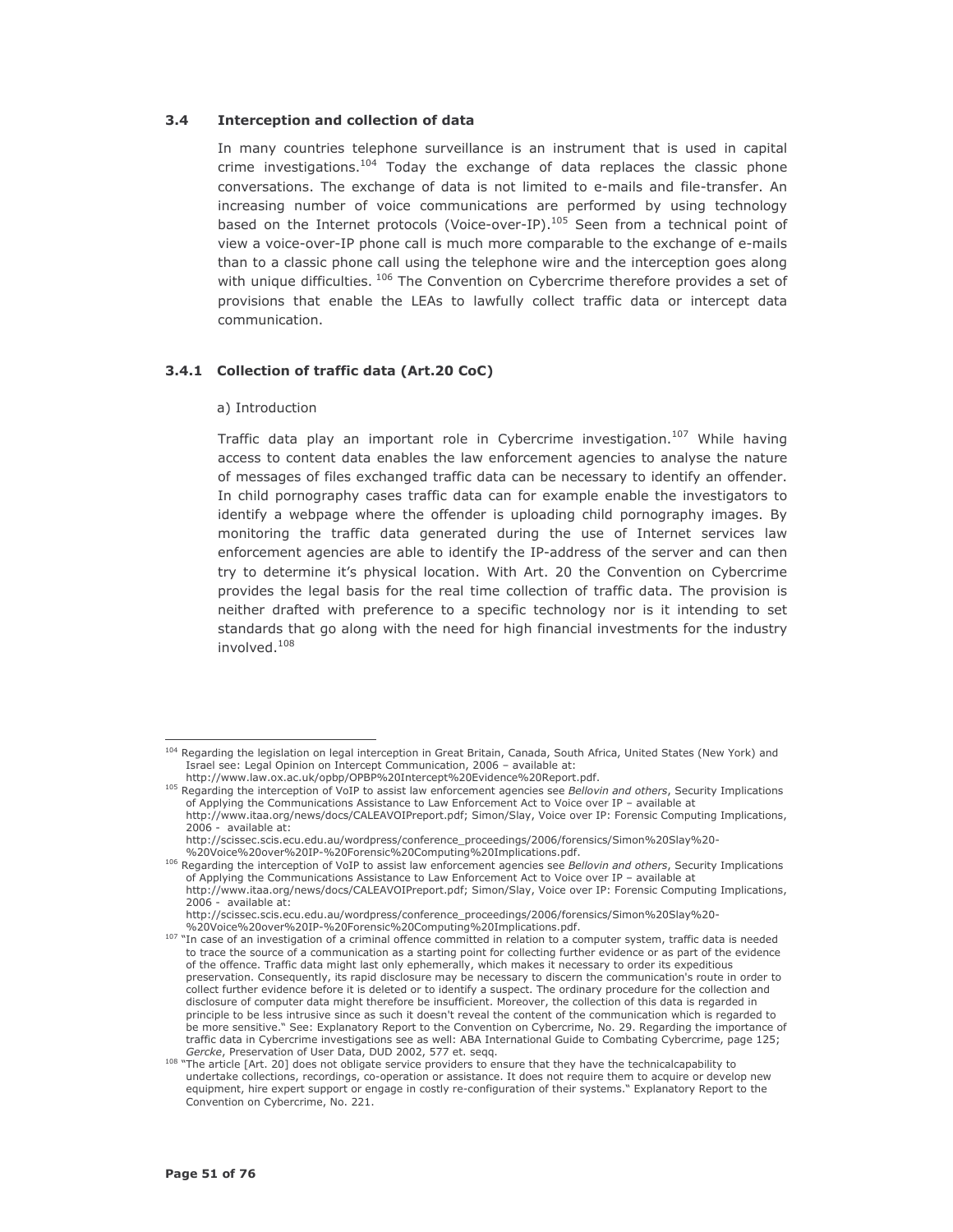## b) Best practice

- Clear distinction between traffic data and content data in the order  $\bullet$
- c) Bad practice
	- . No clear indication if the order is related to data that was generated in the past or data the is currently processed
	- No clear indication that the collection shall be stopped

# 3.4.2 Interception of content data (Art.21 CoC)

a) Introduction

The possibility to intercept data exchange processes can be important in those cases where the law enforcement agencies do already know the communication partner but have no information about the type of information exchanged. Art. 21 is giving them the possibility to record data communication and analyse the content.<sup>109</sup> This includes files downloaded from websites or file-sharing systems, e-mails send or received by the offender and chat conversations.

- b) Best practice
	- Clear distinction between traffic data and content data in the order  $\bullet$

c) Bad practice

- . No clear indication if the order is related to data that was generated in the past or data the is currently processed
- No clear indication that the collection shall be stopped

<sup>&</sup>lt;sup>109</sup> One possibility to prevent law enforcement agencies to analyse the content exchanged between two suspects is the Since of encryption technology. Regarding the functioning of encryption procedures see: *Singh*; The Code Book: The<br>Science of Secrecy from Ancient Egypt to Quantum Cryptography, 2006; *D'Agapeyen*, Codes and Ciphers – A History of Cryptography, 2006; An Overview of the History of Cryptology - available at: http://www.csecst.gc.ca/documents/about-cse/museum.pdf.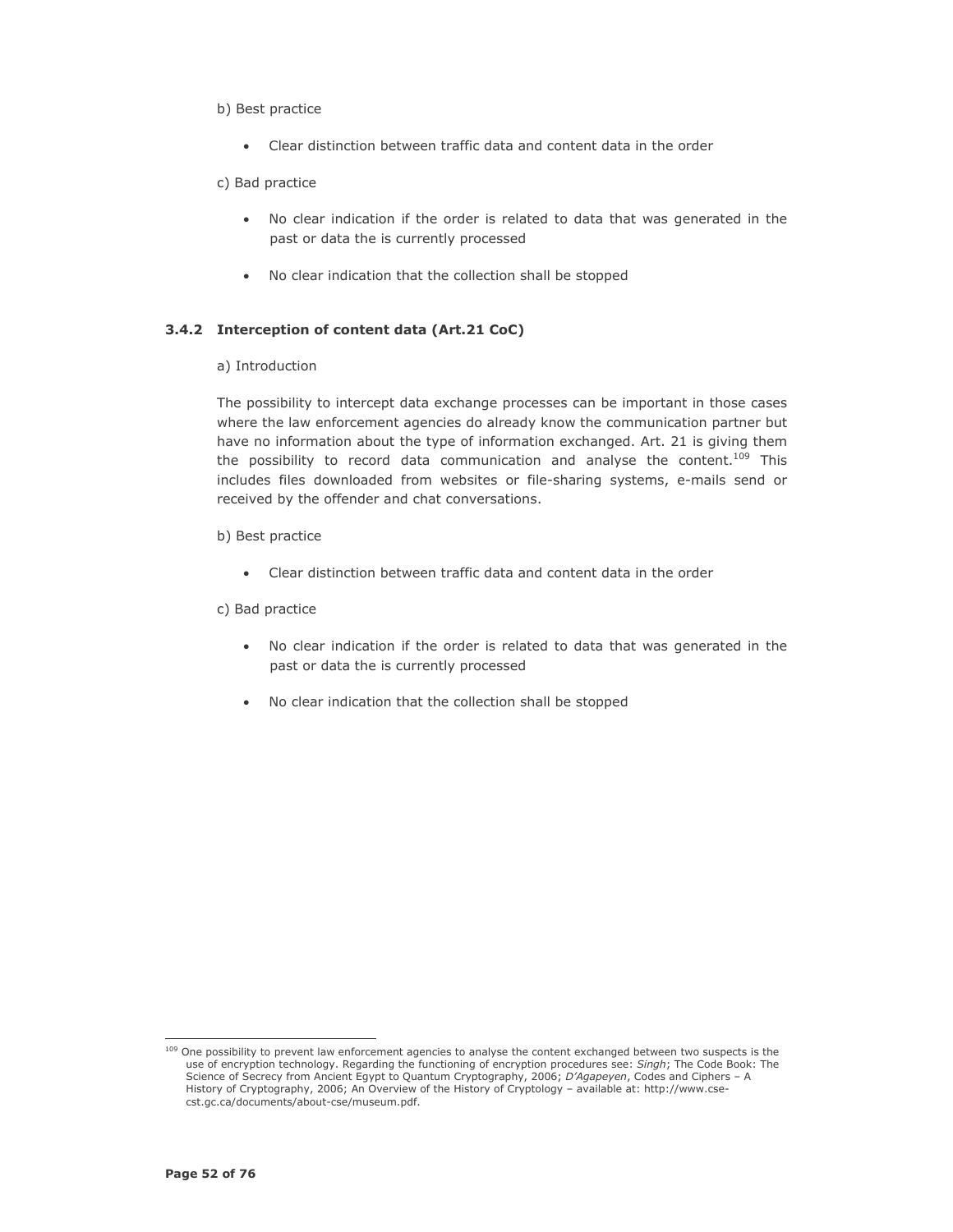#### $3.5$ **Additional instruments**

# a) Introduction

The Convention on Cybercrime provides a collection of the most relevant provisions with regard to Cybercrime investigations. Among them are:

• Data Retention Obligations

Other issues should be mentioned:

- Development of remote forensic software. There are reports about the use of remote forensic software by US investigators.<sup>110</sup> In a topic case a software tool was secretly installed on the suspects computer to prove his participation in a criminal offence.<sup>111</sup> Currently the question if such instruments are necessary but also If they are legitimate and proportionate as regards the right to respect for private life is intensively discussed.<sup>112</sup>
- Obligation to go through an identification process prior to the use of Internet services. An example for an approach to restrict the use of public terminals to commit criminal offences is Art. 7 of the Italian Decree-Law No. 144.<sup>113</sup>. The question if such obligation is proportionate as regards fundamental rights is still debated.

<sup>&</sup>lt;sup>110</sup> See: Woo/So, The Case for Magic Lantern: September 11 Highlights the Need for Increased Surveillance, Harvard Journal of Law & Technology, Vol. 15, No. 2, 2002, page 521 et. seqq - available at:

http://jolt.law.harvard.edu/articles/pdf/v15/15HarvJLTech521.pdf; Spyware: Background and Policy issues for Congress, CRS Report for congress, 2007, RL32706, page 3 - available at:

http://assets.opencrs.com/rpts/RL32706\_20070926.pdf; Green, FBI Magic Lantern reality check, The Register, 03.12.2001 - available at: http://www.theregister.co.uk/2001/12/03/fbi\_magic\_lantern\_reality\_check/; Salkever, A Dark Side to the FBI's Magic Lantern, Business Week, 27.11.2001 - available at:

http://www.businessweek.com/bwdaily/dnflash/nov2001/nf20011127\_5011.htm; Sullivan, FBI software cracks encryption wall, 2001 - available at:

http://www.criminology.fsu.edu/book/FBI%20software%20cracks%20encryption%20wall.htm; Abreu, FBI confirms "Magic Lantern" project exists, 2001 - available at:

http://www.si.umich.edu/~rfrost/courses/SI110/readings/Privacy/Magic\_Lantern.pdf.

interior with the FBI's CIPAV spyware, Computerworld, 31.07.2007 - available at:<br>http://www.computerworld.com.au/index.php/id;1605169326;fp;16;fpid;0; Secret Search Warrant: FBI uses CIPAV fort he first time, Heise Security News, 19.07.2007 - available at: http://www.heiseonline.co.uk/security/Secret-online-search-warrant-FBI-uses-CIPAV-for-the-first-time--/news/92950; Poulsen, FBI's<br>Secret Spyware Tracks Down Teed Who Teen Makes Bomb Threats, Wired, 18.07.2007 - available at: http://www.wired.com/politics/law/news/2007/07/fbi\_spyware; Leyden, FBI sought approval to use spyware against terror suspects, The Register, 08.02.2008 - available at: http://www.theregister.co.uk/2008/02/08/fbi\_spyware\_ploy\_app/; McCullagh, FBI remotely installs spyware to trace bomb threat, ZDNet, 18.07.2007 - available at: http://news.zdnet.com/2100-1009\_22-6197405.html; Popa, FBI Fights against terrorists with computer viruses, 19.07.2007 - available at: http://news.softpedia.com/newsPDF/FBI-Fights-Against-Terrorists-With-Computer-Viruses-60417.pdf;

the end of the plans of German law enforcement agencies to develop a software to remotely access a suspects computer and perform search procedures see: Blau, Debate rages over German government spyware plan, 05.09.2007, Computerworld Security - available at: http://www.computerworld.com/action/article.do?command=viewArticleBasic&articleId=9034459; Broache, Germany wants to sic spyware on terror suspects, 31.08.2007, CNet News - available at: http://www.news.com/8301-10784\_3-9769886-7.html.

<sup>113</sup> Decree-Law 27 July 2005, no. 144. - Urgent measures for combating international terrorism. For more information about the Decree-Law see for example the article Privacy and data retention policies in selected countries available at http://www.ictregulationtoolkit.org/en/PracticeNote.aspx?id=2026.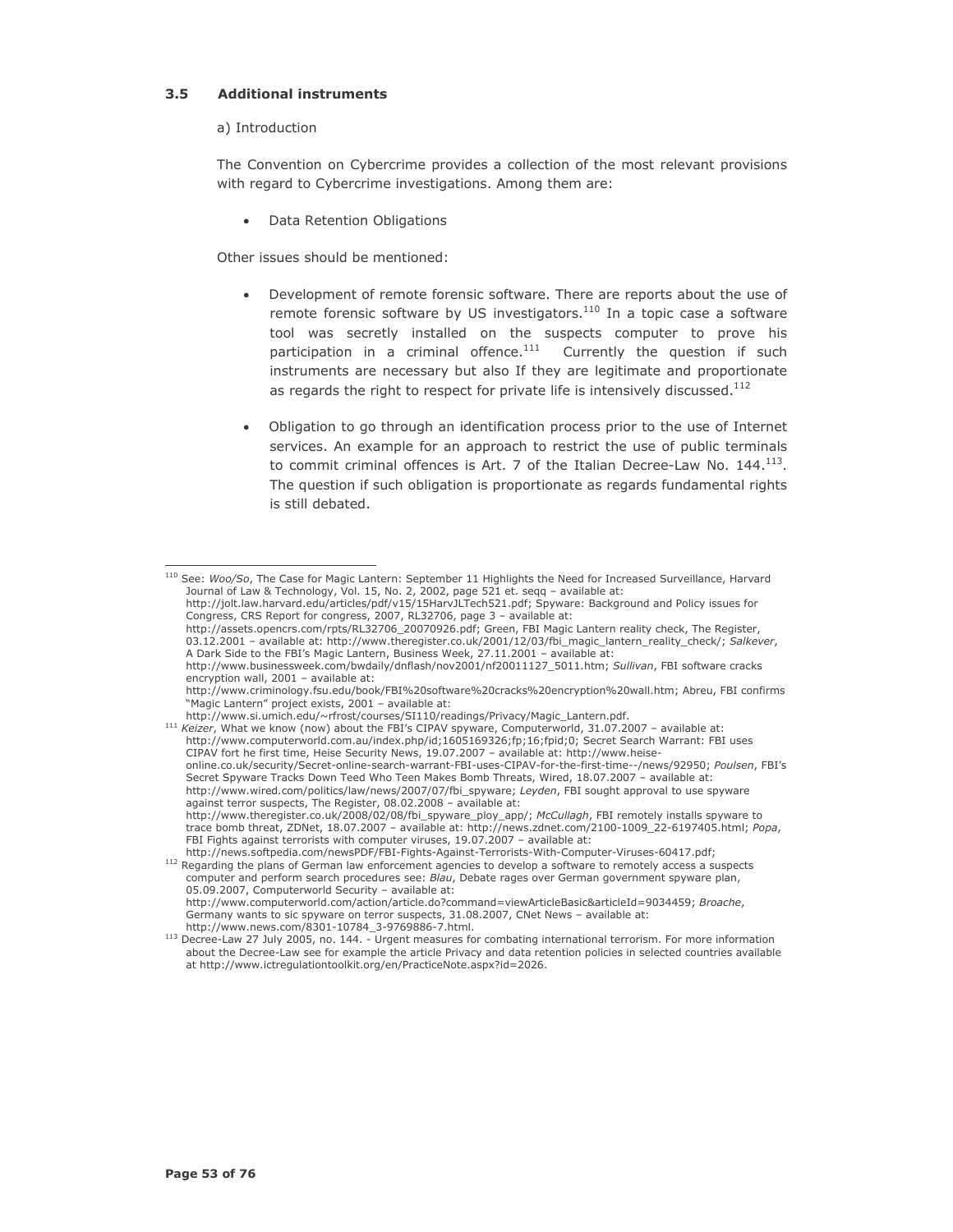• Obligation of ISP to install filter technology<sup>114</sup>

It is appropriate to note the recommendation of the Council of Europe's Committee of Ministers adopted on 26 March 2008<sup>115</sup> which sets out requirements for States and Industry when an active Internet filter is put in place. It supports "voluntary and responsible use of Internet filters" and it recommends that States should not get involved in national filtering unless it "concerns specific and clearly identifiable content" that has been declared illegal by a "competent national authority" and that also satisfies the conditions set out in the Convention on the Protection of Human Rights and Fundamental Freedoms.

The authors of this study discussed if these new approaches should be included in this study. Currently the need for such instruments and related advantages and disadvantages are intensively debated. Based on the result and the discussion with both, LEA and ISP the authors decided to exclude these approaches from the development of recommendations. The ongoing discussion process should be monitored to decide if amendments to the recommendations should be taken into consideration in the future.

<sup>&</sup>lt;sup>114</sup> Regarding filter obligations/approaches see: Zittrain/Edelman, Documentation of Internet Filtering Worldwide available at: http://cyber.law.harvard.edu/filtering/; Reidenberg, States and Internet Enforcement, University of Ottawa Law & Technology Journal, Vol. 1, No. 213, 2004, page 213 et. seq - available at: http://papers.ssrn.com/sol3/papers.cfm?abstract\_id=487965; Regarding the discussion about filtering in different

countries see: Taylor, Internet Service Providers (ISPs) and their responsibility for content under the new French legal regime, Computer Law & Security Report, Vol. 20, Issue 4, 2004, page 268 et seq. ; Belgium ISP Ordered By The Court To Filter Illicit Content, EDRI News, No 5.14, 18.06.2007 - available at:

http://www.edri.org/edrigram/number5.14/belgium-isp; Enser, Illegal Downloads: Belgian court orders ISP to filter, OLSWANG E-Commerce Update, 11.07, page 7 - available at:

http://www.olswang.com/updates/ecom\_nov07/ecom\_nov07.pdf; Standford, France to Require Internet Service Providers to Filter Infringing Music, 27.11.2007, Intellectual Property Watch - available at: http://www.ipwatch.org/weblog/index.php?p=842; Zwenne, Dutch Telecoms wants to force Internet safety requirements, Wold Data Protection Report, issue 09/07, page 17 - available at:

http://weblog.leidenuniv.nl/users/zwennegj/Dutch%20telecom%20operator%20to%20enforce%20Internet%20saf ety%20requirements.pdf; The 2007 paper of IFPI regarding the technical options for addressing online copyright infringement - available at: http://www.eff.org/files/filenode/effeurope/ifpi\_filtering\_memo.pdf; Regarding selfregulatory approaches see: ISPA Code Review, Self-Regulation of Internet Service Providers, 2002 - available at: http://pcmlp.socleg.ox.ac.uk/selfregulation/iapcoda/0211xx-ispa-study.pdf.  $115$ 

https://wcd.coe.int/ViewDoc.jsp?Ref=CM/Rec(2008)6&Language=lanEnglish&Ver=original&Site=COE&BackColorInt ernet=DBDCF2&BackColorIntranet=FDC864&BackColorLogged=FDC864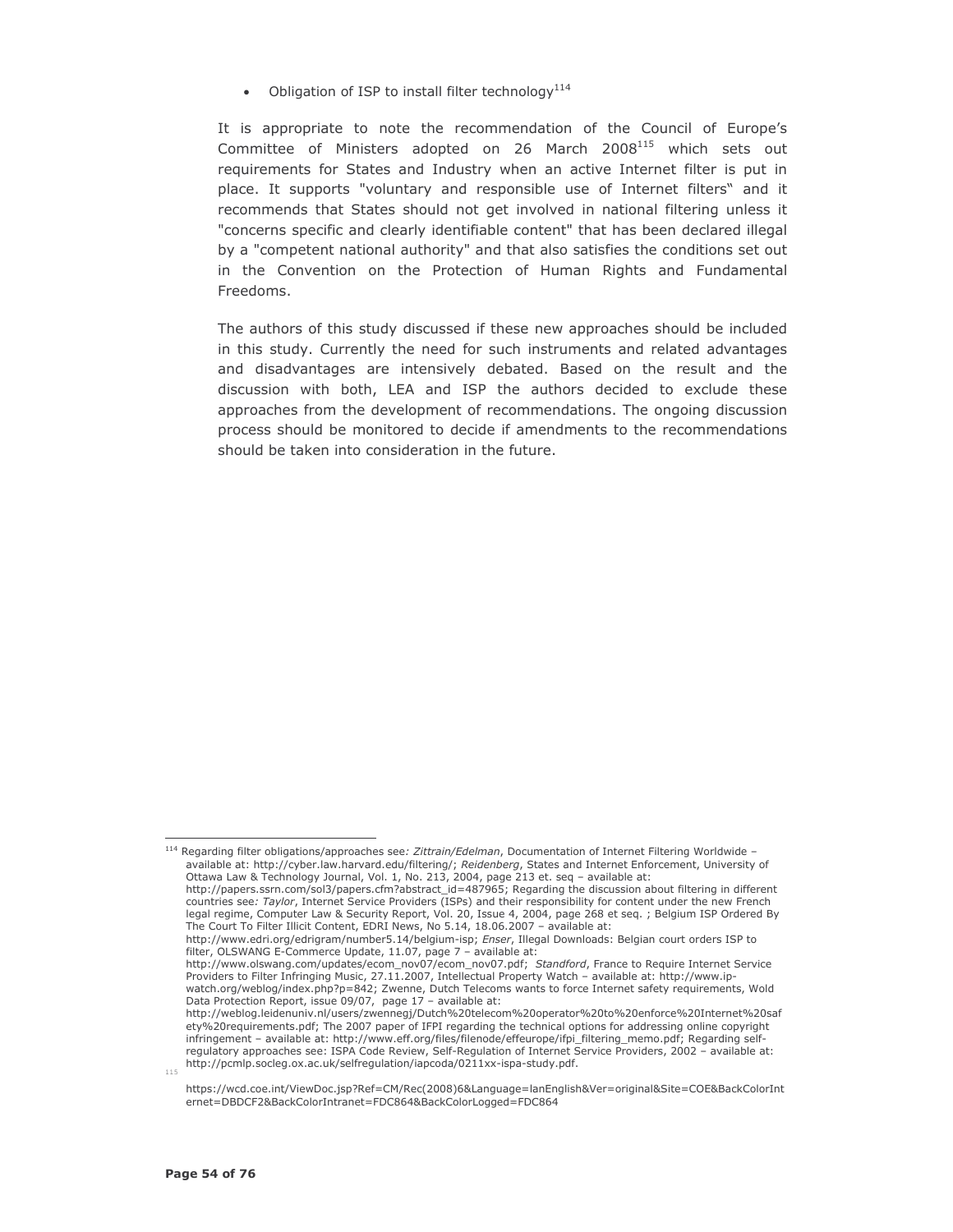#### $3.6$ **Exchange of knowledge and expertise**

# 3.6.1 Advice, expertise, knowledge (general)

# a) Introduction

Law enforcement and Internet industry obviously do have different interests and goals which nevertheless overlap in certain areas: security of systems, protection of customers/citizens or preservation of assets. An understanding of each other is a prerequisite to set up a bond of trust which enables constructive and fruitful cooperation. Law enforcement presentations at industry meetings for awareness raising and vice-versa as well as industry presentations at law enforcement meetings about the technical possibilities and/or procedural can lay the foundations for that objective.

- b) Best practice
	- a) (LEA) Presentations at industry meetings for awareness raising
	- b) (Industry) Presentations at LEA meetings about technical possibilities or procedural

# 3.6.2 Training

a) Introduction

• Specific training modules

Many police forces in Europe certainly have access to central training facilities and/or a national training programme for law enforcement. They may already have drawn up training courses on IT crime. For example, Germany had set up a national training concept for IT crime consisting of a number of modules which can be combined in order to fit the needs of specific training for certain ranges of operation (e.g. first responders at one end of the scale of expertise required or forensic specialists at the other). The inclusion of a training module or, at least some lessons on "Cooperation with Internet industry" would be an ideal way to make officers sensitive to that scope.

Joint training programmes  $\bullet$ 

> The establishment of joint training programmes for Internet industry and law enforcement would be a good way to learn from each other and understand the general set-up and problems of the counterpart. If specific joint training programmes deem to be not feasible mutual presentations or lessons at each others training programmes could be an appropriate alternative.

- b) Best practice
	- a) Integration of modules on LEA-industry cooperation in LEA training programmes. (Germany had set up a national training concept for IT crime which, in fact, does not yet include such a module.)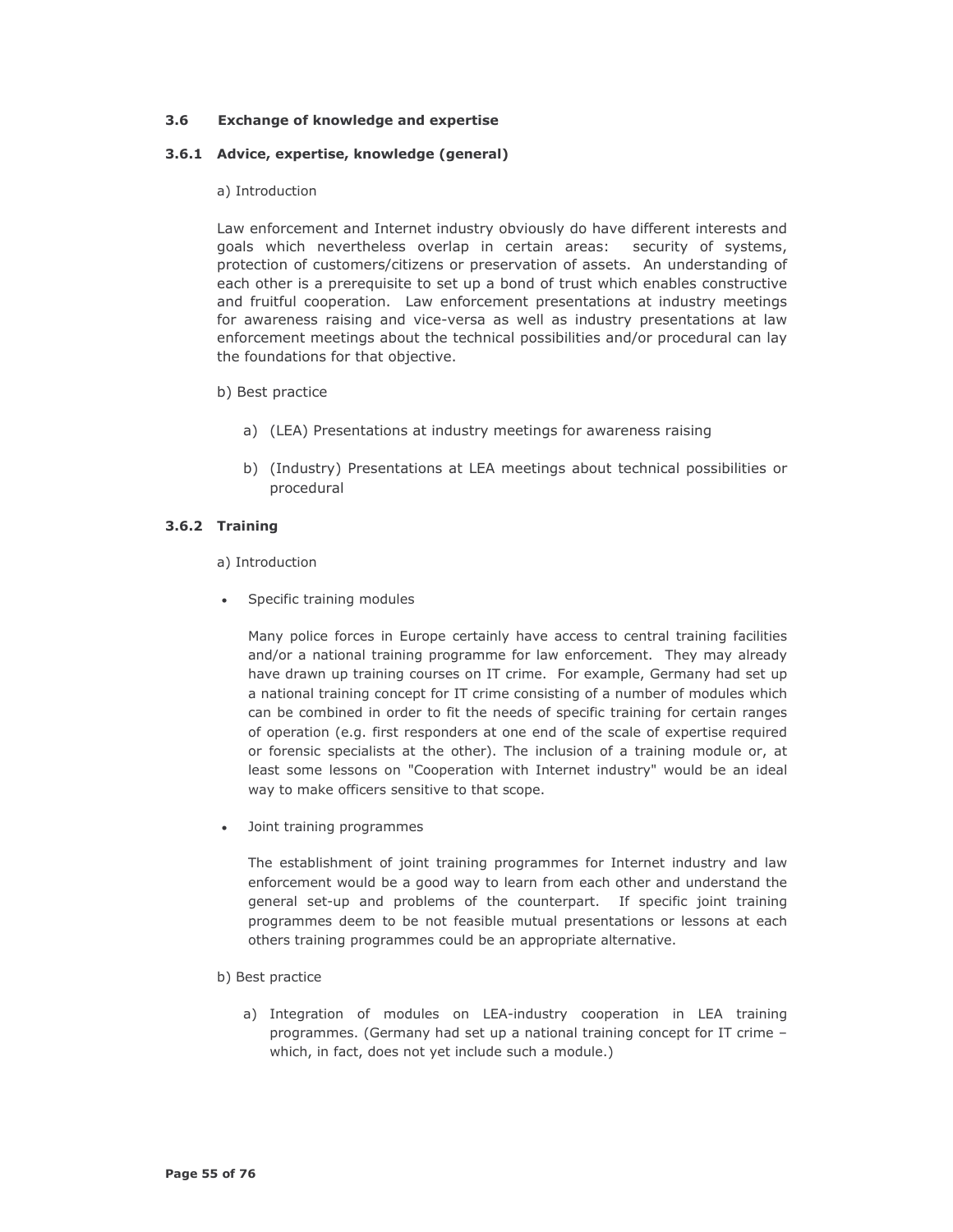b) Joint training programmes for industry and LEA to learn from each other and to understand the opposite side

# 3.6.3 Consultancy

a) Introduction

Joint working parties

The setting up of joint working parties to build up confidence, improve information exchange on national level and explore legal and technical possibilities to assist law enforcement is a good occasion to get the concerned parties together to talk to each other. The German Federal Criminal Police, for example made a step towards this direction and established a working party on botnets in which stakeholders meet occasionally to improve the information exchange on national level, explore legal and technical possibilities to detect and investigate botnet activities.

b) Points of Contact

The setting up of a national industry Point of Contact would be an excellent instrument to facilitate information exchange between Internet industry and law enforcement. Depending on the structure of law enforcement in the different member countries (centralised or decentralised) similar Points of Contact should be set up on national or regional level respectively.

• c) Central database / Secure website

Law enforcement needs to know to whom they have to address their requests for disclosure of data. Especially in urgent cases (eg. ongoing hacking) immediate contacts - even by phone - might be necessary. In case there is no national industry Point of Contact established or available, a central database on industry/ISP contacts would be an alternative.

This database or contact list could be embedded into a secure website for industry and law enforcement. Such a website would be ideal as repository for useful information (eq. announcements, calendar of events, court decisions, latest developments, legislation, statistics, training material) needed to facilitate cooperation and to understand each other.

# 3.6.4 Software, hardware, etc

# a) Introduction

Some Internet Service Providers Providers which also have software development services/capabilities, either develop specialised software for Law Enforcement Authorities and/or provide licenses for Law Enforcement to use their software in crime investigations.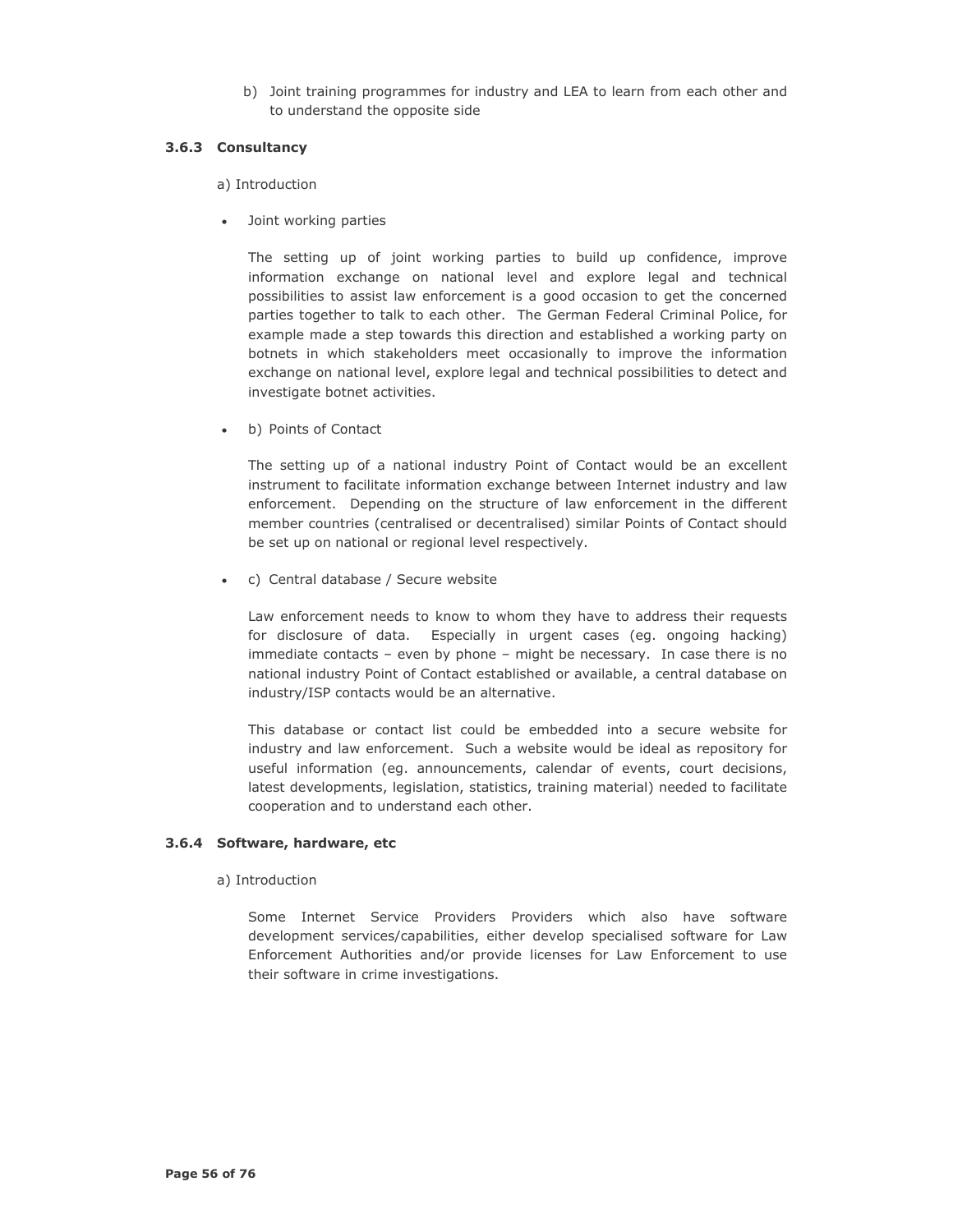#### 4 **Issues which arise**

#### $4.1$ **General issues**

Request coordination

It is important that requests are coordinated to ensure that all requests to/from law enforcement and to/from internet industry are coordinated through a structured channel on both sides which validates all requests for completeness and accuracy.

Resourcing, prioritising and cataloguing requests and responses

It is important that units which process requests are resourced sufficiently for the workload involved. In addition where the number of requests incurs significant variations over a period of time it is critical that requests are prioritised on both sides to ensure the most urgent requests are processed efficiently. All the requests and responses should be catalogued and recorded to provide early identification of problems and issues.

• Bypassing processes/protocols

There are concerns that previously agreed processes and contact procedures are occasionally bypassed in order to expedite a data request. This creates problems for some organisations which can cause incorrect data to be released or data to be released without proper authorisation thereby possibly contaminating the chain of evidence and creating procedural problems in each organisation.

• Expedited Preservation Issues

Expedited preservation is a challenging area and speed is critical to success. Even though ALL requests for data should be signed and in edocument or printed format, some requests might be delivered by more efficient methods (facsimile, scanned document, etc) but extreme care should be taken in relation to instructions given/ received by phone and this should only happen by exception from a known point of contact to a known point of contact.

In ALL cases preservation orders must be confirmed in writing with 48 hours and must indicate a time-out when the data should be purged. Disclosure of the data should be covered by standard legal instruments in each jurisdiction. Some working group participants described experiences where expedited data which was stored was never disclosed because a disclosure order was never received.

• Insufficient resourcing

There is concern that the process of issuing requests and creating responses are insufficiently resourced on both sides. This is complicated by the fact that the number of requests being processed by both sides has grown exponentially in some countries. Several countries indicated that the volume of requests was now causing concern for some organisations and that there seemed to be no recognition of the internal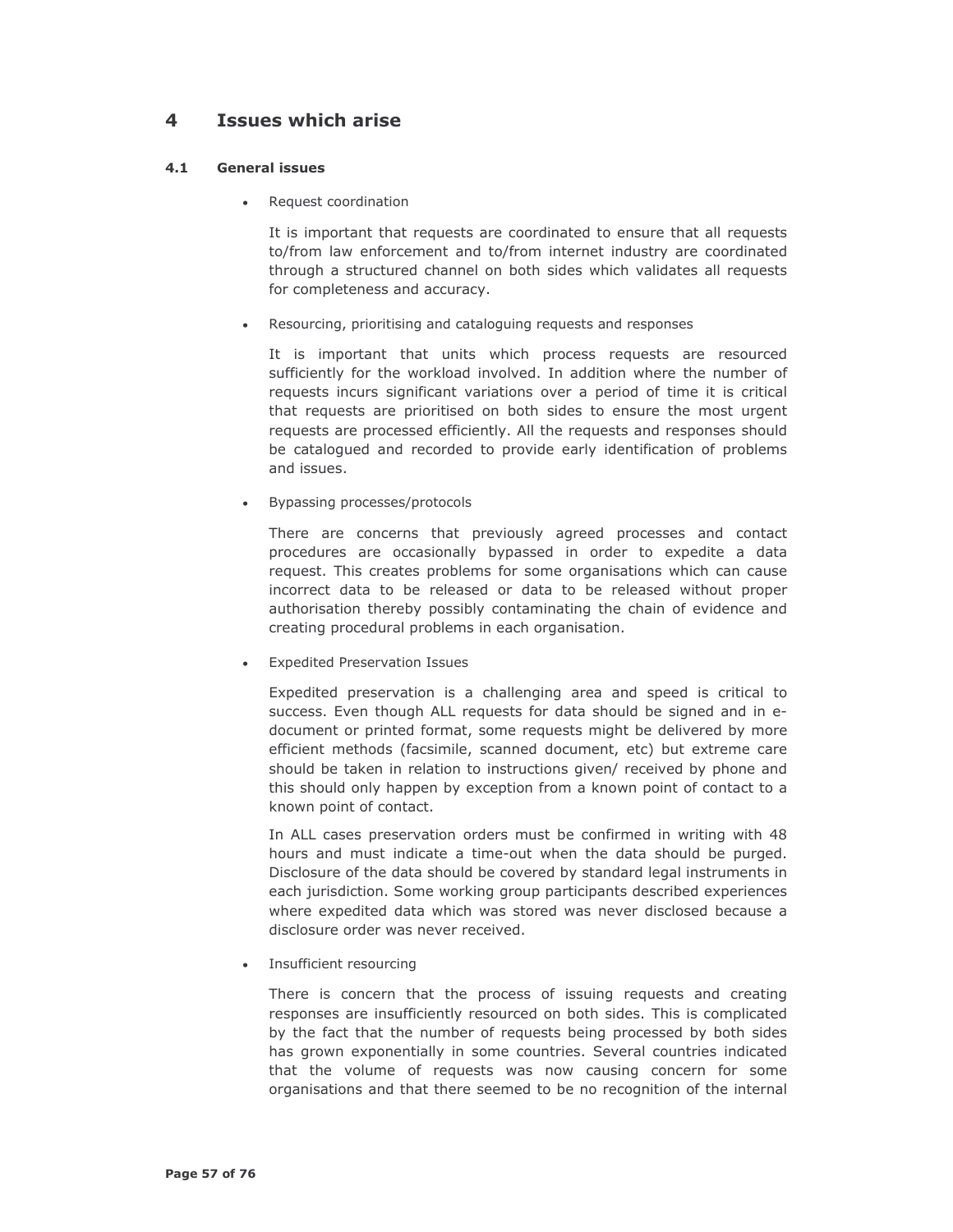costs (time, financial, technical, legal, etc) incurred in responding to some non-proportionate requests.

It was also queried whether both sides are adequately resourcing a 24/7 response. This is complicated by the fact that there is currently very little prioritization of requests and that a 24/7 response is sometimes misused for non-urgent requests. Greater communication, knowledge exchange and inter-agency coordination would alleviate a number of these concerns. There is no point in having a 24/7 response if the person(s) managing such requests/ responses is (are) insufficiently trained or empowered to achieve immediate access to skilled legal, technical and managerial personnel to respond adequately. For example, an expedited preservation of data request to a 24/7 contact of data which is hosted within an organisation but in a different legal jurisdiction requires clear powers and procedures to implement.

Costs

The purpose of this study is not to increase the burden (financial or otherwise) on either the Internet industry or Law Enforcement but to streamline procedures based on best practice gained from many shared experiences.

- o The economic and organizational impact on normal business activities is a significant concern for Internet industry. The issue of cost impact/apportionment for requests/responses by the public authorities is of major important to both sides. Therefore both sides should be mindful of the costs involved in creating and responding to requests. Procedures should be developed with consideration of the financial impact of these activities and issues of cost reimbursement or fair compensation to relevant parties should be considered.
- o The recommendations need to be cognisant of the financial impact associated with processing requests and the impact on the normal business activities of the Internet Service Provider and on the investigations of law enforcement.
- o The compilation of high demands on the resourcing by the ISPs could put at risk the subsistence of small Internet companies and the multiplicity of the different levels of competition in the new media world.

It is clear that cost reimbursement would have a positive effect on the quality of the cooperation. However, creating a cost algorithm which unreasonable impacts on law enforcement and therefore on crime investigations could also have a negative impact on successful prosecutions.

#### $4.2$ **Bad practices**

# 4.2.1 Industry specific issues

- receive one request with many accounts being queried
- receive multiple requests which are clearly fishing expeditions and these also take a long time to process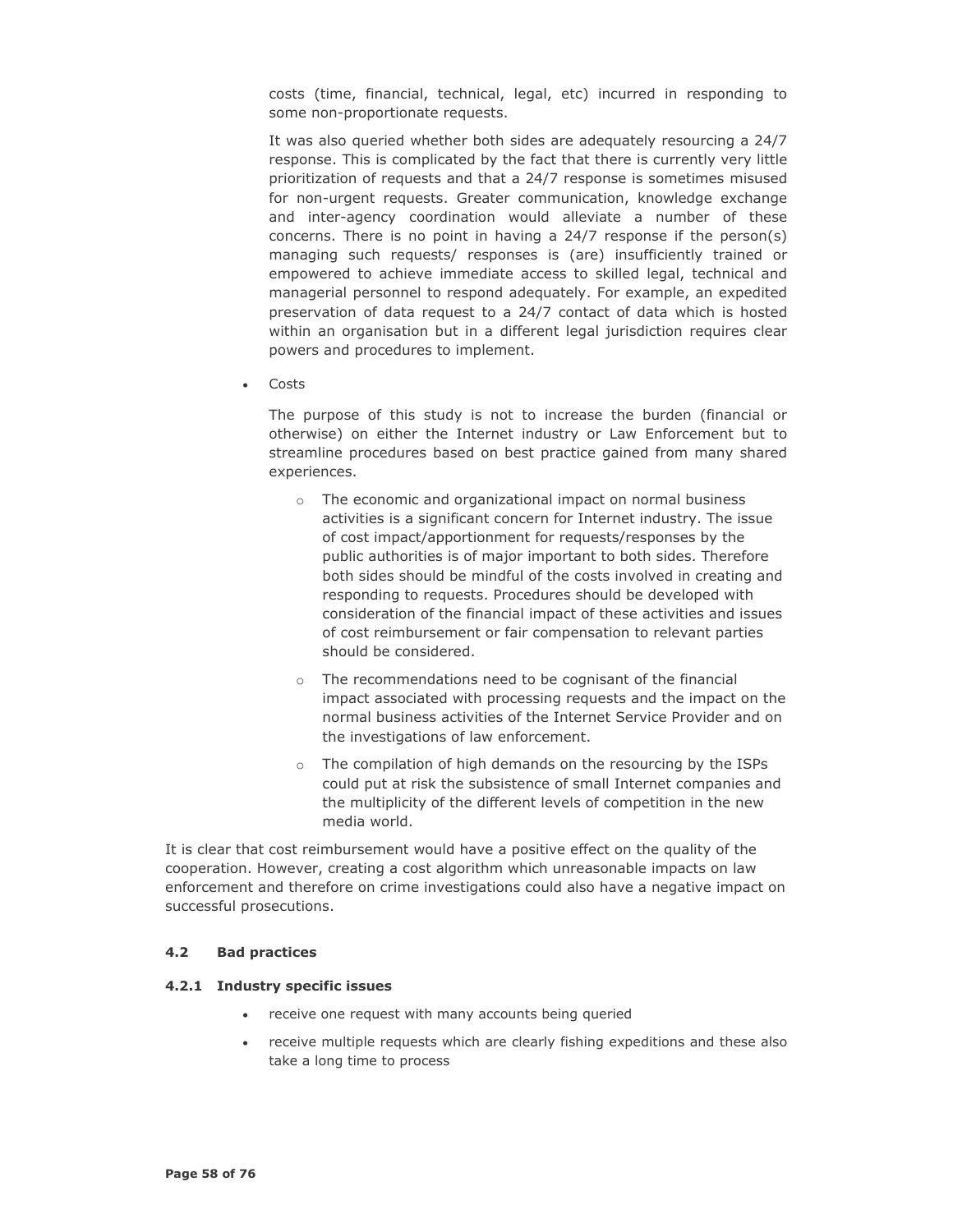- receive requests for the content of communications without appropriate legal procedures being followed
- receive many simultaneous requests with no categorisation or prioritisation
- receives requests which are incomplete, unclear and with insufficient detail
- · receives requests which are sent to the wrong industry player or the organisation which does not own the data requested
- requests and responses are sent and received by the wrong persons and/or departments

## 4.2.2 Law enforcement specific issues

- receive rejections to requests with no clear reason given
- receive responses which are inadequate, incomplete, inaccurate or unclear
- timely urgent reguests in serious cases (lack of time for getting a court order - court order to be presented after disclosure of data)

# 4.2.3 Other issues

• Law Enforcement and Industry receive preservation requests which are not followed up with disclosure requests causing substantial workload for no purpose.

#### $4.3$ **Conclusion**

Within the discussion there was a consensus that it is important to encourage good practice and to discourage bad practice.

It is important that requests and responses are properly validated internally before being exchanged externally.

It is important to track and audit the system in use so that relevant usage statistics can be recorded to identify issues and strengths in the system, to identify problem organisations and, if appropriate, for potential public reporting purposes.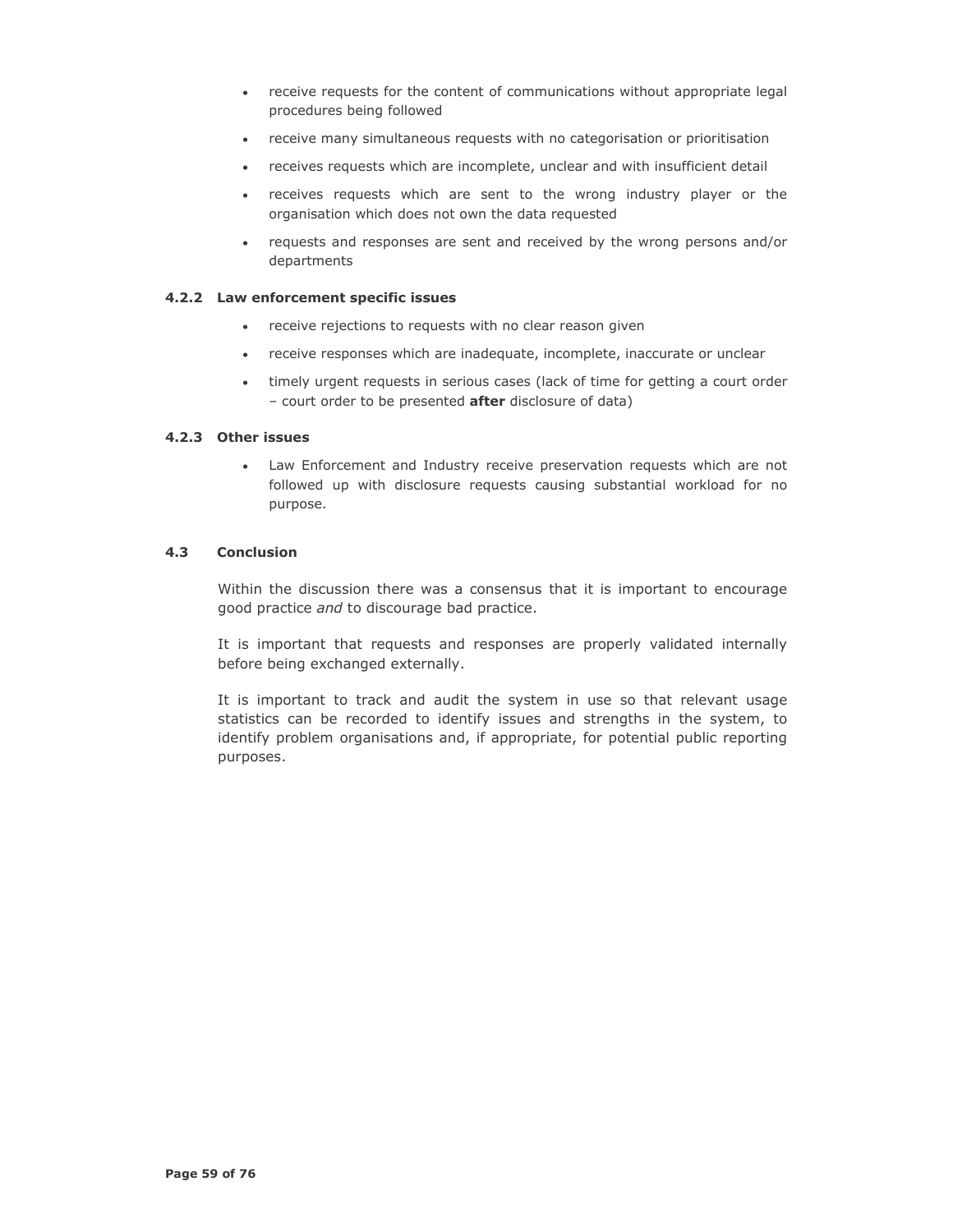#### Guidelines<sup>116</sup> 5

# Guidelines for the cooperation between law enforcement and internet service providers against cybercrime

# **Introduction**

Building an information society requires the strengthening of trust in information and  $1<sub>1</sub>$ communications technologies (ICT's), the protection of personal data and privacy, and the promotion of a global culture of cyber-security in a context where societies worldwide are increasingly dependent on ICT and thus vulnerable to cybercrime;

2. The First and Second World Summit on the Information Society (Geneva 2003, Tunis 2005) - among other things - committed to build an inclusive information society where everyone can create, access, utilize and share information and knowledge, achieve their potential and improve their quality of life, premised on the purposes and principles of the Charter of the United Nations and respecting fully and upholding the Universal Declaration of Human Rights, and which calls for new forms of partnerships and cooperation among governments, the private sector, civil society and international organisations;

 $3<sub>1</sub>$ Internet service providers (ISP) and law enforcement authorities (LEA) play a crucial role in the realization of this vision:

 $\overline{4}$ National legislation in line with the Convention on Cybercrime of the Council of Europe (the "Budapest Convention") helps countries create a sound legal basis for publicprivate cooperation, investigative powers as well as international cooperation;

5. The quidelines are not intending to substitute existing legal instrument but assume adequate legal instruments exist that provide a well balanced system of investigation instruments as well as related safeguards and a protection of fundamental human rights such as freedom of expression, the respect for private life, home and correspondence and the right to data protection. It is therefore recommended that states adopt regulations in their national law in order to fully implement the procedural provisions of the Convention on Cybercrime, and to define investigative authorities and obligations of law enforcement while putting in place conditions and safeguards as foreseen in Article 15 of the Convention. This will

- ensure efficient work of law enforcement authorities
- protect the ability of Internet service providers to provide services
- ensure that national regulations are in line with global standards
- promote global standards instead of isolated national solutions
- help ensure due process and the rule of law, including principles of legality, proportionality and necessity;

For the purposes of these quidelines we use the definition of service provider 6. included in the Convention on Cybercrime in Article 1 which defines "service provider" in a broad manner as meaning:

 $\mathbf{i}$ any public or private entity that provides to users of its service the ability to communicate by means of a computer system, and

 $116$  These guidelines were discussed and adopted by the conference "cooperation against cybercrime", Strasbourg, 1-2 April 2008.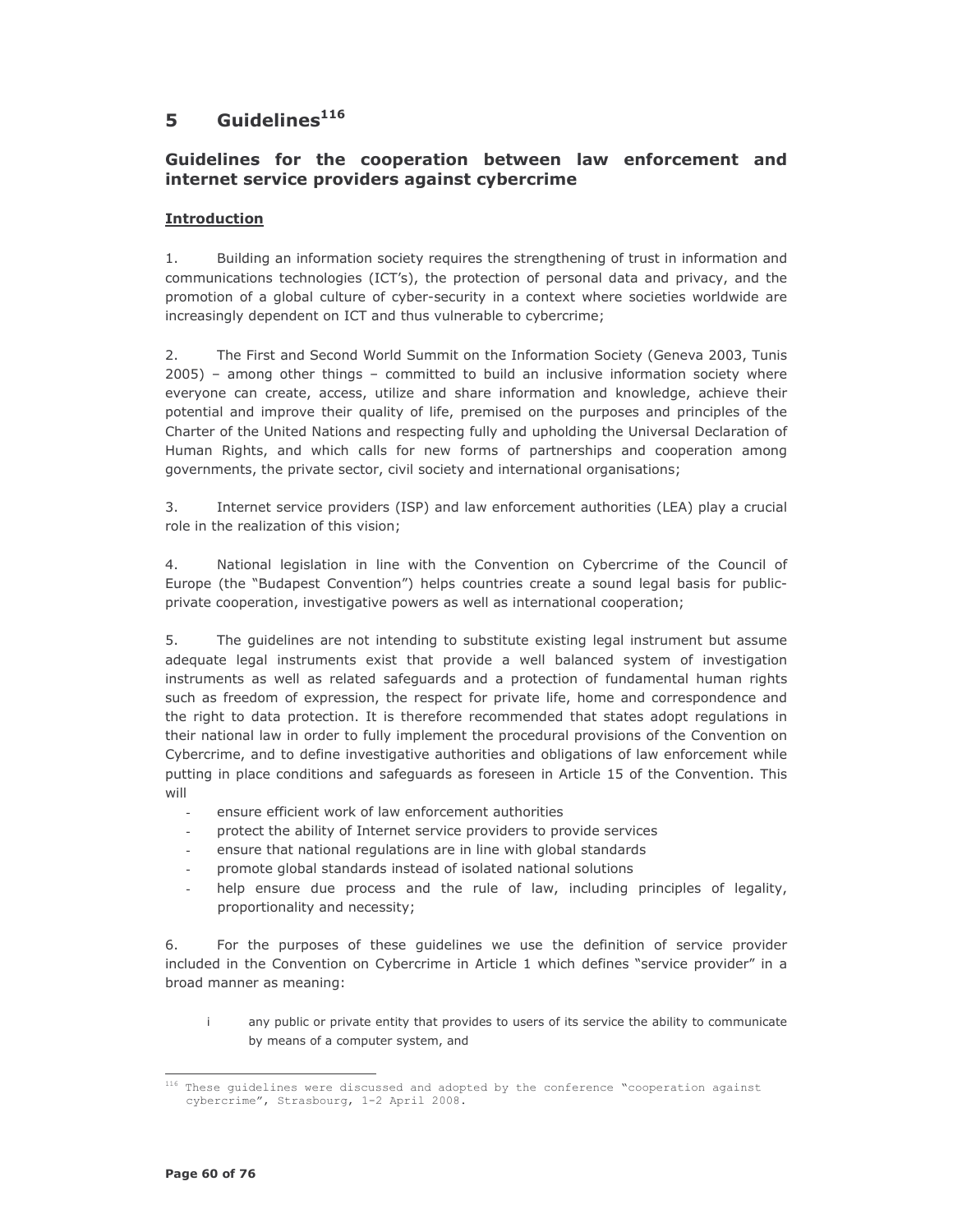ii. any other entity that processes or stores computer data on behalf of such communication service or users of such service:

 $7.$ In order to enhance cybersecurity, minimise use of services for illegal purposes and build trust in ICT, it is essential that Internet service providers and law enforcement authorities cooperate with each other in an efficient manner with due consideration to their respective roles, the cost of such cooperation and the rights of citizens;

8. The purpose of the present guidelines is to help law enforcement authorities and Internet service providers structure their interactions in relation to cybercrime issues. They are based on existing good practices and should be applicable in any country around the world in accordance with national legislation and respect for the freedom of expression, privacy, the protection of personal data and other fundamental rights of citizens:

9. It is therefore recommended that States, law enforcement authorities and Internet service providers undertake the following measures at a national level:

# **Common quidelines**

 $10<sub>1</sub>$ Law enforcement authorities and Internet service providers should be encouraged to engage in information exchange to strengthen their capacity to identify and combat emerging types of cybercrime. Law enforcement authorities should be encouraged to inform service providers about cybercrime trends;

Law enforcement and Internet service providers should promote a culture of  $11.$ cooperation - rather than confrontation - including the sharing of good practices. Regular meetings in order to exchange experience and resolve problems are encouraged;

 $12.$ Law enforcement and service providers should be encouraged to develop written procedures for cooperation with each other. Where possible, both parties should be encouraged to provide structured feedback on the operation of these procedures to each other:

 $13.$ Formal partnerships between law enforcement and service providers should be considered in order to establish longer-term relationships with proper guarantees for both sides that the partnership will not infringe any legal rights on the side of the industry or interfere with any legal powers on the side of law enforcement;

14. Both law enforcement authorities and Internet service providers should protect the fundamental rights of citizens according to United Nations and other applicable European and international standards such as the 1950 Council of Europe Convention for the Protection of Human Rights and Fundamental Freedoms, the 1966 United Nations International Covenant on Civil and Political Rights, the 1981 Council of Europe Convention for the Protection of Individuals with regard to Automatic Processing of Personal Data as well as domestic law. This places reasonable limits to the level of cooperation possible;

Law enforcement authorities and Internet service providers are encouraged to 15. cooperate with each other in view of enforcing privacy and data protection standards at the domestic level but also with regard to cross-border data flows. The work of the Council of Europe and the OECD provides guidance in this respect;

 $16.$ Both sides should be mindful of the costs involved in creating and responding to requests. Procedures should be developed with consideration of the financial impact of these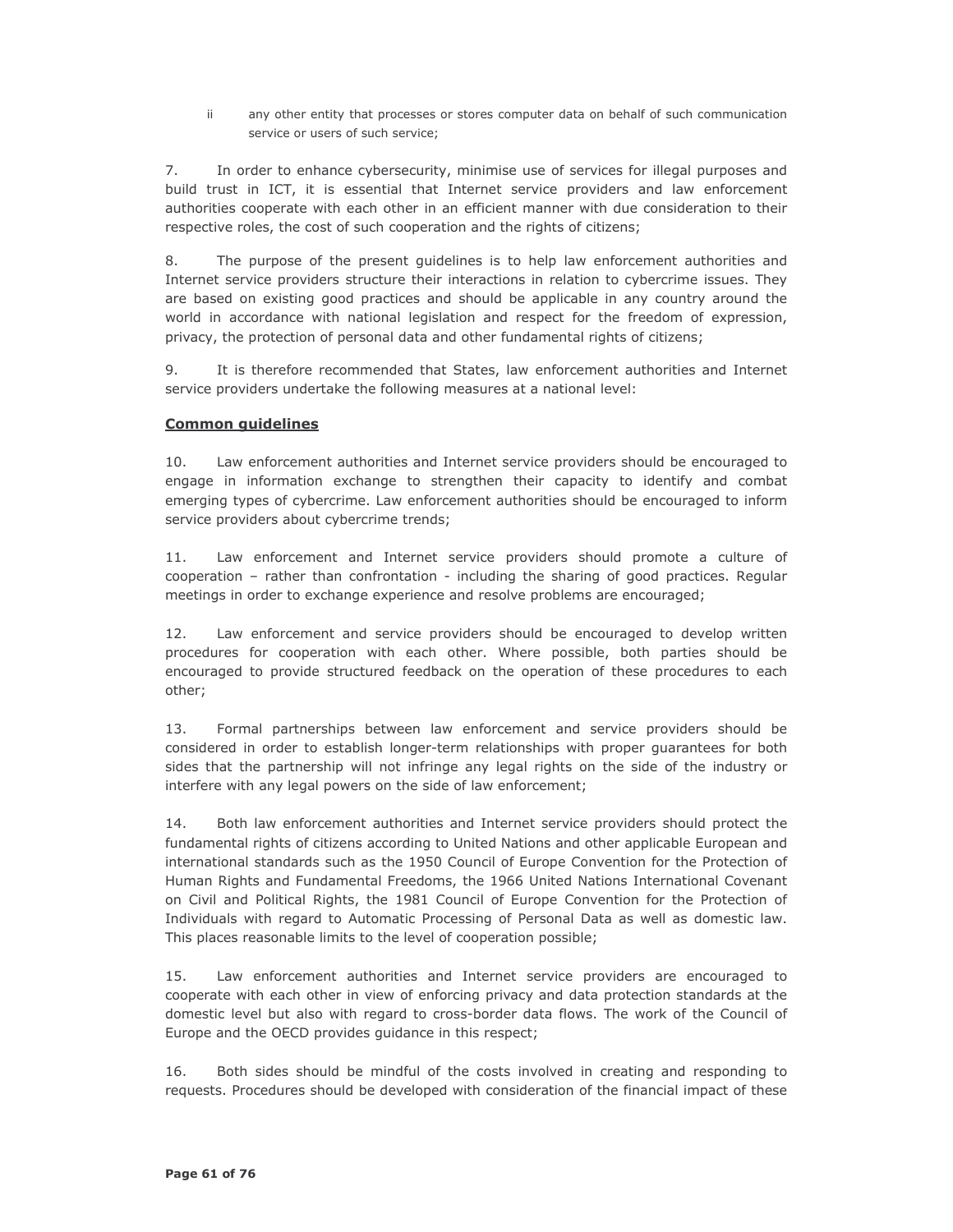activities and issues of cost reimbursement or fair compensation to relevant parties should be considered.

# Measures to be taken by law enforcement

 $17.$ Broad and strategic cooperation - Law enforcement should be encouraged to assist service providers by engaging in a broad and strategic cooperation with industry that would include conducting regular technical and legal training seminars, as well as providing feedback on investigations conducted based on complaints filed by service providers or on the intelligence gathered based on known criminal activity reported by the service providers;

18. Procedures for legally binding requests - Law enforcement should be encouraged to prepare written procedures, which include appropriate due diligence measures, for the issuing and processing of legally binding requests, and ensure that requests are carried out pursuant to the agreed procedures;

 $19$ Training - Law enforcement should be encouraged to provide training to a designated set of their personnel on how to implement these procedures, including the manner in which records may be obtained from service providers and how to process information received, but also on internet technologies and their impact in general as well on how to respect due process and the fundamental rights of individuals;

20. Technical resources - Law enforcement personnel responsible for cooperation with service providers should equip themselves with the necessary technical resources, including internet access, an agency-issued email address that makes the affiliated agency apparent in the address, and other technical resources to permit them to receive information securely from a service provider electronically;

 $21.$ Designated personnel and contact points - Interaction between law enforcement and service providers should be limited to trained personnel. Law enforcement should be encouraged to designate contact points for their cooperation with service providers;

22. Authority for requests - Law enforcement authorities should be encouraged to define clearly in their written procedures which law enforcement personnel can authorise what type of measures and requests to Internet service providers and how these requests can be validated/authenticated by Internet service providers;

23. Law enforcement should be encouraged to make information available to Internet service providers on their procedures and, where possible, which personnel or which nominated job positions are responsible for cooperation with Internet service providers;

24. Verification of source of request - The source of a request from law enforcement should be verifiable by service providers:

- All correspondence should include the contact name, telephone number and e-mail address of the law enforcement agent(s) seeking the records so that the service provider can contact the requesting individual if issues arise
- service providers should not be asked to correspond with an agent through the agent's personal e-mail address, but rather through an appropriate agency-provided e-mail account
- all letters should be on department letterhead, and all correspondence should include the agency's main switchboard number and website address so that service providers can take steps to verify the authenticity of requests if deemed appropriate;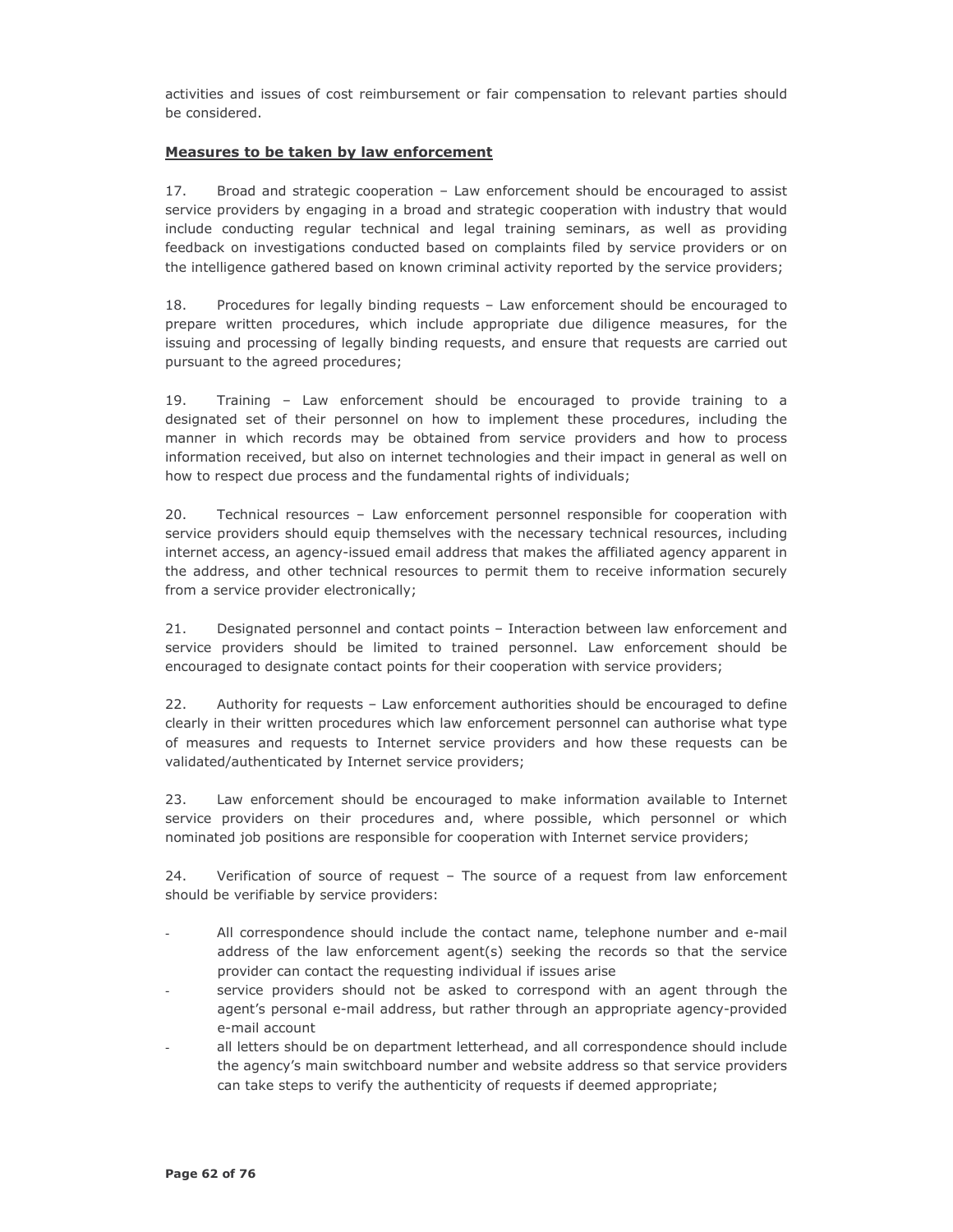$25.$ Requests - Requests from law enforcement to service providers should be made in writing (or other legally acceptable electronic method) and leave a documentary trail. In extremely urgent cases when oral requests are acceptable, they must be immediately followed up by written (or other legally acceptable electronic method) documentation;

26. Standard request format - At the national level, and if possible internationally, law enforcement should be encouraged to standardise and structure the format used for sending requests and for responding to requests. As a minimum requests should contain the following information:

- Registration number
- Reference to legal basis
- The specific data requested
- Information to verify the source of the request;

Specificity and accuracy of requests - Law enforcement should be encouraged to  $27.$ ensure that requests sent are specific, complete and clear, and provide a sufficient level of detail to allow service providers to identify relevant data. They should be encouraged to ensure that requests are sent to the service provider that has the records. Requests for multiple and unspecified data should be avoided;

28. Law enforcement should be encouraged to provide as many facts about the investigation as possible without prejudicing the investigation or any fundamental rights in order to enable service providers to identify relevant data;

29. Law enforcement should be encouraged to provide explanations and assistance to service providers regarding non-case-related investigation techniques in order for them to understand how their cooperation will result in more efficient investigations against crime and better protection for citizens;

30. Prioritisation - Law enforcement should be encouraged to prioritise requests, especially those related to large volumes of data, to enable service providers to address the most important ones first. Prioritization is best done in a consistent manner across national law enforcement authorities and if possible internationally;

Appropriateness of requests - Law enforcement should be encouraged to be mindful  $31.$ of the cost that requests entail for service providers and give service providers sufficient response time. They should be mindful that service providers may also need to respond to requests from other law enforcement authorities, and should be encouraged to carefully monitor volumes submitted;

32. Confidentiality of data - Law enforcement should ensure the confidentiality of data received:

33. Avoid unnecessary cost and disruption of business operations - Law enforcement should be encouraged to avoid unnecessary cost and disruption of business operations of the service providers and other types of business;

34. Law enforcement should be encouraged to restrict the use of emergency contact points service to extremely urgent cases only to ensure this service is not abused;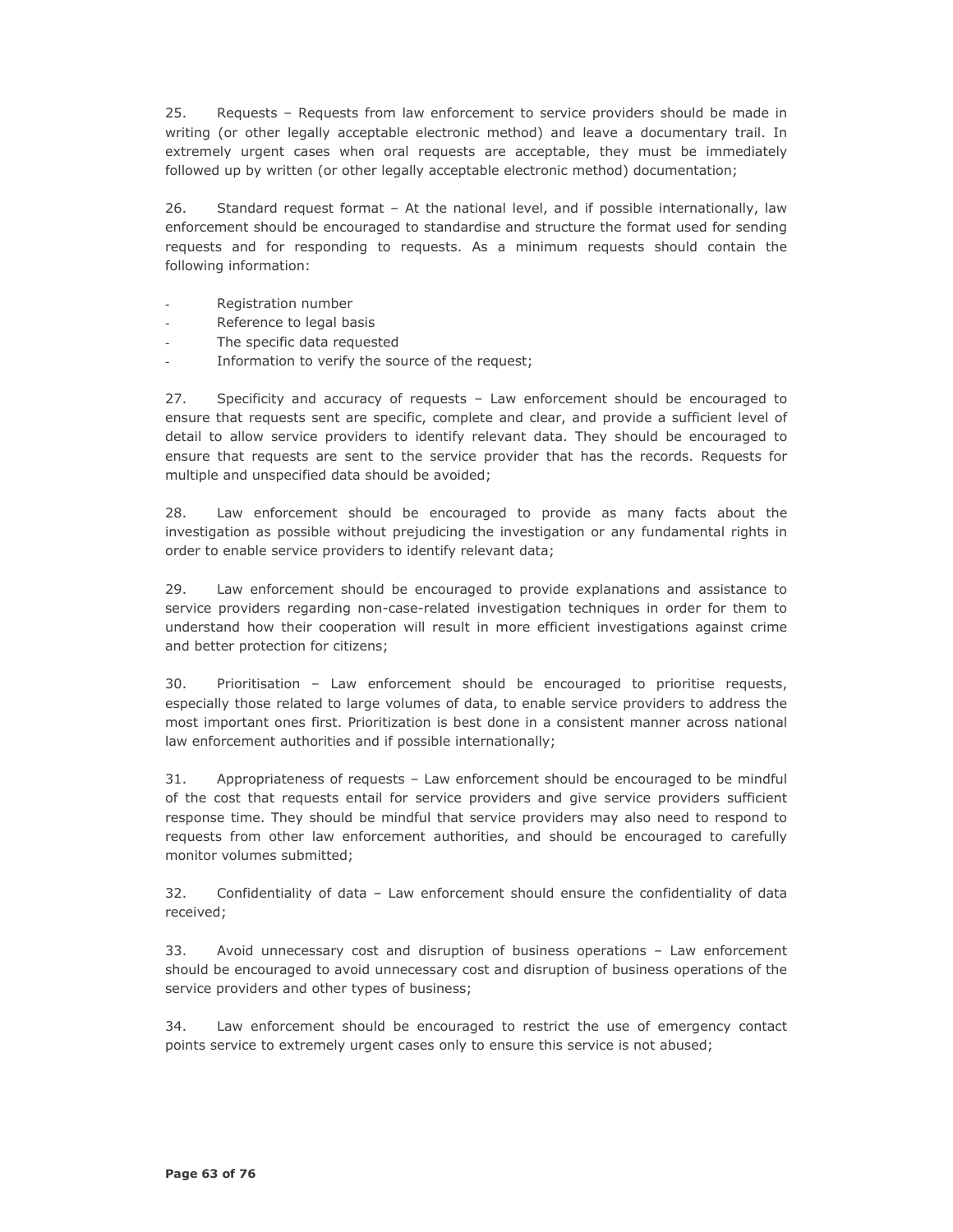35. Law enforcement should be encouraged to ensure that preservation orders and other provisional measures are followed up in a timely manner by disclosure orders, or the Internet service provider is informed in a timely manner that preserved data is no longer required;

36. International requests - For requests addressed to non-domestic Internet service providers, domestic law enforcement authorities should be encouraged not to direct requests directly to non-domestic Internet service providers but make use of procedures as described in international treaties, such as the Convention on Cybercrime and the network of 24/7 law enforcement points-of-contact for urgent measures, including preservation orders/requests;

37. Requests for international mutual legal assistance - Law enforcement and criminal justice authorities should be encouraged to take the necessary steps to ensure that requests for provisional measures are followed by international procedures for mutual legal assistance, or the Internet service provider is informed in a timely manner that preserved data is no longer required;

38. Coordination among law enforcement agencies - law enforcement authorities should be encouraged to coordinate their cooperation with Internet service providers and share good practices among each other nationally and internationally. Internationally they should make use of relevant international representative bodies for that purpose;

39. Criminal compliance programmes - Law enforcement should be encouraged to organise their interactions outlined above with service providers in the form of a comprehensive criminal compliance programme, and provide a description of such programme to service providers, including:

- The information necessary to contact the law enforcement designated criminal compliance personnel, as well as the hours during which such personnel are available
- The information necessary for service provider to be able to provide documents to the criminal compliance personnel
- Other particulars specific to the law enforcement criminal compliance personnel (such as the extent that a law enforcement co-operates with multiple countries, documents to be translated into a particular language etc.);

40. Audit of the compliance system - Law enforcement authorities should be encouraged to track and audit the system of processing requests for statistical purposes, for identifying strengths and weaknesses and publish such results if appropriate;

# Measures to be taken by service providers

Cooperation to minimize use of services for illegal purposes- Subject to applicable  $41.$ rights and freedoms, such as freedom of expression, privacy and other national or international laws, as well as user agreements, service providers should be encouraged to cooperate with law enforcement to help minimize the extent to which services are used for criminal activity as defined by law;

42. Service providers should be encouraged to report criminal incidents affecting the Internet service provider of which he is aware of to law enforcement. This does not oblige service providers to actively search for facts or circumstances indicating illegal activities;

43. Service providers should be encouraged to assist law enforcement with education, training and other support on their services and operations.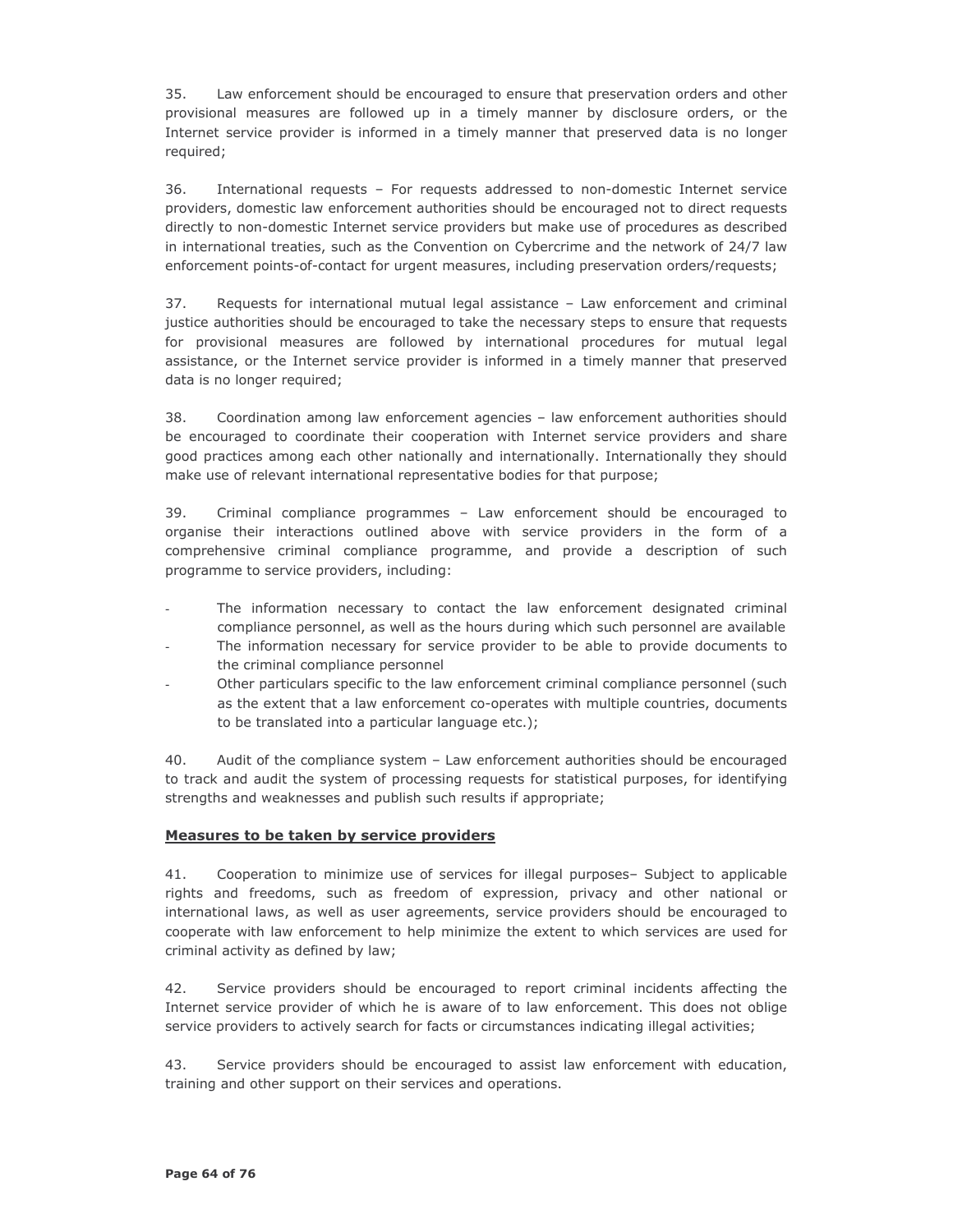44. Follow up to requests from law enforcement authorities - Service providers should be encouraged to undertake all reasonable efforts to assist law enforcement in executing the request;

45. Procedures for responding to requests - Service providers should be encouraged to prepare written procedures, which include appropriate due diligence measures, for the processing of requests, and ensure that requests are followed up to pursuant to the agreed procedures;

46. Training - Service providers should be encouraged to make sure that sufficient training is provided to their personnel responsible for implementing these procedures;

47. Designated personnel and contact points - Service providers should be encouraged to designate trained personnel as contact points for cooperation with law enforcement;

Emergency assistance - Service providers should be encouraged to establish a 48 means by which law enforcement may reach their criminal compliance personnel outside of normal business hours to address emergency situations. Service providers should be encouraged to provide law enforcement with relevant information for emergency assistance;

49. Resources - Service providers should be encouraged to provide contact points or personnel responsible for cooperation with law enforcement with the resources necessary to enable them to comply with requests from law enforcement;

50. Criminal compliance programmes - Service providers should be encouraged to organise their cooperation with law enforcement in the form of comprehensive criminal compliance programmes, and provide a description of such programmes to law enforcement, including:

- The information necessary to contact the providers' designated criminal compliance personnel, as well as the hours during which such personnel are available
- The information necessary for law enforcement to be able to provide documents to the criminal compliance personnel
- Other particulars specific to the providers' criminal compliance personnel (such as the extent that a service provider operates in multiple countries, documents to be translated into a particular language etc.);
- In order to allow law enforcement to make specific and appropriate requests, service providers should be encouraged to provide information on the type of services offered to users, including web links to the services and additional information as well as contact details for further information;
- Where possible, the Internet service provider should be encouraged to provide a list, on request, of which types of data could be made available for each service to law enforcement on receipt of a valid disclosure request from law enforcement accepting that not all this data will be available for every criminal investigation;

51. Verification of source of requests - Service providers should be encouraged to take steps to verify the authenticity of requests received from law enforcement to the extent possible and necessary to ensure that customer records are not disclosed to unauthorized persons;

52. Response - Service providers should be encouraged to respond to requests from law enforcement in writing (or other legally acceptable electronic method) and ensure that a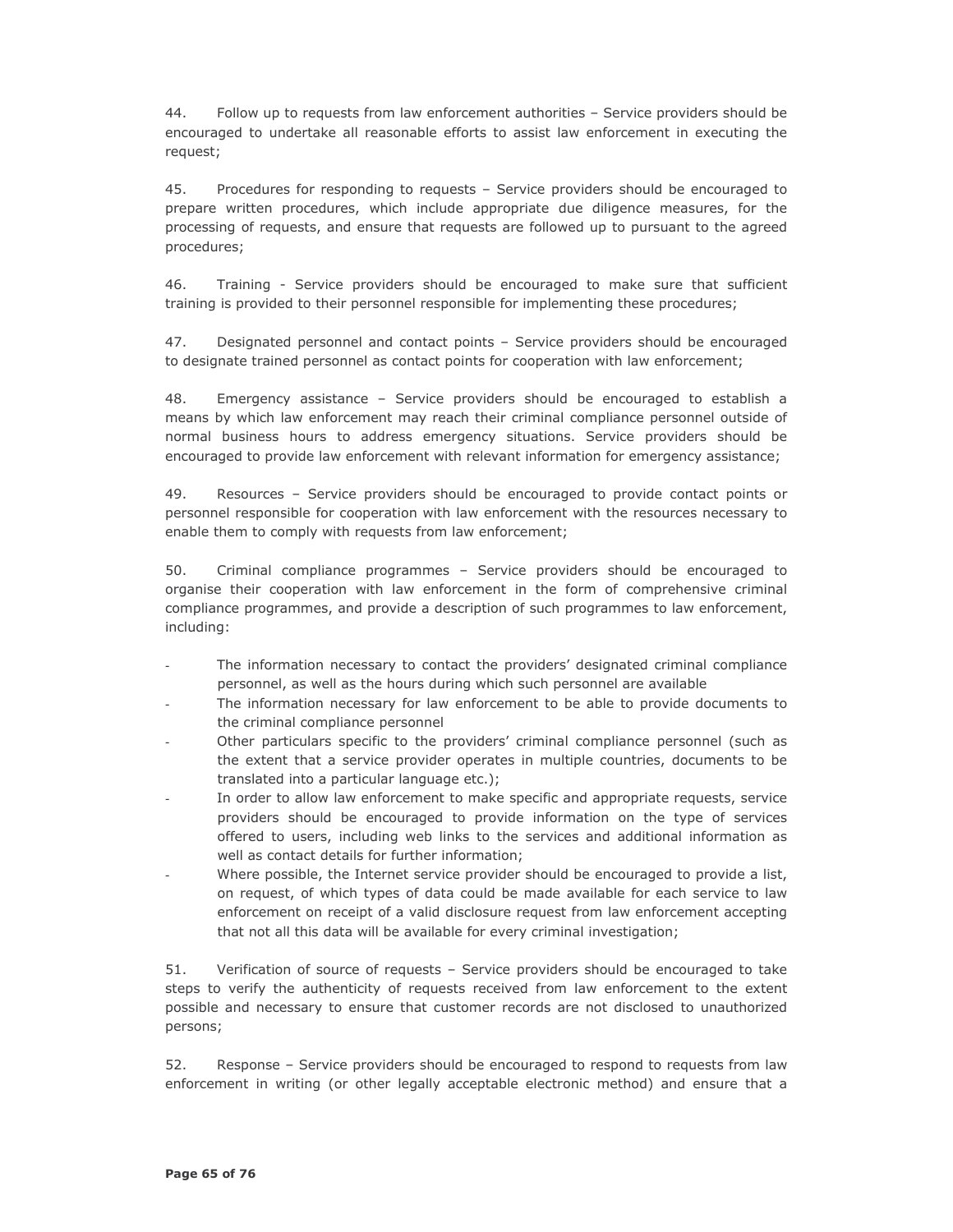documentary trail is available in relation to requests and responses accepting that this trail might not include any personal data;

53. Standard response format - Taking into account the format for requests used by law enforcement, service providers should be encouraged to standardise the format for sending information to law enforcement;

54. Service providers should be encouraged to process requests in a timely manner, in line with the written procedures they have defined and provide guidelines to law enforcement on the average delays incurred to respond to requests;

55. Validation of information sent - Service providers should be encouraged to ensure that information transmitted to law enforcement is complete, accurate and protected;

56. Confidentiality of requests - Service providers should ensure the confidentiality of requests received;

57. Explanation for information not provided - Service providers should be encouraged to provide explanations to the law enforcement authority sending a request if requests are rejected or information cannot be provided;

58. Audit of the compliance system - Service providers should be encouraged to track and audit the system of processing requests for statistical purposes, for identifying strengths and weaknesses and publish such results if appropriate;

59. Coordination among service providers - being mindful of anti-trust/competition regulations service providers should be encouraged to coordinate their cooperation with law enforcement and share good practices among each other, and make use of service provider associations for that purpose.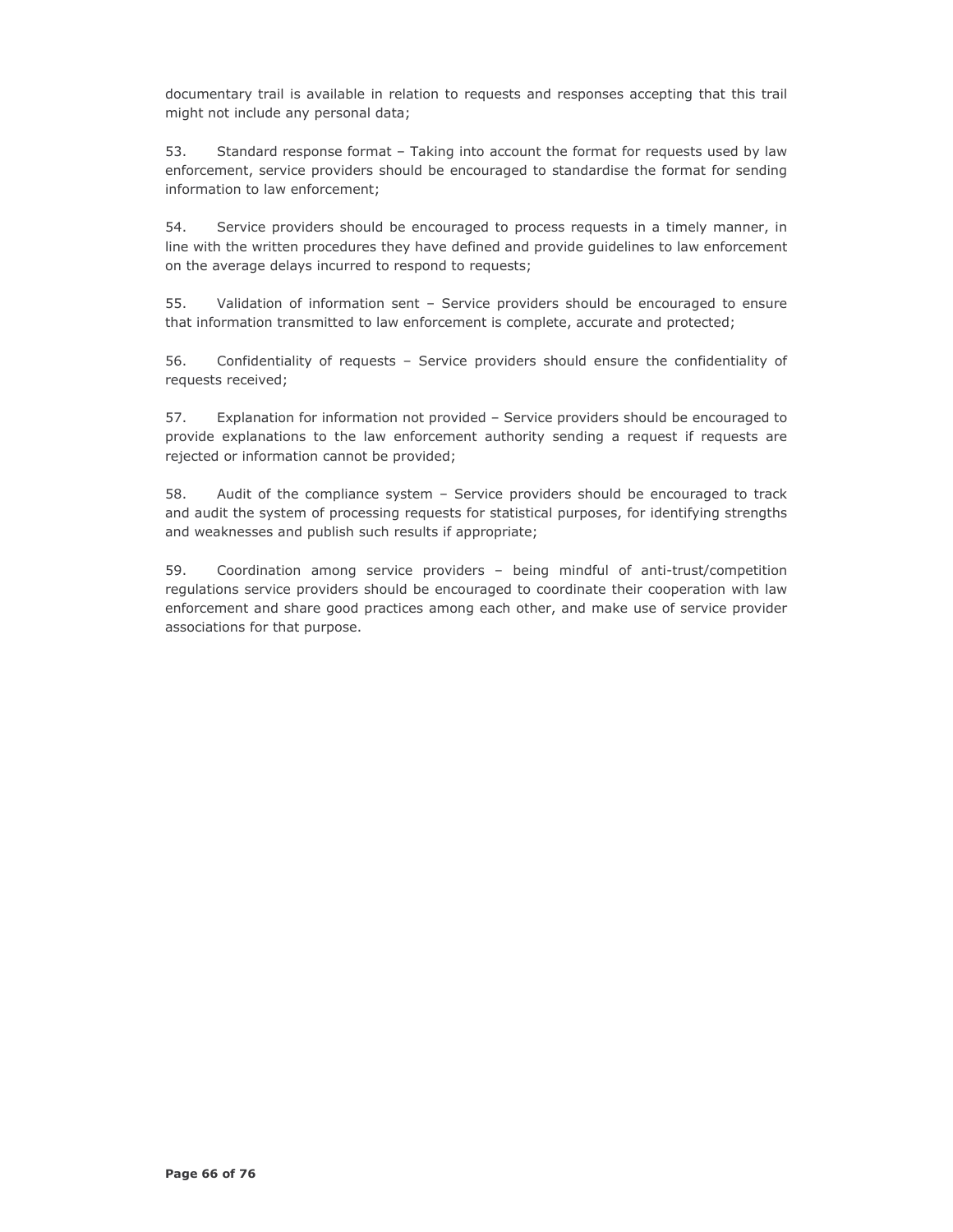#### 6 **Conclusion**

Existing industry engagement activities with Law enforcement such as education, training, processes and impact assessment are very useful activities and should continue.

The benefit of representative organisations in areas of large numbers of Internet Industry players and law enforcement agencies/departments is significant to ensure consistent and transparent approaches to best practices.

The benefit of a single point of contact and a 24/7 contact but that resourcing these points-of-contact is essential for it to be a success.

Working together creates a more accurate picture of the scale and impact of criminal use of the Internet and its impact on the workload of Law Enforcement and Internet Industry. In addition, this would encourage greater appreciation (internally and externally) of the work of the ISP teams who handle requests from law enforcement. It is expected that if requests are managed by ISPs through constant dialog with LEA on the quality of the processes, ISPs will be in a better position to anticipate the increasing and changing demands of LEA and will be at the same time protect themselves from inappropriate/excessive requests.

Sharing of good practice is essential for everyone to learn from each other and should continue.

The quidelines as adopted in Strasbourg on 1-2 April 2008 will be most helpful in this respect. They are a non-binding tool that can now be disseminated and used to help law enforcement and service providers in any country around the world to organise their cooperation against cybercrime while respecting each others' roles and responsibilities as well as the rights of internet users.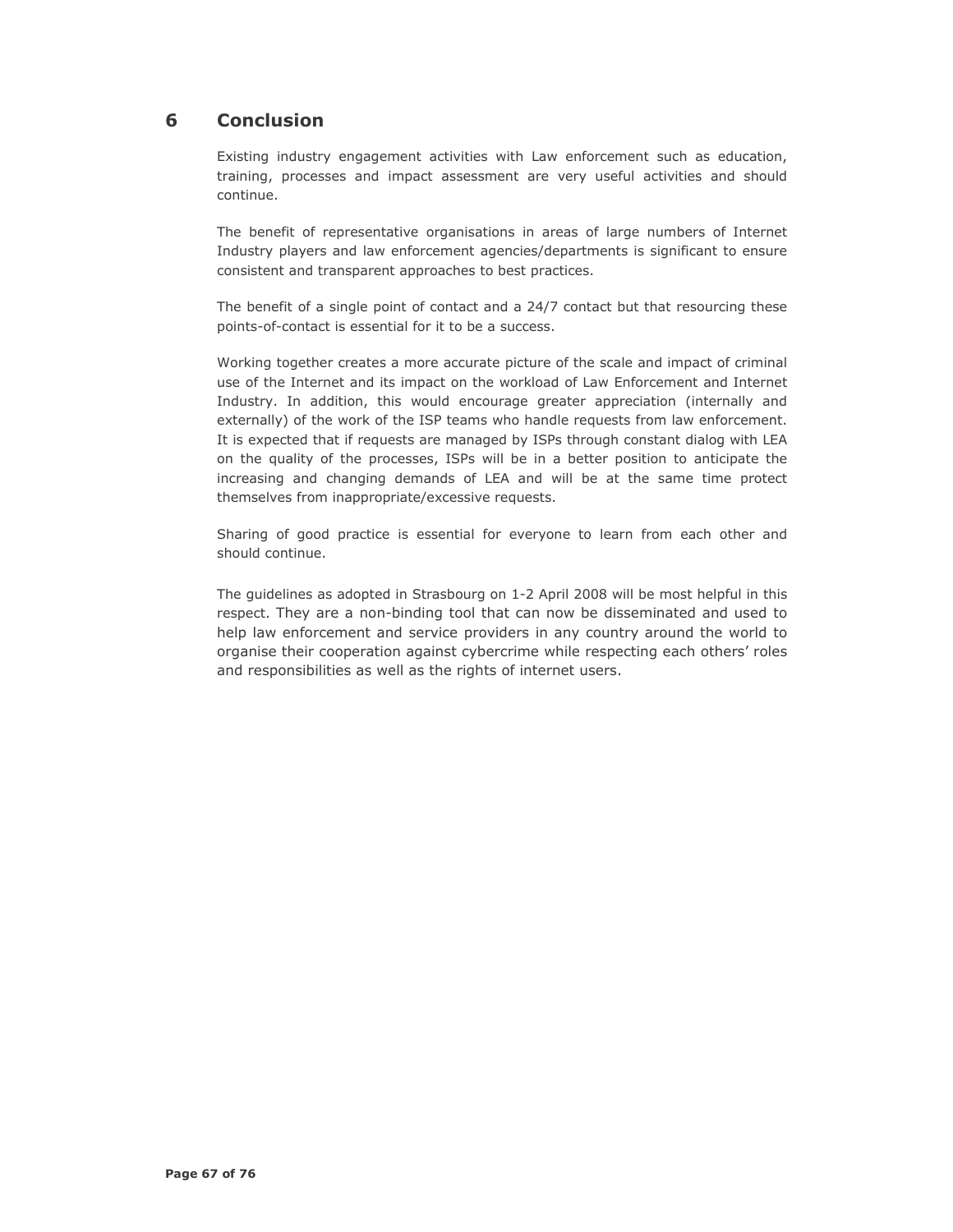# **Appendices**

| Appendix 1 | Working group members                                           |
|------------|-----------------------------------------------------------------|
| Appendix 2 | Relevant Legal Instruments                                      |
| Appendix 3 | Extract – procedural provisions of the Convention on Cybercrime |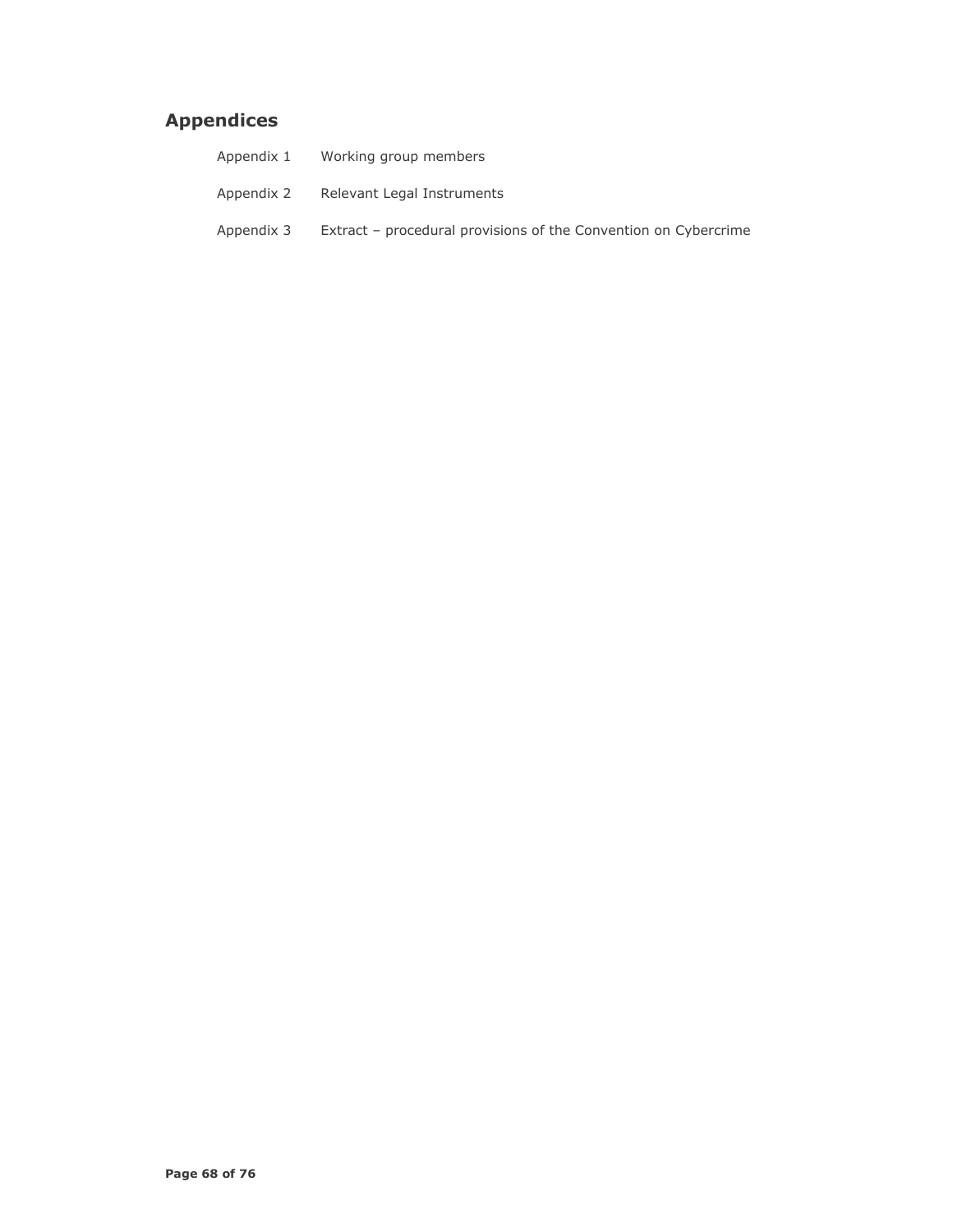# **Appendix 1 - Working Group Members**

| Country              | Organisation         | Name                              |
|----------------------|----------------------|-----------------------------------|
| Belgium              | ebay                 | A. Spasova                        |
| Belgium              | ebay                 | A. Barbagallo                     |
| Belgium              | ebay                 | C. Breure                         |
| Belgium              | EuroISPA             | R. Nash                           |
| France               | <b>AFA</b>           | D. Kownator                       |
| France               | <b>AFA</b>           | E. DeMarco                        |
| France               | CoE                  | A. Seger                          |
| France               | DCPJ/OCLCTIC         | C. Aghroum                        |
| France               | Microsoft            | V. Lestoquoy                      |
| France               | Microsoft            | J-C LeToquin                      |
| Germany              | <b>BKA Wiesbaden</b> | W. Schrieber                      |
| Germany              | CoE                  | M. Gercke                         |
| Germany              | <b>ECO</b>           | H. Lesch                          |
| Germany              | <b>ECO</b>           | I. Ivanov                         |
| Ireland              | CoE/Aconite          | C. Callanan<br>(Chair/Rapporteur) |
| Ireland              | EuroISPA             | P. Durrant                        |
| United Kingdom       | <b>BT</b>            | C. Persson                        |
| <b>United States</b> | Microsoft            | T. Daemen                         |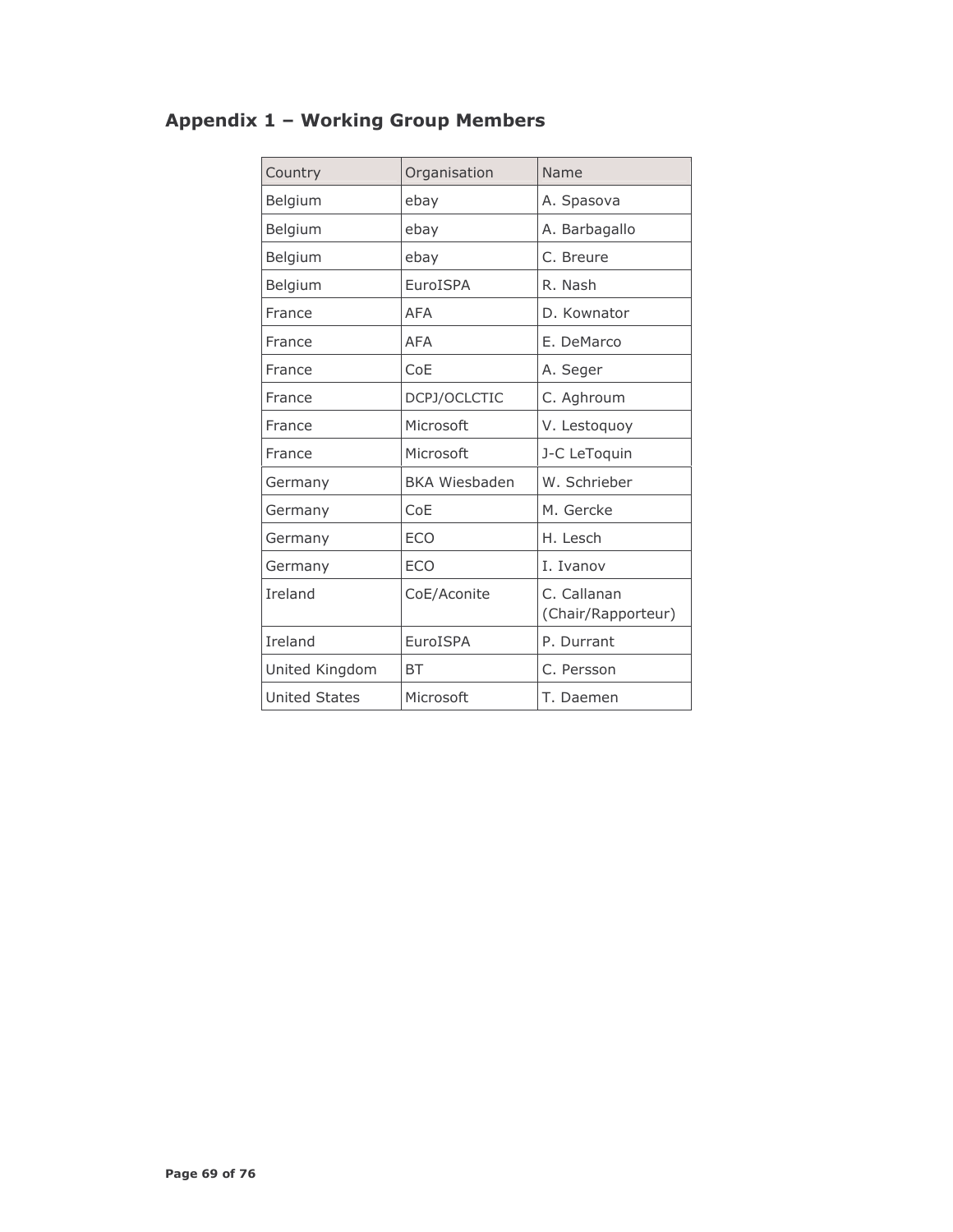# **Appendix 2 - Relevant Legal Instruments**

# **Definitions of service providers**

### **Convention on Cybercrime (Council of Europe)**

#### Article 1 - Definitions

For the purposes of this Convention:

- "service provider" means:  $\mathsf{C}$ 
	- any public or private entity that provides to users of its service the ÷ ability to communicate by means of a computer system, and
	- any other entity that processes or stores computer data on behalf of ii. such communication service or users of such service;

Directive 2000/31/EC of the European Parliament and of the Council of 8 June 2000 on certain legal aspects of information society services, in particular electronic commerce, in the Internal Market (Directive on electronic commerce)

#### **Article 2 Definitions**

For the purpose of this Directive, the following terms shall bear the following meanings:

(a) "information society services": services within the meaning of Article 1(2) of Directive 98/34/EC as amended by Directive 98/48/EC;

(b) "service provider": any natural or legal person providing an information society service;

(c) "established service provider": a service provider who effectively pursues an economic activity using a fixed establishment for an indefinite period. The presence and use of the technical means and technologies required to provide the service do not, in themselves, constitute an establishment of the provider;

Section 4: Liability of intermediary service providers

# **Article 12**

#### "Mere conduit"

1. Where an information society service is provided that consists of the transmission in a communication network of information provided by a recipient of the service, or the provision of access to a communication network, Member States shall ensure that the service provider is not liable for the information transmitted, on condition that the provider:

- (a) does not initiate the transmission;
- (b) does not select the receiver of the transmission; and
- (c) does not select or modify the information contained in the transmission.

2. The acts of transmission and of provision of access referred to in paragraph 1 include the automatic, intermediate and transient storage of the information transmitted in so far as this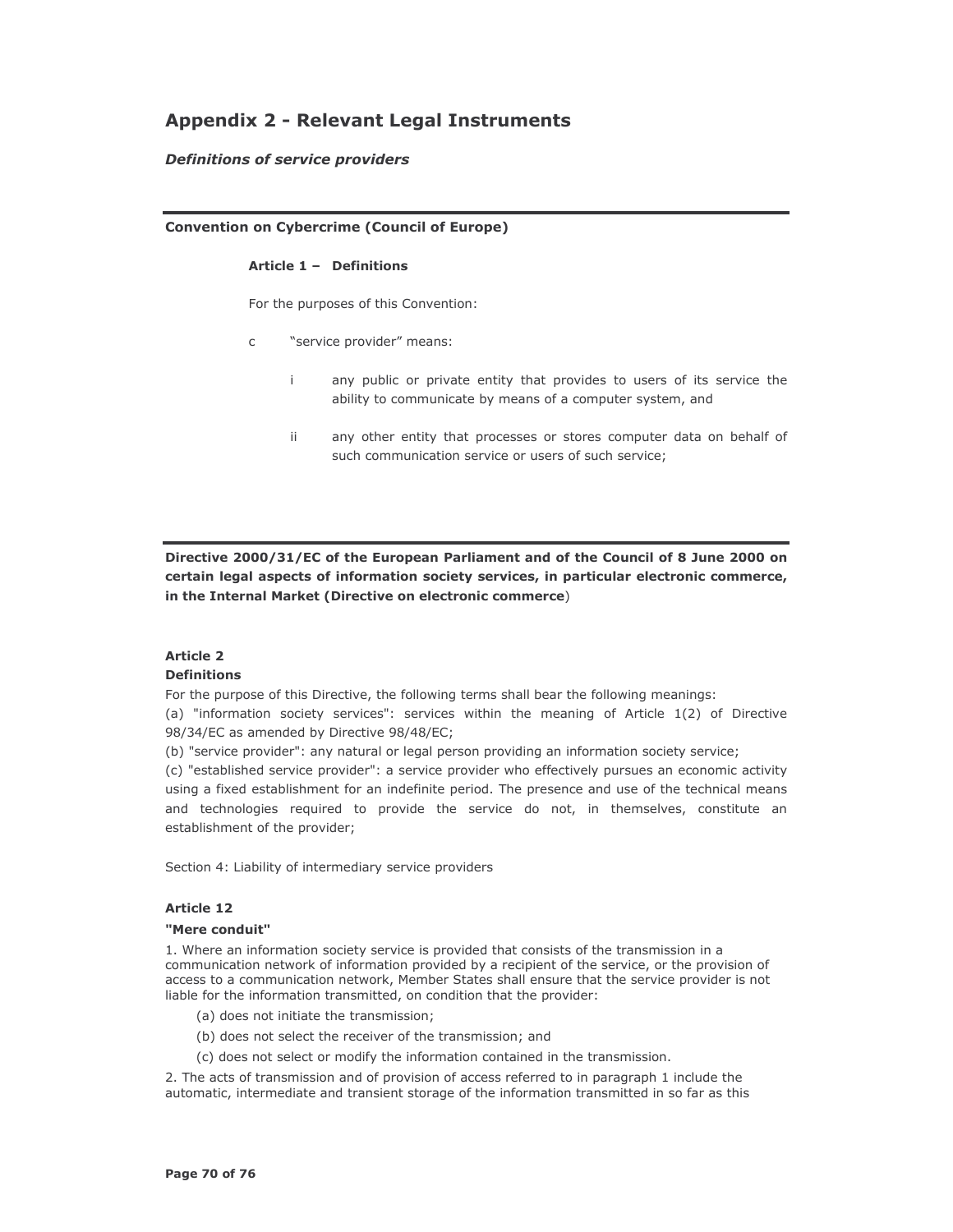takes place for the sole purpose of carrying out the transmission in the communication network. and provided that the information is not stored for any period longer than is reasonably necessary for the transmission.

3. This Article shall not affect the possibility for a court or administrative authority, in accordance with Member States' legal systems, of requiring the service provider to terminate or prevent an infringement.

### **Article 13**

#### "Caching"

1. Where an information society service is provided that consists of the transmission in a communication network of information provided by a recipient of the service, Member States shall ensure that the service provider is not liable for the automatic, intermediate and temporary storage of that information, performed for the sole purpose of making more efficient the information's onward transmission to other recipients of the service upon their request, on condition that:

(a) the provider does not modify the information;

(b) the provider complies with conditions on access to the information:

(c) the provider complies with rules regarding the updating of the information, specified in a manner widely recognised and used by industry;

(d) the provider does not interfere with the lawful use of technology, widely recognised and used by industry, to obtain data on the use of the information; and

(e) the provider acts expeditiously to remove or to disable access to the information it has stored upon obtaining actual knowledge of the fact that the information at the initial source of the transmission has been removed from the network, or access to it has been disabled, or that a court or an administrative authority has ordered such removal or disablement.

2. This Article shall not affect the possibility for a court or administrative authority, in accordance with Member States' legal systems, of requiring the service provider to terminate or prevent an infringement.

### **Article 14**

#### **Hosting**

1. Where an information society service is provided that consists of the storage of information provided by a recipient of the service, Member States shall ensure that the service provider is not liable for the information stored at the request of a recipient of the service, on condition that<sup>.</sup>

(a) the provider does not have actual knowledge of illegal activity or information and, as regards claims for damages, is not aware of facts or circumstances from which the illegal activity or information is apparent; or

(b) the provider, upon obtaining such knowledge or awareness, acts expeditiously to remove or to disable access to the information.

2. Paragraph 1 shall not apply when the recipient of the service is acting under the authority or the control of the provider.

3. This Article shall not affect the possibility for a court or administrative authority, in accordance with Member States' legal systems, of requiring the service provider to terminate or prevent an infringement, nor does it affect the possibility for Member States of establishing procedures governing the removal or disabling of access to information.

#### **Article 15**

#### No general obligation to monitor

1. Member States shall not impose a general obligation on providers, when providing the services covered by Articles 12, 13 and 14, to monitor the information which they transmit or store, nor a general obligation actively to seek facts or circumstances indicating illegal activity.

2. Member States may establish obligations for information society service providers promptly to inform the competent public authorities of alleged illegal activities undertaken or information provided by recipients of their service or obligations to communicate to the competent authorities, at their request, information enabling the identification of recipients of their service with whom they have storage agreements.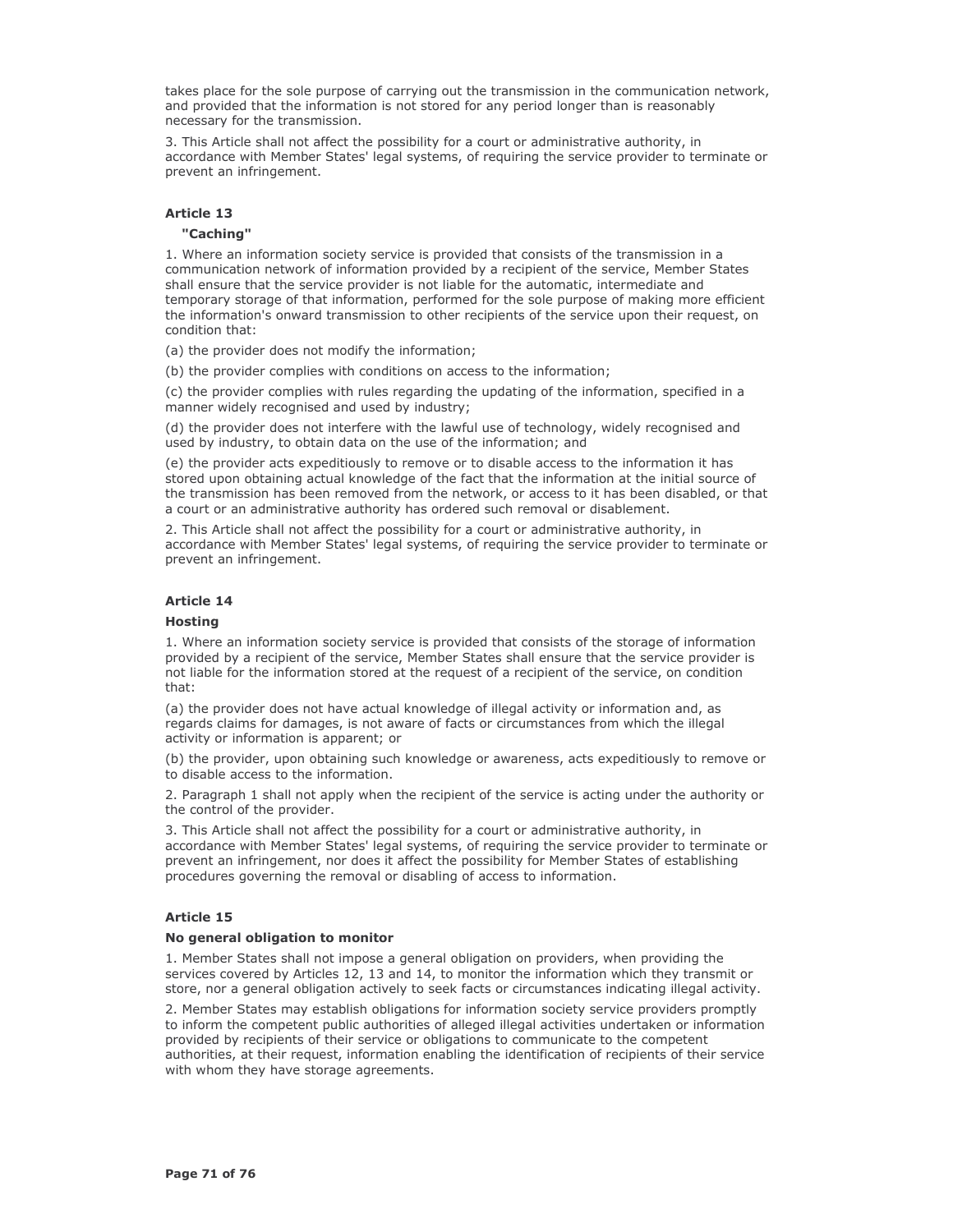# Directive 98/48/EC of the European Parliament and of the Council of 20 July 1998 amending Directive 98/34/EC laying down a procedure for the provision of information in the field of technical standards and regulations

For the purposes of this Directive, the following meanings shall apply:

- 1). "product": any industrially manufactured product and any agricultural product, including fish products;
- 2). "service": any Information Society service, that is to say, any service normally provided for remuneration, at a distance, by electronic means and at the individual request of a recipient of services.

For the purposes of this definition:

- $\Box$  "at a distance": means that the service is provided without the parties being simultaneously present,
- "by electronic means": means that the service is sent initially and received at its  $\Box$ destination by means of electronic equipment for the processing (including digital compression) and storage of data, and entirely transmitted, conveyed and received by wire, by radio, by optical means or by other electromagnetic means,
- "at the individual request of a recipient of services": means that the service is  $\Box$ provided through the transmission of data on individual request.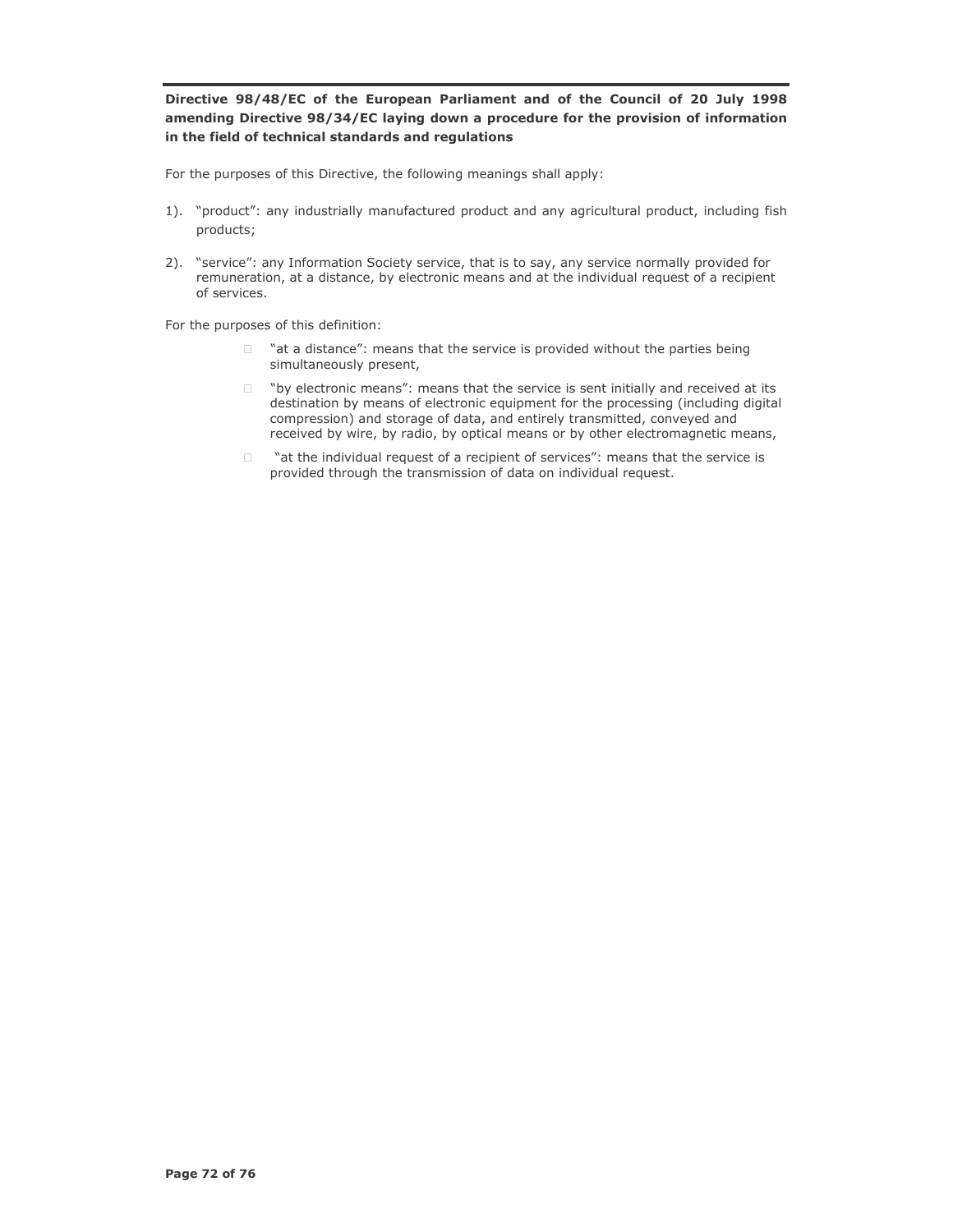# **Appendix 3 - Extract** procedural provisions of the Convention on Cybercrime

## Article 16 - Expedited preservation of stored computer data

- $\mathbf{1}$ Each Party shall adopt such legislative and other measures as may be necessary to enable its competent authorities to order or similarly obtain the expeditious preservation of specified computer data, including traffic data, that has been stored by means of a computer system, in particular where there are grounds to believe that the computer data is particularly vulnerable to loss or modification.
- $\overline{2}$ Where a Party gives effect to paragraph 1 above by means of an order to a person to preserve specified stored computer data in the person's possession or control, the Party shall adopt such legislative and other measures as may be necessary to oblige that person to preserve and maintain the integrity of that computer data for a period of time as long as necessary, up to a maximum of ninety days, to enable the competent authorities to seek its disclosure. A Party may provide for such an order to be subsequently renewed.
- 3 Each Party shall adopt such legislative and other measures as may be necessary to oblige the custodian or other person who is to preserve the computer data to keep confidential the undertaking of such procedures for the period of time provided for by its domestic law.
- $\overline{4}$ The powers and procedures referred to in this article shall be subject to Articles 14 and 15.

## Article 17 - Expedited preservation and partial disclosure of traffic data

- $\mathbf{1}$ Each Party shall adopt, in respect of traffic data that is to be preserved under Article 16, such legislative and other measures as may be necessary to:
	- ensure that such expeditious preservation of traffic data is available regardless  $\overline{a}$ of whether one or more service providers were involved in the transmission of that communication; and
	- $h$ ensure the expeditious disclosure to the Party's competent authority, or a person designated by that authority, of a sufficient amount of traffic data to enable the Party to identify the service providers and the path through which the communication was transmitted.
- $\overline{2}$ The powers and procedures referred to in this article shall be subject to Articles 14 and 15.

#### Title 3 - Production order

#### Article 18 - Production order

 $\mathbf{1}$ Each Party shall adopt such legislative and other measures as may be necessary to empower its competent authorities to order: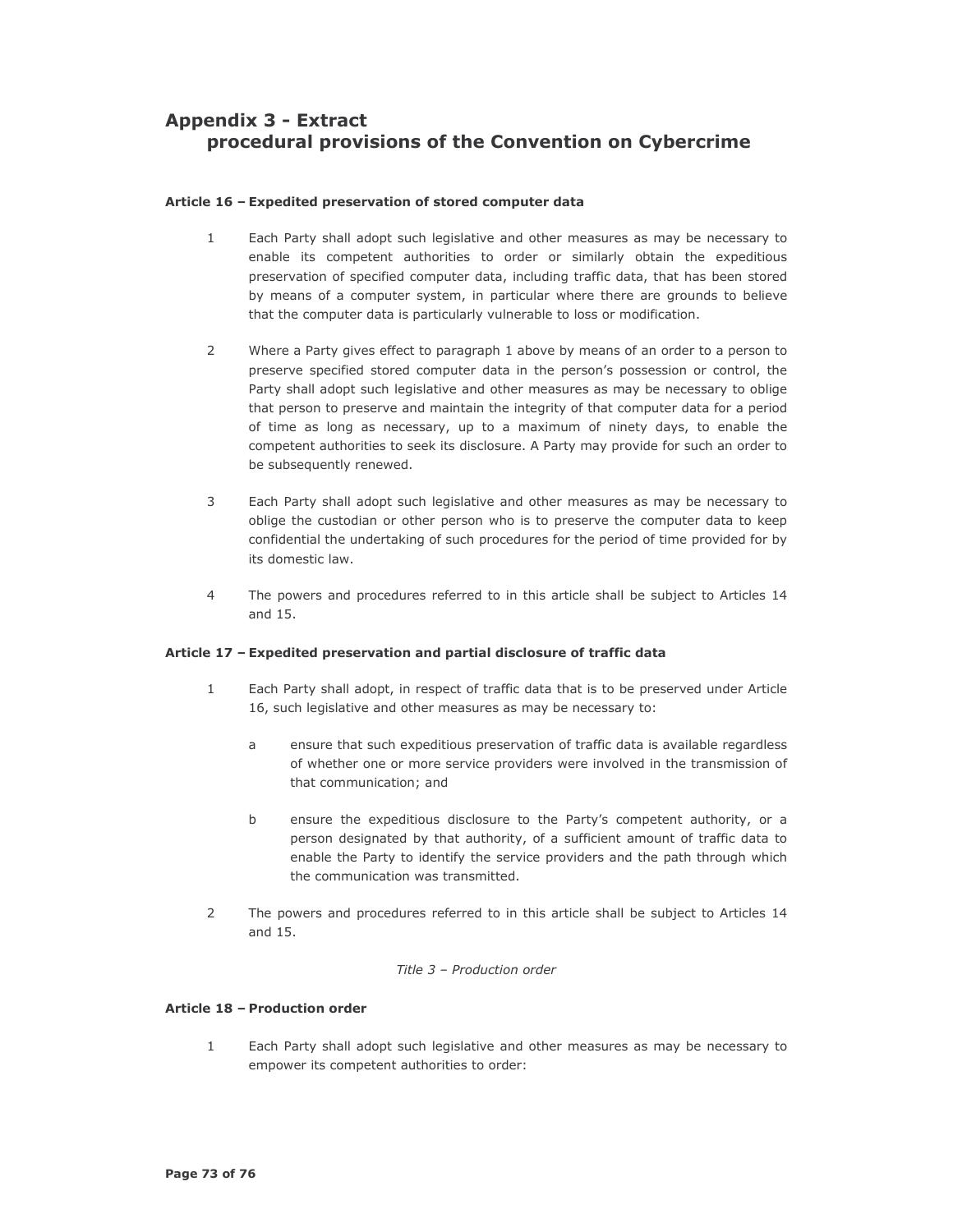- a person in its territory to submit specified computer data in that person's  $\overline{a}$ possession or control, which is stored in a computer system or a computerdata storage medium; and
- $h$ a service provider offering its services in the territory of the Party to submit subscriber information relating to such services in that service provider's possession or control.
- $\overline{2}$ The powers and procedures referred to in this article shall be subject to Articles 14 and 15.
- $\mathcal{E}$ For the purpose of this article, the term "subscriber information" means any information contained in the form of computer data or any other form that is held by a service provider, relating to subscribers of its services other than traffic or content data and by which can be established:
	- $\overline{a}$ the type of communication service used, the technical provisions taken thereto and the period of service;
	- the subscriber's identity, postal or geographic address, telephone and other  $h$ access number, billing and payment information, available on the basis of the service agreement or arrangement;
	- any other information on the site of the installation of communication  $\mathsf{C}$ equipment, available on the basis of the service agreement or arrangement.

Title 4 - Search and seizure of stored computer data

#### Article 19 - Search and seizure of stored computer data

- $\mathbf{1}$ Each Party shall adopt such legislative and other measures as may be necessary to empower its competent authorities to search or similarly access:
	- a computer system or part of it and computer data stored therein; and a
	- $\mathsf{b}$ a computer-data storage medium in which computer data may be stored

in its territory.

- $\overline{2}$ Each Party shall adopt such legislative and other measures as may be necessary to ensure that where its authorities search or similarly access a specific computer system or part of it, pursuant to paragraph 1.a, and have grounds to believe that the data sought is stored in another computer system or part of it in its territory, and such data is lawfully accessible from or available to the initial system, the authorities shall be able to expeditiously extend the search or similar accessing to the other system.
- 3 Each Party shall adopt such legislative and other measures as may be necessary to empower its competent authorities to seize or similarly secure computer data accessed according to paragraphs 1 or 2. These measures shall include the power to:
	- $\overline{a}$ seize or similarly secure a computer system or part of it or a computer-data storage medium;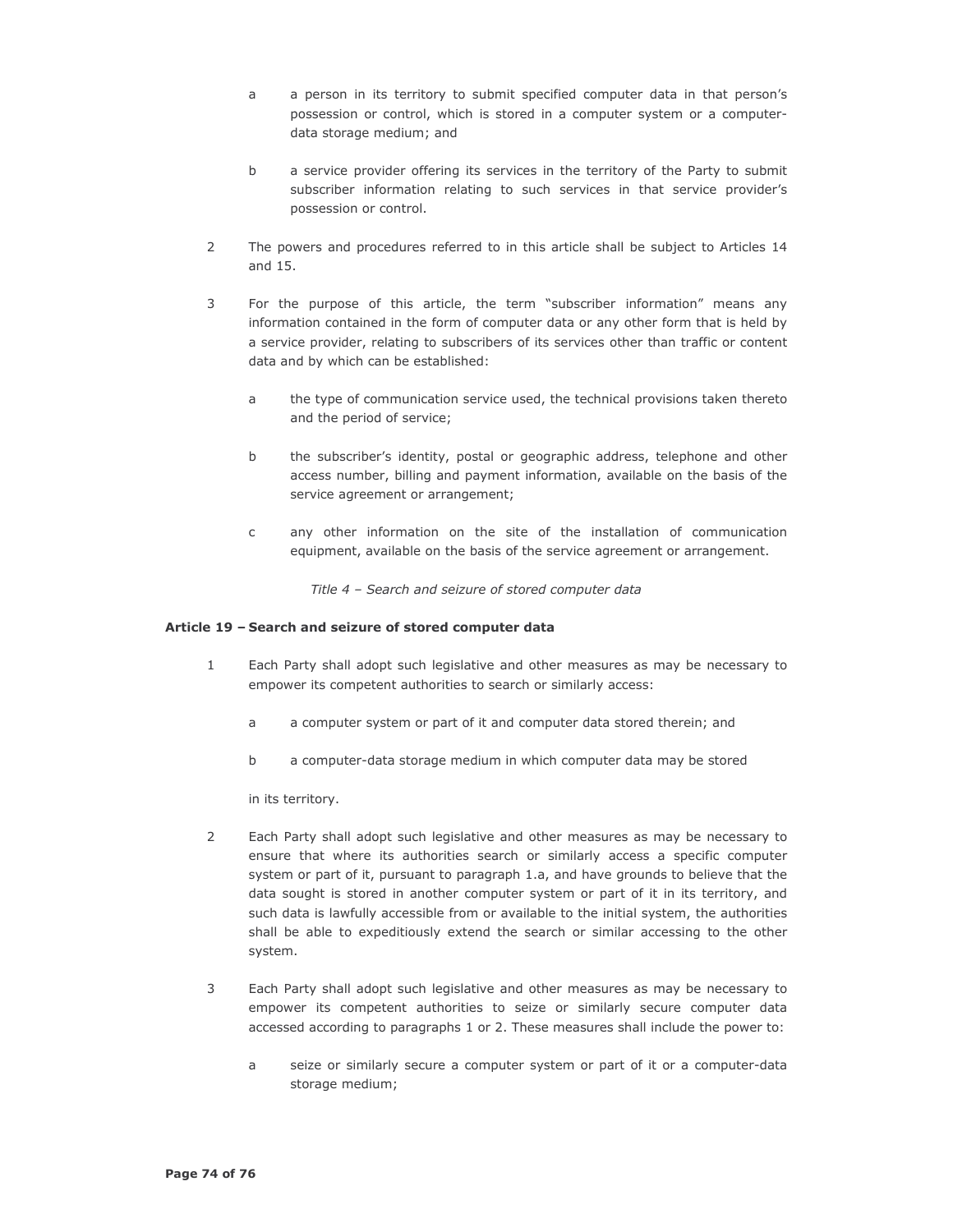- $h$ make and retain a copy of those computer data;
- maintain the integrity of the relevant stored computer data;  $\mathsf{C}$
- $\mathsf{d}$ render inaccessible or remove those computer data in the accessed computer svstem.
- $\overline{4}$ Each Party shall adopt such legislative and other measures as may be necessary to empower its competent authorities to order any person who has knowledge about the functioning of the computer system or measures applied to protect the computer data therein to provide, as is reasonable, the necessary information, to enable the undertaking of the measures referred to in paragraphs 1 and 2.
- 5 The powers and procedures referred to in this article shall be subject to Articles 14 and 15.

Title 5 - Real-time collection of computer data

#### Article 20 - Real-time collection of traffic data

- $\mathbf{1}$ Each Party shall adopt such legislative and other measures as may be necessary to empower its competent authorities to:
	- collect or record through the application of technical means on the territory of  $\overline{a}$ that Party, and
	- $b$ compel a service provider, within its existing technical capability:
		- i. to collect or record through the application of technical means on the territory of that Party; or
		- to co-operate and assist the competent authorities in the collection or ii. recording of,

traffic data, in real-time, associated with specified communications in its territory transmitted by means of a computer system.

- $\mathcal{P}$ Where a Party, due to the established principles of its domestic legal system, cannot adopt the measures referred to in paragraph 1.a, it may instead adopt legislative and other measures as may be necessary to ensure the real-time collection or recording of traffic data associated with specified communications transmitted in its territory, through the application of technical means on that territory.
- 3 Each Party shall adopt such legislative and other measures as may be necessary to oblige a service provider to keep confidential the fact of the execution of any power provided for in this article and any information relating to it.
- $\overline{\mathbf{A}}$ The powers and procedures referred to in this article shall be subject to Articles 14 and 15.

### Article 21 - Interception of content data